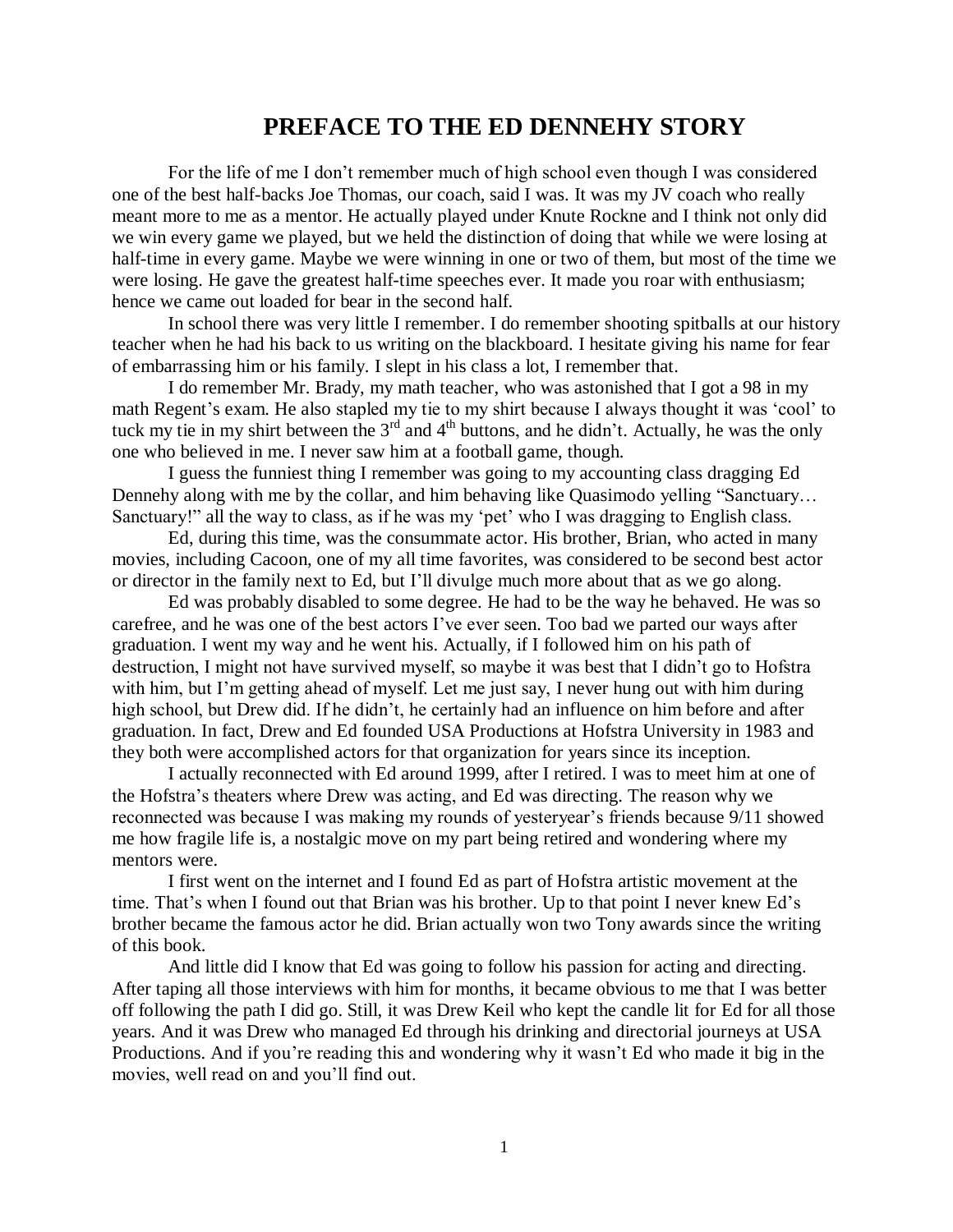### **CHAPTER ONE**

If you were one of the lucky ones to see the stage play productions at Hofstra in the late 80s and early 90s, then you would've been astounded of the acting talent of a man by the name of Ed Dennehy. Nothing USA Production produced was more engaging than the *Morant* production. It was exciting to say the least.

For a participant it was a trying experience. For an audience member, today you can close your eyes and see the play all over again. It was that kind of experience. One could hear the boots marching, stomping on hardwood floors, and men shouting military orders, and drums drumming mixed with the sound of dogs barking.

For Ed, hours after the play, he could still see the shadows on the south wall of the stage representing two armless chairs silhouetted against a white background. Further downstage, a British flag acted as a banner to show what country he was in.

When the sound of marching boots faded, the voice of one British soldier emerged. "The enemy mutilates our soldiers in the dark of night, then runs away. We can't expect our soldiers to fight by conventional rules. We cannot judge their actions using past standards in this nasty Boer War."

Then the marching sounds picked up again, and the hypnotic cadence of the boots marching mixed with shouts of, "Harry... Morant... Harry... Morant..."

\*\*\*

*The sound of the doorbell ringing was followed by the sound of Ed Dennehy pounding on a door.*

*"Drew," Ed yelled. "Wake up. Let me in."*

*He rang again, then pounded some more.*

*"Drew, I have to come in. Something has happened."*

*Ed was hallucinating again; this time it was about the play he was just in, and Drew was one of the producers as well as Ed's best friend. Drew was upstairs in his bedroom sound asleep. The pounding on the door woke him and Mary, his wife.* 

The noises of the play were haunting Ed. As if this were a movie, the background sounds resonated to the foreground and the marching boots would march in place then stop.

In a gruff, commanding voice, Ed heard the command 'Left face'.

The snap of heels belonged to five military men dressed in 1900 British military garb. Four of the men had rifles braced on their shoulders, and the first soldier, who had a whip in his hand and was yelling out the commands, hollered, 'Ready,' which was command for the other men to hoist their rifles in the 'ready' position.

*Ed shouted in his gravelly voice, "Wake up, Drew. We need to talk."*

Then Ed heard in his mind as clear as if he were there, "Aim".

Of course, the four military men aimed their rifles.

*Ed pleaded again to Drew, "I'm coming unglued. I need help".* 

Then Ed heard the word, "Fire" yelled out and he held his ears as if he didn't want to hear the guns fire. But the military men fired their guns, blanks, of course, and as the smoke cleared, the sound of marching boots picked up again. All Ed could see were two men lying on the floor, and two armless chairs turned on their side, silhouetted against a white wall.

T*he 'thud' noises of Ed Dennehy thumping his bushy head against the outside front door dominated the scene. This was 1988. The years of drinking had taken its toll on Ed, so he looked*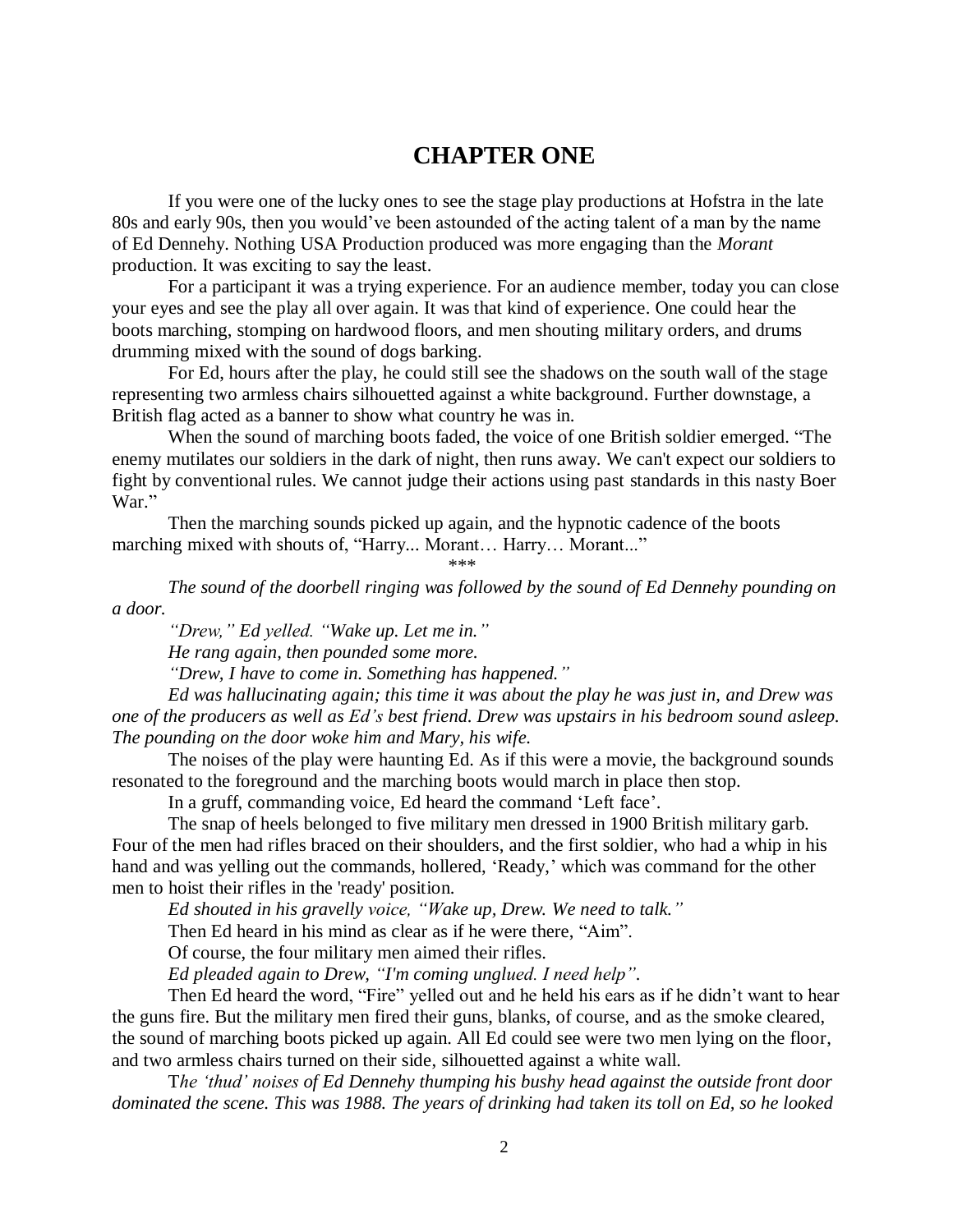*older than his 40+ years.*

*"Drew. Wake up, for chrissakes," he yelled.*

*Drew Keil leaned out of his second-story bedroom window and appeared no worse off than Ed, having been woken from a dead sleep. He was the same age as Ed but looked much younger.*

*"Edward! Are you drunk?" Drew yelled, then added after a pause, "Again!"*

*"No. I'm sober as a doornail," which was NOT true. "I had another dream," which was true.*

*Mary Keil, was fully awake and secretly cursing Ed out for waking her up. She sat up in bed while Drew leaned out the window talking to Ed relatively loud so Ed could hear.*

*"Remind Edward it's three in the morning, please."*

*"We have a hit show, Ed. Why can't you just embrace it like normal people? Go home and sleep."*

*"But I can't go on tomorrow," Ed said.*

*"It's three in the morning, Ed. You mean, tonight." Drew turned and gave the thumbs up to his wife.*

*"Tonight ... Tomorrow ... I can't do a show in my condition."*

*"Oh, really, now!" Drew said. "We don't have anyone to take your place. We didn't have the money for an understudy, remember?"*

*"Yes. I know. Forgive me about that, but I can't go on tomorrow ..."*

*"Tonight!"*

*"Tonight, tomorrow, forever and a fortnight. I can't go on, and that's that. You don't understand, Drew."*

*"Go home, Ed."*

*Drew ducked his head back in and closed window. As far as he was concerned, the conversation was over.* 

*"What is the matter with that man?" Mary said.*

*"I've known him my whole life, Mary, and I still can't figure him out."*

*Pinging sounds resonated off the bedroom window. Outside, Ed picked up pebbles the size of quarters. Any one of those pebbles could break the glass if Ed could aim right, but he couldn't. Ed chucked several pebbles at once just as the window opened. A couple of pebbles hit Drew in the face.*

*"Damn," Drew said to himself. "I was hoping this was a dream."*

*"You don't understand," Ed said.*

*"You're right. I understand very little about you, Edward."*

*"I can't sleep. I'm overworked."*

*"You're not the only one who put a lot of sweat into this show."*

*Ed knelt on the ground and wept with a theatrical flare. "I don't know where else to go. I feel like I'm sinking."*

*From inside the bedroom, Mary asked Drew what the matter was. "I'll be right down." Drew closed the window and turned to Mary.*

*"Nothing," Drew said, a little angry at himself for opening the window in the first place. "Everything," he added.*

*Drew walked downstairs and opened the front door, then headed into the den. Ed entered the house and shut the front door behind him.*

*"You've been drinking," Drew said. "I can smell you from here."*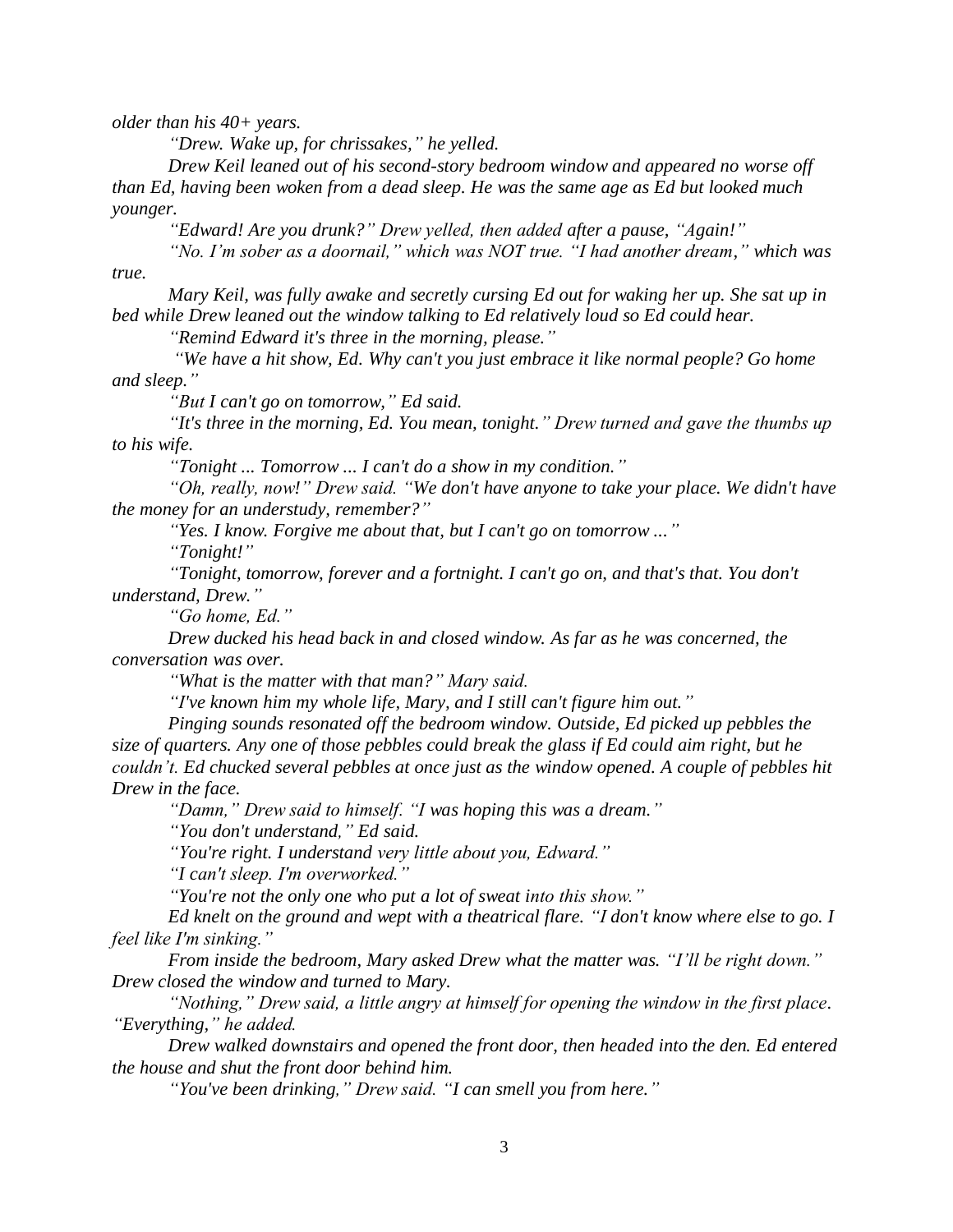*Ed stumbled into the den, sat down on the couch. Drew sat in the recliner adjacent to the couch.* 

*Pictures of Drew acting lined the wall. Some of the photos were of Ed and Drew acting together on stage: Cyrano, Hamlet, John Barrymore, and Romeo and Juliet.*

*"The last drink I had was with you," Ed said. "That was before midnight."*

*"Time of day never stopped you."*

*"Aye. For sure you're right," Ed said with an accent. "And I've never been in more need of a drink than right at this moment." Ed got no response, so he tried a different voice. "I'm sinking fast, I tell ya."*

*A large globe on a tall pedestal sat in the corner next to a table, which had a coffee maker, and a miniature refrigerator packed with airport wine and beers. A half-bathroom was off to the right.*

*The Arts Section of Newsday, the biggest paper that serviced Long Island, sat on the coffee table accessible from recliner and the couch. The headline read, 'Breaker Morant: Best Play of the Season'.* 

*Drew sat on the recliner. "You know the rule. 'No booze on show day.' You have to go on tonight."*

*"Do you not have ears to hear with? I'm not going on tonight."*

*"Okay. I'll play your silly game. Tell me why."*

*"Ernest."*

*Drew gave Ed a highbrow stare, as if the men shared a secret of the meaning behind 'Ernest'. Trying to find out the identity of Ernest was a long time experience for Ed. So, Drew waited for additional information but he didn't get any because Mary was at the top of the stairs bellowing Drew's name and wanting to know what was going on.*

*Drew walked to the door where he saw Mary at the stairwell. "Nothing, Dear. Ed's just having a panic attack, that's all. Go back to bed."*

*Drew closed the door and sat back down on the recliner.*

*"I found out who Ernest is," Ed said.*

*Drew let out with a deep sigh. A groan, almost.*

*"That's right. See? Now you understand. That's something to drink about, mate."*

*"You've had enough," Drew said.*

*Ed got up but Drew got up ahead of him. "Okay," Drew interjected. "I'll get it. Sit down. You're getting one White Wine Spritzer. That's it. Just one Spritzer."*

*Drew made Ed a White Wine Spritzer while Ed said that he read somewhere that a ship is made up of a million pieces of metal. "None of these pieces can float by themselves. But when you put all these little shits together, the tons of rivets, bolts, the angle iron, the engine, you got a ship that's built as big as the Empire State Building, and just as heavy, and it floats magnificently. We're like a ship, Drew. Too heavy to lift, but light enough to sail."*

*"You know, you're full of shit, Ed."*

*"We're all full of shit, but we don't stink."*

*Drew placed a drink down on the coffee table in front of Ed. "What the hell are you talking about? I don't look into life that metaphorically. I like things well defined ... Literal."*

*"This above all: to thine own self be true, and it must follow, as the night the day, thou canst not be false to any man."*

*"Christ! Shakespeare at three o'clock in the morning. I'm going to have a drink, too." As Drew headed back to the bar to make himself a drink, Ed picked up the paper, and confessed*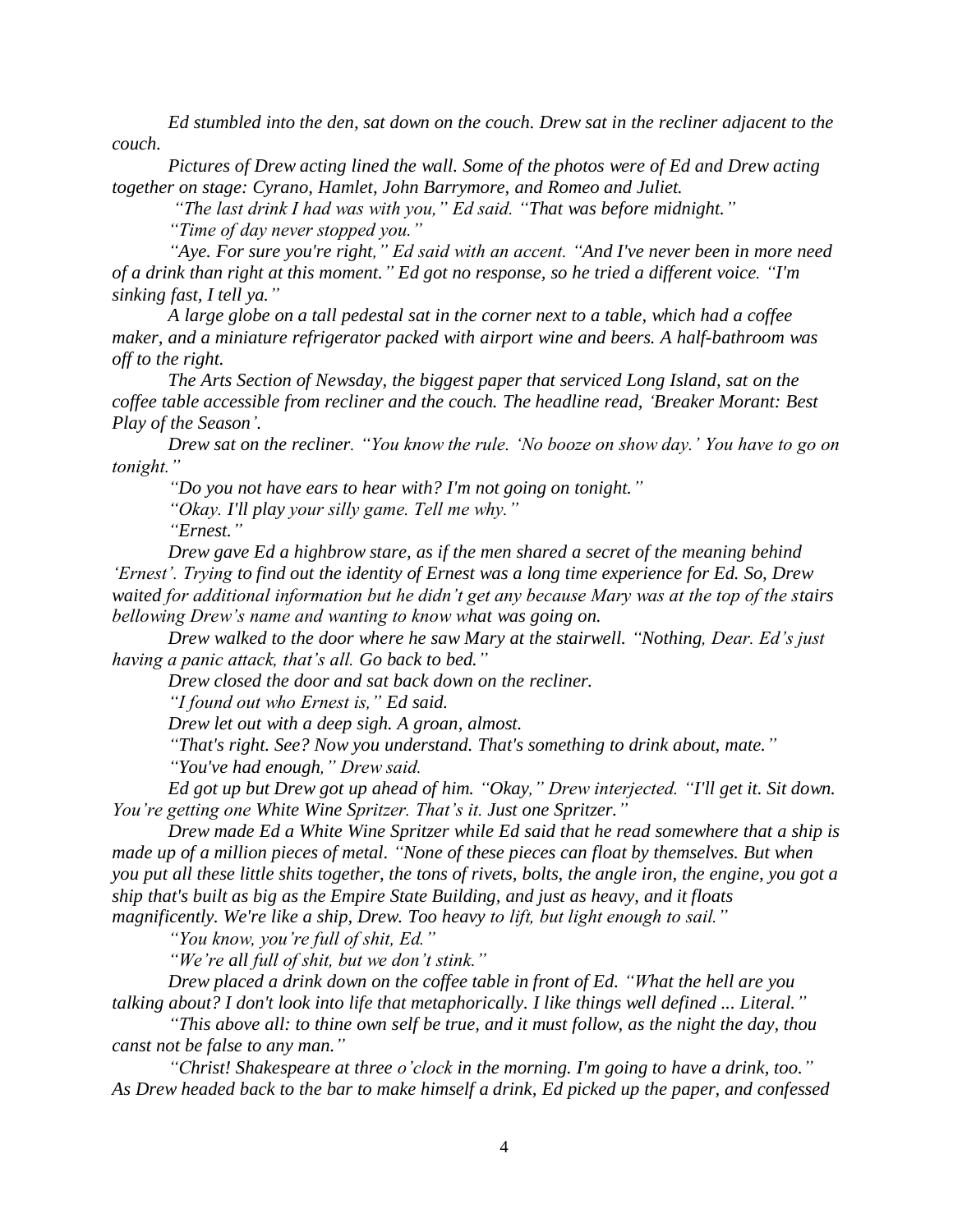*he had worked his whole life for this moment. "I should be rejoicing, for crying out loud. I should feel whole and alive and well…"*

*"And floating," Drew said.*

*"Yes. Above all else, floating."*

*"But you feel you're sinking?"*

*"Exactly. Now you got it. I feel like I'm sinking."*

*Drew came back from the bar and hovered over Ed. "Because your heart, kidneys and liver haven't been welded together?" Drew placed his drink down next to Ed's drink and sat. "Like rivets of a ship," Drew added.*

*Ed thought about saying something about his analogy, but instead he said with a deadpan stare, "I'm leaving. I'm not going on tonight and that's that." Ed stomped over to the doorway but he couldn't leave because Mary was standing on the other side blocking his exit.*

*"Edward," she said just like a school mom, "if you would just stop drinking... That's all we ask."*

*"Good evening, Mary," he said. Ed headed back to the couch and Drew rushed to the door.*

*"Is someone dead?" she asked.*

*"Ed found out who Ernest is. I know. Confusing. I'll tell you later. Go back to bed. It's not worth your attention. But it looks like I'll be here for awhile. Don't expect me any time soon." Drew closed the door and then walked back to the recliner and sat. "Okay. What were we talking about? Ugh, yes! The Titanic."*

*"No. We were talking about Ernest."*

*"Okay. You need to talk. Go ahead. Talk."*

*"I finally saw what was in the trunk," Ed started. "Props. Masks. All these years Barrymore was trying to tell me things about me. My father, my brothers. Alice. Sue Anne! All the women in my life. I've been sinking all these years, don't you see?"*

*"Yes," Drew said, half-kidding and half-serious. "Now it all makes sense. You're reaching bottom. Outta control. You're sinking."*

*"Yes. We agree at last. Now, maybe we can explore my life so we can find out the last time I had control. Or maybe I never had control. Maybe I'm just someone's dream being pulled by ... Unseen forces."*

*"You're more likely someone's nightmare."*

*"I know you're trying to be funny, but you're right. I've never had control of my life, Drew. Barrymore controlled me. Oh, God! I've always been schizophrenic."*

*Drew took a deep breath, and raised his hands and arms, like a maestro, instructing Ed to take deep breaths as well to calm down.*

*"ACTING CLASS! You're giving me Sandy Meisner breathing techniques at this hour?" "You've got until 9 AM," Drew said. "I'm all ears until then." Drew downed his drink in* 

*one gulp. He got up to pour himself another drink. Ed's drink remained untouched.*

*"Where?" Ed asked. "Where do I start?"*

*Drew came back and placed his drink on the coffee table next to Ed's drink. Drew sat and shrugged while Ed was stoically thinking.*

*"I've got this cold pit in my stomach," Ed finally said. "I always had a pit right here. I think I was born with a pit in my stomach."*

*"Blaming genetics, are you? Passing the buck? OK. Fine. Start with your parents then. Go ahead. Once upon a time... Go. I'm listening. Take your time. I have all day, or night, or*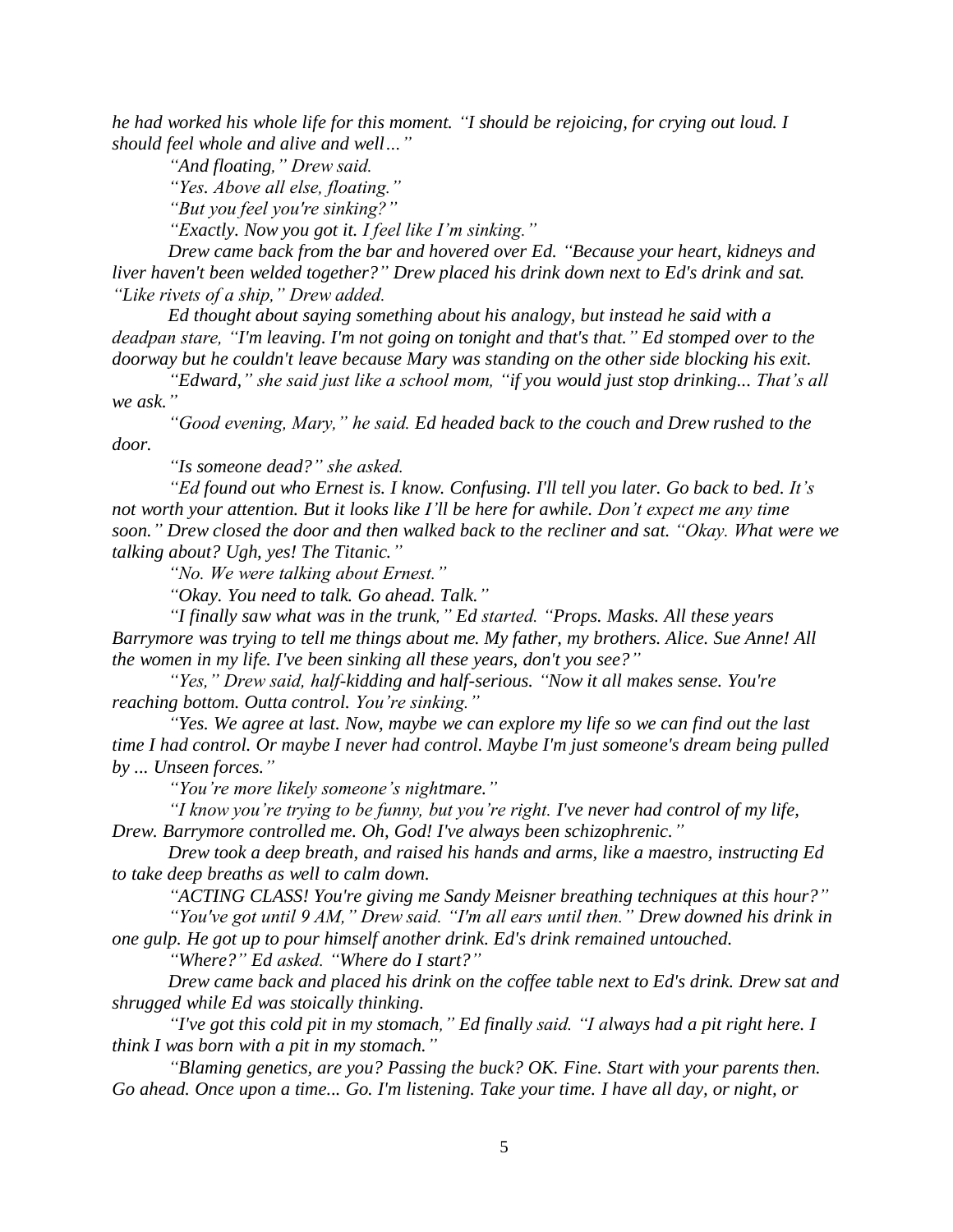*whatever time it is."*

*The sound of a typewriter in the distance had Ed sliding into another time and another place. "Father time? I hate what time has done to me. OK! Yes. My dad. Let's begin there. The time was 1945, and the place was London. More specifically, it was in Associated Press office.*  \*\*\*

To begin Ed's flashback, Ed's mind drifted to the sound of his father, Edwin, pounding on an old black Corona typewriter. The time was August  $6<sup>th</sup>$ , 1945 and we transition to London, England, where Edwin Dennehy was a reporter of the Associated Press office just after World War II pounding away at the old black Corona typewriter.

A US Flag stood at one corner of the room while a British flag stood at the other end. It was August  $6<sup>th</sup>$ , 1945. The phone rang. Edwin picked it up and listened for a long beat, then hung up. He pulled the paper from his typewriter and yelled so everyone in the office could hear, "A second bomb dropped five minutes ago. War in the Pacific is over."

Edwin ran into the editor's office and handed Mr. Flock his submission. Mr. Flock seemed pleased after he read a little of it.

*"My dad was an API correspondent in London during World War II," Ed told Drew, but Drew already knew this. Still, Drew kept quiet and let Ed tell his story his own way. Drew always remembered Ed's father as a rather large man, and Ed always described him as an amusing symbol for his appetites and cravings.*

*Ed talked about a secretary, an attractive woman in her twenties, or at least that's what his father told him.*

She entered the office and asked if anyone wanted to go to Mooney's after work. Edwin and Mr. Flock nodded, more spellbound than anything else.

"Are you losing weight, Mr. Flock?" she asked. Like Edwin, she knew exactly what to say and when. Maybe that was why Edwin liked her so much, because she was just like him.

Mr. Flock, while stroking his belly, said, "This is my awning over the toy shop, Miss Pringle." Ed heard this story more than once from his father, but always when Hannah, Ed's mother, was not around.

Everyone in the office thought it was funny, including Edwin, who adopted the awning statement whenever he stroked his belly.

They all laughed at Mr. Flock's account as to why he was getting fat. Mrs. Pringle left and Mr. Flock silently took a long look at her as she put an extra swivel into her stride whenever she left the office.

*"Dad loved working in London," Ed said. "He talked a lot about Mr. Flock and Ms. Pringle. My dad only mentioned her first name once, so I forgot it. He talked a lot about Mooney's bar, though."*

Edwin sat at the bar with others who were celebrating the end of World War II well in advance of Japan surrender to the Allied forces. Edwin was very chummy with Miss Pringle.

*"My father told me she had beautiful hair," Ed told Drew speaking as if he were as if he were at the bar. "He was always good at making people feel good about themselves, especially women.*

"You sure know how to make a lady feel good, Edwin," Miss Pringle responded.

*"London was a great place during the war for American service men," Ed said, "and for war correspondents. At least that's what my father told me."*

\*\*\*

Edwin Dennehy pumped out words on the typewriting machine alternately stopping as if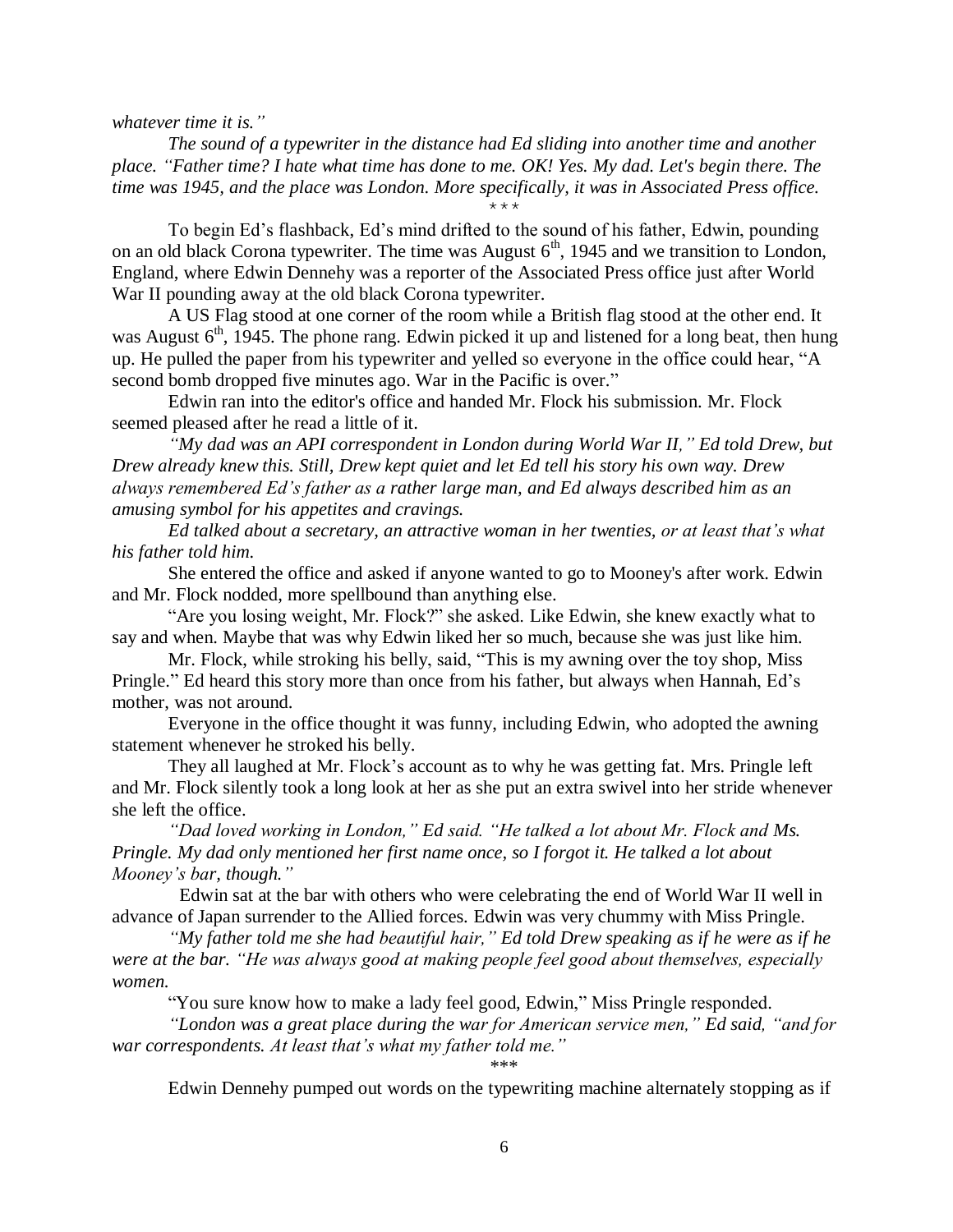he were taking a breath. During late summer of 1945, sounds of jack-hammers and hammerpounding permeated the air as post-war construction workers renovated nearby buildings from the effects of German bombardments of the early war years.

Since the Northern Conquest was over, Edwin Dennehy summoned his Gaelic family to London in the summer of '45, 'The Mother Country', as Edwin called it.

*"He loved it Over There," Ed said "But my mother was far from home in America and she didn't like it so much.* 

*"Although my brothers, Mike and Brian, were old enough to learn the different aspects of life in Great Britain," Ed continued, "they didn't like Britain very much. It really had nothing to do with Great Britain and had everything to do with that apartment they had to live in, and my father's behavior, of course. They told me my father was conspicuously absent that first night they arrived in London. They could tell my mother was angry the way she clanked the silverware against dinner plates while they were eating at the dinner table, and the way Mike and Brian huffed and puffed up the stairs into the new palatial apartment. They didn't take the elevator because it was broken.*

*"But it was the first night that set the tone. That night, my mom made her sons and herself dinner, and a fourth plate as well that sat at the end of the table without a consumer."*

As they ate, Hanna's sons noticed the dirty windows and peeling wall paint but didn't say anything for fear of it getting back to Edwin. Mike remembered Hannah bringing Mike's empty plate to the sink to clean it and, when she turned on the hot water nozzle, a series of noisy, angry, air bubbles funneled out of the faucet before any water came out. This was definitely not what Hanna was used to.

Ed's brothers remembered that first night very well, as she dutifully took the plate of uneaten food from the table, laid a napkin over the plate, and clanked the silverware against the plate and put it into the refrigerator.

*As Ed put it, "My mom never spoke fondly of London."*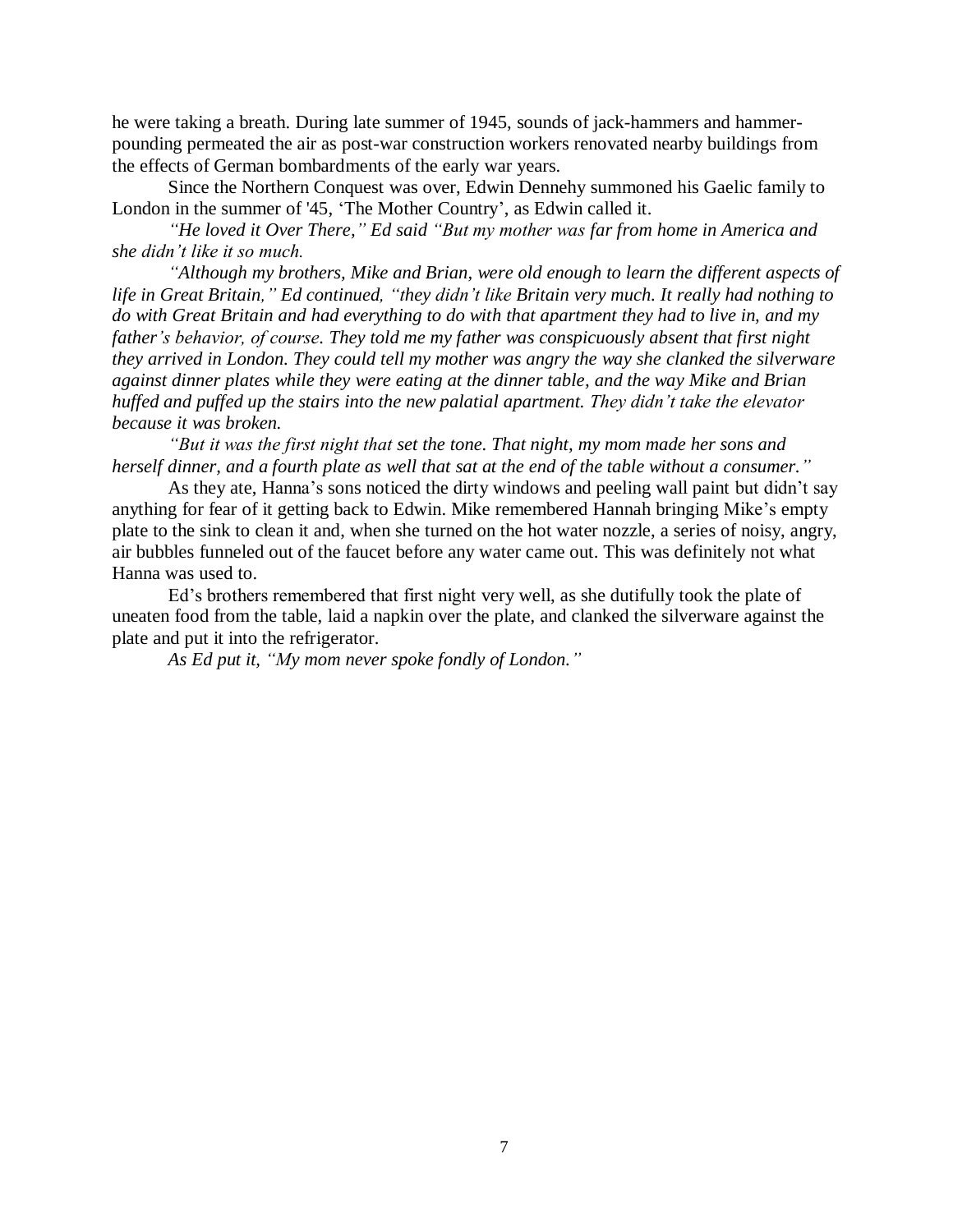### **CHAPTER TWO**

When Edwin finally came home, he took off his shoes and tip-toed into the dimly-lit kitchen as quietly as he could. He opened the refrigerator, took out the plate with the napkin over it, and put it on the table. While eating his cold dinner, the kitchen light flicked on.

"Our first day in London, Edwin! Couldn't you have ..."

"Don't start, Hannah. It was a very newsworthy day. I'm tired."

Hannah looked around the apartment and said, "The kids and I don't belong here. You belong here, Edwin. We don't."

Edwin got up and hugged Hannah then took two tickets from his pocket and bribed her with the theatre hoping to end the argument. She loved the arts, and the promise of going to the theatre was all she needed.

*"They would go to the theatre a lot, back then, as Brian and Mike remembered it," Ed said. "My dad loved the arts as well. He took mom to the theatre often to make up for his indiscretions, I'm surmising.*

*"Besides New York, what better place to be than London, as theater-goers. I can imagine my father putting his hand on top of Mom's while watching the play, and my mother quietly pulling away.*

*"You look exquisite," Ed imagined his father saying. "And at first I can see her pulling away, but after a few pursuits from my father I can see her anger melting away. My father knew how to handle her, or was it he knew how to handle people."*

*Ed admitted to Drew that he suspected his father tried to keep his mother in London by getting her pregnant with him. As Ed put it, "During the war of the sexes, a peaceful pact was made long enough to produce their third and last child. And that would be me."* \*\*\*

With her pregnancy showing, Hannah sat front in a middle seat of a plane with her two sons on both sides of her. She loosened her seat belt to ease the tension on her stomach.

Obviously, Edwin wasn't successful in convincing Hannah to stay long-term, even though she was pregnant. The summer over, she and Ed's brothers, went back to Connecticut.

*"My mother suspected my father was screwing around," Ed told Drew, "so she went back to Connecticut. It was her way of putting an end to shenanigans without creating a fuss. Dad stayed in London until there was an opening back in the States, or at least that's what I was told."*

The five Shannon sisters gave hearty welcomes when they saw Hannah, her two sons, and a belly-full of Neddy, a nickname Hannah gave Ed before he was even born. According to Mike and Brian, she seemed happier than she ever was.

\*\*\*

Months passed when Edwin just appeared with suitcase in hand at Ed's Aunt Ursula's and Uncle Harry's house. He just plopped his two suitcases down on the front porch and entered the house, as if he has been there before.

Mike remembered that day when he got up from a dead sleep and saw Uncle Harry and Dad sitting at the kitchen table. As usual, Uncle Harry looked like a hobo, unshaven, slouching at the kitchen table and drinking – this time it was coffee. His hair was askew, and his red face bore the marks of Rosacea, but it was probably more because of his drinking, than anything else.

"Did she have the baby yet," Edwin asked.

"Ursula took her to the hospital this morning," Uncle Harry said. "They just called. She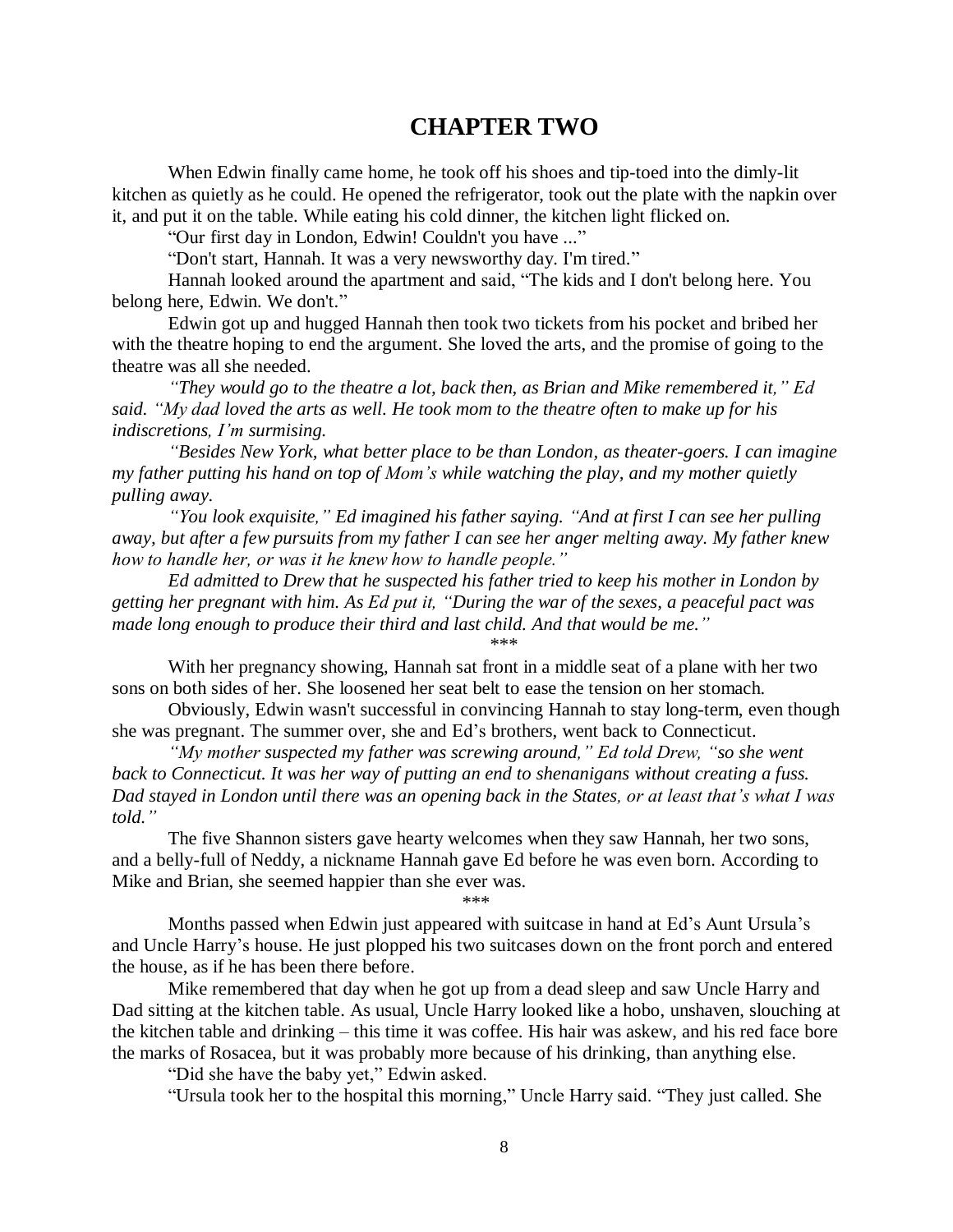delivered about a half-hour ago. Let's have a drink to your new son, Pops."

"I gotta go to the hospital, Harry," Edwin said.

\*\*\*

Edwin walked briskly down the hospital's maternity ward looking at each nametag on the wall while Harry lagged behind him doing the same. Finally, they reached Hannah's room where her sister, Ursula, was holding Ed, who was wrapped in a blanket, asleep, in her arms. Ursula handed Edwin the baby.

"Wow!" Edwin said with surprise. "He's so small," he added, afraid he might drop Ed. Edwin placed his son bedside and leaned in and told his wife that he got a job in New York with Associated Press. "A cut in pay," Edwin said, "but there's promises."

Hannah reached out for his hand. He gave it, lovingly. "We'll go to the theatre," she said, "and give our children some culture.

\*\*\*

A year later, at the Derby house, the Doctor Milano leaned in and took Ed's temperature while Hannah stood close by. The doctor read the thermometer.

"Holy shit … I didn't say that," the doctor said, embarrassed that he lost his composure, if only temporarily. "I'm sorry." The doctor, surprised at the hundred and three temperature, was thinking out-loud.

In the living room, Edwin sat on the couch reading a newspaper. Nine-year old Brian came in from the kitchen eating a cracker.

"Ed has Strep throat," Brian said. "Is that bad?"

Just then Hannah came running into the living room, hysterical. "Edwin. Ice. We need ice." And with that, Edwin rushed into the kitchen and got all the ice they had, which was only about two ice trays. Hannah grabbed Brian and said, "Go over to Mrs. Flanagan's and tell them we need all the ice they have. Quick. Hurry."

Back in the bedroom, tiny Ed was having a seizure. Suddenly, he stopped moving altogether. Dr. Melano rushed to the bed and pulled off a pillowcase just as Hannah and Edwin bolted into the room with trays of ice cubes.

Doctor Melano held open the pillowcase, and Ed's parents poured the ice cubes into it. The doctor hurriedly put Ed into the pillowcase, and surrounded his body with the ice. The Doctor then pushed on Edward's chest in pulsating motions.

*"When I was about one," Ed explained to Drew, "I had what turned out to be Scarlet Fever. It developed into seizures, and I died."*

But, of course, the Doctor resuscitated him. When infant Edward began to cry, the Doctor told Ed's parents he had a petite mall seizure, but all was well at the moment.

As it turned out Ed had Epilepsy, which the fever triggered. His extremely low magnesium levels was the real reason why he went into convulsions. Still, Ed was going to have to pay attention to the low levels for the rest of my life.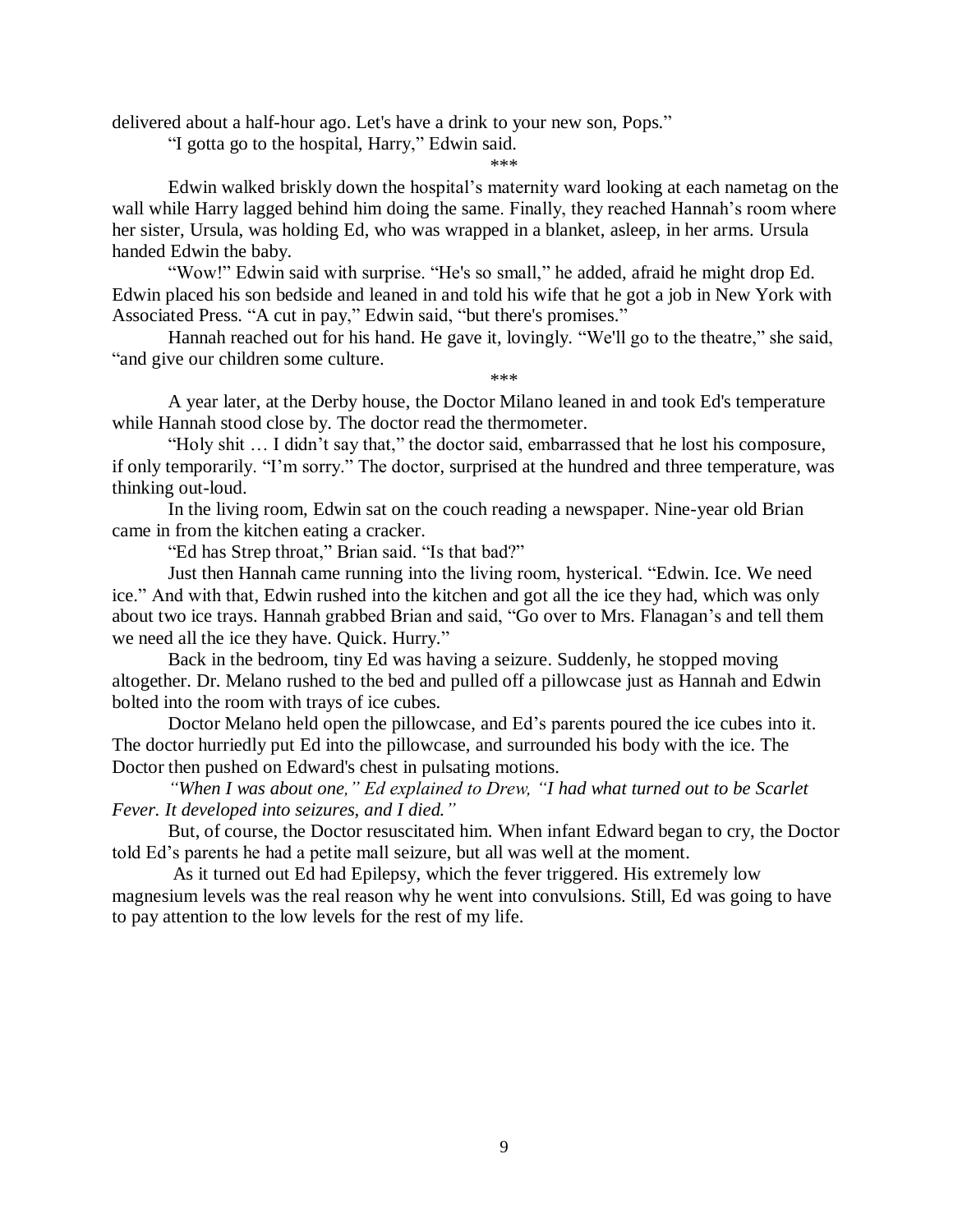### **CHAPTER THREE**

Several years later, at a family picnic given by Aunt Ursula and Uncle Harry, several Shannon cousins were chasing each other in some sort of 'hide-and-seek' game. Some adults were playing horseshoes off to the side. Hannah and her sisters cooked at the grille and laughed at a joke one of Hanna's sisters told.

Edwin sat at the picnic table reading the book, *Confessions of an Actor*, which was Sir Laurence Olivier's autobiography. Harry came over and plopped down a six-pack of beer and a bottle of scotch. Harry poured himself a drink, put an empty shot glass upside down on the bottle's spout, and slid the bottle over to Edwin.

Edwin looked up and saw Harry smiling at him. Edwin smiled back and then poured himself a shot and cracked open a beer. He drank the shot, and took a swig of beer, all without a fuss, as if he had done this many times before.

By all accounts, Hannah was very happy in Derby. However, Ed's father was not. According to Edwin, the hick-like suburban communities of Connecticut offered little culture for him or his sons. \*\*\*

*"Oddly," Ed said to Drew, "the only person my father liked on my Mother's side was Harry, Ursula's husband, a flimflam man. Dad's antithesis from the other side of the universe. He was a cock-fighter and a gambler and he made good money at it.*

Harry got up and head-nodded for Edwin to follow him. Edwin and Harry both grabbed their beers and disappeared to the barn. Once inside, Harry pointed to the wall where the heads and necks of dead cocks were on plaques and prominently displayed.

"They're my trophies," Uncle Harry said proudly. "You lose a fight; the bird loses its head."

They walked over to a cage where a rooster was squawking. Harry opened the cage, took our the rooster by the legs, turned it upside down, and held it in front of Edwin who backed up and, seemingly wanting no part of what Uncle Harry was doing.

"I know he doesn't look like much, Edwin," Uncle Harry said, "but he has won me a lot of money."

He put the rooster back in the cage, grabbed a flashlight, and then beckoned Edwin for silence as he quietly snuck over to a corner of the barn. He pulled up a floorboard and poked a flashlight in the hole exposing several stacks of money.

"Can't claim it to the IRS, though. It's against the law to have cock fights."

As the cock squawked, Edwin gawked at the money and trophies.

\*\*\*

A few years later Ed's grandparents sat on the porch at their house in Derby looking out at the three Dennehy brothers who stood side-by-side according to height.

*"My most awesome memory growing up in Derby," Ed admitted to Drew, "was my father's dad. He scared the crap out of me. Right off the boat from Ireland - a 6'4", 300 pound coal stoker. For whatever reason, he adored me. Probably because I was small compared to my brothers. I hated going there, though."*

*As Ed remembered it, one time Gramps struggled to get up. from his chair. This huge man covered with soot, thumped down the porch and headed straight for Ed. Gramps reached out with his coal-stained hand and grabbed Ed's nose. He stuck his thumb between his fingers and said, "Gottcha nose". With that, Ed saw his reflection in a puddle by his feet and saw just*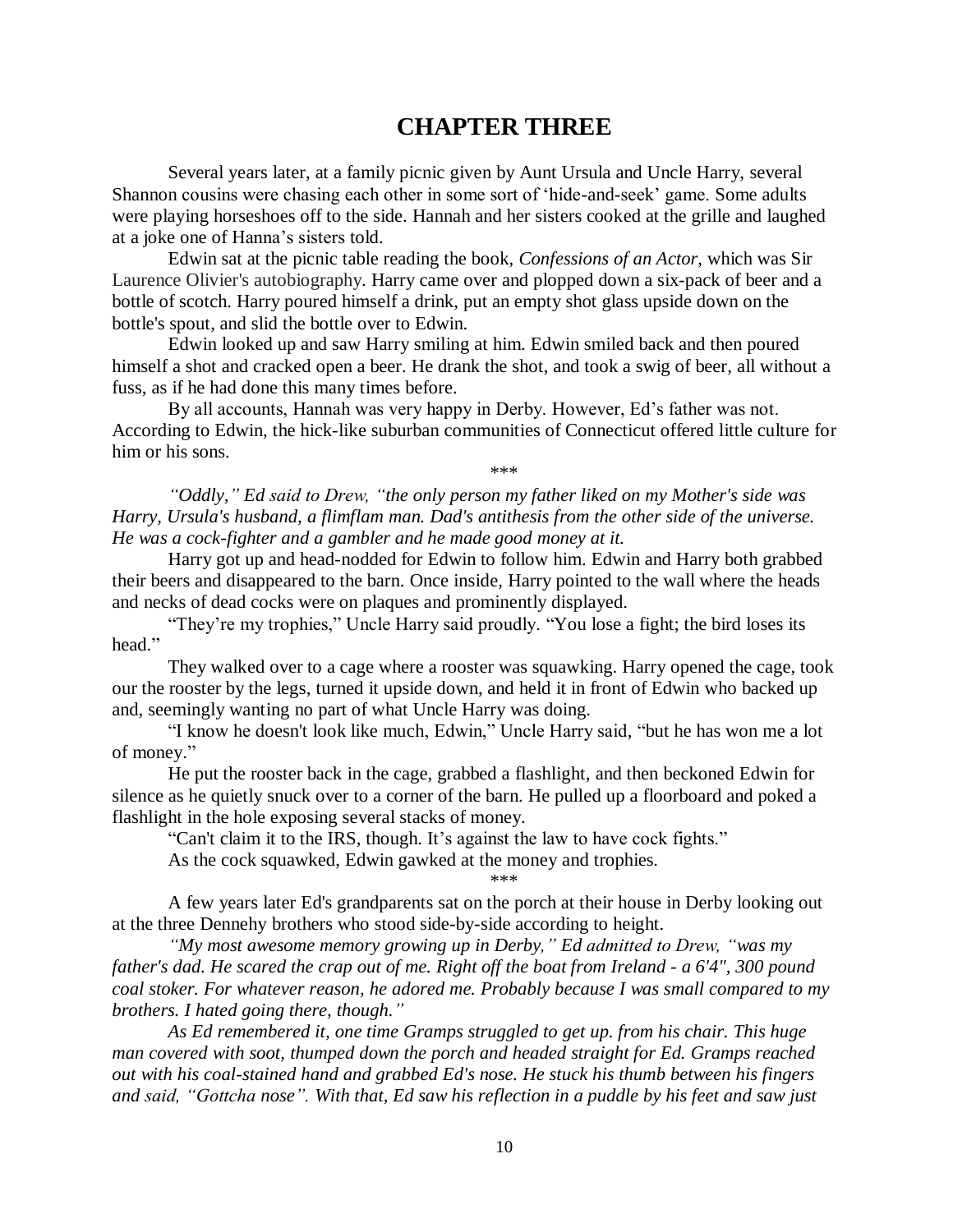*nose holes. He reached to get his nose back, but Gramps wouldn't give it to him. Instead, he picked Ed up, and then tossed a terrified Ed, and his nose, sky high.* 

*From Ed's point of view, he looked down and saw Gramps getting smaller as he gained altitude. Gramps eventually disappeared as Ed ascended to the heavens. Two oceans appeared on both sides of the United States and Ed's nose flew up next to him as their climb came to a halt. Ed grabbed his nose, put it back on his face, and then came tumbling down in a frightful freefall. Gramps caught him and everyone laughed. Except little Ed. He cried like the Dickens.*

\*\*\*

Ed remembered those early years at Derby house, at the family picnics, especially. Everyone lived within 9 miles of each other, so they had the family get-togethers frequently. Brian was 8 years older than Ed. Brian was clumsy at that age, but huge. He was like Gramps but Brian didn't smell as bad. Mike was a year younger than Brian. He was big too, although skinnier.

Brian stood at the end of the line because he was the tallest of 15 cousins, and probably the strongest. Brian looked like a big Pillsbury Dough Boy, though. Mike was leaner and the second tallest.

The older relatives played football on the side property. Six-year old Ed and the younger cousins played baseball in the back yard where a barn dominated the center field. The barn appeared old and mysterious. Haunted, maybe, according to Ed. A white chalk line ran in front of it as a home run mark if you hit the ball that far.

*"I remember when I stepped up to the plate that first time and looked around the field at each one of his cousins. I didn't have the courage to speak the words that were running through my mind but I'll tell you what I was thinking; 'Playing at shortstop is Shanda Lear. At second base is Roman Vass. Lance 'Too Tall' Metropolis is on first. In between left and center field is Kenyon 'The Snail' Packard. And at right center is Lynn C. Doyle. The pitcher is the legendary Lefty Toothpick Turner. And the batter is none other than yours truly, Jim 'Powder Puff' Brokenstick."*

The pitcher threw the ball and Ed hit a squiggler to the third basemen. Ed ran like lightening and beat the throw to first. Then it was cousin Johnny's turn. He stepped up to the plate and pointed to the barn, which stood like a picturesque center piece in a turn-of-the-century painting.

Besides the squawking rooster, there were a few cobwebs, maybe a few spiders, and old machine tools, like a table saw and a wood lathe. Sunlight shown through a small loft window and the sounds of cousins playing baseball could be heard inside the barn as a cloud past by the sun causing the loft to turn dark.

Uncle Harry was a retired machinist, and he had big rusty-old machine tools that stood around for years like sentinels in a ghostly, possessed place of the barn. Spiders and neverbefore-seen creatures were crawling around. Of course, the spookiness of the barn was more in Ed's mind than anywhere else.

It was in the last inning when Cousin Johnny got up and smacked the cork ball deep into center field. It broke the loft window and the ball disappeared into the barn. Uncles Owen and Harry staggered out of the house, yelling obscenities at the boys. Uncle Owen had a whisky bottle in his hand. The children, frightened, dispersed in all directions.

Later, at the picnic table, while the families were in mid-feast, Johnny head nodded to Ed, and they snuck away without being noticed. Both boys crept up to the barn, and Ed pointed to the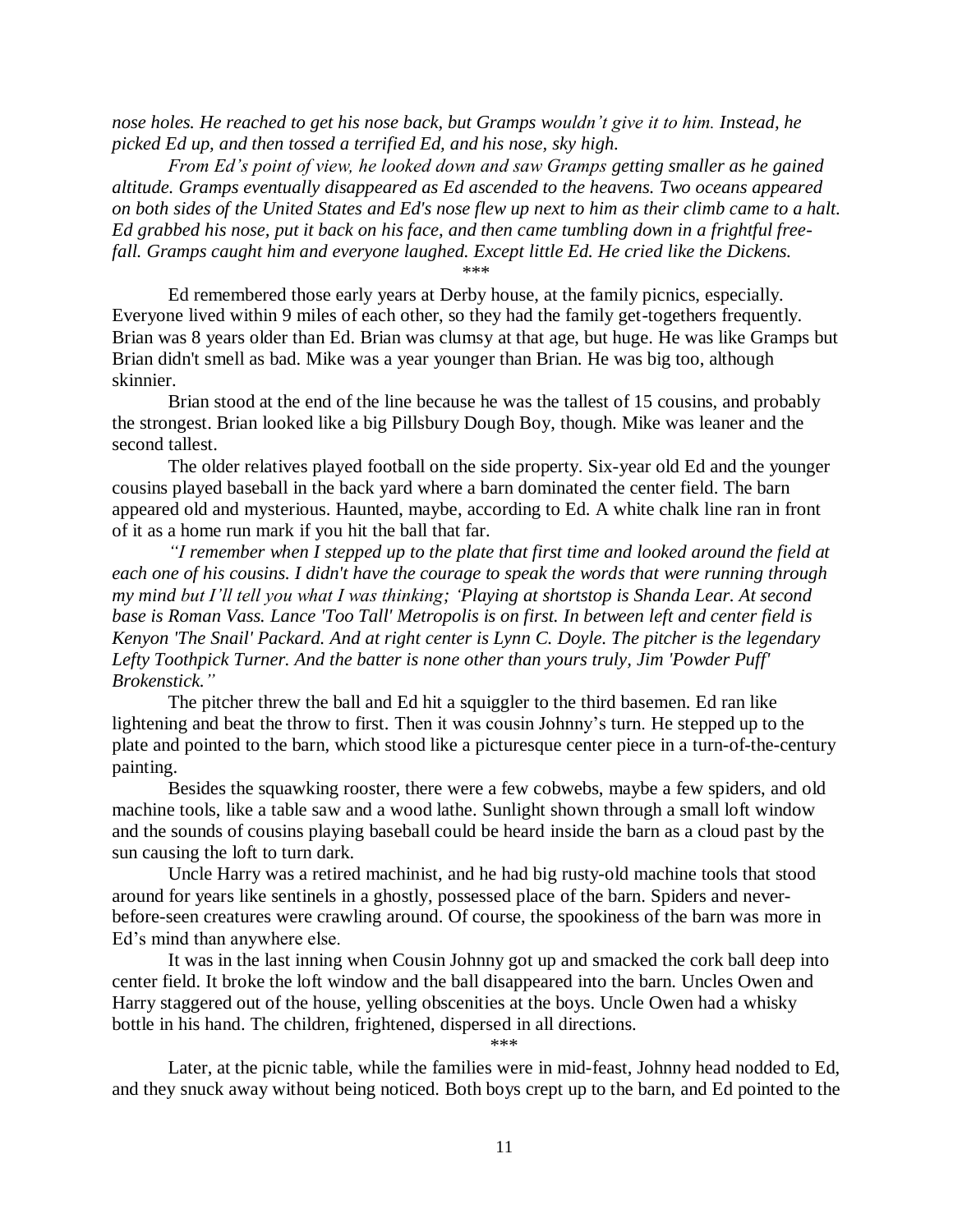broken loft window. "The cork ball's up there," Ed said. "I'll get it."

"Be careful," Johnny warned. "There are all sorts of animals in there. Dragons and stuff." Ed slowly opened the barn door, and looked in, cautiously, as if he really believed he would meet up with a dragon or something worse.

Cobwebs adorn the machine tools like Halloween decorations. He spotted a spider crawling up a web. Undeterred, Ed walked to the loft ladder, and held on to each rung tightly, as if his life depended on it. He slowly pulled himself up one rung at a time, then stopped because he thought he heard something, a rustling sound in the loft, perhaps. He didn't hear the noise again so he continued until his head was level with the loft floor.

Ed started to sweat. He looked down and saw Johnny who waved him on, urging him to continue. Ed looked back to the loft and there, staring at him, were the eight eyes of this huge spider, each eye the size of an orange, and the spider itself was the size of a goat. The spider's palp (feelers) reached out and its jaws were crisscrossing, preparing to shear Ed's head off. Ed screamed and fell off the ladder and onto Johnny.

They both tumbled to the ground. Ed got up, ran to daylight and disappeared into the field and ran as fast as he could towards the house. Johnny got up, brushed himself off, and cautiously nudged closer to the ladder. He looked up and saws a normal size spider walking around on the top rung.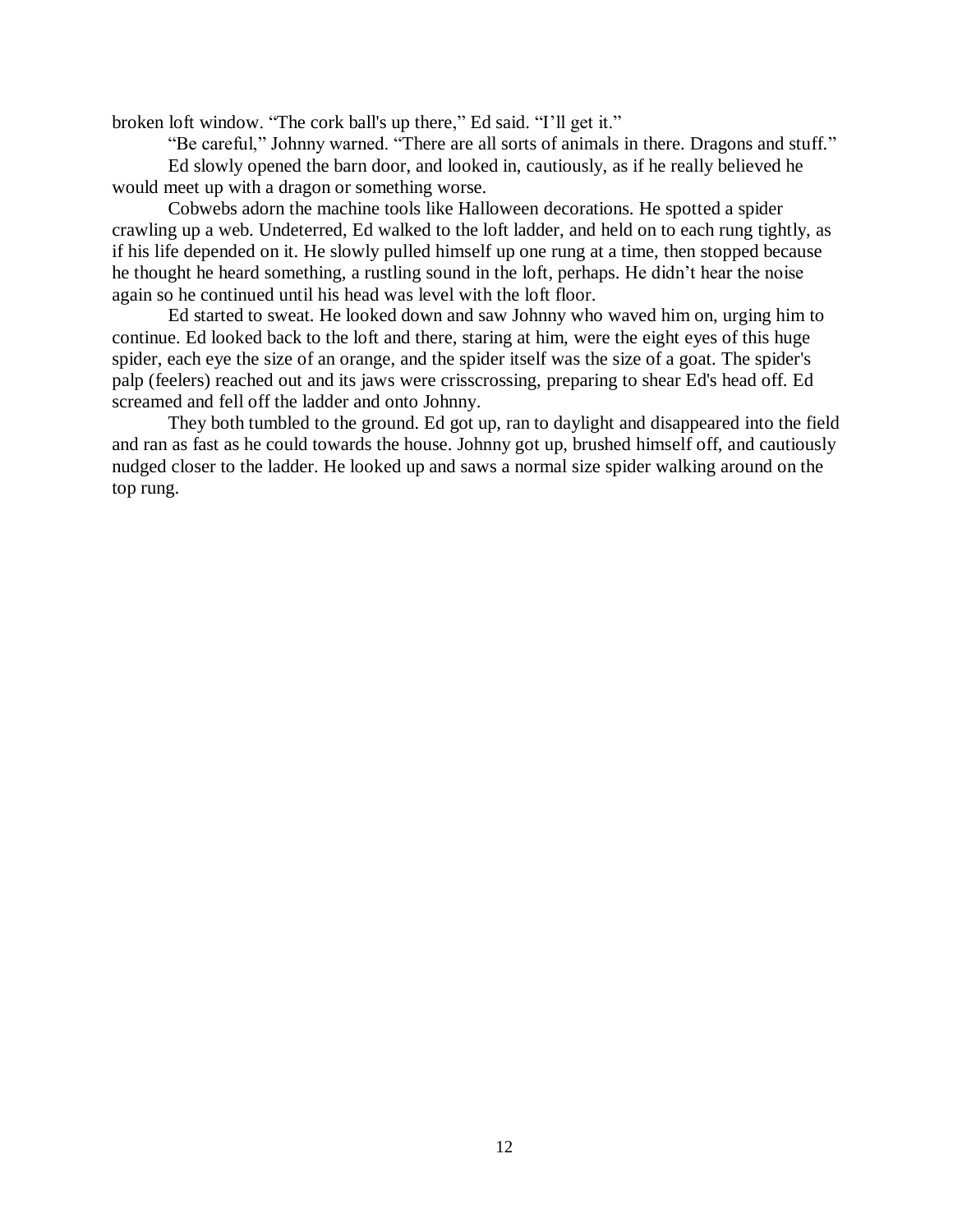## **CHAPTER FOUR**

Years later, Hannah and Ursula sat at the kitchen table at Ed's house. *"I remember when Ursula came over that one time," Ed told Drew. "She cried a lot. My mother tried consoling her, but nothing she said helped. Things changed around this time. It all started when Uncle Harry died, I guess. Uncle Harry and two other men were fishing, somewhere off the shores of Long Island. They were in a fishing competition. Five grand went to the one who had the largest catch.*

*"The way I was told the story, was that he held tight onto the pole while furiously trying to snag this big fish that pulled him into the water. And I'll tell you this, he wasn't going to let go of that pole, no matter how big the fish was. I know Uncle Harry, and that was the way he was. He didn't let go and was pulled into the water, probably by a whale, is my guess. Anyway, days later his body washed up on shore. He was still holding onto the pole, clutching it, as if it were part of his body. He'd be damned if he was going to lose that prize. The line snapped, of course. There's a fish out there around somewhere with a nylon line and hook dangling from his mouth."*

Aunt Ursula was inconsolable. Eventually, she gained enough composure to tell Hannah that just before the contest she learned Uncle Harry was having an affair. She called him a bastard. "And that's not all," she said. "I'm sorry to tell you, Sweetie, but he said Edwin is having an affair as well with that bakery woman in town. Men are bastards, Hannah. Can't trust them. We can never trust them."

Ed remembered his father moving them all to Long Island right after that. The entire Dennehy family gawked out the car windows looking at the New York skyline while crossing the Triboro Bridge. During that time, Long Island was casting itself as the hitching post for World War Two veterans who parked their hopes and dreams in little Cape Cods and cheap apartments a subway ride away from the nation's theatre capital.

*"I remember that Mike and Brian were still much taller than me, even though I was pushing five feet at the time. I remember getting out of the car and Mike and Brian and me just stood there and stared at the apartment complex.*

*"Dad was tired of commuting to New York from Connecticut, and too embarrassed to stay in Derby after Aunt Ursula told everyone he was having an affair. And my mom elected for another geographic cure, so we settled in a barracks-like apartment in Glenn Oaks next to Queens for a while."*

Edwin seemed upbeat, smiling, while the rest of the family stood in the middle of the living room with their mouths hung open. It was a small place and the view from the window showed just how close they were to the neighbors. Sort of a Cape Cod house one would expect in Levittown, which was built around the same time.

\*\*\*

"I know everyone imagined something better," Edwin said when everyone looked out of the bedroom window and saw the tiny front lawn. "But we'll only be here for a little while. After my promotion we'll find a house. A nice one."

*Ed told Drew he remembered sitting down and putting on a cheap pair of steel roller skates while the sound of roller-skates was all around him. I remember these expensive white leather skates stopping in front of me while I was putting on my skates. I looked up and saw Emily with her two dimples on both sides of her face, and I got up and we skated off into the*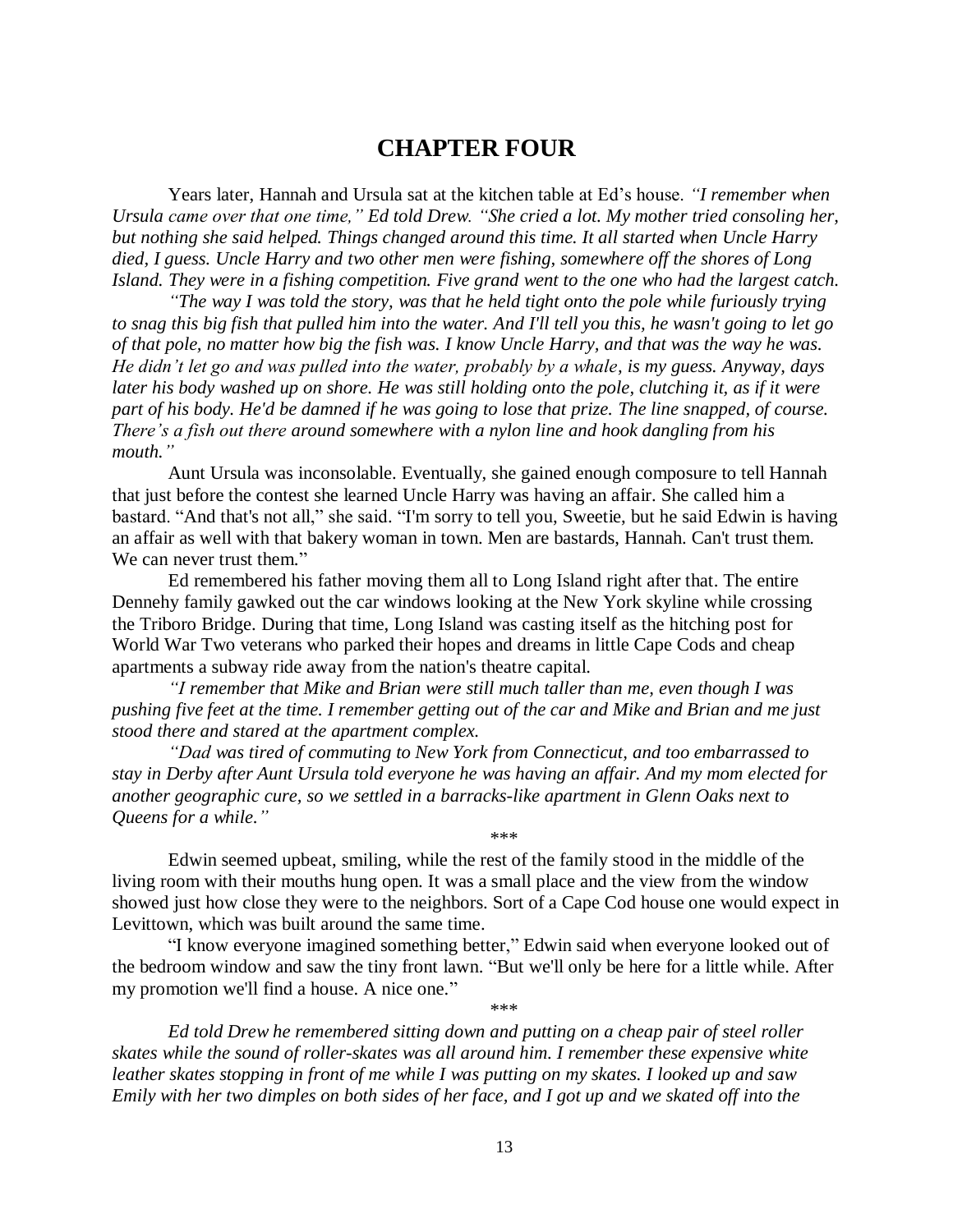*sunset with my cape blowing in the breeze.*

*"Her name was Emily and I told her she had beautiful hair."*

*"Thank you," Emily replied.*

*Ed skated effortlessly when he was with her.* 

*"All I remember about Glenn Oaks," Ed told Drew, "was discovering driveways and sidewalks and gliding up and down the block acting like Batman, feeling like the wind would pick me up and let me fly. And holding hands with a little girl who looked like Shirley Temple with dimples and curly hair ... Wow! I wish I could go back to that time."*

\*\*\*

All he could remember at Glenn Oaks was the rumble sound of steel rollers on cement. Their next home was a little different. It was in Mineola, which was right next to Chaminade, his High School alma mater and where his brothers went. He found himself skating in a new world right away. It was like a kid-batman meets the greasers.

One day he looked up and saw a 'gang' of three kids who were wearing tight pants, tshirts with the sleeves rolled up, and greased-back hair - the DA look.

Ed remembered one of the 'cooler' kids approached him and said, "Hey, you a sissy or something? Only sissies skate around here." Of course, that was the end of Ed;s skating career. \*\*\*

Ed could remember one day passing by his brothers, Brian and Mike, as they walked by on the crumbling sidewalk. Brian said, "Come on, Neddy. It's dinner time," and one of the greaser kids said, in a very sarcastic tone, "Ooo. Neddy poo, it's dinner time. You have to go in Neddy-poo."

Then my brother, Brian, went face to face with the kid, who was a foot shorter than him, and Brian poked his finger in the boy's chest and said, "My bro has the same name as my father. You got a problem with my father's name?"

Of course, the kid backed down. He was no match for Brian, but what Ed remembered was Brian calling him 'Neddy' in front of the greasers. If Ed was going to find his way with these guys, he was not going to do it as Neddy.

\*\*\*

Later that day, at the dinner table, Edward stared at the two books on the mantle. One was the life story of Barrymore, Sr., and the other was about acting. There were a few artsy drawings that occupied space on the wall, one of which is the caricature of the "Ace of Hearts" in Alice In Wonderland. Ed remembered that night because that was when he announced to everyone that he would like them to stop calling him 'Neddy'.

"But that's your name," Brian said.

"My name is Ed. Or Edward," he fired back.

"I'm still calling you Neddy," his mom said.

"You can. Moms are different," Ed said.

But Ed's father understood. Everyone called him 'Neddy' when he was younger. "A guy's got to maintain a certain level of respect with the locals," Ed's father told everyone at the table. "A name has a lot to do with that."

"Exactly," Ed said. Then he thanked his father for saying that.

Brian looked at the 'Ace Of Hearts' picture and said, "Okay. How about we call you Ace?" And that was the first day people started calling Edward, 'Ace'. It took a while, but it finally caught on.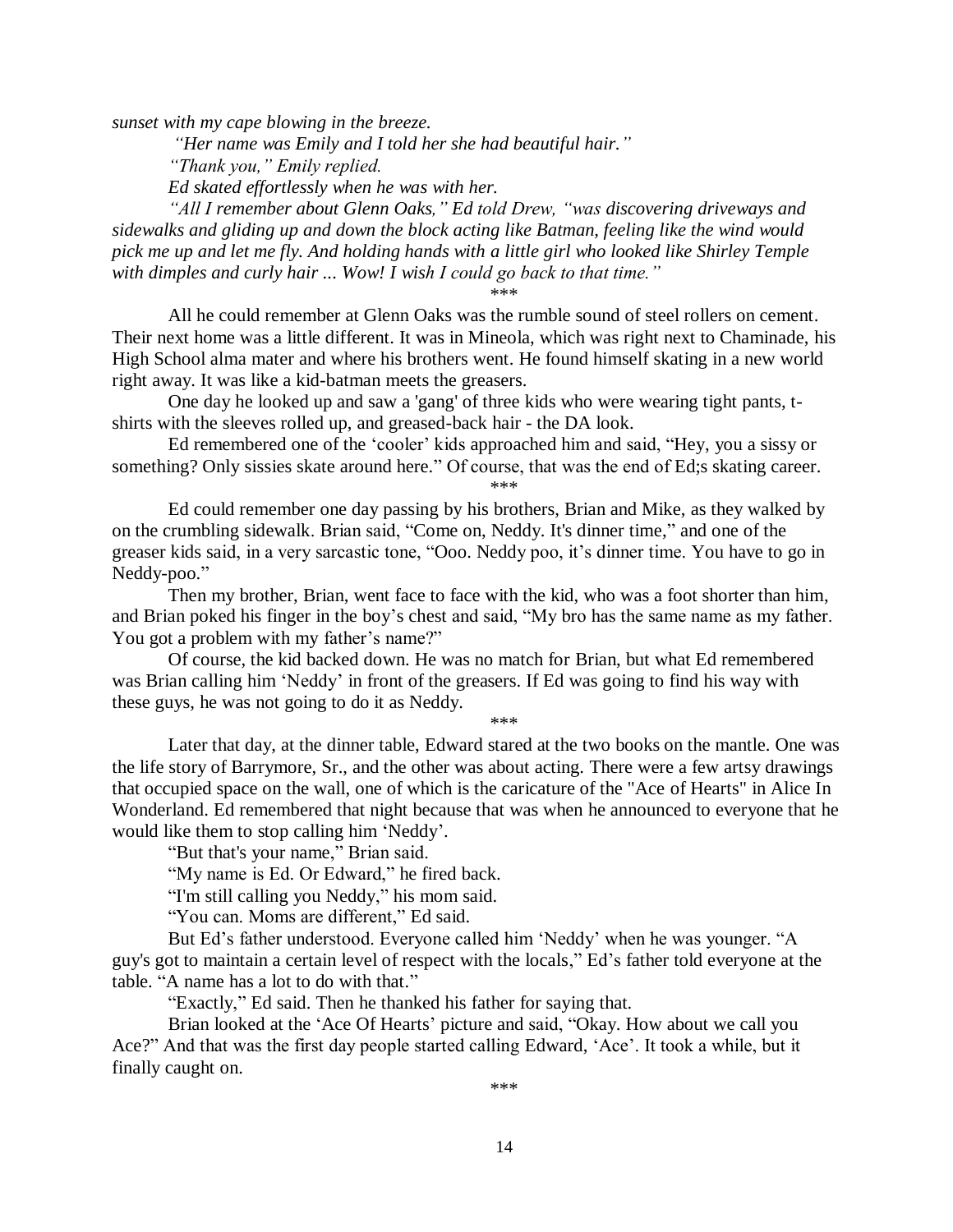Ed remembered one year at Christmas time, when it was fashionable to say 'Christmas time' and not 'holidays'. Actually, every Christmas time was the same. Christmas was his father's holiday, Ed remembered. Presents were spread out on the floor around the Christmas tree covering most of the living room floor. Hannah and the Dennehy boys were seated while Ed's father read a tag and distributed the gift to its proper owner.

However, this one year, Mike was the first one, and he opened the gift while everyone watched. He appeared excited and said, 'Just what I always wanted'. Everyone said, 'Just what I always wanted' if you wanted Edwin to pass you another gift.

Edwin picked up another gift. "From Grandma and Gramps to Neddy. Excuse me … to Ed.

"No, No. Ace," Brian said. "It's Grandma and Gramps to ACE, remember?"

*"My father didn't like being corrected, least of all from us, so when he read the next tag and handed it to Brian who highbrowed no one in particular and sighed, as if he hated this process. He didn't say 'just what I always wanted', which led to a screaming argument that ended the gift giving in a hurry.* \*\*\*

That spring, Ed and the Greasers walked down the street. By this time everyone wore a leather vest, tight pants and pointy shoes, except for Ed who wore sneakers, baggy pants and a white t-shirt. They all had baseball bats and gloves and sneakers slung over their backs.

It wasn't long before Ed dressed just like them, but he had a hard time adjusting to the pointy shoes. Eventually, Ed broke down and went to the baseball field with a purple vest, pointy shoes, and his hair in a DA. He was very tough-looking, just like the rest of the Greasers.

Ed remembered going to the field where a handful of kids in loose-fitting pants, crew cuts, etc., greeted them. He remembered playing them and when it was his turn to bat, he looked around much like he did at the Derby picnic with his cousins. He looked to left, then right, and around the bases. In his mind, he was being the announcer.

Ed pointed to center field with his bat, much like his cousin John did.

*"I remember that day," Drew said. "I played left field against you. I remembered yelling 'No batter. No batter' What a knucklehead you were then."*

*"I was, but I was a greaser, at the time, trying not to be a straight-shooter, even though I was. I mean, I went from a caped roller-skater to the greaser with nose-picker shoes in a matter of weeks. Then I went back to grammar school and I became a straight-shooter again."*

The pitcher pitched to Ed and he hit a ground ball to the second baseman who had a crew cut and black sneakers. He threw to first, but Ed's speed out-kicked the throw.

"Holy mackerel," the second baseman said. "He's fast."

A straight-shooter, as defined by Ed, is defined by what he wore. He and Drew went to Corpus-Christi Grammar School where they wore uniforms every day. That made them straightshooters in Ed's mind.

*"If you wore pointy shoes you could play both sides," Ed said. "If you wore pointy shoes and wore your hair greased back, you were a 'greaser'."*

In the Corpus Christi Grammar School yard, Ed was playing dodge ball with other students. He was wearing a blue and white uniform with striped pants. A closer look revealed Ed also wore pointy shoes and had his hair styled in a greased-back pompadour.

Girls played hopscotch and jump rope off to the side. A couple of Nun facilitated the school yard activities.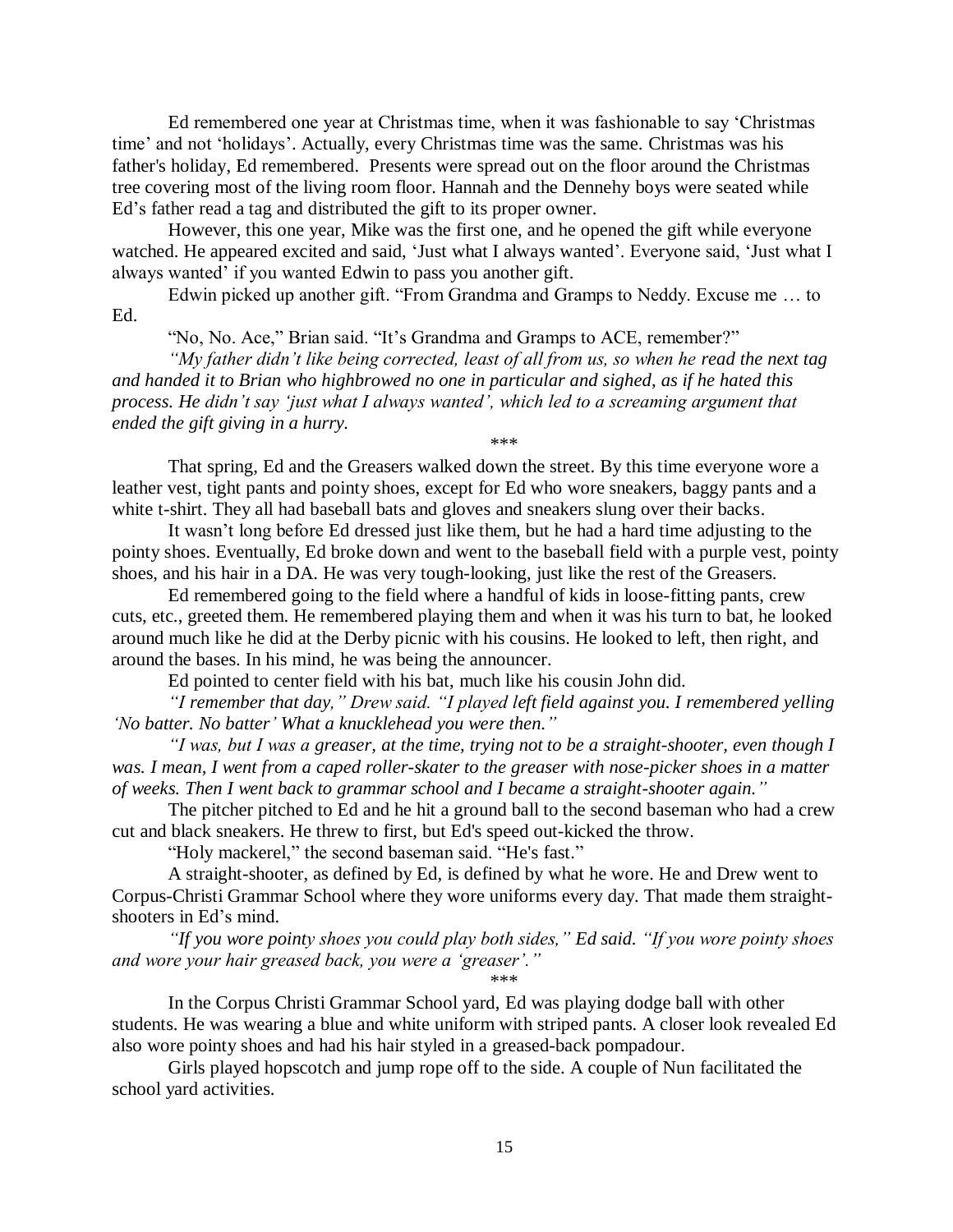Daniel, a retarded boy, got hit in the head by Philip, a greaser. Daniel didn't retreat to the end zone, like he should have. Another greaser flipped the ball to Philip who hit Daniel again and yelled for him to go to the end zone. Daniel refused, and Philip hit him in the head again.

Ed got the ball this time and threw it at Philip. It ricocheted off his head and knocked a Habit off of Sister Francis Mary's head. She grabbed the habit and ran inside.

*"I guess I felt cool," Ed said to Drew. "You know. It was a 'Rebel Without A Cause' moment. I mean, why did Philip have to do that to Daniel? Just to look big? From that day on, I stopped being a greaser: in spirit, at least. Those cheesy uniforms destroyed my image, anyway. Clothes seemed to be the key to me back the. The costumes in life make the man, right? I was a straight-shooter, and it was time that I acted like one."*

In the Corpus Christi Chapel, Father Tully sat behind a closed door in the center confessional booth taking confessions. A boy exited a side booth and Ed entered and knelt down.

\*\*\*

After a beat the sliding window opens, a welcome sign for whoever is in the booth to start listing the transgressions. "Bless me Father for I have sinned," Ed began. "It's been two weeks since my last confession..."

"Yes, yes," Father Tully said, impatient at the minor infractions he was about to hear. "Tell me your sins, son."

"I knocked a habit off a Nun's head with a dodge ball."

"Really now," Father Tully said. "That was you. I heard about that, Mr. Dennehy. Sister Francis Mary was very upset, I'll have you know."

"Yes, um…" Ed didn't know what to say, so he said, "It was an accident, Father."

"Well, be more careful, next time. Anything else."

"Just the usual, Father. A couple of curse words. Dishonored my mother and father by talking back to them. That's it."

"Okay. Say ... I don't know, three Our Fathers and three Hail Marys."

\*\*\*

Michael and his friend from school, Tom Cosgrove, and Brian sat at the table waiting for dinner to be served. Mike was trying to convince Ed that Chaminade High School was the place to go for high school. Actually, Ed didn't have a choice.

*"But Chaminade High School is an all-boys school," Ed said, thinking he would have to give up the 'greaser' look for good if he went there. "I don't want to go."*

"We all have to go to Chaminade. You got no choice about it."

"Says who?" Ed said.

"Says Mom and Dad, that's who," Brian piped in.

In the kitchen, Mom heard the conversation while preparing dinner. "Neddy," she yelled, "Chaminade's a good school. Brian's going there. Michael will be going there this year, and so will you. A little help, please."

Ed scampered in the kitchen and he came out shortly later with a bowl of mashed potatoes. Hannah follows right behind carrying a cooked ham. She placed it in front of Brian to carve. Hannah patted Ed on the head and he sat next to her.

"Thomas, I heard you want to go to Chaminade High School next year. How nice. You and Mike will be in the same class."

Mike made a face as if to say, "big deal". Brian gave a large slice of ham to Mom, a large slice to Michael and Mom and, trying to be funny, a small piece to Ed. Brian sobered up quickly as he stared at an empty plate and an empty seat at the head of the table.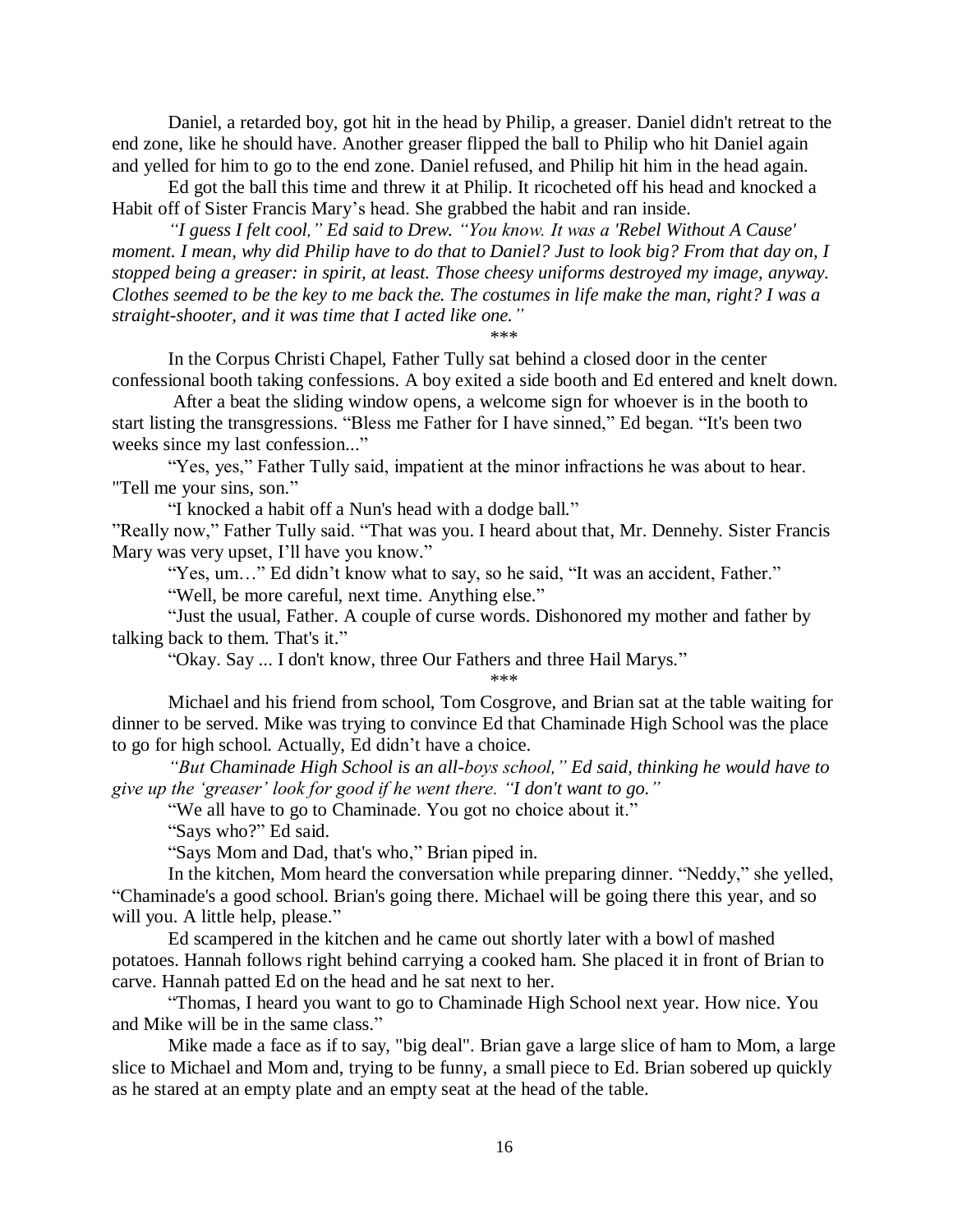"Should I carve something for Dad?" Brian asked.

"He said he's going to be late. Make a plate anyway, and I'll put it in the refrigerator."

"Come on, Brian," Ed said. "Give me a bigger piece than that. Mooomma..."

"Give your brother a bigger slice than that, Brian, will you please."

"I was just kidding. Geeze, Mom. You baby Neddy too much. Excuse me, 'Aceypoo'" *"Back then," Ed said to Drew, "My mother treated me as if I was still 'Neddy'. I couldn't do any wrong in her eyes. Maybe it was because I had epilepsy, or because I was the youngest child and so was she. I think she was unhappy, though. Brian and Mike were too busy in their lives for her. And my father? Well, we all kind of knew what he was up to."*

\*\*\*

As the subway train clanked its way to New York City, Ed's reflection appeared on the train's inside window as he looked out. His father sat next to him reading a newspaper.

*"I'll never forget when Dad took me to NY City," Ed told Drew. I thought we were going directly to the Metropolitan Museum of Art, but ... No. We made a stop."*

Ace held the pole tightly as the subway car rumbled its way through the city. A variety of people tower over Ed, people with long and pudgy noses; fat and thin; shabby and well-dressed a cornucopia of 'types'. Ed was all eyes. \*\*\*

Somewhere in Manhattan Edwin walked his son into a deli. Edwin said his hellos and obviously knew Mr. Bellino, the proprietor who was behind the counter. Ed's father wanted Mr. Bellino to watch Ed while Edwin went across the street. Of course, Mr. Bellino said 'yes'.

Edwin said he'd be just be a few minutes and off he went.

*"I remember I ran to the doorway and watched him cross the street," Ed told Drew. "He looked up and waved at a person who appeared to be a woman who hid behind a see-through curtain at a third-floor window. An hour later, Dad bolted out of the building like he was being chased. He crossed the street to the Bellino Deli Shop and didn't even notice me sitting on a bench eating an apple."*

Edwin turned around and blew a kiss to the lady at the third floor window. Ed looked up at the lady who blew a kiss back to Edwin. She noticed Ed and she half-hid behind the curtain giving a subtle wave of the hand. Ed, imitating her, subtly waved to the woman as if he was responding to the word 'action' yelled by a near-by director. He withdrew his hand and ran his fingers through his hair, capturing the mystery of the body language.

"Come on…Neddy," Edwin said to his entranced son.

Edwin pokes his head inside the deli, and thanked Mr. Bellino for taking care of his son.

Edwin walked down the street and expected Ed to keep up even if he had to run, which he did. Ed looked back and saw the woman peeking out the window. "My father always seemed to have a woman on the side," Ed said to Drew. "But this one was different. I was to find out later from Mike she was dying from cancer and Dad paid her medical bills."

\*\*\*

While Ed walked with his father on the streets of Manhattan, tall people, or people he perceived as tall, breezed by Ed as if they had a mission. He looked at their faces and they all appeared the same: stone-faced and mannequin-like.

Ed saw hundreds of men in every direction wearing gray-flannel suits. They were like Robots. They all danced to the same drummer.

*What he remembered the most that day were the people. They whizzed by him as if they didn't have a care in the world, and they all somehow looked alike.*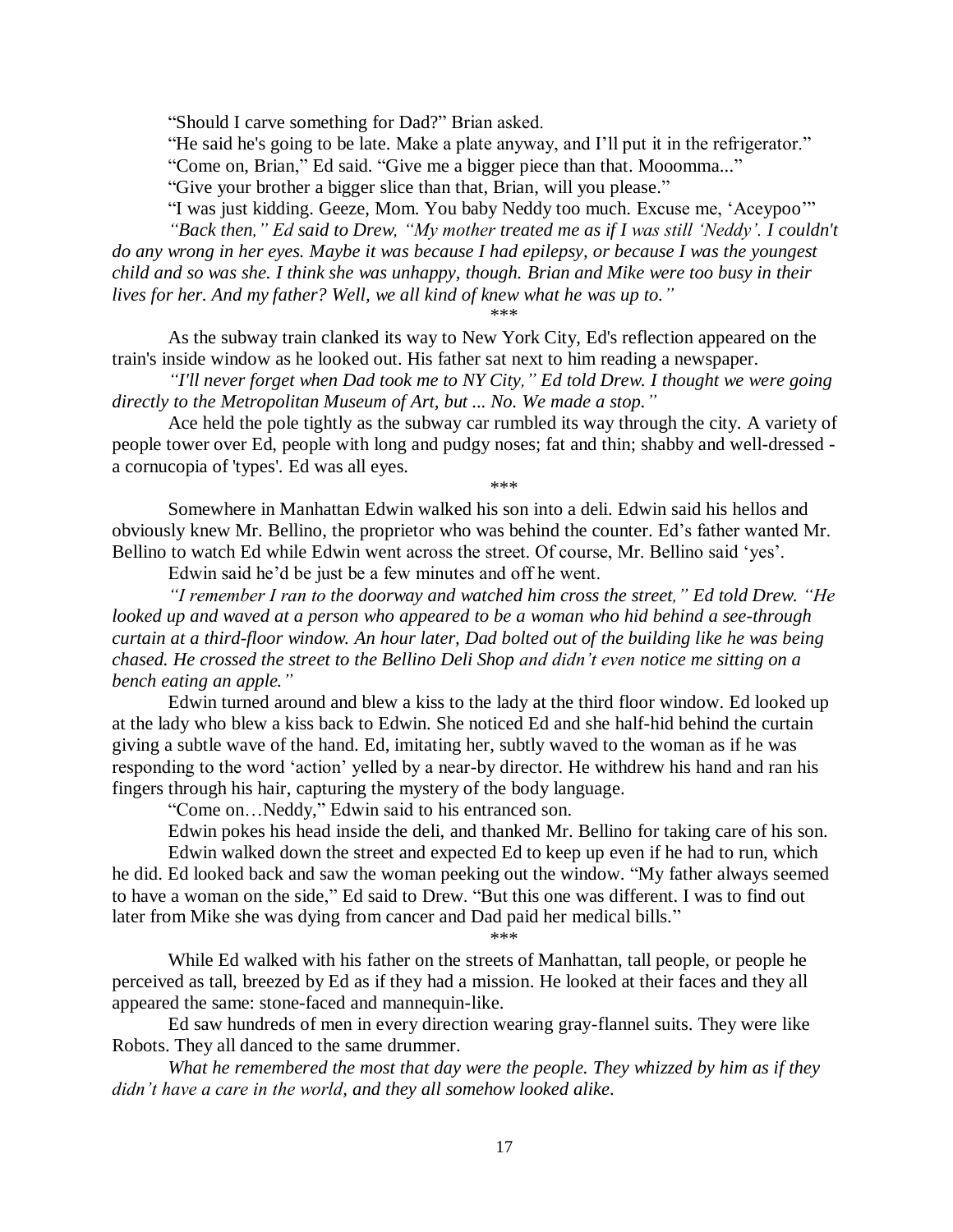Except for a fairly well-dressed bum, who tried to stop them but Edwin breezed by, with his son in tow, and without a hitch in Edwin's step. Undeterred, the bum tagged along for a few strides and then finally said, "Sir, I got laid off, divorced, and kicked out of the house all in the same week. Won't you help me out and give me a dollar so I can buy food for my daughter?"

Edwin ignored the bum and picked up the pace. Ed had to skip a bit to keep up. The bum tugged on Edwin's coat and said, "Sir, I got laid off and divorced and kicked out of the house all in the same week. Won't you give me a dollar."

Finally, Edwin saw a bus stop sign, their final destination. "We're here," Edwin said, then they waited.

The face of another bum popped in front of Ed, and this time he was dressed in rags and had a goiter the size of a melon sticking out of his neck. Ed jumped back and yelped at the sight.

"Can't you spare a dime, boy?" Edwin pushed him back, and the bum fell down.

"Come on. Get outta here," Edwin said. The bum got up and left.

\*\*\*

Edwin took his son to his API office that afternoon and advised Ed if he was good that he would take him to Museum of Natural History after he finished what he had to do.

Ed had heard of the place and figured it would be nice to go, so he sat at a desk and was quiet as a mouse. He watched his father talk to people, and mimicked his father as Edwin schmoozed with his coworkers. Edwin picked up the phone and dialed, and Ed, in his mind at least, picked up the phone and dialed. Ed had his hand to his ear, an imaginary phone, of course, and smiled and talked into his hand making puppet-like mouth movements.

Edwin didn't know it, but his son could hear him on the phone and was mimicking him. "It's me," Ed said to his hand which was the pretend phone receiver. "I'll be at the Museum. I got my kid with me, so be nice. You're my secretary, okay?"

When Edwin hung up the phone, Ed put down his hand as if he was hanging up a phone.

\*\*\*

Later, at the Metropolitan Museum, Ed struggled to keep pace with his father as Edwin stepped up the large steps of the museum. Once inside, the statues were awesomely big, Ed thought. The people were all well dressed - more 'types' to memorize.

In the Medieval room, Lois suddenly appeared out of nowhere As she talked, Edwin chuckled politely. He seemed to enjoy her company. Edwin introduced Lois to his son. Ed nodded politely, and then turned to the statue in front of him. It was dressed in a suit of armor. Ed bowed to him, as if he was accepting a challenge.

"Oh, you want to joust, do you?" Ed asked the mannequin in armor.

Ed was hallucinating, of course, thinking he was a medieval knight, as the statue moved from his post, according to little Ed's point of view, and it held out his sword as if it wanted to fight. A statue, close by, tossed Ed his sword, but the sword was so big and heavy Ed couldn't keep it off the floor. Magically, it shrunk to a manageable size and Ed started swinging it as if he was a swashbuckler.

Edwin and Lois watched Ed taunt the stationary statue in front of him which prompted Lois to tell Edwin that his son had quite the active imagination. Of course, he agreed as they watched Ed.

In Ed's mind, he was battling the moving statue with swashbuckling maneuvers, checking and countering the statue's every move. Ed dodged in and out, and heard the stinging sound of clanging steel when their swords met. He fought as if his life depended on it, but to his father and his secretary, Ed was just swinging at air.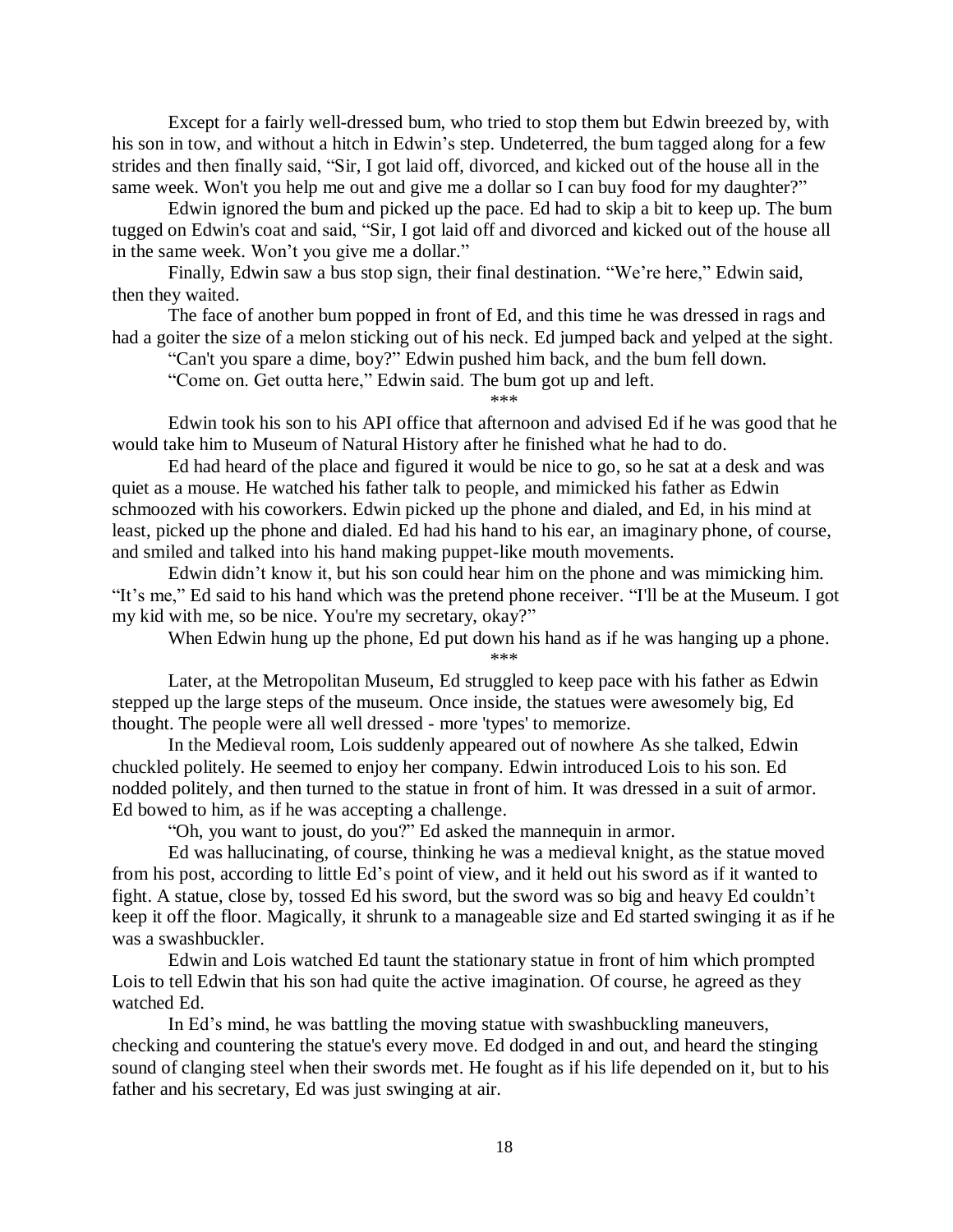To end the fight, Ed plunged the sword into the real statue's groin area, and the statue tittered a bit, then crashed to the floor.

Edwin and Lois watched with their mouths opened as Ed raised his arms in a victory pose over an imaginary foe who only he could see sprawled out on the floor, beaten and bloodied.

Lois clapped robustly, and Ed accepted the applause graciously, bowed and casually moved on. Before he knew it, they stood by a Van Gogh painting of Marie Julien. Edwin was near by looking at another exhibit.

"Ah, something I know," Lois said. "That's van Gogh himself over there. One day, just before Christmas, he cut off the lower half of his left ear and gave it to a prostitute."

"Why did he do that?" Ed asked. While Lois answered, van Gogh in the painting winked, then jumped out of the picture and landed on the floor. Marie Julien also jumped out and they both morphed into real people. Or, at least that was what Ed saw. Another hallucination.

A chair materialized and she sat in the exact pose as in the picture. A canvas on a tripod magically appeared and van Gogh started painting the picture that was on display on the wall. Ed seemed enchanted at what he was experiencing.

"There are many stories," Lois said. "One mentions that his brother, Theo who was going to spend Christmas with his fiancée instead of with Vincent. And Vincent got madly jealous."

While painting, Van Gogh said, "She's full of dung, Neddy, boy. Don't listen to her."

Edwin walked over, and from his point of view, everything was normal. Edwin listened to Lois while watching his son who was intently looking at the picture of van Gogh. Still hallucinating, Ed watched van Gogh paint.

"I thought he snipped his ear because of his brother's engagement," Edwin said. "And because of an argument he had with his good friend Paul Gauguin?"

"Well, Mr. Dennehy," Lois said. "I actually think he had impure thoughts of Gauguin ..."

Van Gogh reeled back and looked to the heavens. "Oh, good God," he blurted out. "How do these rumors start? Somebody hang me right now."

Van Gogh put his paints down and walked over to Ed. "Well, Mr. Dennehy," van Gogh said, "in Dutch the word for ear is 'lel', and the word for penis is 'lul'. Don't you see what I was doing? I was purposely causing confusion to avoid an argument."

While they talked, van Gogh got closer to Ed and said, "I have to admit, I was having homosexual thoughts of Gauguin, who was my friend. Maybe you are too to hear this. Hmm. But I do like the symbolism with the ear and penis, lel and lul. It was symbolic self-castration to show my love for Gauguin. Very ingenious, don't you think?"

Van Gogh reached for Ed 's ear and grabbed it. A symbolic gesture of what Ed 's grandfather did, Van Gogh put his thumb between his index and middle finger. "A piece of ear, no big deal," Van Gogh said. "I got ya 'lel' right here. See."

The hallucination held Ed's ear between his fingers, and the blood from the ripped-off ear dripped on the floor. Ed yelped and held his ear. Blood dripped through his fingers. "My lel. My lel," Ed kept on yelling. "He cut it off."

Ed checked his crotch.

"Oh, for crying out loud," Van Gogh said. "It's not your 'lul', boy. It's you're de neus. I got it right here."

Ed looked confused.

Lois and Edwin observed Ed pressing the side of his head, as if he had an ear ache.

"Your nose, silly," Van Gogh said. " De neus means your 'nose' in Dutch."

"An active imagination indeed," Edwin piped in.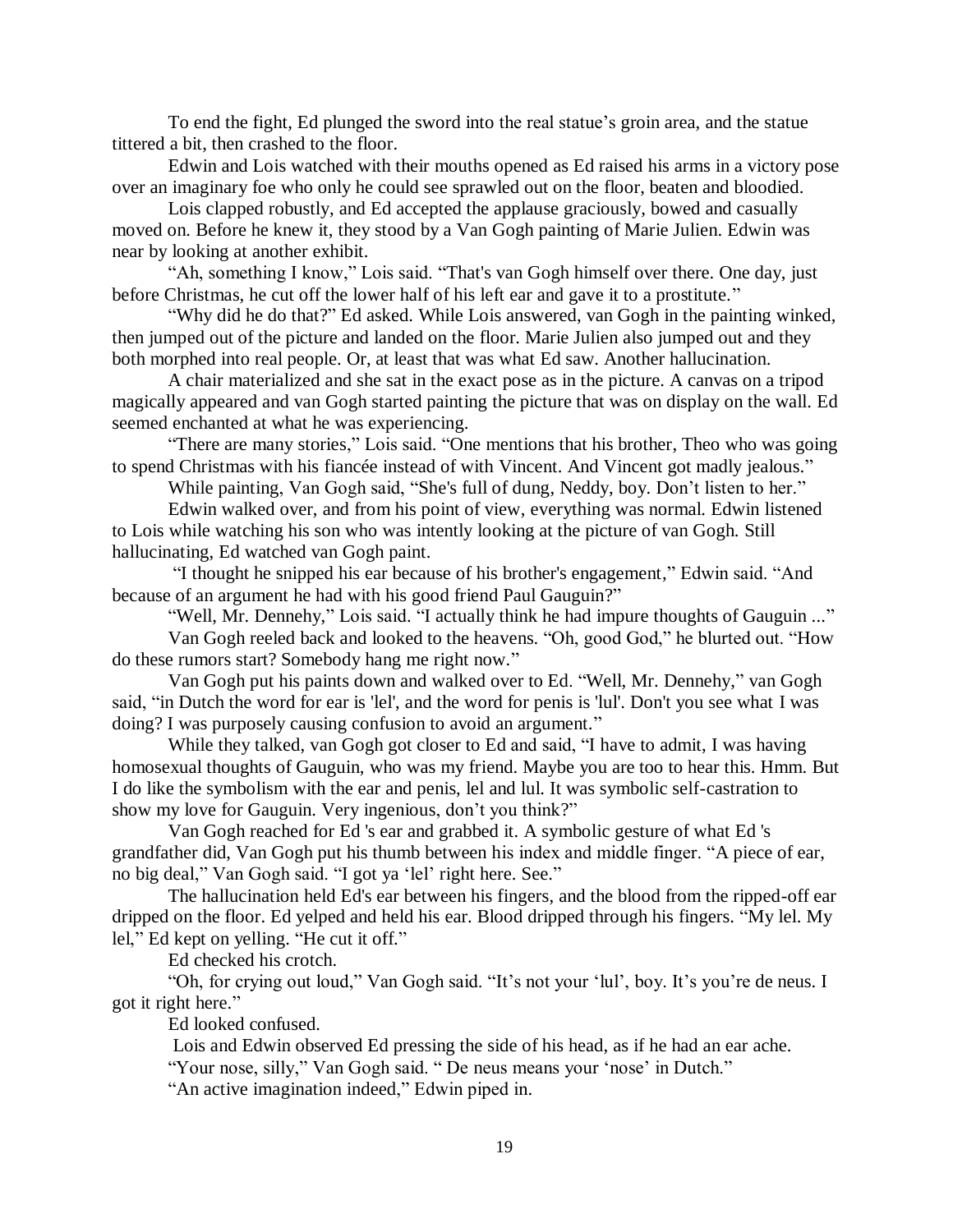## **CHAPTER FIVE**

Hannah came down the stairs with a suitcase while Ed was by a mirror in the living looking at a small band-aid that covered the lower part of his left ear. He crouched down and swung his arms back and forth in front of him like an ape reciting, "Sanctuary. Sanctuary," as if he was play-acting.

Hannah grabbed Ed's hand and they barged out of the house and pounced down the porch. A taxi awaited them.

\*\*\*

Ed and his mom sat in a booth of the diner. From the window, they saw Edwin pull up in a car.

"You wait here, Neddy," his mother said in a commanding tone.

Ed remembered that day his mother took him to the diner. She went outside to talk with Edwin. She seemed to have all the power, but he witnessed his father's behavior which turn the tables on her. At first, he tried to grasp Hannah's hand, but she pulled away. More talking. He touched her hair, her shoulder and gently touched her cheek. Ed mimicked his father as he watched, and pretended a girl was sitting in the booth with him: a slight gesture of the hand; a stern point of the finger; a gentle stroke of the hair.

Edwin grasped Hannah's hand, and Ed grabbed an imaginary hand, but saw that this time Hannah did not jerk away. She caved, as usual.

He kissed her hand and then Hannah walked back into the diner and took Ed's hand, and they walked out where Edwin was waiting with his car.

*"I think my mother pampered me a lot," Ed said, "mainly because I was the youngest, and Mike and Brian were always gallivanting around and were never home. She was lonely."* \*\*\*

Ed, Mom and Dad were watching a Chaminade High School football game from the stands. Brian was playing. He was a linesman, and was bigger than all the rest of the kids, but was being tossed around quite easily. Brian tripped and awkwardly fell. In the stands, Ed looked up at his dad and he saw a tear running down his cheek.

*"When I looked up at my dad and saw him crying," Ed said to Drew. "I felt his humiliation because Brian couldn't defend himself. That was the only time I saw my father cry. He didn't even cry at his father's funeral."* \*\*\*

At the funeral home somewhere in Derby, Connecticut, the Dennehy family sat in a pew while other people came up and viewed the casket. Ed's father actually looked like he didn't fit in the casket with his coal-stained hands folded on top of a mountainous belly. Ed looked at his grandfathers stained hands and felt his nose to make sure it was still there.

That next evening, in the Dennehy household on Long Island, the brothers watched 'Dracula Meets Wolfman' on TV. Ed was multitasking, watching TV while reading a book on John Barrymore, Sr. His brother, Brian, was also multi-tasking squeezing a rubber ball as an exercise while watching TV. Mike was just watching the TV.

A particular TV scene frightened Ed, so he got up and tried to get close to his brothers but they push him away - roughing him up a bit. After a beat, Mike tried to offer some brotherly advice. "If you want to conquer your fears then *be* Dracula or the Wolfman. Don't *be* the victim." \*\*\*

The Dennehy brothers were watching TV again. This time it was the fifth game of the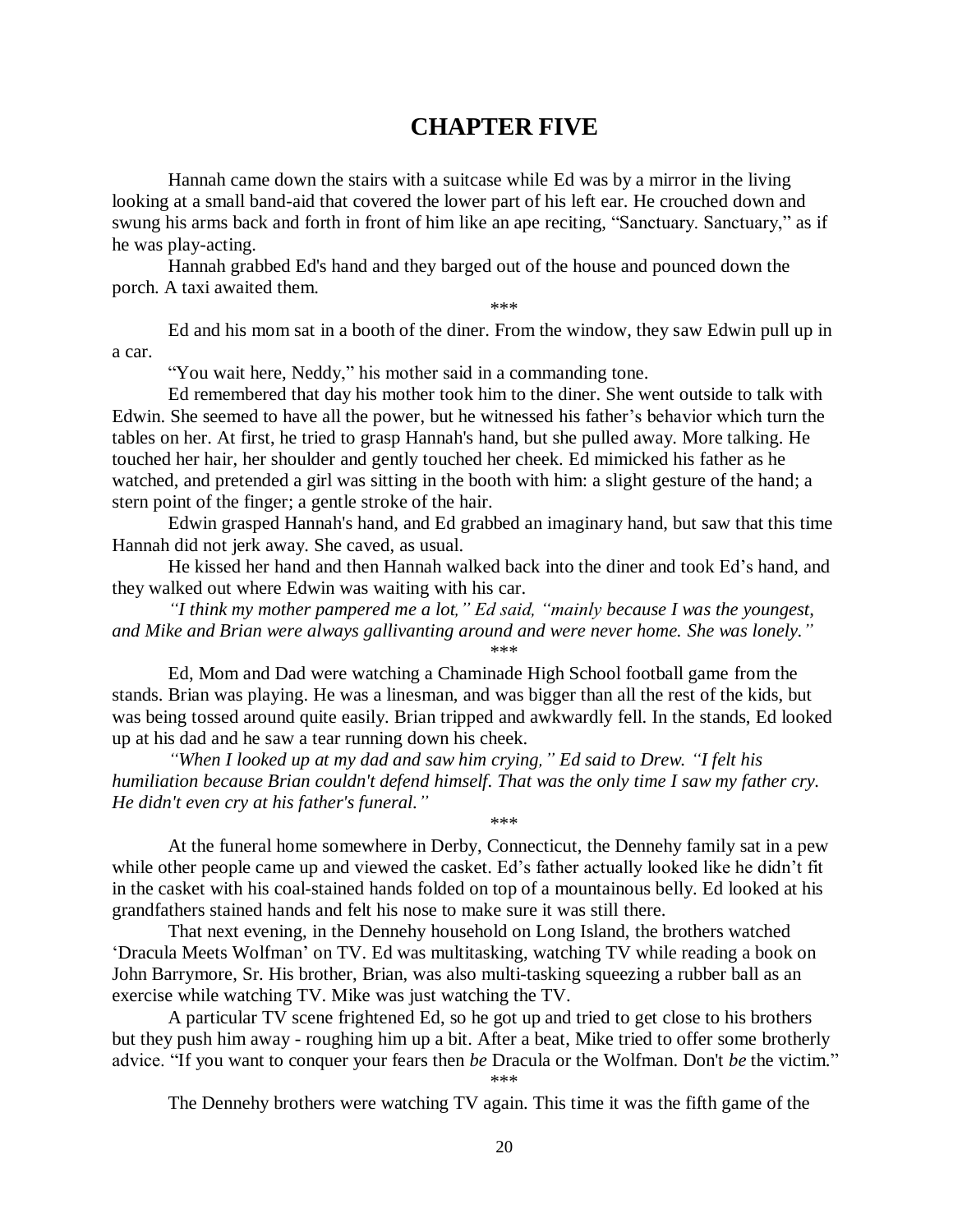1956 World Series. As Larsen wound up and pitched, Ed wound up and acted out a pitch as Larsen threw the last strike of the game. Yogi Berra ran out and jumped into Larsen's arms, and Ed jumped on Mike, as the Dennehy brothers went nuts over Larsen's World Series perfect game.

\*\*\*

Brian was doing pushups, working diligently to get in shape for the next season while watching TV. He was sick and tired of being pushed around on the football field, so he was trying to build up his strength. He got up and went and told Ed he was going to the basement to work out with weights.

Meanwhile, Ed was watching Humphrey Bogart on TV playing a Rick Blain in Casablanca. "Tell me," Ed said, as Humphrey Bogart, "who was it you left me for? Was it Lazlo, or were there others in between? Or ... Aren't you the kind that tells?" He changed the channel to the Knute Rockne story and then walked over to the mirror and he bent over like he had scoliosis, and said "I've come under unfortunate circumstances. Can't you spare a dime, boy?"

Then he morphed into Quasi Modo and while swinging his arms he said, "Sanctuary ... Sanctuary,"

Then, in an effortless transformation, he mimicked Humphrey Bogart, and said, "Tell me, who was it you left me for? Was it Lazlo, or were there others in between?"

But it was the Pat O'Brien as Knute Rockne portrayal that he loved the best. He went back to the TV and took a pad and pencil from the coffee table and began writing while actor Pat O'Brien gave his a locker room speech. He rehearsed his lines and got the first part down by heart.

"Now I'm gonna tell ya something that's gonna make you weep," he recited to no one in particular. "I've kept this to myself for years. None of you never knew George Gipp. He was long before your time, but you all know what a tradition he is here at Notre Dame. And the last thing he said to me was, 'Rock, sometime when the team is up against it and the breaks are beating the boys, tell them to go out there with all they've got and win just one for the Gipper. I don't know where I'll be then, Rock, but I'll know you did it and I'll be happy."

It was show time for Ed, so he went down to the basement where Brian was working out. "Can I recite a Knute Rockne speech to you? I changed it a bit."

Brian motioned for him to 'go for it' and continued bench pressing. Ed prepared. He crouched a bit, threw his notes on the floor. Tucked his left arm close to his body, as if he was holding a football, extended his right arm and pointed to nowhere in particular, as if he was posing. "We're gonna win today boys. We're going inside of 'em. We're going outside of 'em. Inside of 'em! Outside of 'em! And through 'em if need be. And when we get them on the run, we're gonna keep 'em on the run forever. We gonna go, go, go. We're gonna block and we're gonna run. And we're gonna run and block until they wish they didn't come here today. And don't forget, men. Today we're gonna win."

Brian stopped exercising. He had taken notice of his brother's acting talent and sat up on the bench to observe. Then Ed picked up his notes, read them a bit, then threw them back down and continued. "Make no mistake about it, boys, they'll give the ball to their unstoppable Bellino, their all-American fullback. But remember men, we too have a weapon that has never failed us. Brian Dennehy! Brian Dennehy against Bellino. That's the way it should be. That's how it will be. Bellino against Dennehy. And make no mistake about it, men, victory will be ours. The firstplatoon, men -- go in there and fight, fight, fight, fight! What do you say, men?"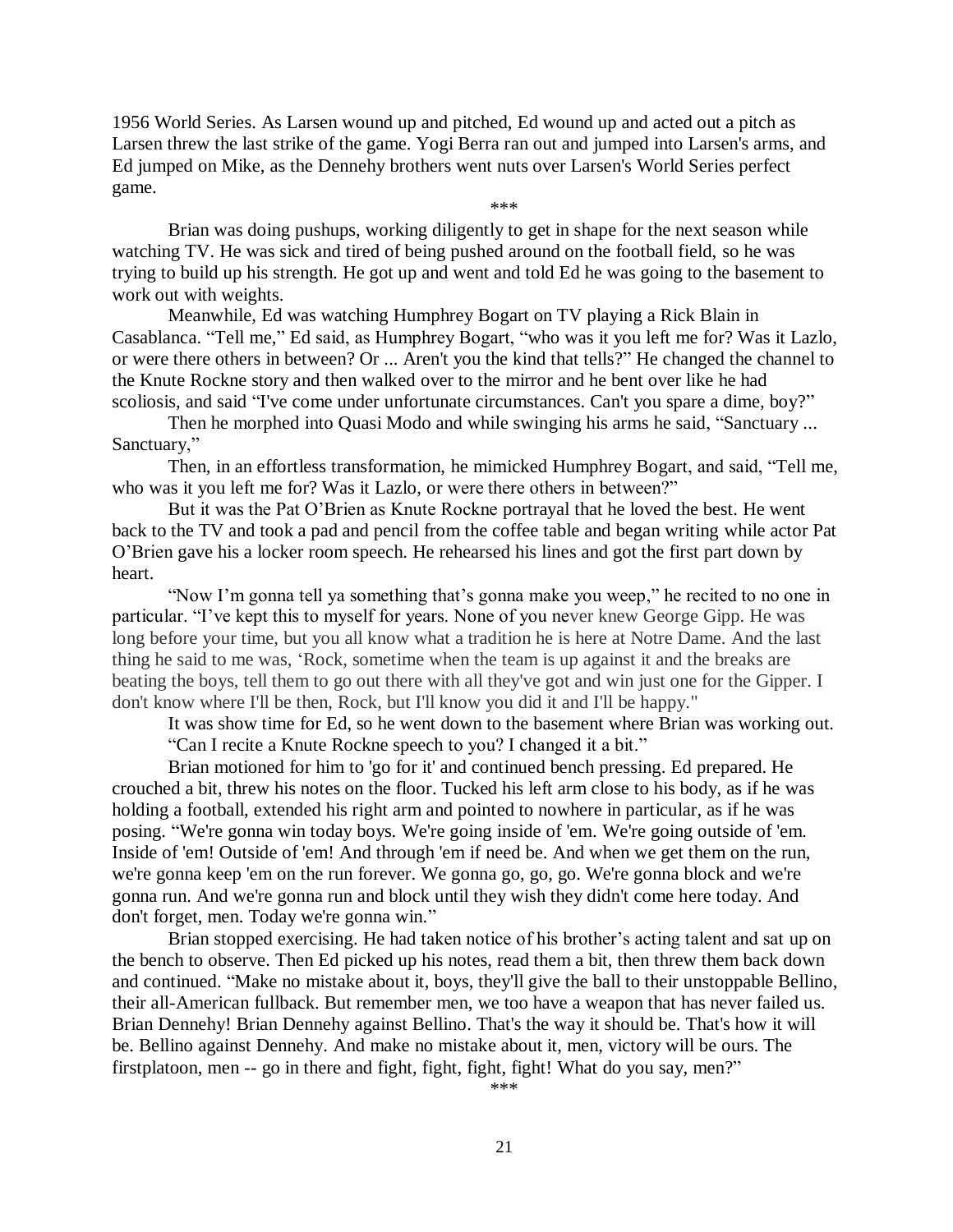The Dennehy family sat in the stands and watched a Chaminade Football game. A banner showing the year (*1958 CHSFL Champions*) was pinned to the chain link fence.

"Unlike his freshman year, Brian was all over the place, tackling and blocking," Ed said to Drew. " He was a much leaner dough boy as a senior. At one of those games I was sitting in the stands with my brother and father, and we watched Brian recover from a block and he tackled the running back with such aggression that the ball went flying into the end zone.

*"Brian was one of those rare cats who played both offense and defense making brutal tackles and blocking for large gains. In fact, come at the end of his senior season, he was the only player who made all-league on both offense and defense. College recruiters came to the house all the time. Brian finally settled on Columbia."*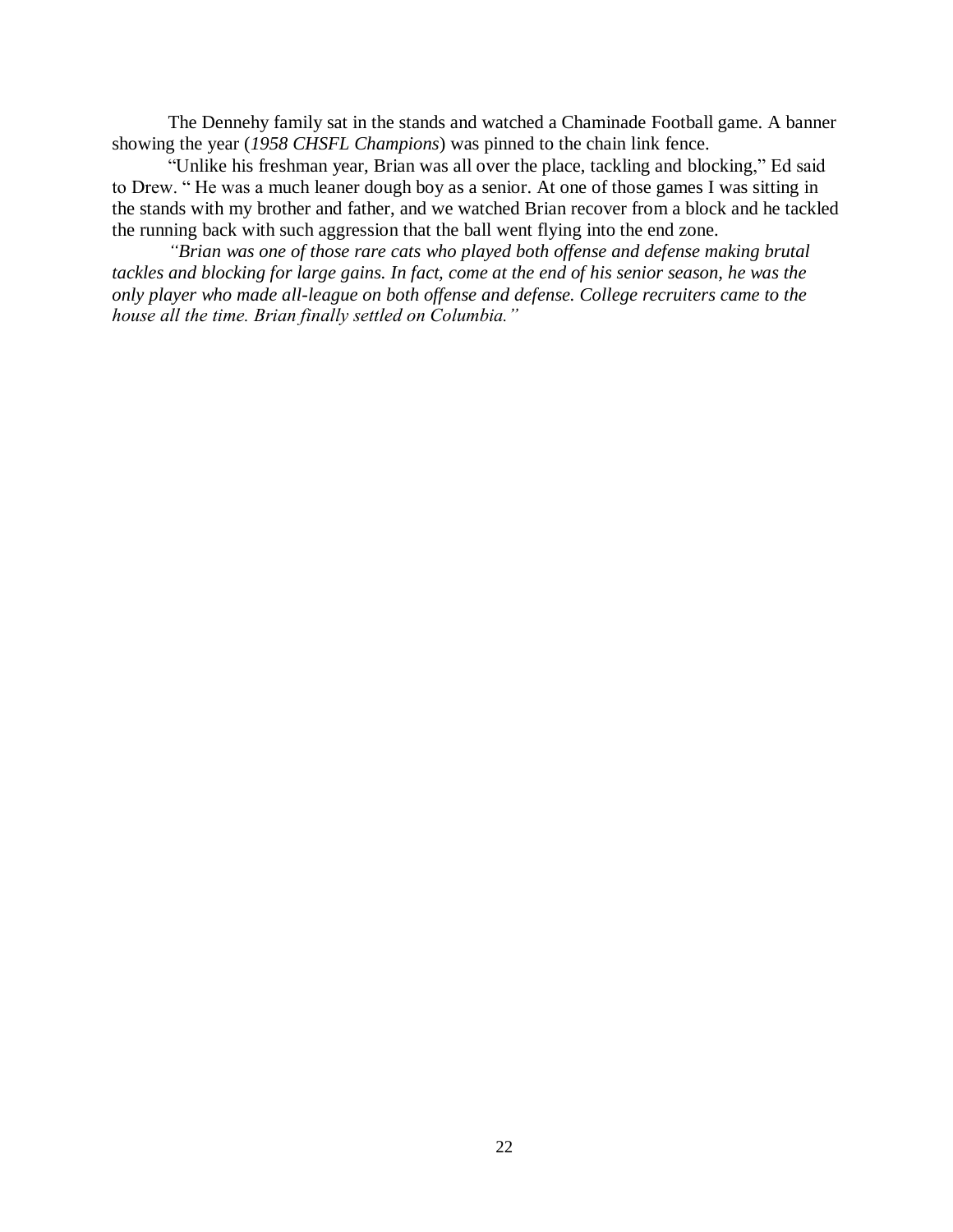# **CHAPTER SIX**

That next year, Ed stood in front of his friends in the basement. It was dark, except for a few lit candles. All eyes were on Ed as he recited the Knute Rockne speech.

"And make no mistake about it, men," Ed acts out. "Victory will be ours. The first platoon, men -- go in there and fight, fight, fight! What do you say, men?"

Everyone cheered, and Ed took a few bows. Alice, a pretty girl who also was Drew's sister, and a year older than Ed, clapped the loudest.

\*\*\*

At Chaminade High School Auditorium, Ed, Mike, Hannah and Edwin took their seats in the front row. A poster on the side of the stage read, *welcome to the senior play, George Washington Slept Here, written by Moss Hart and George S. Kaufman.* 

Slightly after the play began, Brian bellowed his lines with such a force it surprised Ed, who was wide-eyed and open-mouthed.

*"I really didn't want to go," Ed remembered. "My parents forced me to go. But suddenly I saw Brian on stage and he was acting different. Peculiar. He wasn't himself. Brian walked across the stage bellowing his lines, and my passion to act had not left me since then. I guess I always wanted to act."*

When the play was over, the Dennehys went up on stage and met the other actors. Ed saw a line of makeup creasing Brian's neck. "I know it was Brian, but he looked like someone else. Then I went to another play where Mike was the butler and he, too, was behaving unusual; that is, Mike was acting, and I loved it."

But it was seeing Brian that convince Ed that's what he wanted to do in life. He sat in his seat at the Chaminade Auditorium frozen like a statue watching Brian. After the applause subsided, Hannah nudged Ed.

"My mother saw how I was that night and knew instinctively that's what I wanted to do for a living. No words needed to be spoken. I was going to be an actor, and that was that."

As Brian and Mike walked down from the stage together, Hannah gave her congratulations to both her sons. Ed looked at Brian and he saw the smudge marks on his clothes from his make-up, and took note.

"Well, did you like it, runt?"

"Yes, That's what I want to do," Ed said. "I want to mimic people."

"Acting is a little more than that," Brian laughed. He was going to say more, but Hannah nudged Brian and he fell silent. \*\*\*

*Ed remembered that day clear as a bell. He also remembered the basement plays he put on in his house in Mineola. He remembered how make-shift it was.* 

Ge motioned for his non-acting friends to sit. A bed blanket hung over a clothes line, dubbing as a curtain. He finished lighting the candles around the 'stage'.

Ed flipped his black cape over his shoulder and walked to the center of the makeshift stage. His pointy shoes, tight pants, and his unusually styled pompadour made him a perfect weird-looking, Dracula.

Alice clapped the loudest again, as she came storming down the steps from the kitchen. "Sorry I'm late," she said. She took a seat with the rest of the on-lookers as Ed appeared center stage. He spoke with a flawless Draconian accent. "Good Evening," he said. "My name is Count Tribiculoso."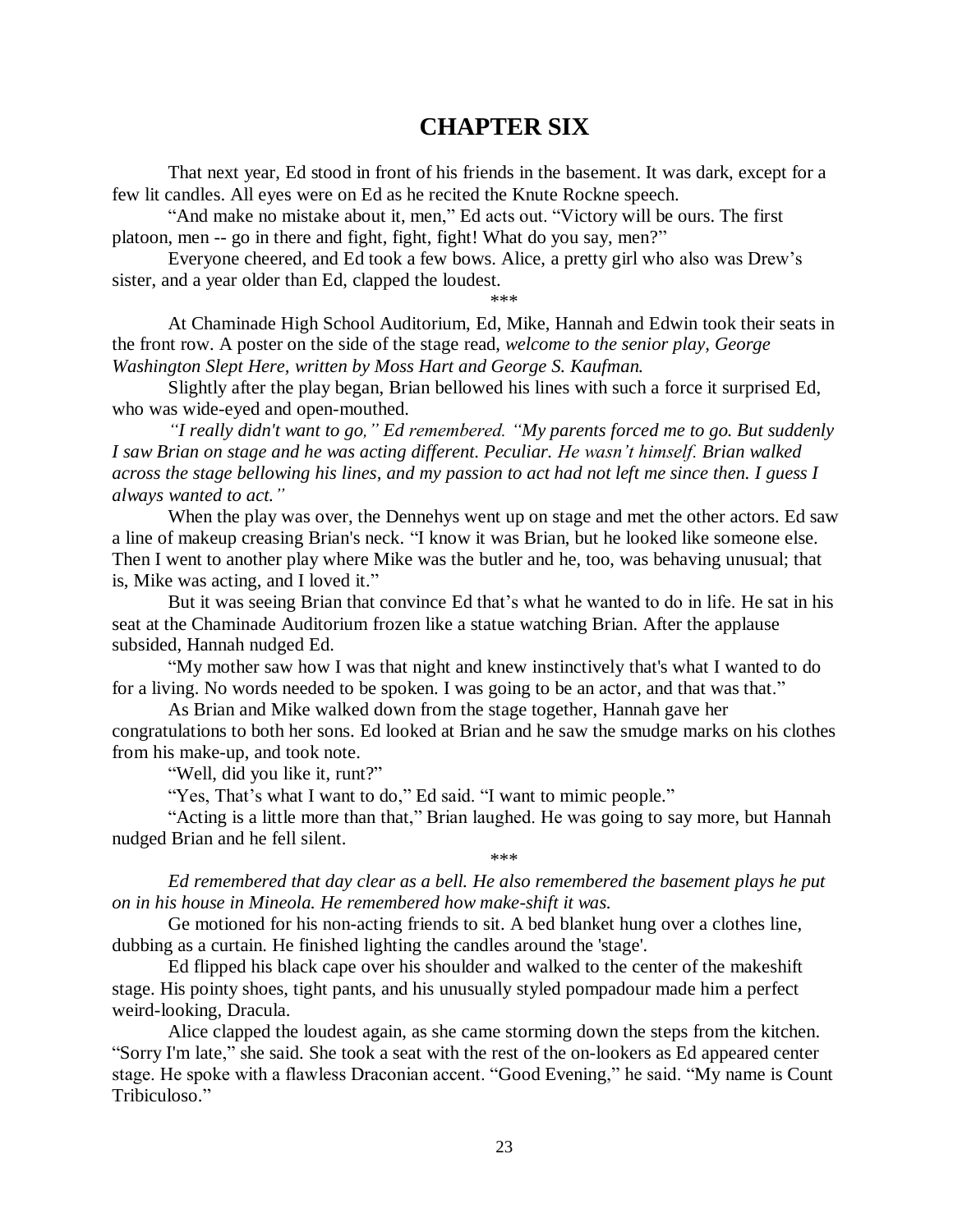John, in the audience, laughed loudly, causing a disruption of sorts. Ed walked up to him and got in his face and asked, "What are you laughing at?"

John stiffened. Embarrassed. "I ... don't know. I thought you were supposed to say 'Count Dracula'.

Keeping with the accent, Ed said, "All right, if you wish, my name is Count Dracula. There will be no talking or laughing during the show. The Thespians who perform for you today have spent years and years studying their lines and perfecting their roles. You, in the audience, must be silent, like you're dead. We, on stage, will perform life for you. We will resurrect you. Now, allow us ..."

And with that, Ed disappeared from view. Another boy standing in the wings, whisked the curtain away exposing a Drew, who had a wooden stake in his hand and a string of garlic about his neck. He looked around as if hunting something. Alice clapped softly and leaned into George Luka whispering ... "That's my brother".

In the corner of the dark basement, Ed's facial muscles contracted. Half visible in the dark shadows, and looking pale with white makeup on, he morphed into the character of Dracula, sucking air and looking like a demon. He moved like a Dracula and sauntered center stage, purposefully, so the audience could see him. They gasped in fear, the exact emotion Ed was looking for.

Later in the play, Ed chased Bob around the stage and, with a theatrical lunge, he captured him, bit his neck and drank his blood. Bob hollered with unusual robustness and then giggled because Ed was tickling him. Ed smacked him and said, "Stop. I am drinking your blood. You must die."

Bob fell limp and did a credible job of acting dead.

Later in the play, Ed was lying on a bench which was a substitute for a casket. Drew snuck up with a wooden stake in one hand and a rock in his other hand. Drew placed the stake on Ed's chest and hammered down with the rock. A spurt of red goop flew all over the audience, and Ed's eyes popped open and he howled in agony.

Everyone in the audience screamed. Being at the end of the play, the cast appeared in front and took their bows. Ed held up a popped balloon dripping with ketchup.

*"The basement stories," Drew said. "I think that's where I got my inspiration for theatre, pounding a stake into your heart and the blood oozing all over and hearing the scream."*

*"Above all else," Ed said Shakespearean style, "hearing the screams. It also marked the beginning of my grandmother living with us."*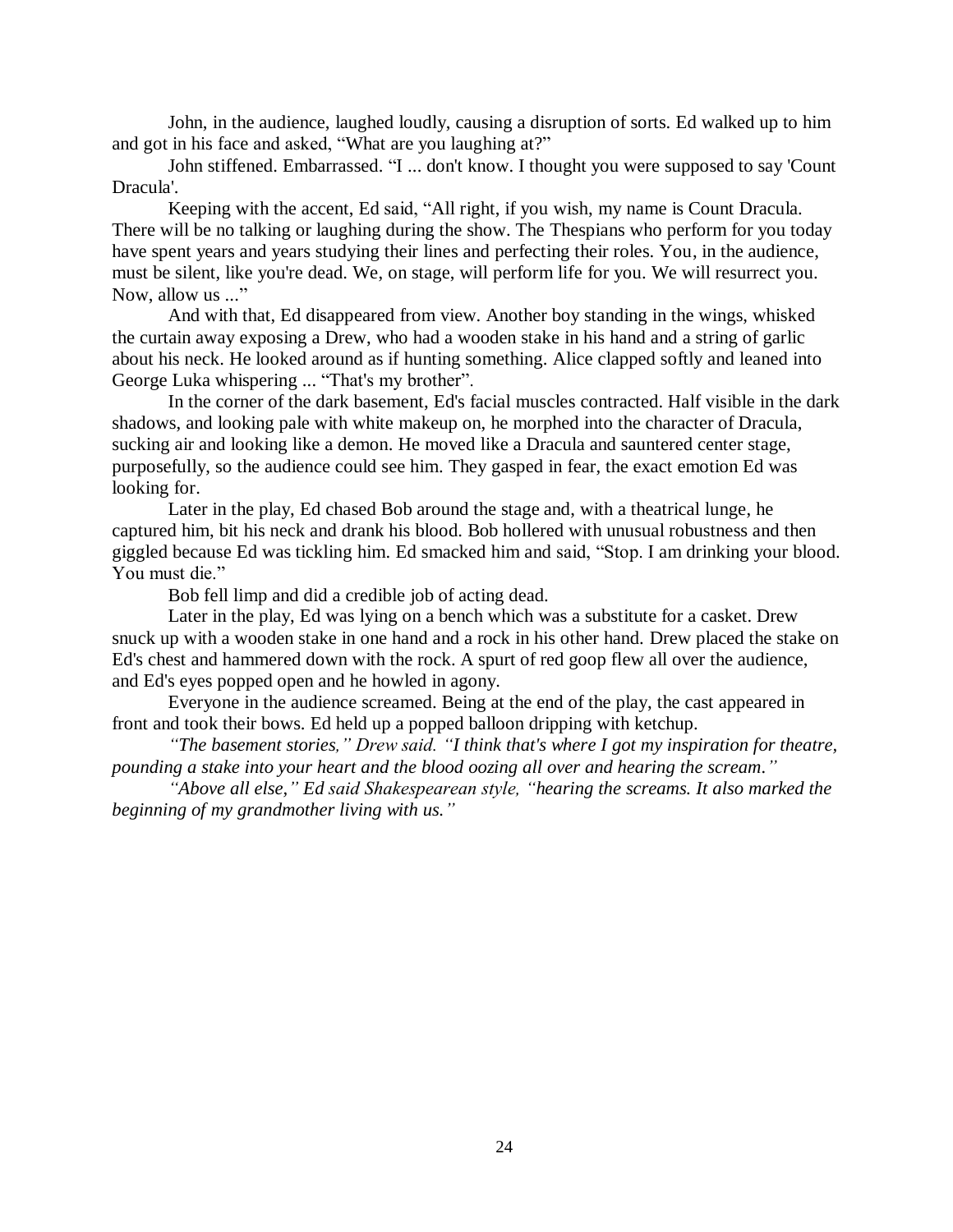# **CHAPTER SEVEN**

A limo pulled up in front of the Dennehys' house in Mineola. Edwin rushed down to greet his mother, Victoria. She was slow-moving at her age, and took Edwin's hand as they slow-stepped their way into the house.

*"I think my grandmother had a stroke or Alzheimer's, or something," Ed told Drew. Both his brothers were out of the house by now. They were both in college, so it was just Ed, Mom, Edwin, and now, Victoria, Ed's grandmother.*

As Edwin walked up the porch with his mother, Ed greeted them. Victoria reached out to Ed's face and tried to make the 'got your nose' gesture, but she couldn't quite manage the routine. They continued into the house.

\*\*\*

The next day Ed and Drew strutted down the hall of Corpus Christi Grammar School sporting their new Corpus Christi uniforms. Ed's tie was tucked in his shirt between the second and third buttons.

*Ed admitted to Drew that he felt like an outsider at Corpus Christie. He didn't know exactly why. "Maybe it was because I didn't know how to blend in with my costumes," he guessed. His Corpus Christie clothes were his costume and it was very important to him, even then.* 

*"I tried looking like a greaser," Ed admitted, "but that was hard to do with those uniforms. I mean, I had that greased-back hair look then, and pointy shoes and white socks, but those uniforms made me look like a straight-shooter. I couldn't shake that."*

And then there was Sister Francis Mary. She approached Ed one day conspicuously hiding one hand behind her back.

*"She hated me tucking in my tie between the third and fourth buttons," Ed told Drew. "'It made me look like a hoodlum,' she said, so, she pulled out a stapler from behind her back, grabbed my tie, and stapled it to his shirt to permanently leaving the tie hanging out instead of it being turned in.*  \*\*\*

Ed was having another stage play in the basement. While he set up the stage for more stories, Drew came walking down the steps with an ax. Drew didn't know what the ax was for, so Ed told him that he had a new skit that was going to knock the socks off the audience. "Just trust me," Ed said.

*"Oh, it was wonderful back then, wasn't it?" Ed said to Drew. "All those kids sat on the floor and we scared the living bejesus out of them."*

Drew and Ed dueled with wood furring strips while playacting. Ed swung hard, knocking a piece of wood out of Drew's hand and knocking over one of the candles that adorned the perimeter of the stage. Ed rushed over to put the candle upright.

*"The candles were a good touch," Ed said to Drew, but Ed remembered running to the plywood wall, and looking left, then right, as if he was looking for someone.*

He had nowhere to go, actually, so he turned around and leaned against the plywood which dubbed as an alleyway wall. He had his hands and arms outstretched, as if he was on a cross.

Drew felt his performance back then was over the top, but he still gave it his all. "Don't do this to me, Nicky. I would never turn you in," Drew recited back then.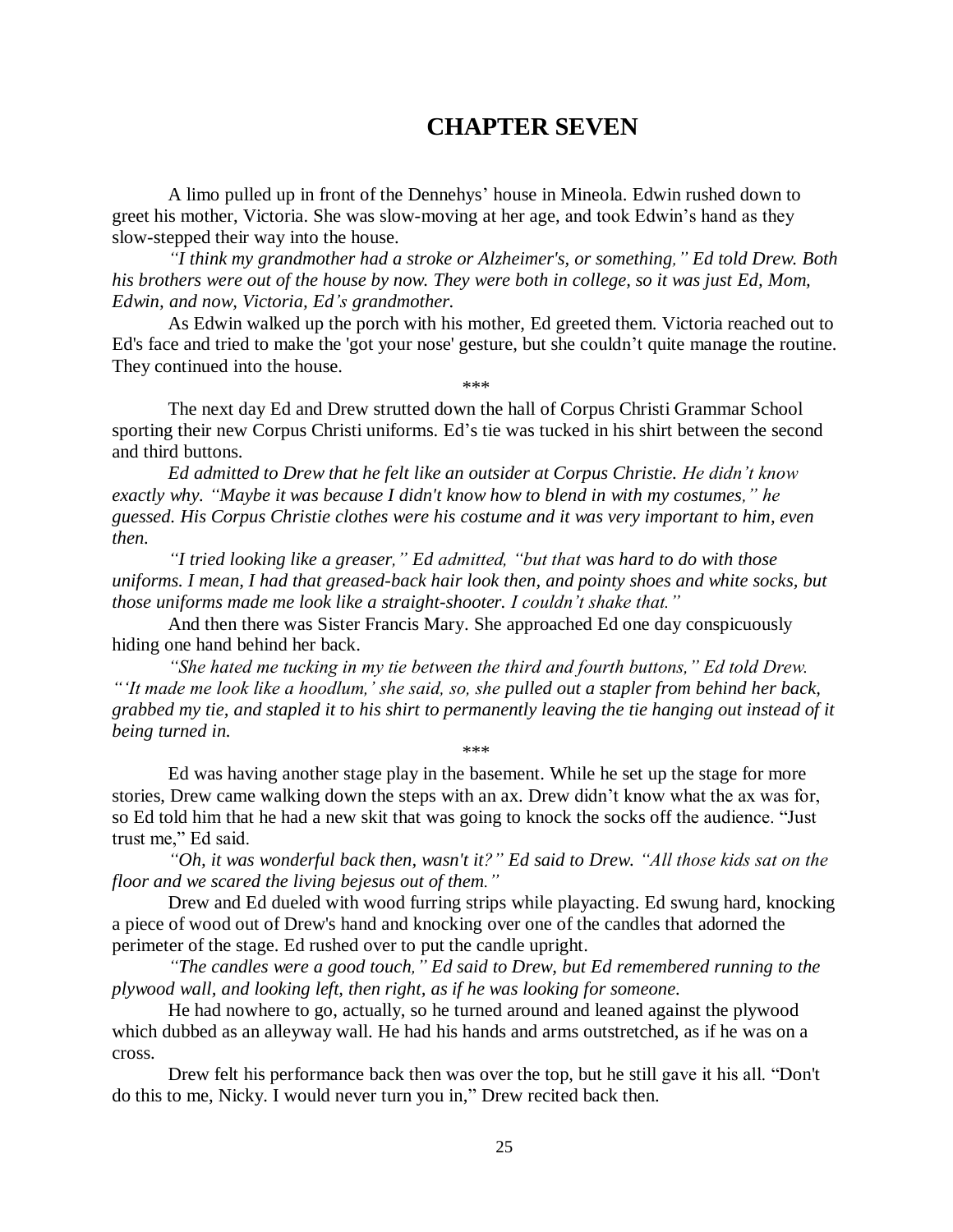Later on, impersonating James Cagney, Ed said, "This is the end of the line for you pigeon face. You're a dirty rat, you see, and no one likes dirty rats, you see. Say your prayers, stoolie." Ed picked up the ax, juggles it a bit, then took aim just as Alice jumped up and yelled, "Edward J. Dennehy. Stop."

Ed ignored her, tossed the ax, and Alice screamed as it went flying, end-over-end. The blade impaled itself into the wood a few inches away from Drew's left arm. Alice ran up the stairs and made a dramatic exit, as if she was part of the play. Of course, she wasn't, but she was really angry.

Still, the audience thought she was part of the play and cheered her with gusto.

\*\*\*

Still in grammar school, Drew and Ed were listening to a recording of John Barrymore, Sr. reciting a soliloquy in HAMLET on TV in the Dennehy living room. Ed turned off the TV and posed in the middle of the room in a dramatic fashion. For a moment he was John Barrymore.

"To be or not to be," Ed acted out, "that is the question: whether 'tis nobler in the mind to suffer the slings and arrows of outrageous fortune ... Damn. I forgot the rest. Why hasn't Alice been at the basement stories?"

*"She thought the ax show we did was too dangerous," Drew said. "She says she's never coming here again. She hates you."*

Ed posed this time and said, "O, that this tutu solid flesh would melt,"

"Tutu?" Drew questioned. "It's too…too. The character's supposed to feel bad. It's like a 'so, so sorry', kind of thing."

Ed, never being drawn in to formalities, continued without pause, "Speak the speech, I pray you, as I pronounced it to you, trippingly on the tongue and skippingly with my legs." He skipped in a circle, then bowed. \*\*\*

In the Dennehy kitchen, Edwin and Hannah Dennehy were putting on their coats getting ready to go to Broadway to see "The Hostage", written by Brendan Behan. Seeing the worry on Hannah's face, Edwin said to his wife not to worry. "You have all the emergency numbers by the phone" he said. "Don't worry. Ed is old enough to be by himself."

Hannah was more worried about Edwin's mother, not Ed. Nevertheless, they left and Ed sat alone with his grandmother. After a few beats of silence, the grandmother said, "Oh, Lawrence, you are my Pip."

Familiar with the signs, Ed realized his grandmother was hallucinating, which she did a lot in those days. Sometimes she thought Ed was Gramps. Sometimes she thought she was 30 years old again. And sometimes Ed just pretended to be her husband, which seemed the less stressful thing to do which might lessen the malady and cause it to stop even. But not this time.

"Oh, Lawrence, you are a sexy man," Victoria said, and reached over the table with her hand.

"And you are a sexy woman, Victoria," Ed said while taking her hand and caressing it. "Do you think of me when you are in those coal mines?"

"Yes," Ed said without hesitation. "When I'm in those coal mines working all day, and I

see nothing but men sweating and farting, I think about you and I get a boner harder than an oak."

There was a knock on the door and Ed could see through the kitchen window that it was Alice. He ran to open the door.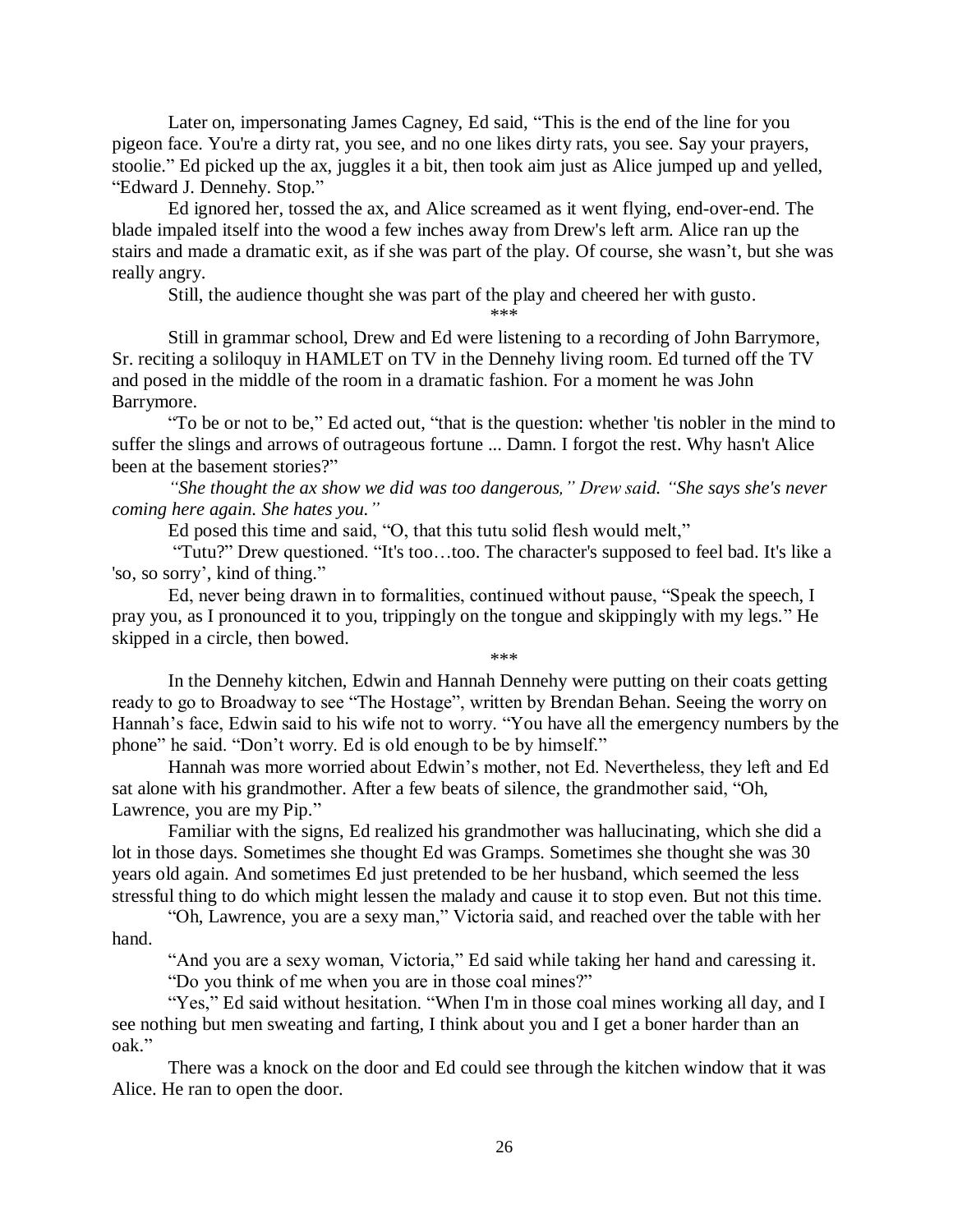"Are we going to have a play today in the basement?" Alice asked.

"We can if you want. But it'll just be you and me."

Alice walked in and went to the stairwell that led to the basement. Alice looked different to Ed this day. She was wearing makeup and a tight sweater. She looked older than her years.

She started to walk down to the basement. Ed hesitated at the top of the stairs - still in the kitchen.

"Where are you going, honey bunch?" Victoria asked.

Edward leaned into the living room and whispered loudly so Alice could not hear, "I'll be right back, my love."

*"Whoa!" Drew said. "Can we skip this part?"*

*"No. This is an important. Alice... She is a very important person. She's ... It was a wonderful thing."*

*"Oh, good God!" Drew said. "God help me."*

Ed had to excuse himself to Alice because he had to put his grandmother to bed.

"Ed, where is Lawrence?" Victoria asked, fully recognizing Ed now.

"Upstairs, Grandmother." Ed scooped his grandmother up in his arms and carried her out of the living room.

*"My grandmother's mind snapped in and out of different realities." Ed told Drew. "There was no predicting it. I just had to go with the flow sometimes."*

Ed carried Victoria to her bedroom. "Where's Lawrence?" Victoria asked.

"Right here, Grandmother."

Ed put Victoria down and pointed to the bed. "Your husband is in bed, see."

Victoria looked to the bed and a loving expression enveloped her face.

"Oh, Lawrence," she said to an empty bed. "I'll be right there."

She turned to Ed and said, "What are you doing here? You can go now, Edward. Don't be a little snoop."

Ed took the bathrobe from the hook on the door, and handed it to his grandmother. She took the robe and went into the bathroom.

\*\*\*

In the basement, Ed skipped down the steps and saw Alice sitting on the floor.

"I thought you were angry with me," Ed said.

"I was," Alice said. "My brother told me you were very sorry, so I decided to tell you I'm not angry now."

Ed sat down next to Alice.

"I saw my parents in bed the other night," Ed said. "They were having sex." Alice moved close to Ed and they kissed.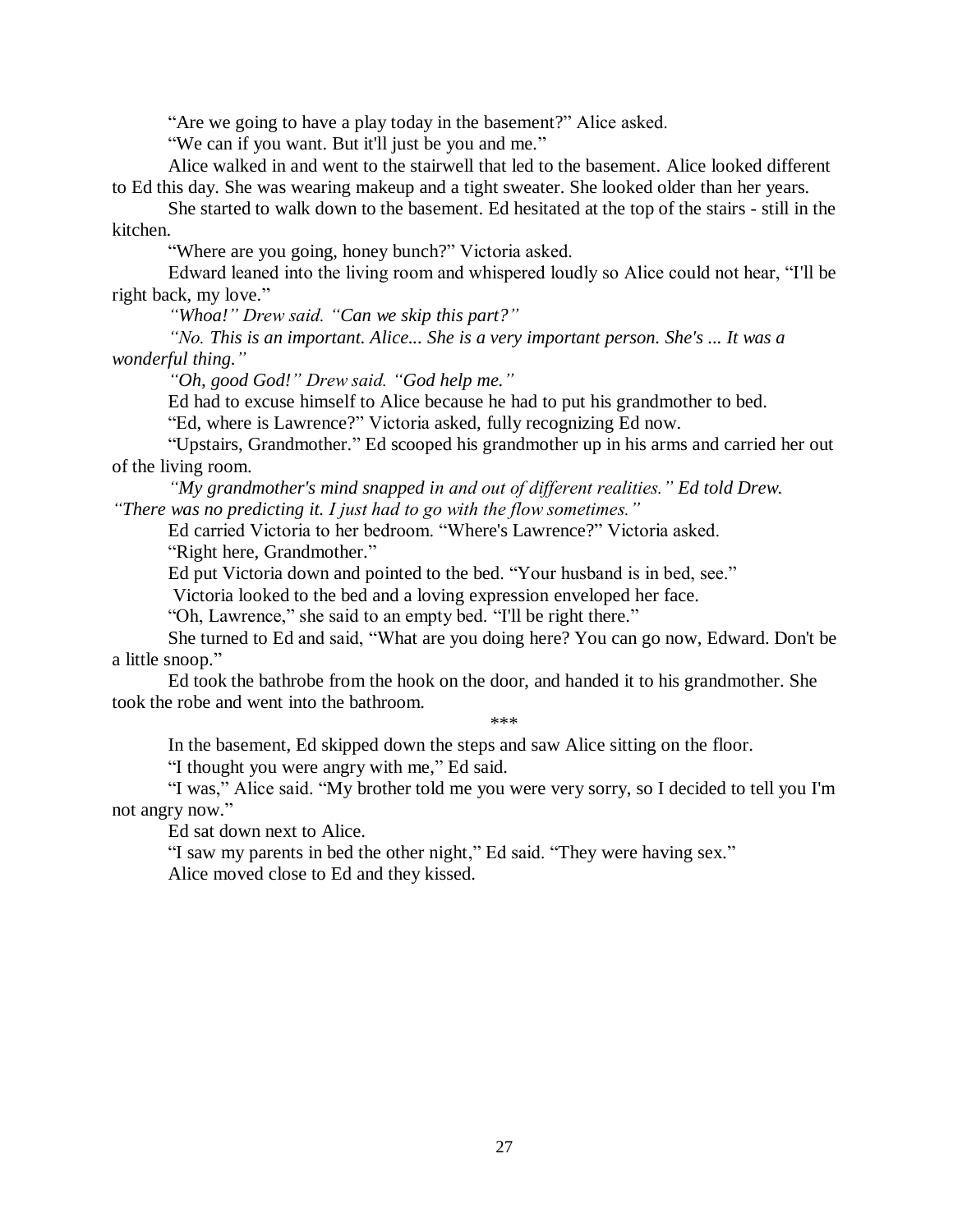#### **CHAPTER EIGHT**

*Ed smoked a cigarette in Drew's den. Drew bolted to his feet and walked over to the window to open it to remove the smoke. "My good sister is dead, for crying out loud. Can't you just leave her be. For Chrissakes, she was only twelve years old at the time."*

*"She was thirteen," Ed rebutted. "I was twelve."* 

*"Whatever," Drew said. "Just stop, please."*

*"But it's part of the story. I have to be true to myself. Besides, you've known this for over two-decades. Why are you upset now?"*

*"It's not right."*

*"But it wasn't like that. It was something that just happened. We trusted each other. We experimented, and it felt right. Besides, if I want to find out why I'm sinking, I can't do it by cheating on the story."*

*Drew fell down in his chair and motioned for Ed to continue.*

\*\*\*

Ed and Alice were partially dressed in the basement of Ed's house. There were not going to be any basement stories on this day. Knowing this, Alice got up and pulled the 'curtain' off the rope and placed it on the floor. She lay down on the blanket and wanted to experiment. So, Ed obliged her.

*And that's about all Ed said to Drew. Ed just said it was a beginning of a beautiful relationship and left it at that because he knew if he voiced the details, it would only sound dirty instead of innocent, and caring. And loving.*

*"Okay," Drew said, "So you had your first encounter with my sister. Let's move on."* \*\*\*

So, Ed moved on to the Corpus Christi Chapel. In particular, the next step in Ed's life was the confessional booth. A whispering, chatty, two-way conversation was taking place inside the church's confessional and Drew was sitting in the first pew. Then, all of a sudden, Ed came out of the confessional booth and wiped imaginary sweat from his forehead and sighed. The center door to the confessional booths flew open. Father Tully stuck his head out and looked both ways. There was no one else on line, so Father Tully told Ed to come come back next week so he could check on his progress.

Ed walked out of the church and slowly descended the steps. Drew bolted out of the church and hustled down the steps to walk with Ed.

*"He said it was a mortal sin," Ed said to Drew. "You see. I told ya," Drew said.*

\*\*\*

In a Corpus Christi Grammar School classroom, Sister Francis Mary drew two circles under the word SOUL on the blackboard. The she wrote the words VENIAL SINS and MORTAL SINS below the circles. Ed sat in class and lazily watched Sister Francis Mary pound a myriad of dots on the first circle.

"And this is how your soul looks when you have venial sins."

And then she fills in the second circle completely with chalk and told the class this was the soul when it had 'mortal sins'. Burdened with guilt and dismay, Ed groaned the loudest.

*"Sister Francis Mary had a way of categorizing sins, didn't she?" Ed asked Drew. "She told me that tucking my tie into my shirt was a venial sin."*

*"I'm just as Catholic as you are," Drew said, "and there's no way tucking your tie in*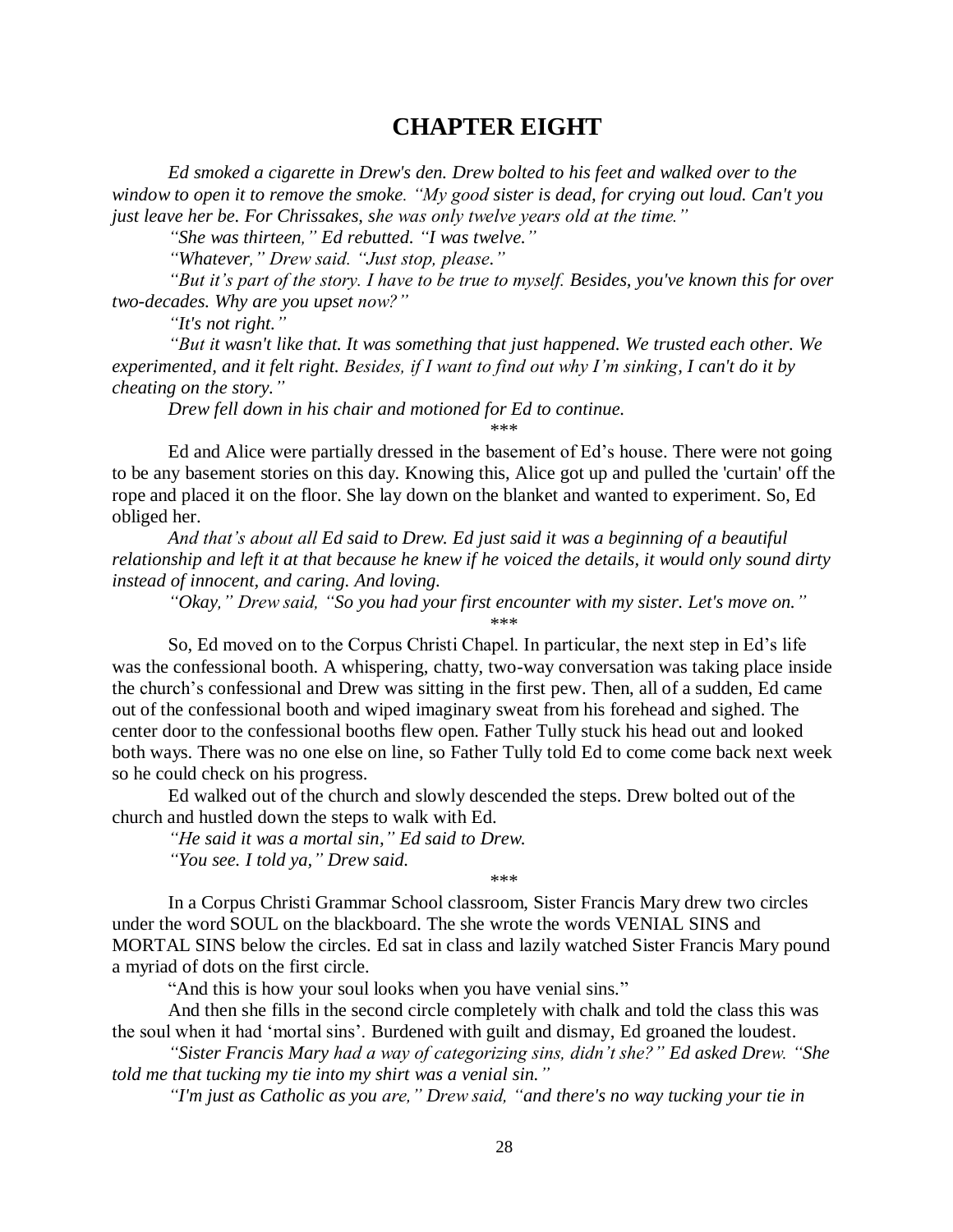*your shirt was ever a venial sin."*

*"It was the insubordination that was the sin, numbnuts," Ed said. "Anyway, you'd be happy to know my escapades with your sister would put me in the fires of hell for all eternity. I believe in Karma and you believe in hell. I wonder which is worse. If you're right then yours is worse, and if mine is true, I'll probably come back as a dog."*

*"At last, we agree on something."*

\*\*\*

Ed raised his hand in he classroom. "Yes, Edward. What is it?" Sister Francis Mary said. She really didn't want to call on him, but it was so obvious that Ed was the only one with his hand up, that she had no alternative but to call on him.

"I was wondering," Ed said. "If a baby was baptized and then died, wouldn't he go right to heaven?"

"He'd go right to heaven since his soul is clean, yes," the Nun said. "Have you another question, Edward?"

"Yes. If I had a baby brother, I'd want him to go to heaven, right?"

"Jesus, Mary and Joseph, please give me patience. Yes, Edward. So what's your point?"

"Well, this might sound terrible, most people think it is, but what greater love could I have than to kill him so he would go to heaven for all eternity? Wouldn't this act of murder really be an act of mercy and love?"

Sister Francis Mary couldn't speak she was so horrified at the question. And Ed couldn't leave well enough alone, so he continued. "If I put a pillow over his face and smothered him or something, so it didn't hurt, he'd have a fast ticket to heaven, right? So, if someone offered me a guarantee to heaven like that, I'd take it, wouldn't I? That would be something that's good, not bad, even though I killed him. Or her, assuming he was my sister."

"That's enough, Edward," the Nun said. "Get up. Get up. GET UP."

Ed stood up and Sister Francis Mary came over with a ruler. Ed held out his hands, as if he's done this before, and the Sister smacked him a couple of times, and then told him to go to the principal's office.

\*\*\*

*"So, anyway, I didn't see eye-to-eye with the establishment, that's for sure," Ed told Drew. "And sex was not ugly for Alice and I, and it was not a mortal sin if I didn't stop, because it was good and holy. And that's that. End of story."*

*Drew moaned loudly and said, "Continue. I don't see you sinking yet."*

*"Well, something happened that might change your mind."*

While Ed and Alice were down in the basement alone, Ed's body convulsed in an epileptic fit. Alice screamed, and after a few seconds, Ed's eyes opened, and he looked okay, but he appeared confused as his body relaxed.

Ed's father ran down the steps in response to Alice's screams. He saw Ed button up his pants and assumed the worst. In a fit of rage he began yelling, and kicked a chair, and while his rage continued, Alice ran up the stairs, crying.

"This happened when I was in eighth grade. And, as it turned out, it was the last time I had a seizure, and it was the last time I saw your sister in my basement.

"My point here is," Ed continued, "my Dad made it seem like we did something that was dirty. What a laugh. Coming from him, I mean. I was true to your sister, Drew. I was."

"Really, now," Drew said. "Didn't you have a thing for Maria Compos in eighth grade? How honest was that, you poking my sister while trying to seduce Maria."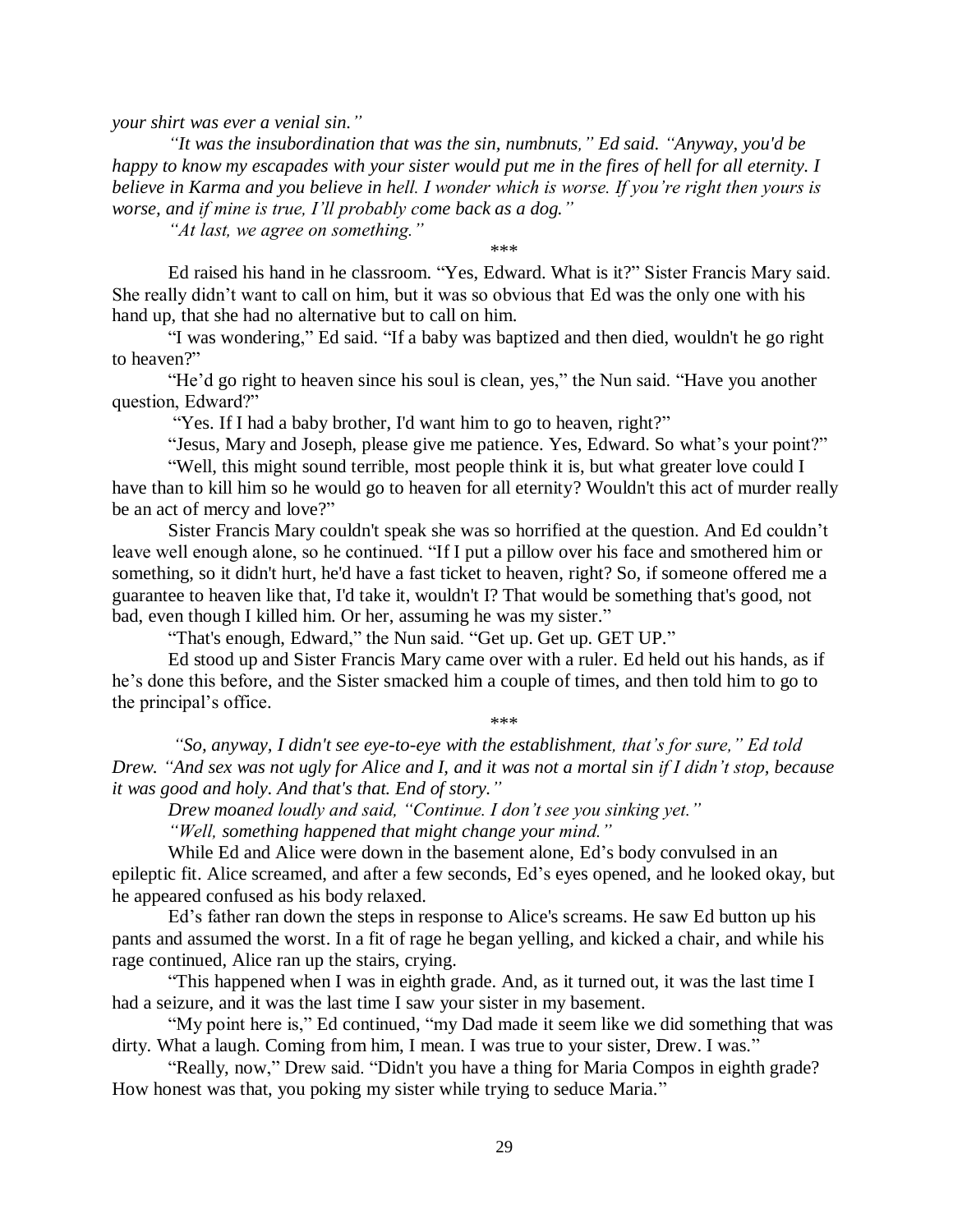"Ah, yes. I forgot about her"

\*\*\*

At the Corpus Christi Gymnasium, the floor was packed with eighth-graders – dancing and singing. Drew and Ed were by the punch table pointing at girls on the dance floor.

"That one over there with the pony tail," Drew said, pointing. "She's very pretty. Can't dance for a hill of beans though."

"Neither can you," Ed said,

Without hesitation, Drew walked over and asked the girl with the pony-tail to dance, while a very cute Marie Compos came up to Ed and asked him to dance.

Later that night, in the coatroom, Marie and Ed were lying down, kissing. No one could really see them because they were tucked underneath the partition that existed between the coats and the public.

Sister Francis Mary, attracted by the moans Marie was making, ducked behind the partition and saw Ed making out with Marie. The Nun stood before them looking very rigid and intolerant. Several classmates stood behind the nun, giggling at what they saw.

He and Marie got up and walked past the Nun and the students as if nothing had happened. Some of the students patted Ed on the back as he walked past, and said, anything from, "Way to go Ed" to "Did you cop a feel."

Ed walked to his locker and Marie went directly to the dance floor. Ed saw Alice by her locker and headed towards her instead. When he got there, he said, "Alice. I don't know what you heard, but I just want to explain..."

"You don't have to explain anything," she said. "We live in America, don't we? It's a free country."

"I know, but I just want to explain."

Alice turned and faced Ed. "Okay. Explain," she said.

*Back in the den, Ed said, "You're right, Drew. I wish I behaved differently. It was the end of our beautiful relationship."*

*"Can we move on, please?" Drew just wanted to get on with the story, and didn't like these pit-stops when it was connected with her sister.*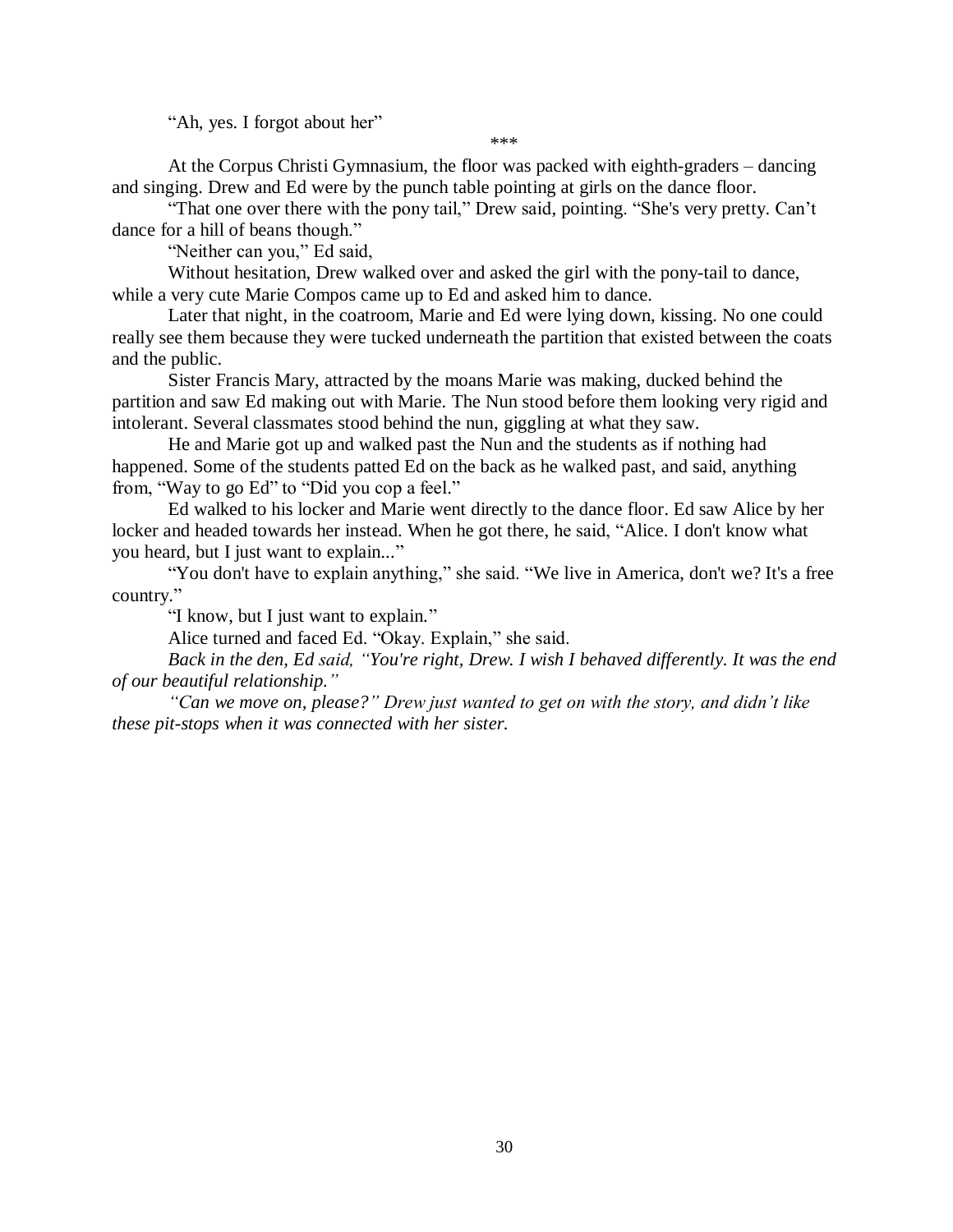### **CHAPTER NINE**

Ed sat in a Chaminade Classroom wearing a Maras Jacket, and a button down shirt, and a cloth tie. He was now wearing a pair of Penny Loafers, and they were pointed.

The bell rang and the students in this all-male school filed out of the classroom. 'Ace' exited the room and met up with Drew who spun around, showing off a white Chaminade sweater.

"I made the cheerleading squad," Drew said.

"You look great," Ed responded. "You can cheer for me while I tear up the gridiron."

"I don't know, Ed. Chaminade's in a tough league. Some very big guys are out there.

They'll flatten you out, like a pancake."

"They gotta catch me first."

"I know you're fast. But you only weigh a 135 pounds soaking wet. You'll get killed out there, and you won't have your brothers to help you out."

Ed dismissed Drew with a wave and headed into a class.

\*\*\*

A field crowded with 14 year-old boys were running, punting, passing and kicking footballs. Four football coaches were directing the different disciplines. Ed, and a dozen other boys, line up on the 50 yard line. Bill Fowtes and his assistant, George Troop, were on the goal line. Bill blew his whistle and the boys sprinted the 50 yards. Ed crossed the finish line with Dick Noering and Bob Gately. It was hard to tell who finished first, so the coach had to take a guess. He pointed to Dick Noering who did a nine-nine in the hundred in his senior year. No one could beat him. Not even Gately, who was fast as hell and who weighed 170 pounds at the time.

*"Dick weighed less than you did," Drew said. "The pads slowed you both down. Gately, not so much."*

"Dennehy!" Fowtes yelled. "You any relationship to Brian Dennehy?"

"Yeah. He's my brother," Ed yelled back, proudly.

Coach Fowtes highbrows Mr. Troop and said to him, "We'll try him at fullback. He should grow into it in a couple of years."

*"Gately weighed thirty pounds more than you and Dick," Drew said. "He gets hit, he gets back up. You get hit, you go in for x-rays."*

*"Yeah, That's how it turned out, but at the time they thought I was going to grow. Boy, were they mistaken."*

Weeks later the team practiced on the field with full pads on. Ed played fullback; Gately set himself at the halfback position. Ed was given the ball, ran up the middle, bounced off a player or two, and scampered around in the backfield, dodging the defense. A defensive player barreled through and laid Ed out.

Coach Fowtes motioned for another player to take Ed's slot, and motions Ed to take the other halfback slot. On the next play, Pete Groh, the quarterback, fell back for a pass. He passed to Gately in the flat who was off and running, dodging and weaving. Gately got trapped by two defenders and got hit. But just before going down he flipped the ball to Ed who outkicked the rest of the defense into the end zone.

On another day, in a Sunday afternoon game, Ed had the ball and ran thirty yards sideways to gain ten yards forward. Edwin was sitting in the stands and clapped.

Drew, close by, lead a cheer, which drew the crowed in and they cheered wildly.

At the gymnasium, Ed, Drew and Gately stood around together at a post-game sock hop.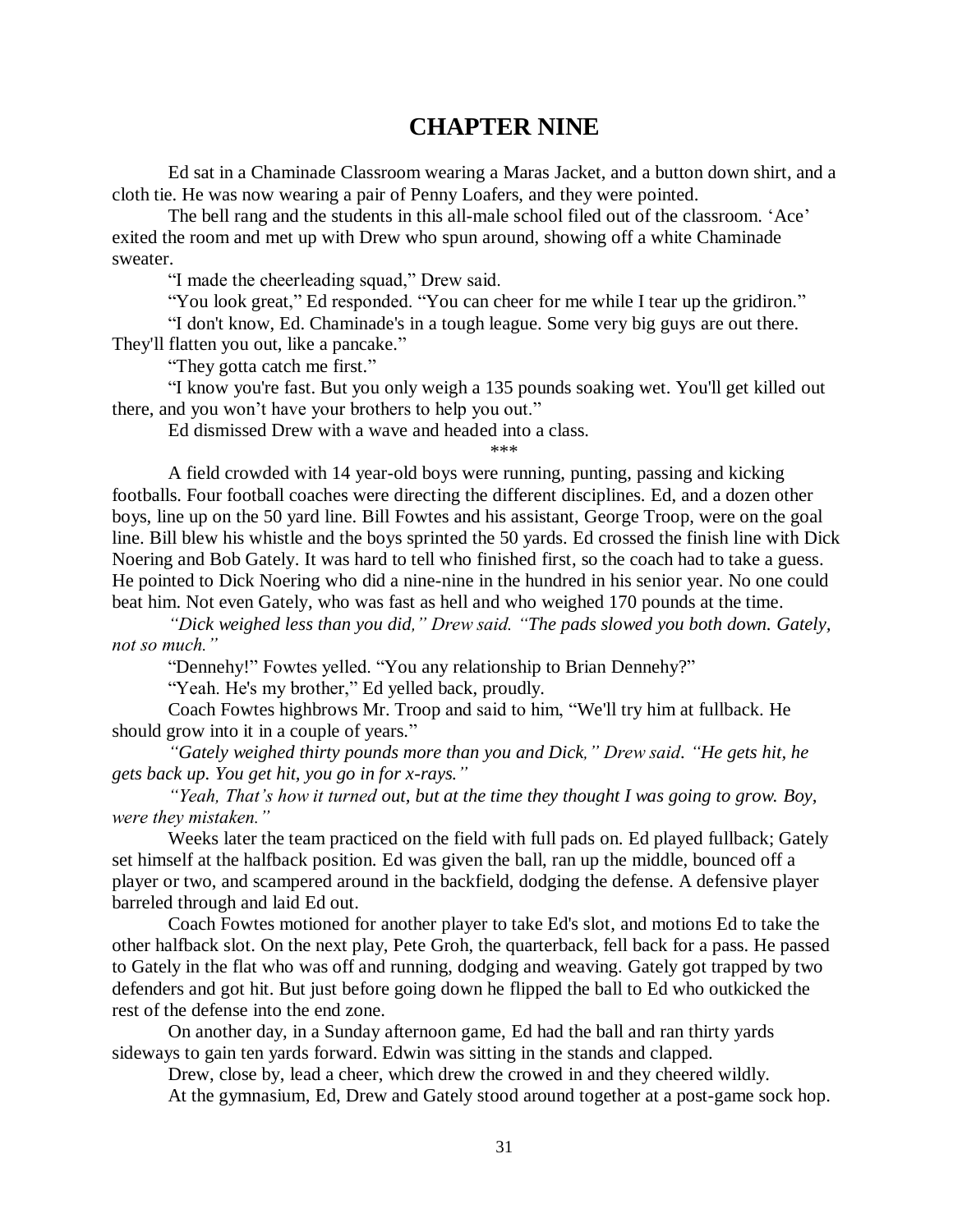A girl walked up to Ed, and he went into a crazy improvisational Rumba.

After the season was over, at a basketball game, Gately, Drew and Noering were in the stands cheering. Chaminade scored and they jumped to their feet, cheering. Off to the side, Ed snuck out a flask and privately drank. \*\*\*

Before anyone knew it, flowers bloomed, spring arrived, and there were familiar faces running in their respective fields of interest. Gately, Noering and Dennehy ran against each other in a hundred yard dash.

Summer arrived and a bunch of football players were preparing for the upcoming season by running the track and exposing themselves to the hot sun and a lot of sweating. Ed was conspicuously missing.

*"I remember that day," Ed said to Drew. "I was going to try out for the school play as a freshman.*

*Mike's friend, Tom Cosgrove, went to the seminary and graduated as a Marianist Brother. He came over to teach Drama at Chaminade in the spring of my freshman year. The lead roles went to the seniors. Still, I was kicking myself for not auditioning for one of the minor roles. Anyway, that summer my mom suggested I go to the Playhouse to get some experience. So, I hauled myself over to Mineola Theatre which was owned by Lorne Philbin. He owned five other theaters in the Northeast and rotated the summer shows between them."*

Ed walked up to the front door. It was locked. He stopped in front of the billboard advertisement of Desperate Hours.

*"Desperate Hours was playing at Mineola Playhouse. That's when I knew I was in the right place. I already saw the movie version with Humphrey Bogart and I was awed by his performance. The Broadway play was a springboard for Paul Newman. My dad took Mom and I to see it in a stage production with Sammy Davis, Jr. I remember telling myself that I could be that tough hood. Don't forget I used to be a greaser once."*

While Ed stood in front of the billboard, Elenor, the ticket booth lady, appeared in the booth and waved him over.

"It's a little slow for a Saturday afternoon," she said. "We got some vacant seats if you want to go in. No charge. Show started already, though."

So, Ed walked into the theatre while the play was well into the first act. He sat in the back row, which was empty. After a couple of seconds, Elenor sat next to Ed.

*"Her name was Elenor Flagstaff. A real sexy thing."*

She leaned into Ed and kissed him, and then left, and didn't say a word.

*"Oh, good God," Drew said. "Here we go again."*

After the play was over Ed exited the theatre and saw Elenor in the ticket booth. She smiled and he tossed her a half-salute, and went around back and opened the backstage door, and walked in.

In the backstage of the Mineola Playhouse, the office door opened and a man and a woman came out. It was dark, Ed remembered. He couldn't see much. Then, the theatre's technical director, Leon Grote, came out of a room with a good-looking woman who Ed found out later was Kathy Noble, the theatre manager.

*"Leon saw me," Ed said. "So, I told him I was willing to do anything if he gave me a job. After all these years, thinking about it now, it was odd that he hired me. But he did, for seventyfive dollars a week. I did everything from cleaning toilets to sweeping floors. I did much more than that, of course."*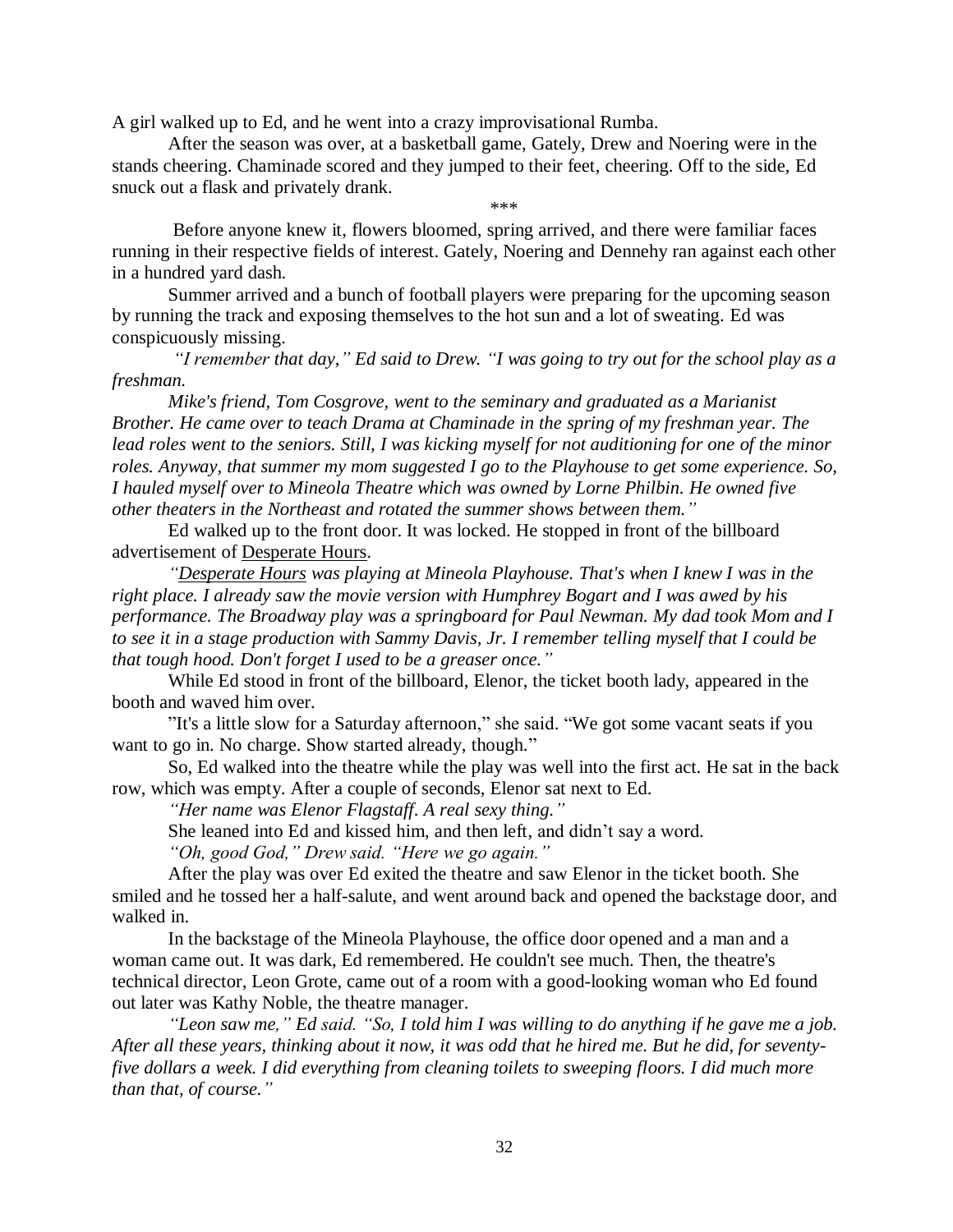At the Playhouse, Ed was sweeping the floor when Kathy approached him and asked him if he had a driver's license? He did not have one, but he said he did.

*"Even at that early age," Ed told Drew, "I knew that telling a lie was okay in order to get ahead. It was a part of the game, and no one was going to get ahead by being righteous."*

"Good," Kathy said. "Claudette Colbert is coming in today ..."

Wondering if he was going to rub shoulders with the elite, Ed said, "You mean, the Cleopatra ... It Happened One Night... Imitation of Life... That Claudette Colbert?"

Kathy responded by telling Edward that she wanted him to chauffeur her around.

Kathy tossed Ed a set of keys and told him to drive the Lincoln outside in back.

"Dent it," she said in earnest, "and I'll hog-tie you and stuff your mouth with your own entrails."

*"The only driving I did was when I stole my father's car," Ed admitted to Drew "And I only did that once, since I got caught because I parked the car in a different spot. My father kind-of noticed that. I mean, what the hell, it was three in the morning and I didn't figure some jerk neighbor would come home from a binge and take my father's parking spot while I was out joy riding."*

\*\*\*

Ed played the part well. He donned a limousine driver's cap and picked up Miss Colbert at the airport. He was a chauffeur for the day, and while driving her to the hotel, Ed eyed her in the rear view mirror while she was putting her makeup on in the back seat. Ed rode over a bump, and he winced at what he saw.

"My dear boy," Miss Colbert said, "Do me a favor and find the smooth side of the road while I make myself presentable."

"Yes, Miss Colbert," was all Ed could say.

"If you can do that," Miss Colbert said, "I'll let you call me 'Legs'. Walter Winchell used to call me that, you know."

*"Later, I learned they also called her 'the fretting frog'," Ed told Drew, "because she worried too much about how she looked during filming. But, to me, she was one classy woman: a genuine act; a sweetheart."*

At the Mineola Playhouse, he waited backstage to drop the curtain as he watched Colbert deliver her final monologue. He looked past Colbert, past the lights, and into the audience. Ed saw a veil of darkness due to the stage lights being pointed directly at him. He tried to focus, but the lights were too bright. Finally, he saw eyes looking at her. Hundreds of them. Eyes without faces.

Ed looked to Leon across the stage. He held his closed fist out instructing Ed to hold the curtain. Claudette finished her monologue and stepped back a couple of steps so the curtain would not fall on her. Leon motioned for Ed to drop the curtain, which he did.

Claudette looked to Ed and nodded. He lifted the curtain, so she could step forward and bowed for an encore appearance. She stepped back again as a cue for Ed let the curtain drop, which he did. Claudette exited the stage, and as she walked past Ed, she stuck a twenty-dollar bill in his shirt pocket. "Thanks for not dropping the curtain on my head, Edward," she said.

Elenor Flagstaff and Ed were in bed in her apartment complex somewhere on Long Island. He tried to control her as she leaped around, more like a gymnast than a woman having sex. A knock on the door interrupted their foreplay, and the door opened without permission. Another woman peeked in, someone who Ed didn't know.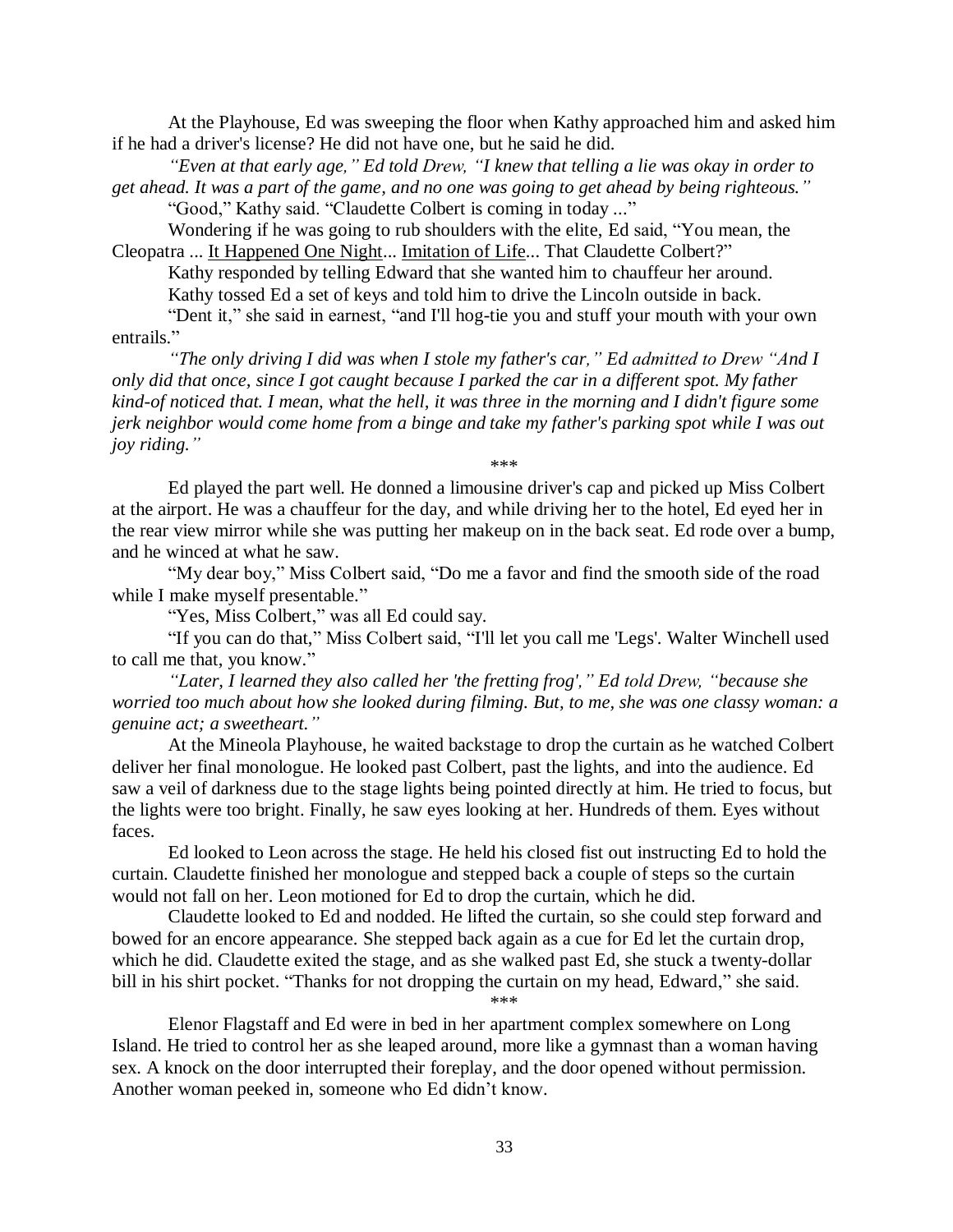"You guys are making me horny as hell," she said. "Either you quiet down or I'll come in and make it a threesome."

Elenor motioned for her to hop in. The woman accepted the invitation and three of them begin made passionate love to each other.

*"You gotta be kidding," Drew said. "A ménage a trios! You're fifteen-years-old, for crying out loud. In my entire life I've never had ... Forget it. Zip past this, will ya."*

*Ed continued with his story in the Drew's den, not knowing if he felt any closer to knowing why he felt he was having a breakdown. But he continued anyway.*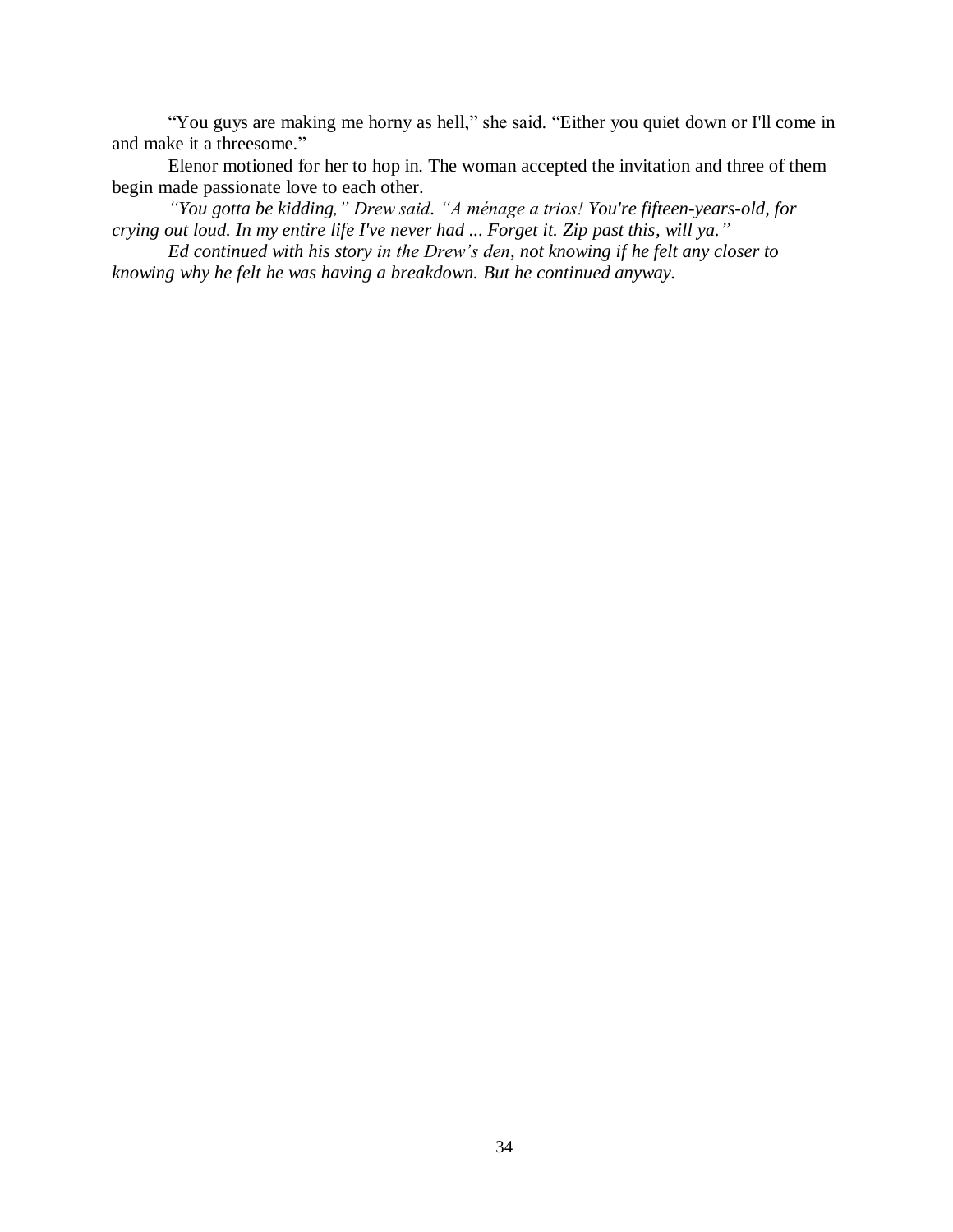# **CHAPTER TEN**

At backstage in the Mineola Playhouse, Leon and Pat Hingle, the actor, were sitting in the front row of an empty theatre while Ed was sweeping the stage with a broom.

"I'm not one to cause problems, Leon," Pat said, "but I want my own dressing person. And don't give me anyone who uses more moisturizers than my wife, if you know what I mean. I've had a couple of bad experiences lately."

"How about him," Leon said as he pointed to Ed on stage.

"Yes. Give me that boy," Pat said. "He's fine."

*"So, I became Pat Hingle's personal dresser," Ed told Drew. "Here I am, I'm 15 yearsold putting a corset on a man twice my age so he could play Cyrano de Bergerac. He played On the Waterfront, The Land Before Time. He was in the Batman movies, for crying out loud. What a summer this was becoming."*

\*\*\*

The billboard displayed Carol Channing's name, who was starring in The Millionaires at the time at the Mineola Playhouse. He and the cast were rehearsing on stage while Leon approached Ed, and gave him money and a laundry ticket stub. He wanted Ed to go next door and pick up Carol's clothes from the dry cleaners. Before he left, Ed pointed to the man rehearsing his lines with Ms. Channing and wanted to know who he was.

"That's Art Lowe, Carol's husband," Leon said. "He owns a lot of movie theaters. Now go."

Ed left, fulfilling one of his duties as a gofer (go-for) duties, and came back with the clothes. Ed noticed everyone was taking a break, so he handed the clothes to Carol. She inspected them and didn't like what she saw.

"You little twit," she said to Ed. "Look at this dress. There's coffee stains all over it."

Arthur Lowe grabbed the dress and said, after inspecting it, "What's the matter with you, boy? Can't you do a simple thing right?"

"How am I going to go to Duffy's house now, Arthur? I must wear my red dress. Do something."

"You will pay for this," Mr. Lowe said.

"Mr. Lowe," Leon said in a soft tone trying to distill the anger. "Edward didn't do this. He just went across the street and got your clothes from the dry cleaners upon my request."

"Then we must see the proprietors of the dry cleaners right away," Ms. Channing said. "This is totally unacceptable. I cannot wear this dress with coffee stains on it."

A little later that night, after the rehearsal was over, the door flung open at the backstage of the Mineola Playhouse, and Leon and the dry cleaner owner walk in. Channing and Lowe were waiting for their prey.

Of course, they argued with the owner, but that didn't matter to Ed.

*"I knew I was in the right place watching these two snipping people," Ed said to Drew. "This uppity witch married to this billionaire, just as bitchy, and screaming just as loud at this poor Chinaman. Ed then broke out into a song, "Well, hello Dolly, say good-bye Dolly. It's so nice to see you go."*

*Ed stopped before going further. "Actually, Channing hadn't played Levi Dolly yet. That would be a few years later."*

\*\*\*

In the late summer of '62, Leon and Ed stood outside the Playhouse alone and quiet. Ed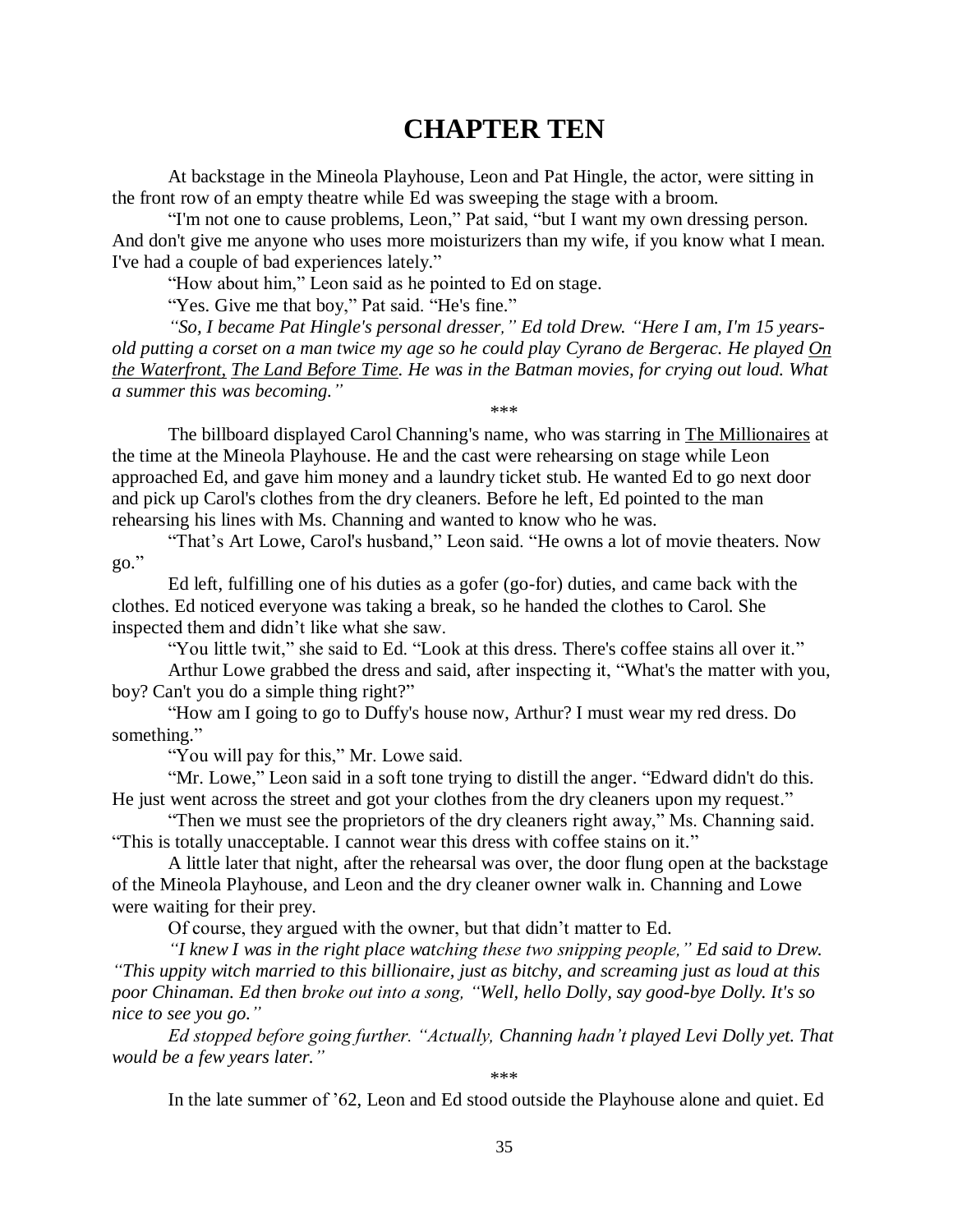had a script in his hands. Several other 'wannabees' were sitting inside the office of the Mineola Playhouse rehearsing lines.

"Thank you for the audition," Ed said, "but what if I do get the part in the  $Days$  of Dancing gig? I have to go to school in three weeks."

"It's only five lines, Ed," Leon retorted, "and judging from the way Shelly Winters is behaving, I think your few lines are not going to last much longer."

Ed faced the door and Leon motioned for him to go in.

Once inside the office, Ed placed a copy of the script down, and shook hands with Tim Everett, the director, who sat behind a long desk with Kathy, the theatre manager.

"Okay, Mr. Dennehy," Everett said. "You're here for the Shore Patrolman. Read. But here. I want you to read something from Casablanca." Tim hands new sides to Ed. "Read the lines marked in yellow."

So, Ed read. As he did, he portrayed Humphrey Bogart reciting the lines from Casablanca, then James Stuart, then Peter Fonda. It was if the real characters were right behind him mouthing the words, with Ed mouthing the same lines as those actors behind him. The mannerisms of Ed and Bogart, for example, were identical. The image of Bogart stayed behind Ed while the others vanished.

After the reading was finished, the director sat expressionless at the table. Finally, he yelled, "Leon?"

"Yes, Tim. I'm right here. You don't have to yell." "Get this boy an Equity Card."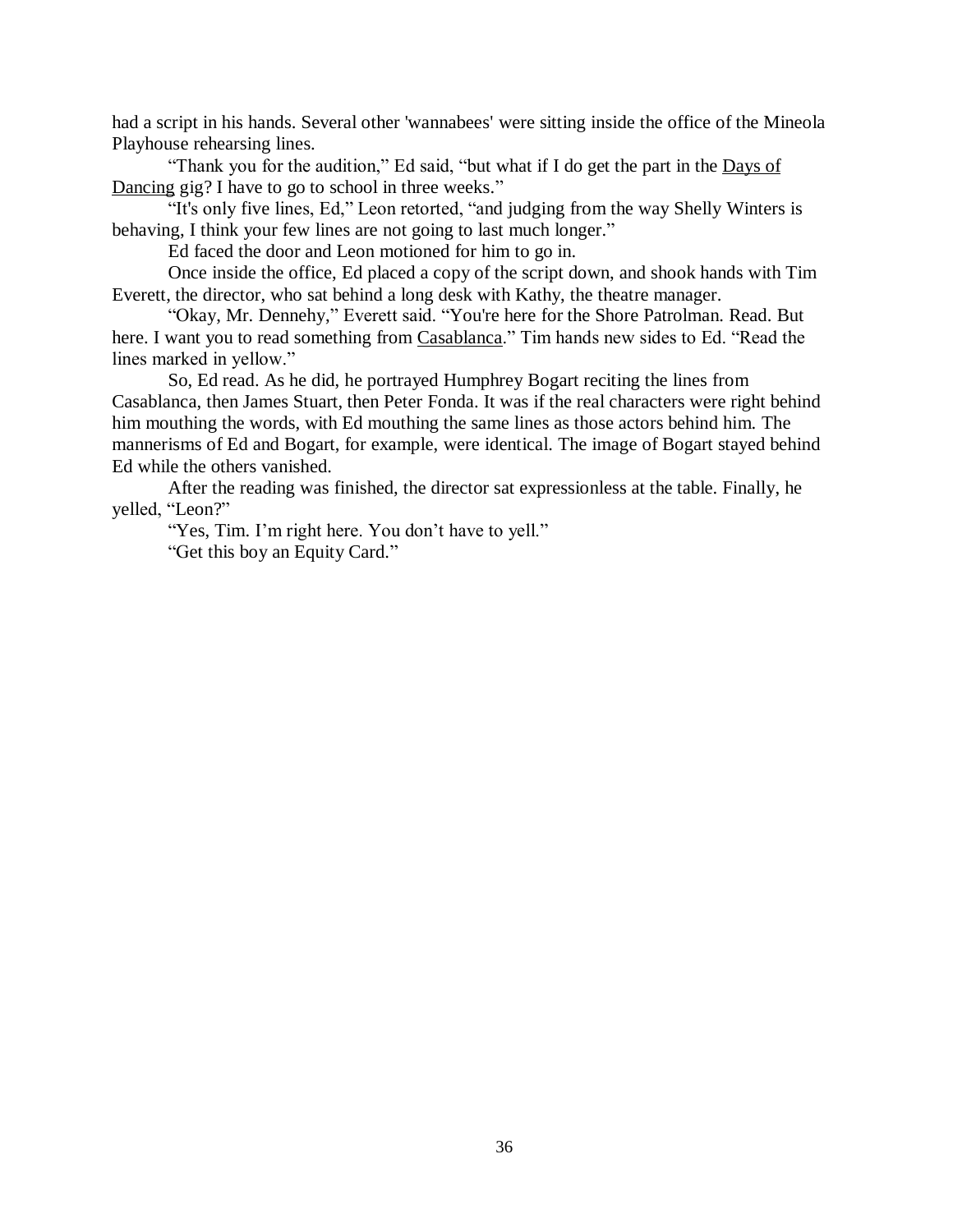# **CHAPTER ELEVEN**

Ed and Elenor were in bed at Elenor's apartment. In the heat of passion, Ed whispered to her that he loved her. And later that week, at a hotel somewhere within close driving distance of the Playhouse, Ed walked up to room 103, and he knocked on the door. Kathy, the theatre manager, greeted him. She was dressed in a loosely tied bathrobe, and she pulled him in and began to disrobe him.

*"I had no idea what was going on. Unbridled naivety, that's what it was. I know I'm not a good-looking boy, yet I'm getting screwed by older women. And more than one woman at times. And I'm not even in tenth grade yet. I didn't have time to integrate what sex was, or should be."*

*"You're never going to define it and be able to make it sound okay." Drew said. "You're a deviant. So, let's leave it at that and move on."*

\*\*\*

At the Playhouse, Ed sat in the front row of the empty theatre watching the rehearsal. Director Tim Everett sat in the back of the theatre watching. At the rehearsal, Shelly Winters, who was broad at the beam even then, acted on stage with Robert Walker. She strutted forward and began reciting her lines, stumbled, and then tossed the script to the floor.

"I'm cold here," Winters said, not even completing her first sentence yet. "I'm cold. I have no lights on me."

*"It was a disaster," Ed told Drew. "Here she is, this tent-of-a woman, far removed from her ravishing self of the nineteen forties, complaining she was cold in the heat of summer."*

Tim came running from the back of the theatre, ran past Ed, and up the stage steps.

"You know, I have won an Oscar," Shelly Winters said. "I have won a Tony. I have won an Emmy. And you're telling me that you can't get some heat in here."

"Right away," was all Tim Everett would say before he started looking for the thermostat. \*\*\*

Later on at a bar, Walker and Ed had been drinking for some time. The bartender drafted up two beers and placed them in front of Ed and Robert. Both men put their empty mugs down, then picked up their newly filled mugs in unison and took take healthy swigs.

Walker laughed, then said, "You know, James Stewart worked with her in Winchester and after it was filmed he said that she should've been spanked. I never knew what he meant until now."

"She's a little too big for that now, don't you think, Mr. Walker?" They both laughed.

"Anyway, don't pay attention to any of that Hollywood 'look-at-me' crap. That's all it is. Just crap." \*\*\*

Walker and Winters were playing to a live audience while Ed watched the action backstage. Tim Everett was standing behind Ed who was wearing a pure white shore patrolman's uniform with a white sailor's hat and a black SP arm band with a gun, while playing with the billy club strapped to his hip.

Ed was waiting to go on stage for his day of glory while Robert Walker finished his lines and left the stage through a prop door. After a few beats, Tim tapped Ed on the shoulder and Ed walked up to the prop door from back stage, and knocked.

Winters opened the door from the stage side, and Ed entered the stage. He looked out into the audience, and saw a wall of darkness.

"Hello, Ma'am," Ed said acting out his role. "I'm looking for Bart West. He is AWOL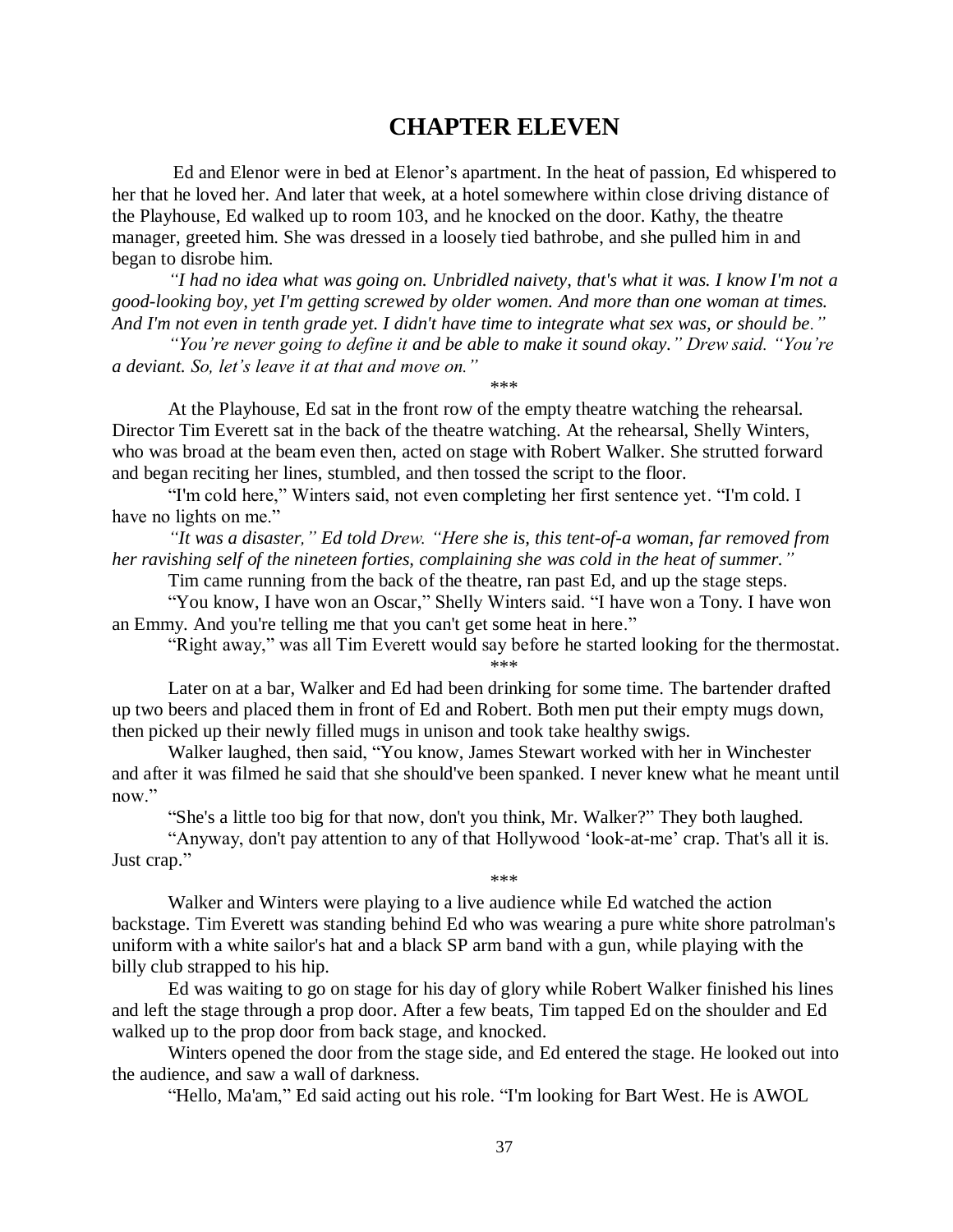from the Navy. We have word he is here."

Ed saw a duffle bag, which was a prop and asked if he could look around.

"Look if you must," Shelly Winters acted out, "but I don't know who you're talking about."

Ed looked in the second room, then came back and said, "Okay Ma'am. If you do see him, please call the base security office." Ed started to leave the stage, but Winters cast a seductive look and backed up to the bed. He grabbed her, threw her on the bed with some difficulty, and roughed her up a bit (acting). She then screamed, thrashed about, and slapped Ed across the face.

The curtain fell as he ripped off the top of her dress. The audience responded with a thunderous applause.

\*\*\*

In a Chaminade classroom, Ed sat watching Brother John Brady as he wrote on the blackboard. Ed was wearing a madras jacket with a checkered tie tucked into his shirt.

"So, my summer dreams went up in smoke. My hopes went from this-is-going-to-be-a-Broadway-New-York-City-hit, to a two-week-run-at-the-Mineola-Playhouse. Then I went back to school. But I was only 15 years old, mind you, and I was ready to rumble."

John Brady turned from the blackboard where he wrote: "2000 WORDS: WHAT I DID FOR THE SUMMER".

"Your first English assignment," Brady said, "is a two-thousand word composition on what you did for the summer."

The bell for the next class rang, and Ed chuckled to himself.

*"There was no way I was going to write about my escapades that summer," Ed admitted to Drew. "Mr. Brady wouldn't have believed me anyway. Hell, I didn't even believe it myself."* \*\*\*

Coach Flynn paced the Chaminade Football Field sidelines in front of his players who were sitting on benches watching the game. He leaned down and whispered in Ed's ear, "Dennehy," he said, "Tell O'Keefe to come out. Forty-eight option pass."

Ed ran onto the field shouting O'Keefe's name and gave the instructions to the quarterback on the next play. The ball was given to Ed and he ran around end and passed to Gately for a modest gain.

\*\*\*

Weeks later, holly and other Christmas ornaments decorated the hallways in the Chaminade building. Ed stared at the Audition section of the bulletin board at the words '"Desperate Hours" - Come One, Come all'.

Brother Tom Cosgrove must've seen Desperate Hours at the Mineola Playhouse during the summer and decided to have it as the senior play. Ed couldn't believe his eyes when he saw the audition notice.

Tom sat at a table on stage supervising the sign-up process for the audition. Several students waited around the stage while Ed stepped up and logged in his signature on the sign-up sheet. He remembered Tom telling him that he was not going to discourage Ed from auditioning, but don't expect a large role. Those roles were for the seniors.

Ed told Brother Tom that he didn't expect special treatment just because Ed knew him, but he'd like to audition anyway. And they agreed. Tom was not going to give him special treatment.

\*\*\*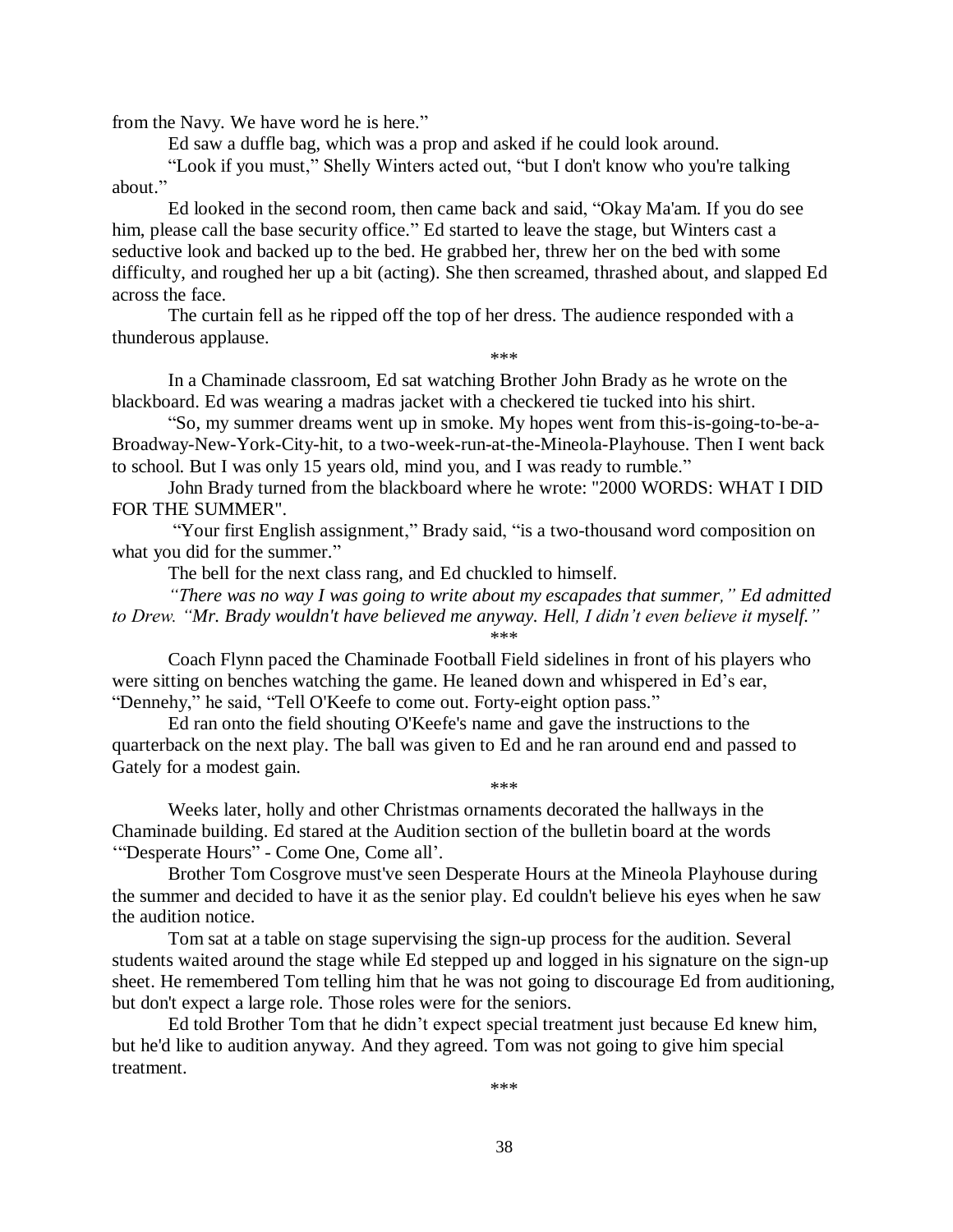At the dining room table a few nights later, the script "Desperate Hours" sat on the table in front of Ed. He opened the script and began reading. He posed, pulled at his hair, and then looked up to the wall ... "Sorry to bother you ma'am, but it looks like I lost my way."

Then, Ed. in a more dramatic pose acted, as Bogart, "You, Hilliard, I seen what you been up to! Clickety, clickety, click..."

Then he was Cagney, "You, Redhead...keep that pretty mouth shut today, see..."

Then Ed morphed back into Bogart again. "You know! You don't know nothin'!". Then he was himself, "And the bastard walkin' right up 'n cloutin' me. I can still hear the way the bone cracked."

Ed tossed the script into the garbage just as Hannah opened the door and walked into the house with bag of groceries. Before going into the kitchen, she picked up the script from the garbage with her free hand, and tossed it back on the table.

"It's no use," Ed said. "They give all the good roles to the seniors."

"Don't let a dumb tradition stop you. Go get it changed."

#### \*\*\*

A student finished his cold read for the lead role, then exited. Ed walked up and prepared himself physically. He was Bogart, and no one was going to stop him.

Tom sat in the front row reading Ed's resume.

"I didn't realize you did so much over at Mineola, Ed. Okay, why don't you turn to page twelve. Do Winston."

"Brother Tom, may I do the Glenn character, the monologue at the end? I know, I know, it's the main character. But if I did the monologue it would be more than you asked and more than enough to make a decision on where to cast me."

"If I cast you at all, Edward," Tom said. He paused in case Ed changed his mind. Ed didn't. "Okay. Fine. Go ahead."

Ed looked up and paused. He tossed the script to the floor. Ed's vision of the audience is the same 'eyes' looking at Claudette Colbert during her monologue. Hundreds of them. Except now the eyes are looking at him. He played to the eyes. Ed struggled to find his own voice.

While Ed recited the monologue, a collection of actors, who Ed had imitated over the years, loomed behind him as ghost-like figures: Pat O'Brien, John Barrymore, Edward G. Robinson, James Cagney, the NY City bum, and Brian when he was acting in the high school play. The procession of the images collided with Ed's image as he was trying to overtake them, or finding his own voice. As he acted out the monologue, his image failed to stay in focus as the next character's face appears. The chaos in Ed's head ended and he finally finds his own voice speaking the lines.

"No! You ain't gotta Goddamn, stinkin' thing to say! You, Hilliard, I seen what you been up to! Clickety, clickety, click. I can see them wheels goin' around in there, Pop. Don't ever try that again! You know, I knew an old man like you, Pop. Always callin' the tune. Outside his house, nobody. Inside, Mister God. Little punk went to church every Sunday... took it from everybody... licked their shoes..."

Ed's image finally dominated the others as he found his own voice. He was confident and had purpose.

"...be a Punk ...be a nobody," Ed acted out "Take it from you shiney-shoed, look-downyour-noses sonsabitches with white handkerchiefs in your pockets!"

Ed snatched an imaginary handkerchief from the imaginary Hilliard's breast pocket, spit in it, throws it to the floor. "Clickety, clickety, click...you remember, Pop...I could kill you just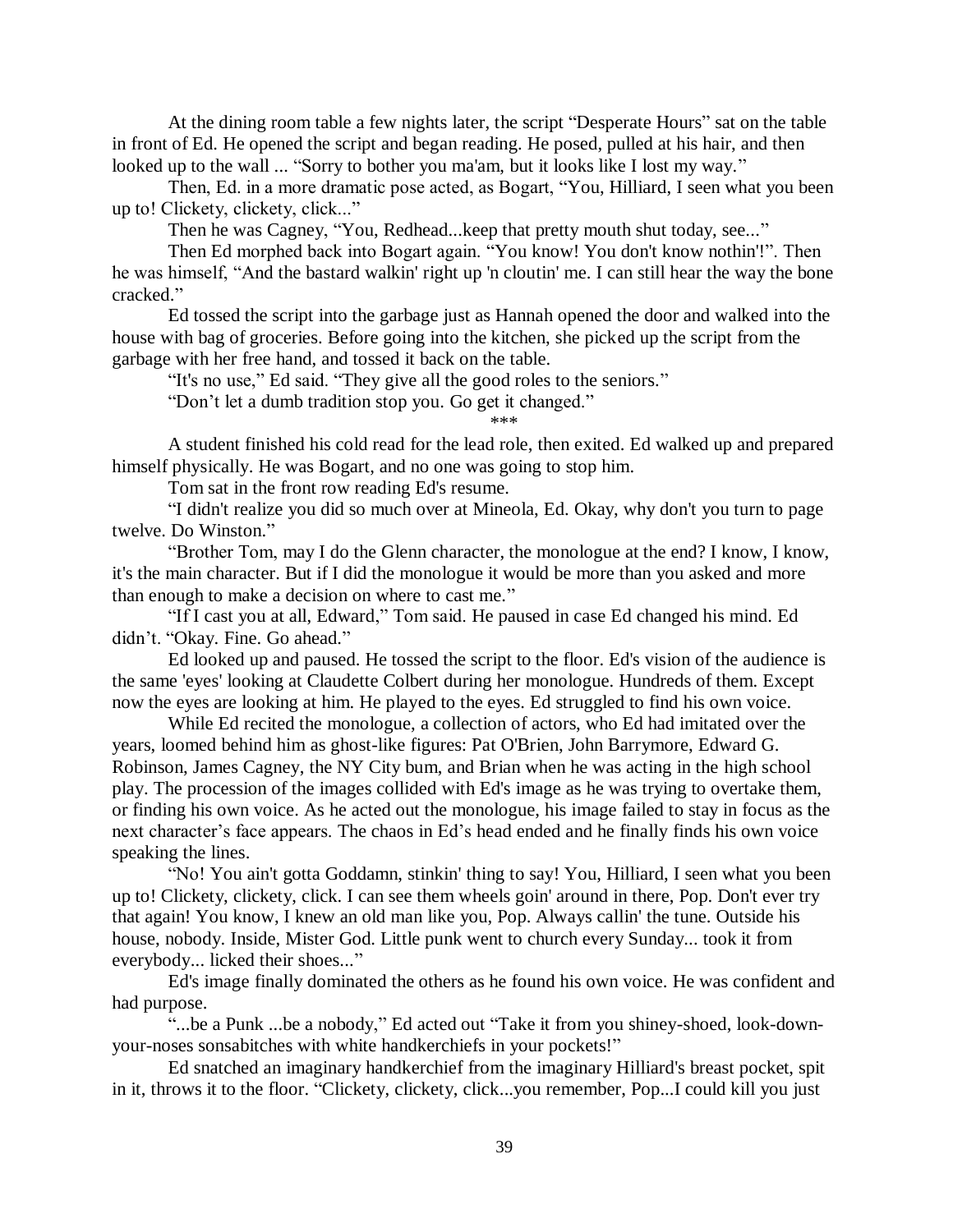for kicks."

Brother Tom's mouth hung wide open.

\*\*\*

In Tom's classroom at Chaminade the next day, Ed knocked on the door and entered. Tom sat at his desk and, when he saw Ed, he threw his pencil down and folded his arms.

"You wanted to see me, Brother Tom?" Edward asked.

Tom, frowned a bit. He did not say anything.

"I just want to be in the play, Brother Tom. I'll take anything, really."

"I wanted you to come because I wanted to tell you in person not through a paper on the wall that had your name on it." He stopped talking for dramatic effect, and then said, "Congratulations, Ed. You're the first underclassman to win the lead in a senior play. May God help us? It's one of the times in my life when I say, 'What have I done?'" Tom laughed and extended his hand and they shook robustly. "Good job. Now let's see if you can do it."

\*\*\*

On Chaminade stage with all the senior student actors, Tom introduced the cast and didn't make mention of Ed's acting abilities. He got the three female parts from Sacred Heart Academy in Hempstead.

"Let me introduce you all to the three ladies from the Sacred Heart Academy. They will be playing the female parts. Joyce Linton, Lynn Donovan and Joan McGuiness."

Tom began the rehearsals right away. Ed found his position on stage, slinging a gun over his shoulder, crouching down because he was being hunted. He moved around as if he owned the stage. During the rehearsal of this play, Ed realized how important it was to create your own movement. It was the movement that was so important, or the blocking, as they called it in the business.

At home Ed studied his lines and recited them in front of the mirror. He went through a myriad of facial expressions that became a language in and of itself to Ed.

On stage, Tom tried to get Ed to stand and not crouch so much. But Ed was so into his part, that it was hard to contain or subdue him from going 'over-the-top' at times.

During a particular rehearsal Joyce slapped Ed in a scene, and Ed summoned a theatrical face, a contorted, twisted look of anger. Tom just nodded his approval.

\*\*\*

At rehearsal in the high school auditorium, Ed walked across the stage and took Joyce's face in the palm of his hand, and forcibly pushed her away. She stumbled across the room and onto the floor. Ed then took his time as he revealed a scowling face to the players, and to the imaginary audience, then sat down on the couch. He slammed his foot on the coffee table and the knick knacks on the table wobbled in place. None fell. The other student-actors were mesmerized at his portrayal and gave him an ovation for his efforts.

"Knock it off, everyone. Okay. That was terrific, Ed," Tom said. "Good movement, good projection. A little too heavy on the foot though."

Tom turned to the others and told them to get some rest because tomorrow was the big day.

The next day, Ed sat in the middle of a classroom biting on a pencil in a nervous, fidgety way. He looked at the clock which told everyone it was 3:45 PM.

The teacher faced the class and said, "The mind is constantly in conflict with itself. Freud understood this conflict as a cause of human unhappiness, and led him to believe the mind was

\*\*\*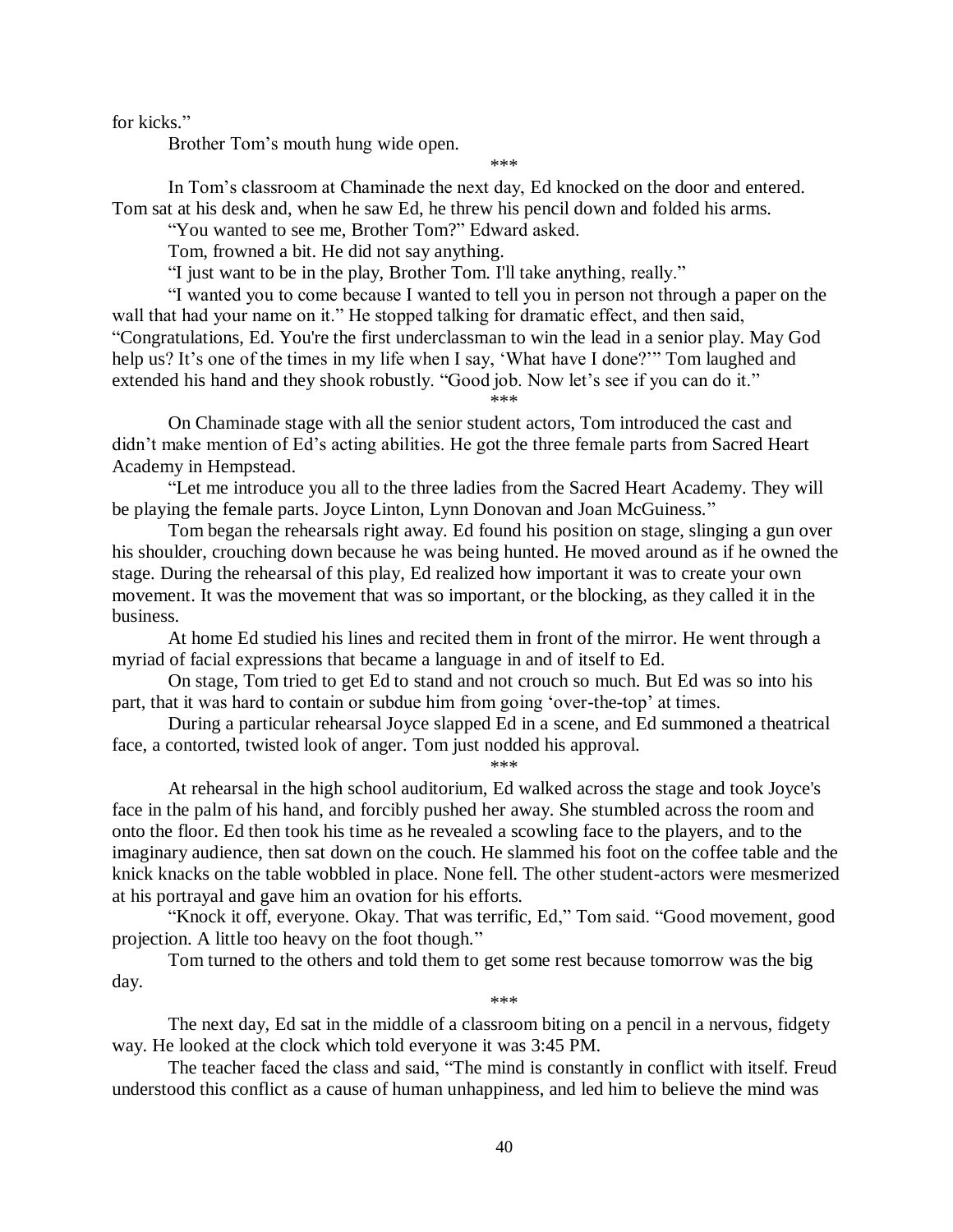divided into three parts: the ID, the EGO, and the SUPER-EGO."

The teacher slowly paced in front of the room. "The ID is the most primitive force. It causes the instant gratification in us. It wants what it wants, and it wants it now without constraint."

During the teacher's ego-definition, Ed looks to the left and sees a man who looks like John Barrymore, Sr. with a suit, hat and overcoat from another era sitting in a front row seat and pointed to Ed, as if to say that Ed was the ID. Ed was used to hallucinations and that's what it was, he surmised. Ed stayed focused on Barrymore as the teacher continued.

"The ego acts as a middleman in the ID's relations with reality. The Ego strong-arms the ID, or suppresses its urges until an appropriate situation arises. For example, fear stops us from peeing in the classroom, forcing us to wait until the class is over where we go to the men's room, or the woman's room."

Barrymore pointed to himself, then disappeared.

Ed shook his head. Barrymore was not there anymore. As the teacher explained the super-ego, Ed looked to the right and saw a scraggly-looking person who looked like a puppet or a ragamuffin man, with his head bent, and his face painted.

"The superego uses guilt as a means of enforcing the process already established between the id and ego. For example, if you do something which is acceptable to the super-ego, you experience pride. Conversely, if you do something wrong, you feel guilty, depressed."

Ed does another double take and the Ragamuffin Man is gone. The bell rang and Ed sighed. "I'm losing my mind," he said to himself.

A student came up from behind and patted him on the shoulder. "Good luck tonight, Ed," he said.

"Was that Ernest,"

"Yes"

"Why did you call him a 'Ragamuffin Man'."

"Because he reminded me of a Ragamuffin cat, very docile-looking."

\*\*\*

That night, from the backstage at Chaminade's auditorium, Ed watched the auditorium fill. Then he saw his two brothers come in. Mike came in by himself and sat down, and then Brian walked in with his wife, Judy. Brian was wearing a military uniform, and Judy showed signs of pregnancy. Hannah and Edwin walked in behind them, and took their seats next to their sons.

From backstage, Ed was nervous and he commenced deep breathing exercises to relax. He peeked out again and saw every seat was taken. Student Ed backed up against a wall and took several, quick breaths just as Brother Tom walked up and told him that jitters were normal, especially the first night.

"I never saw an audience of a thousand people staring at me before," Ed said to Brother Tom. "The Mineola Playhouse had lights in the front. You couldn't see their faces. That sort-of scared me."

"You'll be fine," Tom assured him.

\*\*\*

In the middle of the first act, Ed, with a dungaree jacket over a prison suit, prowled the stage as if he owned it.

Ed took Joyce's face in the palm of his hand, a little more intense, perhaps, than the rehearsal scene, and tossed it like a shot-put. She went flying to the floor.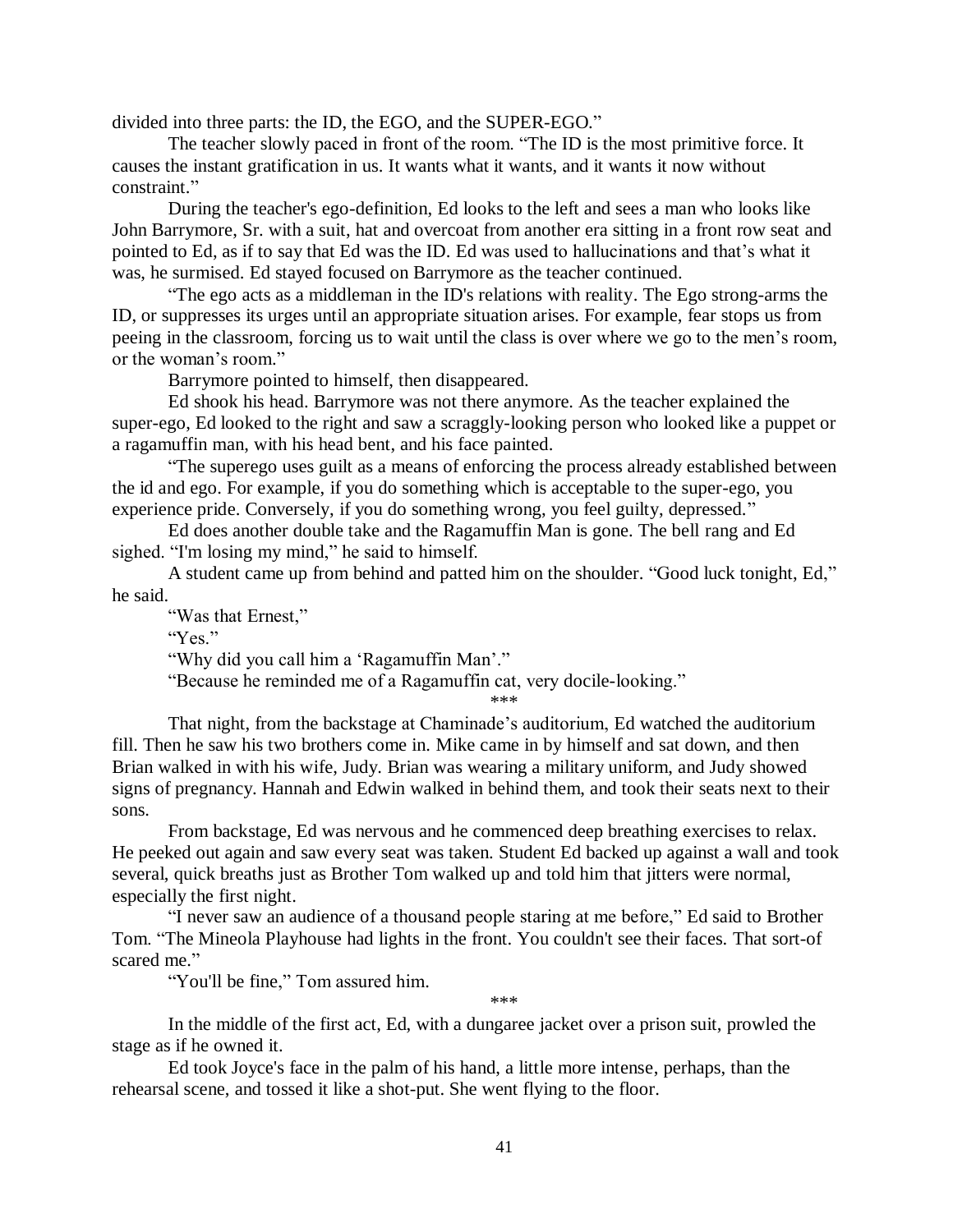A resounding 'thump' had the audience responding with a collective gasp, a spontaneous reaction to the horror of the inhumanity portrayed by Ed.

Later in the play, Ed sat in a chair and repeated the rehearsal scene from the night before and put his foot on glass table. This time his foot caused the knick-knacks to rattle badly. Ed's face began to sweat. He lost concentration. He tried to speak, but couldn't. Actor Ed moved his foot and the knick-knacks rattle more than at rehearsal.

*"What happened in the next few beats are as clear as day," Ed told Drew. "I knew I was speaking my lines, but I was in another world. Unconscious almost. I turned around and looked on stage. It was as if something had washed over me. Like an invisible curtain, or something."* 

Ed physical body rose and left behind his spirit self in the chair. Spirit Ed looked to his left and saw the entire stage as a hazy vision. In this haze, a see-through curtain appeared, and Ed's spirit got up and walked through the curtain. Behind this curtain was the image of John Barrymore, the same image that appeared in the classroom. Off to the right, sitting in a corner, was the same Ragamuffin Man as well. A sign in front of him read, "My name is ERNEST".

"Who are you?" the spirit Ed asked.

"Well, Neddy," Barrymore said. "who do you think I am?"

"You look like John Barrymore, Senior, but he's dead."

"In the spirit, as they say." Barrymore bowed and Spirit Ed looked dumbfounded.

"Come on , my aspiring thespian. Makes you think about what's real and what's not. Doesn't it? Now listen, Neddy. Don't crumble out there. You've just experienced the glory of stage. Something goes wrong, what do you do? Someone misses their cue ... Worse; someone forgets their lines and freezes? Oh, I hate that." Barrymore gets very close and whispers in Ed's ear. "That's what acting is all about, Neddy. Preparing for the unpreparable. You've read my book. You know what I'm talking about."

Barrymore pulls out a flask, takes a swig, and offers Spirit Ed some. He takes the flask and tries to take a drink. "There's nothing in it," Spirit Ed exclaimed.

Barrymore took it back, tipped the flask and liquid pours out. Barrymore then pointed to his head and said, "The key to it all is up here." Barrymore waited for that statement to sink in. Then he added, "Now. Listen to me, Neddy. You're on remote right now ..."

Barrymore put the flask back in his pocket and pointed. They both looked out beyond the curtain and saw Actor Ed performing.

"You think an actor is measured by collecting types," Barrymore said, "and mimicking their motions and emotions will get you by? But do you know what the wisdom in acting is?"

Spirit Ed shook his head, afraid to speak.

"Neither do I. Just have some humility and leave it at that." Barrymore looked through the curtain and watched the physical Ed acting. Barrymore nodded and seemed aloof.

"But Mr. Barrymore," Spirit Ed said, "maybe you can tell me. How will I know if I'm any good in this business? Is it a measure of humility?"

"Are you trying to trick me, Neddy?"

"No. No, course not," Spirit Ed said. "I want to act more than anything, but when I compare myself to someone like you ... I mean, if all it is, is humility, then it looks like I'm a better actor than you. According to your biography ..."

Alright, alright, alright. Enough."

"Actually, I can't hold a candle to you, Mr. Barrymore."

"Don't worry your head about success, Neddy. You're here talking to me because you are one of us now. There's no turning back. You've crossed over. Maybe someday you'll find out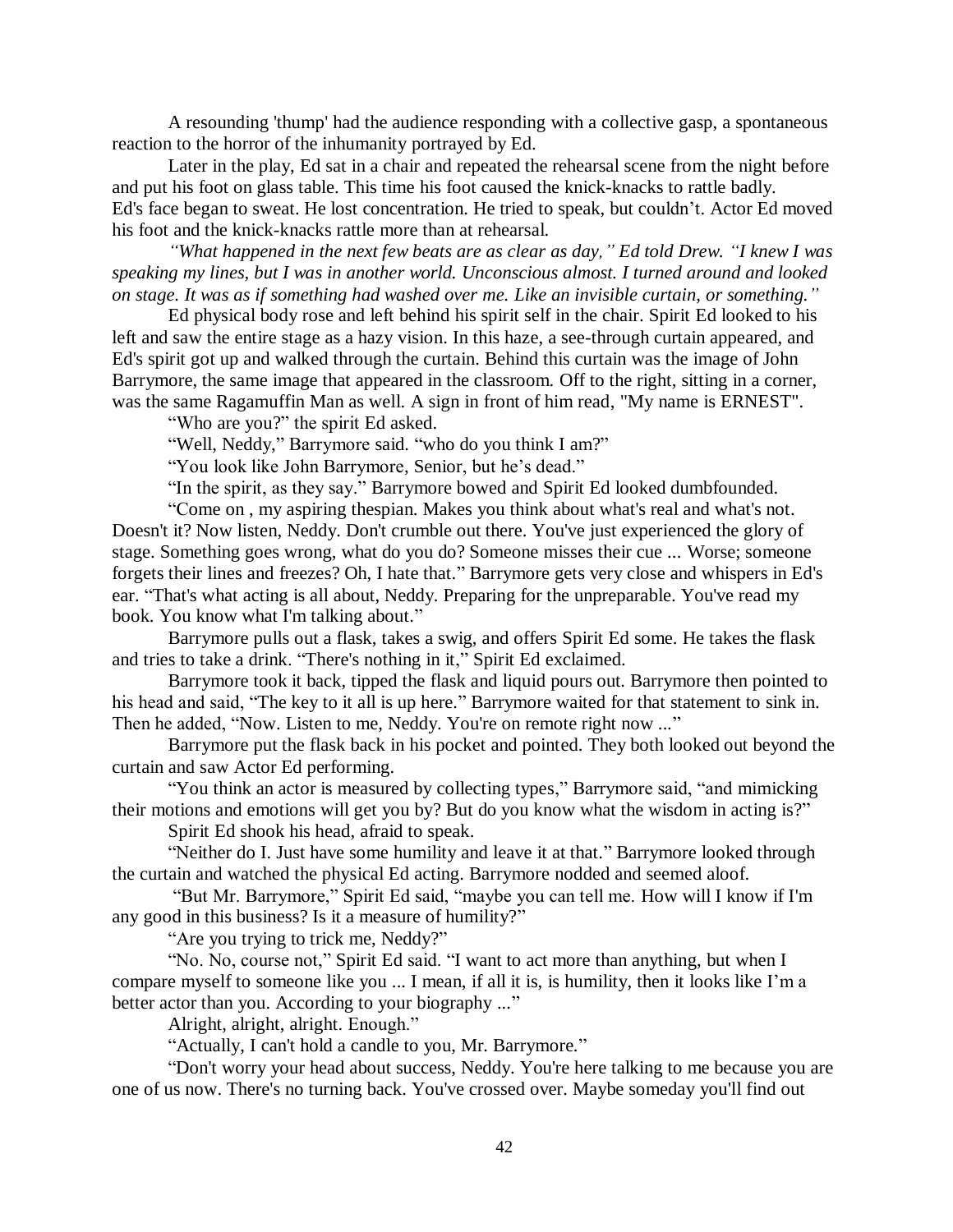why. But for now, just go out there and don't overdo it. Let them have your character in dribs and drabs. Not all at once."

In the corner, the Ragamuffin Man yelled out ... ERNEST! Don't forget to tell him about Ernest."

"Don't pay any attention to him," Barrymore said. "He's always there, like a bad coin."

There's a rumbling sound, which they realize is the audience clapping outside their curtain. The Spirit Ed whips around and sees himself still acting on the other side of the curtain acknowledging the applause.

"You have to go, Neddy. Can't stay on this side too long. It affects your brain, somehow. Like booze."

An unseen force pushed Spirit Ed towards the curtain.

"But how will I know if I'm any good?" the Spirit Ed asked.

"Good, better, best. There're just empty words. Don't listen to all the 'method' crap. Find the truth in yourself, my boy, even if you have to lie. You want to act, then act."

"But how will I know ..."

"You'll know it when people start returning your phone calls."

Spirit Ed continued to shuffle back to the curtain, but didn't go through.

"That's a little theatre humor. Hey, you'll just know it. Listen to this." Barrymore took a couple of deep breaths, then began to act. "To sleep, per chance to dream, there is a moment in every lifetime when all the stars seem to gather together and become as one and that moment belongs to you. I was there at night on that dark stage, when suddenly I saw it could all be mine if I wanted it, but the moment would not wait for me. It passed me by." And then Barrymore asked Spirit Ed, "Was that good?"

And Spirit Ed said, "Yes. My God, yes."

"I knew it was good, too. So go. Don't let this moment pass you by."

Just before the Spirit Ed was pushed forward onto the 'real' stage, the Ragamuffin Man yelled out, "ERNEST! My name is Ernest."

*"So I morphed back into my body," Ed said to Drew, "and I find the play has progressed on without me. I became painfully aware that my reality was on stage. And all the stuff that happens in your reality was now my fake world. This stage, whether it is a chair, or a room with expressionistic walls, was my home. And my life in Mineola, in school, all of it, was the unreal world where I had to do the real performing. What transpired that night was a powerful, touchable event that just happened to me. I'm telling it to you honestly; it wasn't something I just thought up. It happened to me. It was an event that came to me by an outside force. Like I was a victim, or something."*

And on stage, the acting Ed moved into another gear."No! You ain't gotta Goddamn, stinkin' thing to say! You Hilliard, I seen what you been up to! Clickety, clickety, click. I can see them wheels goin' around in there, Pop..."

As Acting Ed continued the monologue, the faces in the audience were attentive, enthralled, especially the Dennehy family who were absolutely flabbergasted at the talent they were witnessing. The faces of Edwin, Mike and Brian were in awe. Hannah's was tearful.

*"I shifted into another gear," Ed said to Drew. "when I came back from the curtain. I didn't even know there was an audience out there. I'm not talking about a conscious thing here and saying, this is how I reacted. I'm talking about, I have moved into a different place and I knew I was going to stay there."*

After the play was over, Ed took a bow to a standing ovation. The curtain came down,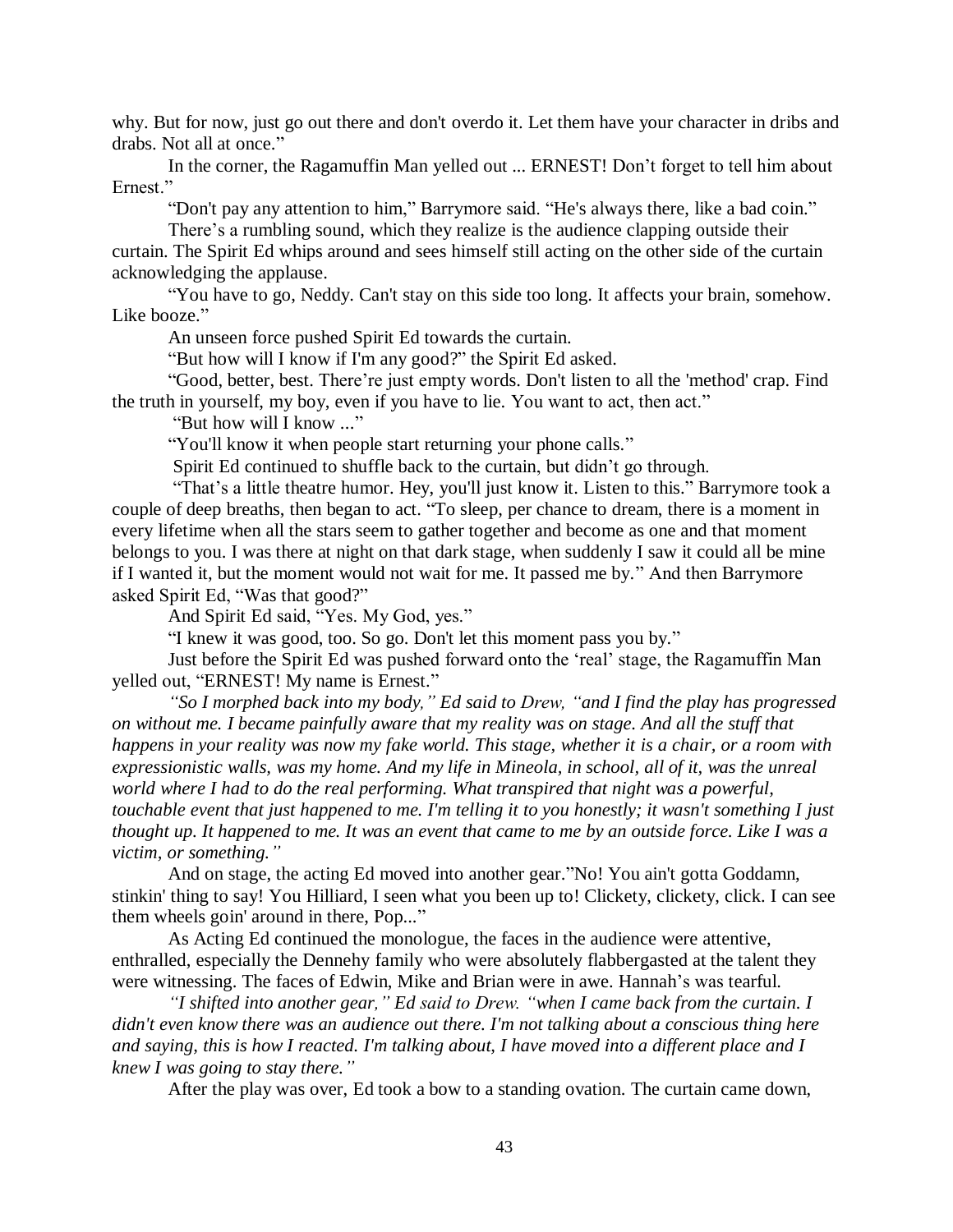and everyone clung to each other around Ed. It was like he had scored the winning touchdown in a championship game.

Ed was being dragged along backstage when Mike hustled towards him and pulled him aside. "That was the best performance I've ever seen from anyone," Mike said. "Your mother is still sitting in her seat, crying. That's how good you were."

Ed looked out into the audience and saw Hannah crying. Off to the side he saw Edwin and Brian having an argument. Brian was about to leave to get back to North Carolina."

Brian pointed a finger into Edwin's shoulder. "What's your problem?" Ed heard him say. "You've never forgiven me for enlisting in the service. Is that it, Dad?"

Hannah motioned for Edwin to stop, but to no avail.

"It's not just that," Edwin yelled so everyone could hear. "You didn't complete college. You were more interested in partying and fooling around. You enlisted in the service, got your wife pregnant, and now where's your future? Got the whole picture, now?"

Brian walked over to Judy, extended his hand and pulled her out into the aisle.

"Brian," Hannah beckoned, "aren't you going to congratulate your brother?"

Brian looked up at the stage and saw Ed peering out. Brian bowed down, giving Actor Ed and congratulating gesture. He then kissed Hannah and left

"Let the new golden boy have his time in the sun, Mom. I have to be back to camp."

He left with Judy and was halfway up the aisle when he made gestures for Judy to wait and stomped back to his father. "As far as fooling around is concerned, I had a good teacher now, didn't I?"

He looked back to the stage and yelled out, "Great job, Ed. I'll see you soon."

Ed waved to Brian then turned back to Mike and they embraced.

*"Brian was at odds with my father again," Ed said. "I don't ever remember Brian saying anything about that night. My brother Mike, on the other hand, just got hired as an FBI agent and he came down to surprise everyone with the good news and to see the play. He loved it. Talked about it for years. He was so supportive. I love him for that."*

Mike was whisked away from the commotion that soon took over the stage. Actor Bill Sheaon popped into view, then Tom Cosgrove followed, and a host of others expressing their delight at Ed's performance. Bill Sheahon came over and told Ed that he was having an opening night party, but Ed couldn't shift gears back to the real world.

*"It was as if I was lost space/time, like a dream, let's say," the Ed said. "The real world no longer existed for me ... Not the same way. My stage life was now my real world. Mike was in front of me raving how good I was. Brother Tom Cosgrove came over and told me I'm a born actor. But their words offered no comfort. I was absolutely frightened because what I perceived was my whole life suddenly wasn't real. I didn't ask for it to happen. I couldn't leave the stage or go to the party. I couldn't leave the dressing room until everyone was gone, including my parents and my brother."*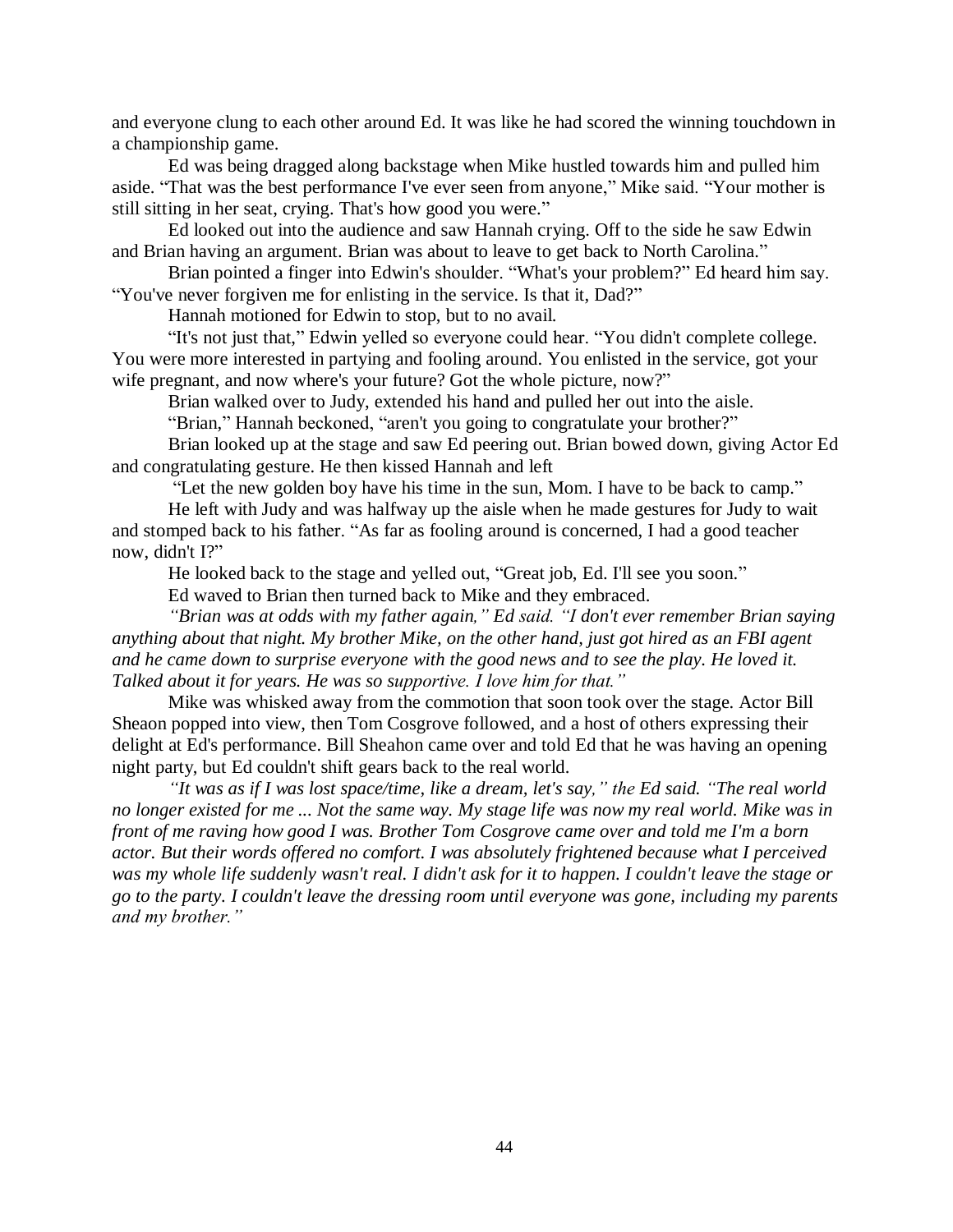# **CHAPTER TWELVE**

Ed decided to walk home by himself. The bright lights of the cars, and the clear sky on a Spring night created a philosophical mood he couldn't shake.

*"So, I got permission from my mother to walk home alone," Ed told Drew. "It wasn't far. Besides, she sensed I needed time alone to come down from my cloud nine. As I walked I wondered what would happen in my next performance. Would I step onto stage and have a normal theatre experience and go home afterwards to my real world and eat dinner in an artistically modern post World War Two home? Or would I be confronted with this invisible, gauzy curtain again, and find myself living in an alien world and calling it my real world? The fact was, and I didn't know this at the time, I switched realities. My stage life became my real world that night, and this was how it was going to be for the rest of my days. Very scary indeed. And that's the reason why ninety percent of all our good actors are hog-tied crazy people. They're on drugs, booze, or are residents of loony bins or shooting someone. They're all nuts because I assume they all stepped through the same curtain I did. It was the scariest place in the world to be. I was sentenced to live my everyday life in a two-dimensional, unreal world. Do you understand me, Drew?"*

*"I never knew this about you," Drew said. "This is quite a surprise to me, Ed. I always thought Ernest was a dream. I didn't know you were a psychological nut case."*

*"Well, maybe I was. I mean, here I was standing on a cliff. Either I fall off and go insane, or I commit my life to a world that was arguably insane in and of itself. I pitched my tent on that cliff, and that's where I lived from that night on. But that walk home from Mineola that night was problematic in that tomorrow I would go back on stage the next day and be 'home'. Going home meant going back on stage the next day. I wasn't walking 'home', really.* 

*"The three-dimensional green and blue world, YOUR real world, is now my stage. Over the years, the monumental events in life, like getting married, having children, should've been the milestones of my life, but instead they were, 'oh, that's kind of nice.' My milestones became the creation of my plays or characters in this new surreal, theatre world. Kind of scary stuff 'cause suddenly you've stepped into a new reality of a R Crum cartoon world. Intellectually you know this isn't real, but there's something inside you that says you must go there because that's where the art is. Your children don't come with you. Your wife doesn't come either. And it doesn't matter if you lose an ear, or a spouse or two, or the love of a daughter or son because the worst of it is, when you go there, you never know ... You never know ... If you'll ever return."*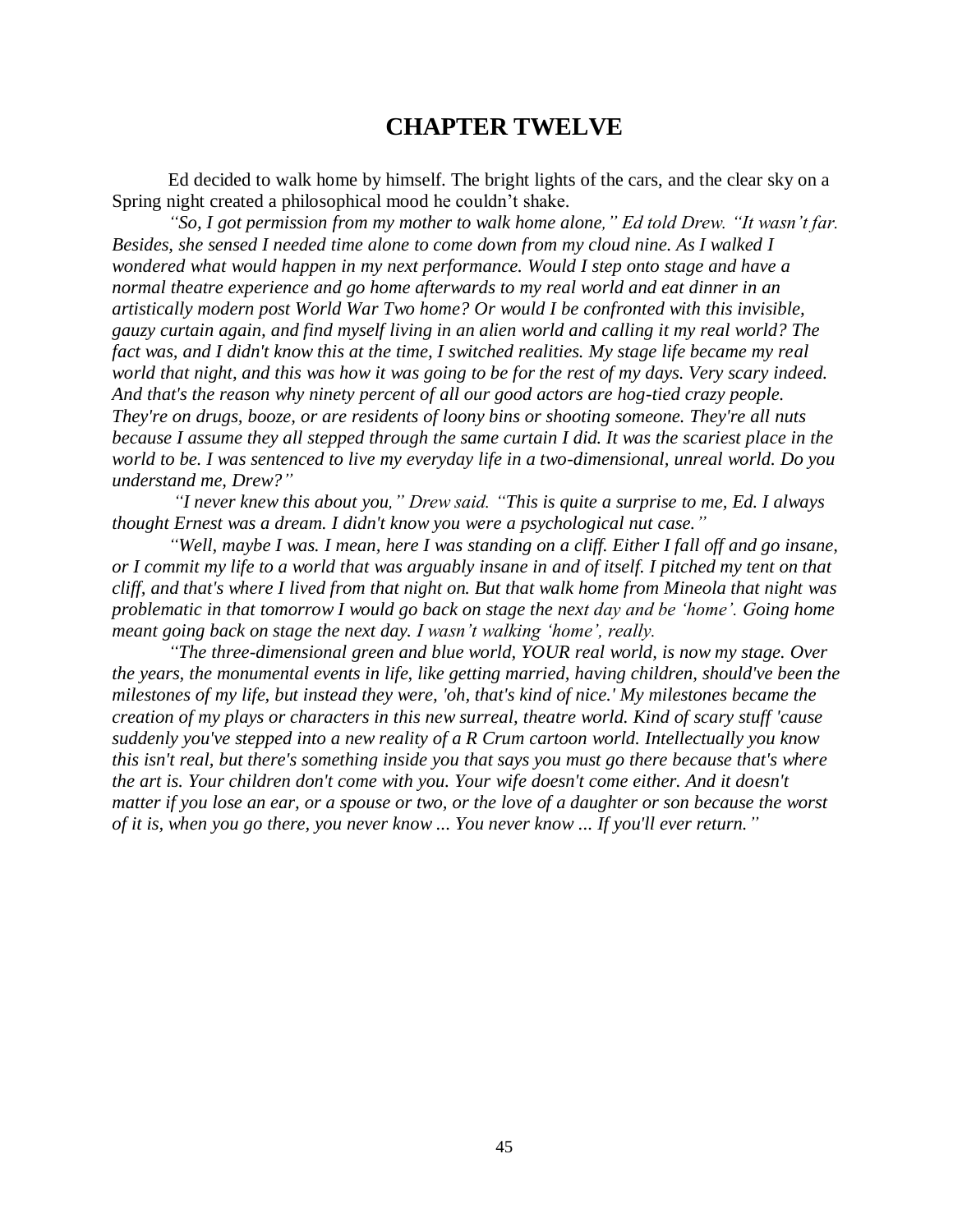# **CHAPTER THIRTEEN**

*In Drew's den, Ed puffed away on a cigarette. Drew coughed, then got up, opened a window and tried to rush the smoke out of the room.*

*"So much for starting from the beginning," Ed said. "I still feel like crap."*

*"You're not finished yet," Drew said. "You told me about the curtain already, years ago, but I thought Ernest was part of a dream thing."*

*"What do you mean 'thing'?" Ed said. "I'm not making him up. It really happened. I saw John Barrymore and I saw Ernest."*

*"Ok. Maybe you should just continue," Drew advised.* 

*\*\*\**

*"So, I go back to my life as a Chaminade student, and there I am, at the Chaminade baseball field soon after the play opened. I watched the designated pitcher throw to Coach Fowkes. Then Fowkes waved for the next pitcher to come to the mound, which was me. So, I got up from the bench and swaggered my way to the mound like Humphrey Bogart might. I was an actor playing a sports figure going through the motions, I suppose. Anyway, upon reaching the mound, I strike a dramatic pose and facial expression at an imaginary crowd. I was being someone else, I forget who. Maybe it was Whitey Ford, someone like that. I mean, at the varsity baseball tryouts, I couldn't just walk to the mound as Ed Dennehy, throw some pitches and exit. No. I WAS Sandy Koufax, or John Barrymore playing Sandy Koufax."*

*"You were Ed Dennehy playing John Barrymore playing Sandy Koufax," Drew said.*

*"I don't know. Maybe I was. But what happened that afternoon was pretty spectacular. I threw the ball and it tipped off Fowtes' glove. He stood up and just stared at me. I was just as surprised as Fowkes was. I reared back and threw a magical pitch. A slider. I made the team based on that one toss. Fowkes soon figured out I was a one-pitch wonder and he used me sparingly."*

\*\*\*

At the Mineola library, a poster on the wall advertised the "Zoo Story", directed by Ed Dennehy with Drew Keil as Peter, and Ed Dennehy as Jerry. Ed and Drew were rehearsing on a make-shift stage.

*"Oh, I remember the Mineola Library gig," Drew said. "That was the summer before our Senior year, wasn't it."*

*"Zoo Story had, possibly, the greatest monologue ever written," Ed said.*

"Where do you want me to start?" Drew said.

Brian entered just then in a full Marine dress uniform; hid from view while Ed and Drew read from their scripts.

"I'll start. Okay, here we go," Ed said. "Nobody's holding you here; remember that. Keep that in your mind."

"I know that," Drew said.

"You do? Good." Then, sweeping his arm as if reading from a huge billboard, Ed said "The Story of Jerry and the Dog!"

Ed saw Brian in full uniform. He bolted off the stage and they hugged. \*\*\*

Mike, Ed, Hannah, Brian and pregnant Judy pose while Damian, the photographer, snapped a picture. The photo showed a broad smile from everyone. Damian then took photos of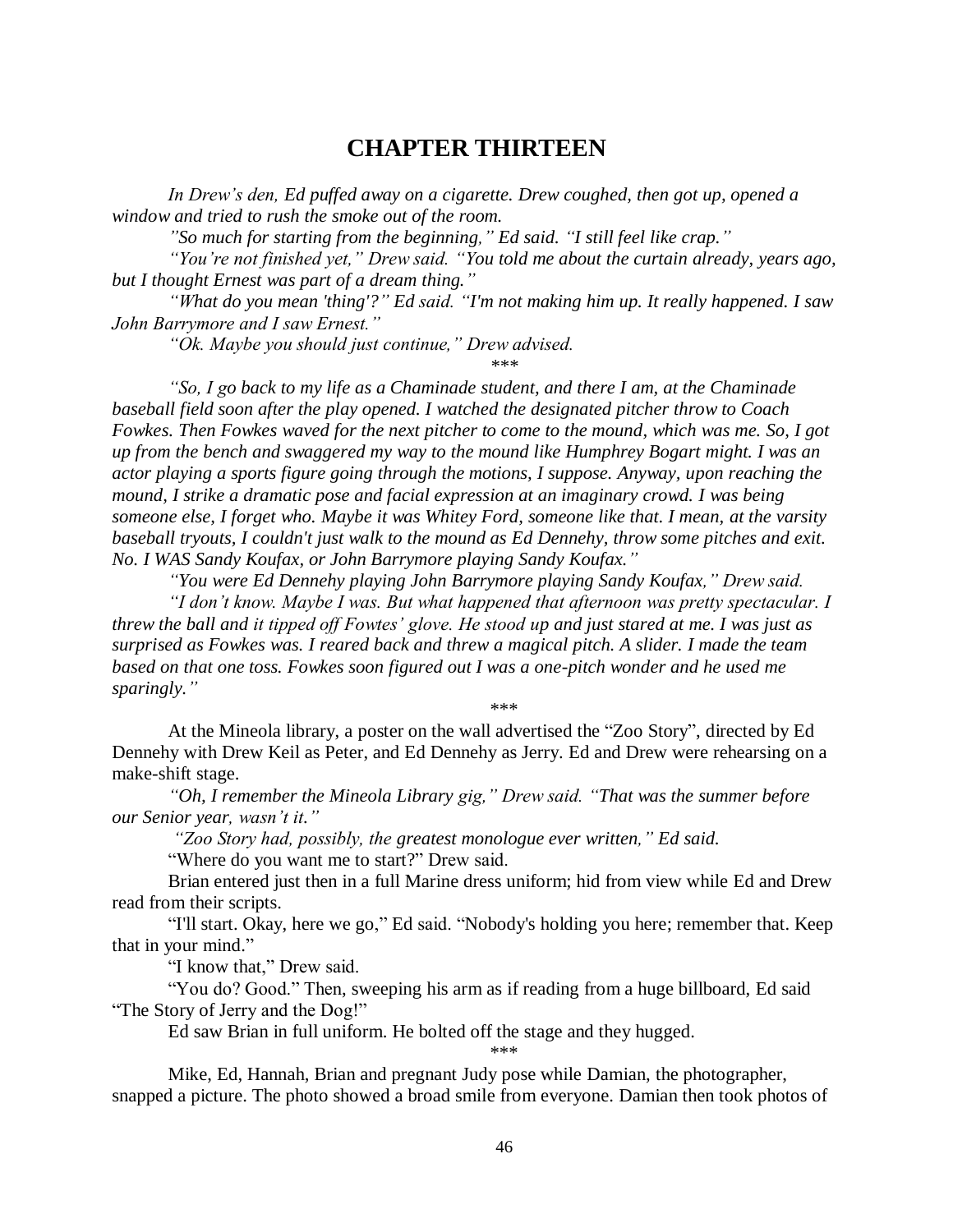the three boys while Judy and Hannah went into the kitchen. Edwin was conspicuously missing.

*"I'll never forget that day," Ed told Drew. "Brian comes home from the military with his pregnant wife Judy to live with us. The media attention made Brian a hero of sorts. It was really my dad pulling strings at one of his news affiliations. In reality, Brian got knocked around in Saigon playing football. It was just a police action over there at this time.*

*And my father? All of us didn't know 'where' Dad was, but we all knew 'what' he was doing."*

To break the somber mood, Mike took out his wallet out and showed Ed his FBI badge. Ed takes it and flashes it around. "FBI. Where were you last night around 7 O'clock?"

Later, in the dining room, and the dinner finished, Hannah and Judy gather up the plates and head into the kitchen.

*"Dad's empty plate sat at the head of the table the whole time," Edward said. "Brian informs us our neighbor, Walter, got him a truck driver job in his meat packing place. A transition job to get his bearings, Brian told us."*

Hannah came back in with a cake and candles.

*"Ah, yes," Ed said to Drew. "Christmas in July. Those were the good 'ole days."*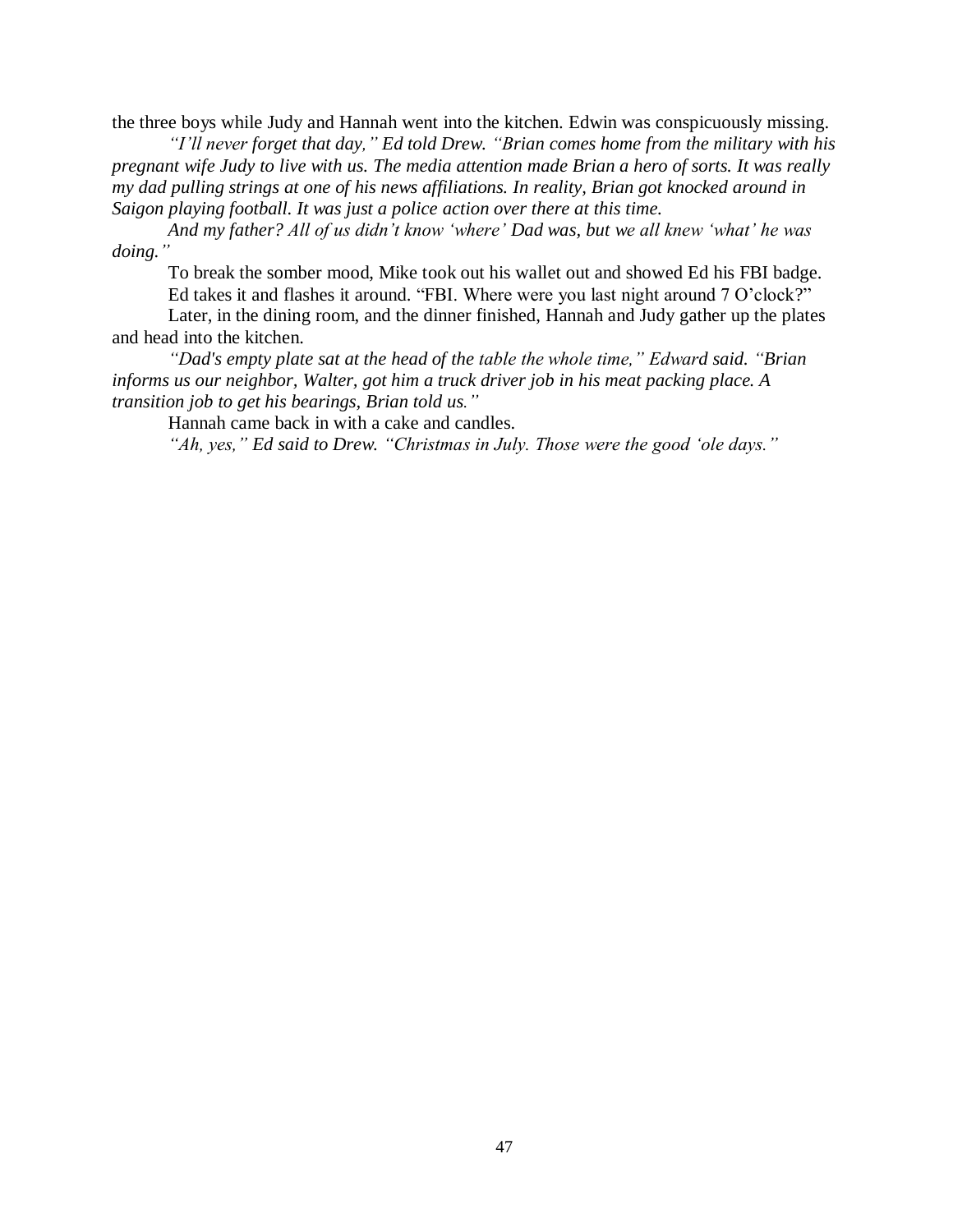# **CHAPTER FORTEEN**

Even though it was Ed's senior year at Chaminade, he was still acting at St. Aiden. Sue Anne, a girl Ed would wed sometime later, roamed the stage with Brian and Ed as if all three owned it.

Large posters were plastered on the walls behind them advertising "West Side Story". Brian was the director and he paced back and forth shouting commands at Ed, Drew and others who graced the stage with their dancing.

*"That's right. I remember," Drew said to Ed. "Brian started a theatre group at St. Aiden's where you met Sue Anne."*

*"That's right, and Brian barked instructions like a mad man. But that didn't keep me and Sue Anne from dancing together whenever we could."*

\*\*\*

*"I do remember we performed in front of an audience at St. Aiden's auditorium while Brian watched approvingly. At the time, my brother worked at a restaurant while he directed us. Remember, Oklahoma. He directed us in that as well. And then we got hit with the assassinations. First it was JFK. I remember seeing the funeral on TV. Kennedy was a big hero of mine. Of course, I remembered that Christmas. As usual, we gathered round the tree and Brian gritted his teeth while Dad gave each present its just due. I remembered it because I lied awake at night listening to my Dad and Brian yell at each other about that Christmas day.*

*"Before I knew it I was a senior rehearsing for the Chaminade School play, which was Our Town. The night of the opening, I remember seeing me father, mother and Sue Anne, sitting together in the third row. Sue Anne was the only relationship I had at that moment. She was going to Mercyhurst College, hundreds of miles away."*

In bed, Sue Anne's head laid on Ed's shoulder. She was sound asleep. Both were under the covers but Ed stared at the ceiling wide awake.

*"I loved her," Ed admitted, "but I was going to college not too far away from where I lived and I sensed I had a bit of skirt to follow."*

\*\*\*

Ed sat in Hofstra auditorium where it had gradual seating. Good-looking women strutted around as if they owned the place.

*"I received a few scholarships," Ed told Drew. "Hofstra had the best undergrad drama curriculum, so I accepted their offer. Their New College Program attracted a lot of good-looking 'girls'.*

*"No matter where I went I wore a costume to fit the occasion. That first day at Hofstra I wore a madras jacket, a cloth tie, and tight black pants, and I sat alone inspecting others with their t-shirts, denim and skull-bone decals.*

*"I felt empowered, I guess, with my madras jacket and penny loafers. It was more like a social gathering, actually. I wasn't very good at such events, so I needed to feel good with what I wore. Even now I don't relate with people very well. I'm bad at small talk, unless it's about theatre. Then I could go on forever about the most trivial stuff. Like I could answer, who played the third gunslinger role in the only western Humphrey Bogart ever made?*

*"So, while watching the students come in the auditorium, to pass the time I tried to guess where people came from by the way they dressed. My madras look made me the preppy Long Island guy pretending to be rich. Now, a guy by the name of Paul Levine came in with his army jacket, bandanna, the grunge look before the grunge look was popular. You know, the hair down*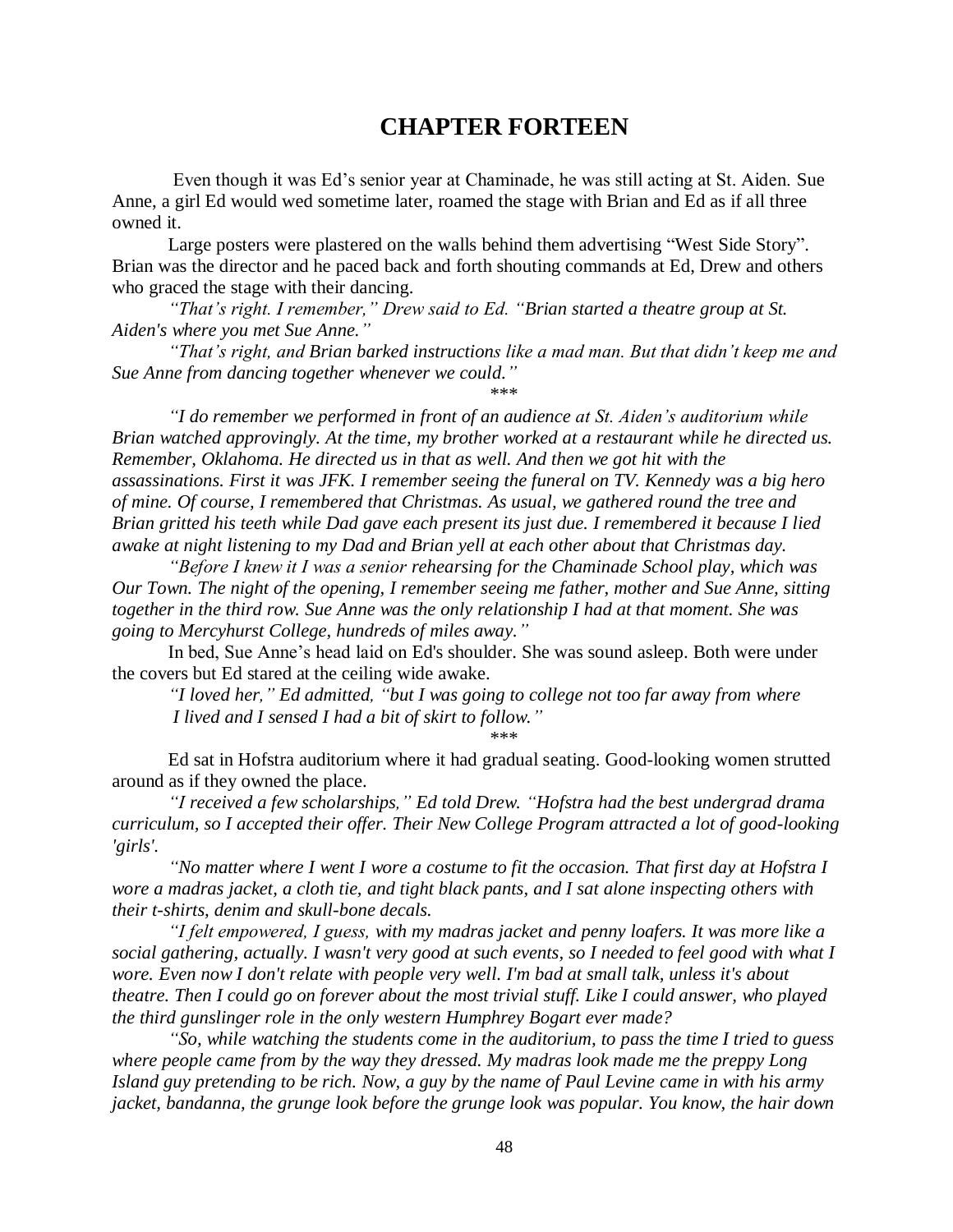*to the waist. Stoned. Bohemian. White collar in the mid-60s means a gray flannel suit with a white button-down shirt and tie. If you're a drama student at Hofstra, it means you had the grunge look. The greaser look, my music, gone forever. The English invasion. Damn those Brits!"*

While sitting alone, a beautiful Polynesian student, by the name of Diane Swartz, eyed Ed while he made polite conversation with the people around him.

*"I know it's not your opinion of me, Drew, but there I was, the cream of the crop, my talent in question. I was with the elite, hovering in the background. Maybe I was girding myself for finding out I wasn't this wonder boy everyone was telling me I was."*

Diane got up and Ed appeared enamored at her slender, gorgeous body as she walked towards him. She sat by him and said, "Who's your favorite actor?"

Ed didn't answer because he didn't have a favorite actor, pre se. He liked all the older actors like James Stewart, Cagney, Bogart, and the like. But favorite … He really didn't have one, so he just remained quiet.

"Come on," Diane said. "You must have a favorite actor."

"James Dean. No. Wait, Brando. No, no. My favorite of all time is Montgomery Clift.

"Oh, yeah," she responded. "Me too. He's great. You went to Catholic High School, didn't you."

Ed's mouth hung open as Diane eyed Ed's penny loafers, white socks, Madras Jacket and a skinny cloth tie with a tiny knot. She fiddled with his tie.

"Collegiate type ten years ago, maybe," she said. "Do you have polo shirts in your closet? Deck shoes, maybe. Cloth belt. I'm just kidding. You look fine."

Diane laughed. Ed tried to as well, but gave her a twisted smile instead.

Paul Levine eyed Diane. He took a seat close to her.

*"This Paul Levine comes over to say hi. He's a real Maynard G. Crebbs kind of character," Ed said. "He tried his best to let Diane know he was interested.*

*"Paul twirled a half-smoked joint between his fingers, an offering, I guess. Diane rebuffed him just as Margo, our Proctor for the day, high kicked her way on the stage with her black calf boots. She slapped a paper on a desk of a student in front row."*

"Check your name, pass it along. I'm Margo," Margo said, "a grad student, assistant to Miriam Tulin. She instructed me to tell you if you remember anything, remember this: Be on time. And now, here is Miriam Tulin.

*"Tulin swooped down the center aisle in a black leather skirt, a black cape and pumps, holding a long cigarette holder with nothing in it, wearing sunglasses, and glanced at everyone at once, oozing eccentricity."*

"Action is reaction," she said. "And theatre is transaction."

She then sauntered out of the room, and Margo immediately got up before anyone could react. She faced the room of bewildered students and told them to come back the next day at one PM.

A little later, at the Madison Theatre at Hofstra, Paul, Diane and Ed were huddled together in the theater's alleyway smoking a joint. Diane and Ed laughed, but Paul was very serious.

*"So, to celebrate my introduction to Miriam Tulin, one of the most respected acting coaches on the East Coast, Paul introduced me to pot," Ed said. "He was such a post-Ginsbergian character. Very serious and intense sort of character."*

*"But what I remember the most about that time was Diane's apartment. And I remember*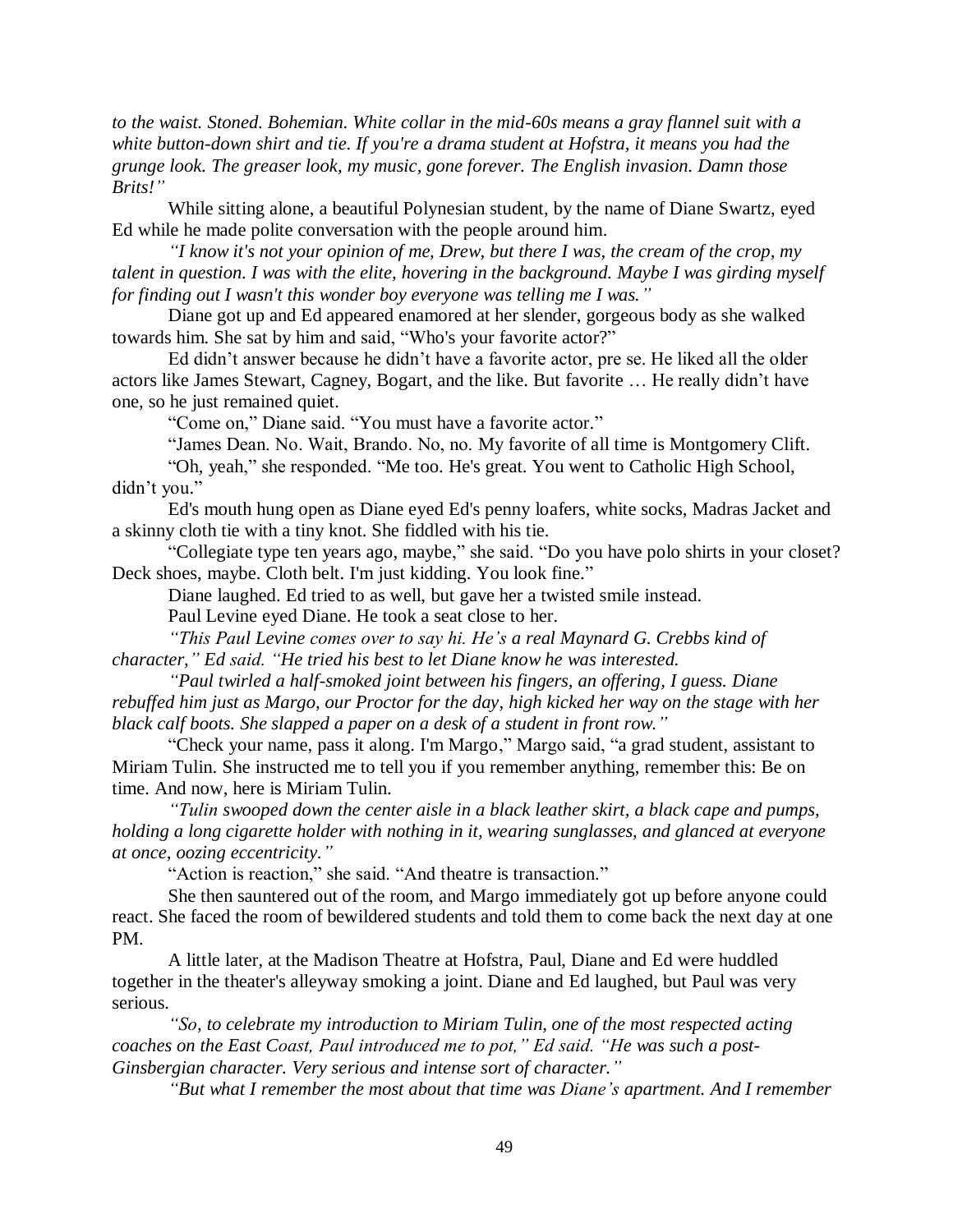*we laughed a lot."*

At Diane's apartment complex, Ed and Diane hung on each other, laughing while they stumbled up to the apartment door. Diane unlocked it and Ed leaned against the door and fell in, but stayed on his feet.

Diane guided Ed past the kitchen and past a bedroom.

"That's my roommate. She's also my cousin, Barbara. Be quiet. Shhh."

They disappeared into Diane's bedroom. A loud thump sound could be heard." Ed said. *"Or at least, that was what I was told. My first night at Hofstra, I passed out. Good start in my new life."*

\*\*\*

Paul and Diane are center stage at Hofstra's Madison Theatre providing a cold reading from *Zoo Story* to Miriam Tulin. Paul Levine read without emotion, and Miriam bolted to the stage.

"Paul," she yelled. "You're trying to get Diane, I mean, Peter, to kill you. It sounds like you're reading ingredients of a ketchup bottle. You got to be in her face. You're disturbed. Yes?"

She then turned to the rest of the class. "In class don't be afraid to go over the top," she yelled. "We always can tone it down if we have to. It's much harder to raise the stakes especially if you're not a volatile person. Paul, do it again."

Miriam sat down, and Paul began the monologue with more energy. While Paul was performing, Miriam leaned over to a student and whispered something to her. The student got up and walked onto the stage and yawned and stretched, distracting Paul in his monologue.

"No ... No ... No, Paul," Miriam said.

"She's distracting me."

"Exactly, Mr. Levine. Think about it. A performance is filled with distractions. A chair tips over by accident, or your foot gets caught on the rug, a cup falls off the counter by accident. You're not on camera where I can yell 'cut'. You've got to work through it. Use it. Get energized from it. Sit down, Mr. Levine. Dennehy! Do Jerry."

With that introduction, Paul and Miriam take their seats, and Ed jumps on stage holding his fist high then slowly bringing it back down to his chest. He looks out into the audience and then to Diane. He tucks his chin to his chest. Ed was over the top and he didn't appear to be coming down.

Diane was reading as Peter. "You're full of stories, aren't you?"

Ed walked across stage, then back again. He got in Diane's face, then tossed the book to the floor. He knew the monologue.

"You don't have to listen," Ed acted out. "Nobody is holding you here. Remember that." "I know that," Diane recited.

"You do? Good ... All right." Ed posed then yelled out, as if reading a billboard, "THE STORY OF JERRY AND THE DOG.

"All right. The dog, I think I told you, is a black monster ..."

In another moment, Ed acted, "I half opened the door that led into the entrance hall, and there he was; waiting for me."

Again, in another moment, Ed acted out, "I decided: First, I'll kill the dog with kindness, and if that doesn't work ... I'll just kill him."

Just then Ed noticed that Barrymore, in a trench coat, was sitting with the students miming a perfunctory, silent clap. No one saw him except Ed, but that gauzy curtain appeared and Barrymore jumped on stage behind it. He waved to Ed, whose spirit side-stepped his way to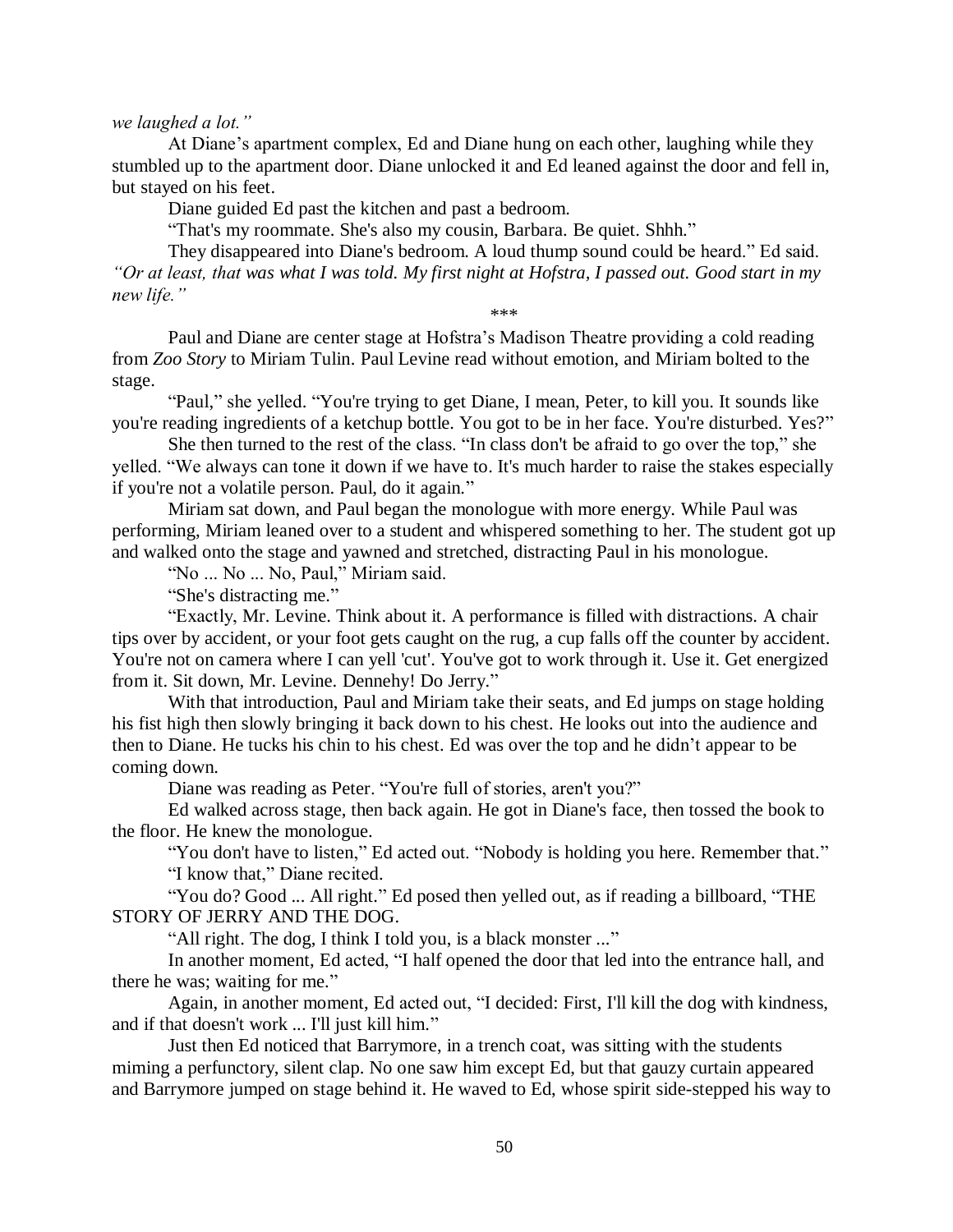the curtain while his body continued acting in front of the class. The Ragamuffin Man sat on the floor, lethargic.

"I thought you were a delusion since I haven't seen you for so long," Spirit Ed said.

"Life is a delusion, Neddy. Become a Buddhist and you'll find that out. You're on your way, my boy. That's a tough monologue you're doing."

"Don't react, Peter," Actor Ed said, "Just listen."

"You're in the zone," Barrymore said. "I love that saying. In my day we said 'You got what it takes'. I like 'you're in the zone' better. It implies at times you're on and at times you're not. It has a better hook into reality, don't you think, Neddy?"

"Mr. Barrymore," Spirit Ed said. "Why are you here?"

"Look at you. You remind me so much of myself when I was that age. I worked for a newspaper as an artist back then, did you know that?"

Actor Ed swept the stage and with a swirl of John's hand, Actor Ed fast forwards the monologue then slows to normal speed.

"He turned his face back to the hamburgers," actor Ed said, "smelled, sniffed some more, and then ... RRRAAAGGGGGHHHH, like that ... He tore into them."

"Edward Albee," Barrymore said, "What a playwright he was. "I wish he was around when I was in my prime. What you do in your prime is important. When the world treats you like the dog in your monologue you will ultimately ask yourself if you wasted your life ..."

Just then, the Ragamuffin Man yelled out, "ERNEST."

"Who's that man?," spirit Ed asked. "And why is he always calling out to Ernest?"

"I call him different names at different times," Barrymore said. "Let's call him Deter for now. But don't mind him. Look at you out there. You listen to Miriam. She's one of the best. Ah, let's see if we can move this along."

Kohn swirls again. Actor Ed fast motions then slows down.

" But it was always the same:" Actor Ed said. "snarl, sniff; move; faster; stare; gobble; RAAGGHH; smile; snarl; BAM." Barrymore swirled his hand again. "So, I decided to kill the dog," actor Ed said, somewhere in the monologue. Barrymore swirled his hand again and we move ahead, then stop.

"The day I tried to kill the dog I bought only one hamburger and ... a murderous portion of rat poison ..."

"Okay. Here we go." Barrymore said to spirit Ed. "Listen to this. This is funny, Neddy."

Actor Ed moved in perfect harmony with the words. "He smiled benignly, wrapped up the hamburger in waxed paper, and said, 'a bite for ya pussy-cat'. I wanted to say, 'no, not really; it's part of a plan to poison a dog I know'. But, you can't say 'a dog I know' without sounding funny ..."

"That was a killer," Barrymore said. "Wasn't it funny?"

"I suppose," spirit Ed said.

Just then the Ragamuffin Man, or Deter, yelled out 'ERNEST'.

Spirit Ed moved toward Deter.

"You talk to him, I'm gone," Barrymore warned.

"A little melodramatic, aren't we?" Spirit Ed accused. "Why is he always here with you?" "I mean it," Barrymore warned again. "Don't talk to him."

Ed reached Deter, bent down and peered into his eyes. Ed looked towards John who had disappeared. Ed turned back to Deter.

"Who are you?" Spirit Ed said. "Deter? Is that who you are?"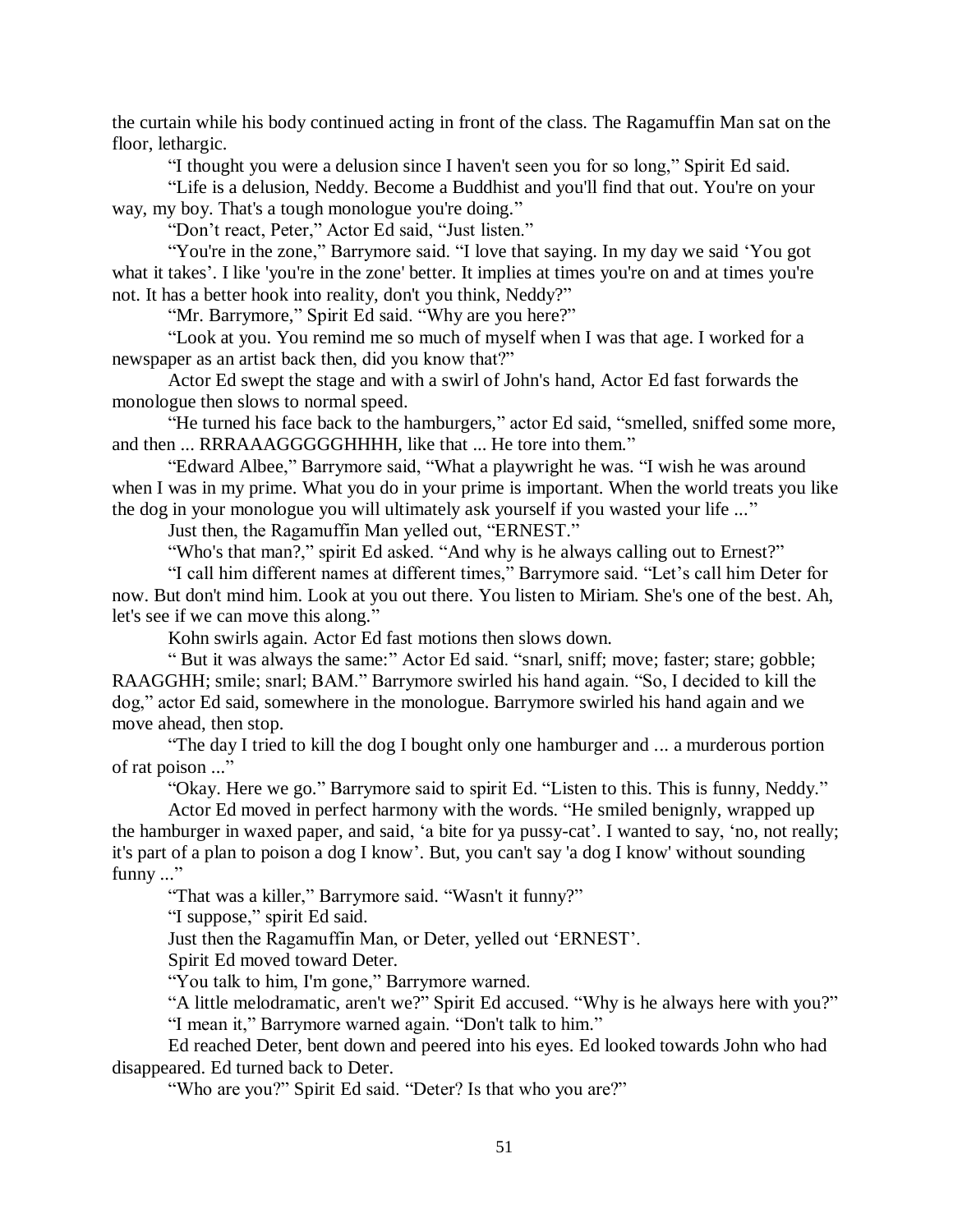Deter nodded.

"Who's Ernest, then?"

"Help me find him," Deter pleaded. "I'm lost without him. He's my... My... Everything." Miriam stands up to stop Actor Ed's monologue. She's hardly audible, but we know she's giving instructions to Ed. But Deter's voice is loud and clear. "Help me find him?"

On stage, Actor Ed blinks as his spirit reenters his body.

"Love your exaggerated movements, Ed, but tone it down," Miriam advised. "This is what I want from all of you, class. If you're over-the-top, we can work with that. The essence is buried in extravagance, you see. We can trim the fat, yes? A magnificent performance, Ed."

\*\*\*

On another day, in front of the class, Ed exaggerated his steps and flailed his hands.

"No ... No Edward," Miriam said. "Not so big. Improvisation is moderation. Tone it down more. MORE trimming."

*"No matter what I did on stage," Ed admitted to Drew, "it always looked like I had a weapon in my hand. She was responsible for removing it. I learned how to act because of her."*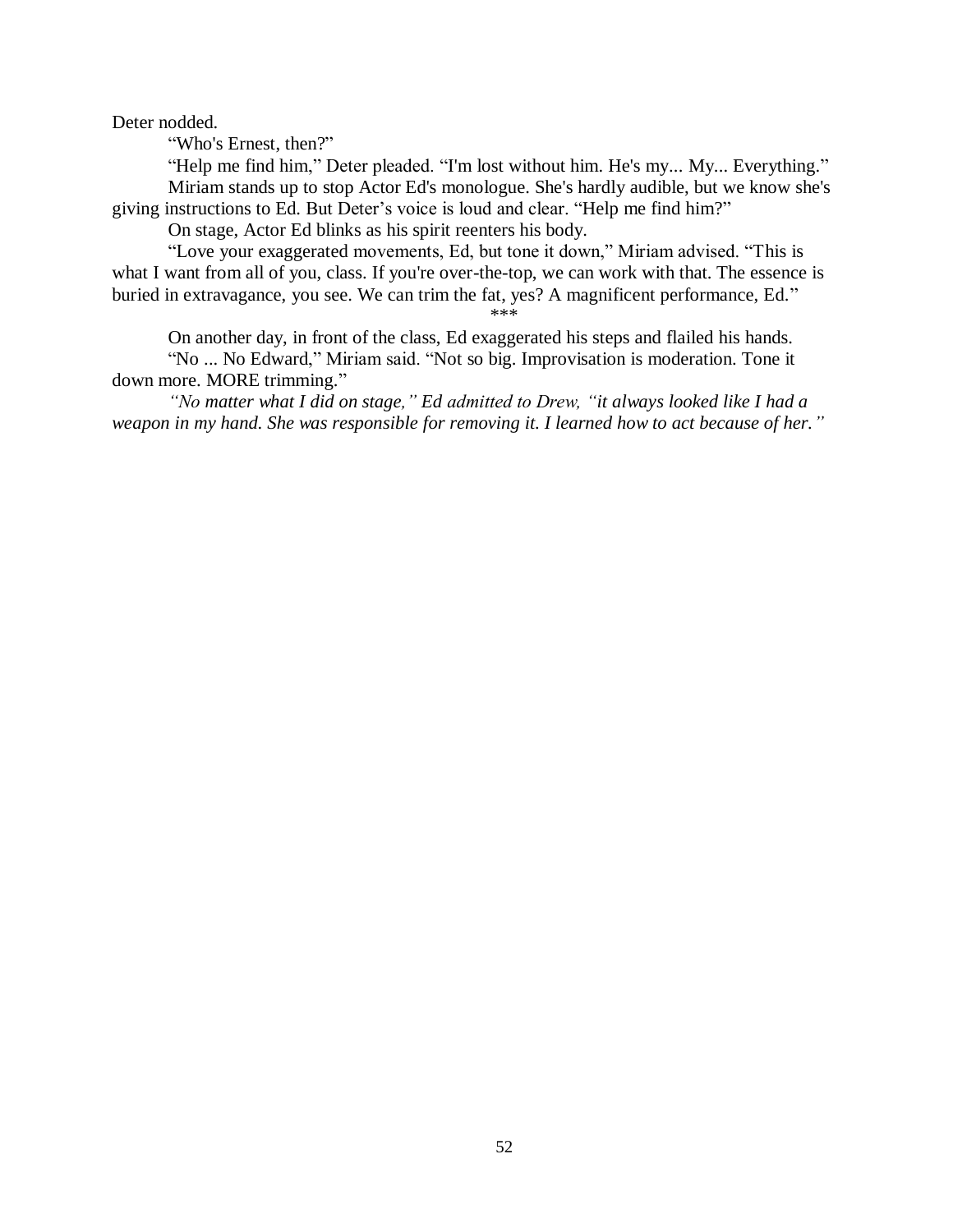#### **CHAPTER FIFTEEN**

Ed moved into an apartment, carrying a box, as did Diane, who was the most steady companion of Ed's at the time. Although his parents contributed \$100 of his \$170 monthly rent, he contributed \$70 gained partly from Diane's contributions to monthly rent, but mostly from him hustling pool at the local bar that resided on Biddel Street, his own little Haight Ashbury in the middle of downtown Hempstead. Long Island.

Ed convinced his mother that he should get the apartment by telling her that he needed the alone time for his studies. She didn't know that he just wanted a bedroom for his dalliances.

*"I was out of control with women," Ed told Drew. "But Diane was the most steady at this time. I didn't want to share her. So, she moved in with me."*

\*\*\*

Diane was a compelling presence the Hofstra stage. He was Mr. Antropus in *Skin Of Our Teeth*, his first big staging at Hofstra, and Diane was the boardwalk Beauty Queen who wandered around in a skimpy bathing suit. It was the start of their long-term relationship.

While they were together, Ed did most of the cooking. This one night, while he was cooking, the apartment flung. It was Barbara, Diane's cousin, who already had a key. She walked into the kitchen as if she owned the place and she had dinner with Ed and Diane. Afterwards, she went to her car, got her suitcase and came back again.

*"Diane's cousin went to Hofstra," Ed told Drew. "She was too gorgeous to be a business major. They were advanced ladies, already involved in the NY scene by way of Queens, I think. They were sexually active and so was I. Barbara moved in with us in the spare room. I should've realized that was not a smart move."*

On stage, Ed, in a wonderfully over-the-top performance, used movement as a means of conveying his motivation.

*"According to Wilder," Ed said, "Mr. Antropus goes to Atlantic City, meets a beauty queen and has an affair. It was a far out farce, like my life."*

*"You'll get no arguments from me," Drew said.*

Ed acted less over the top, more refined. Miriam Tulin sat in the first row of the audience. "Keep it simple," she said, "Less is more."

\*\*\*

In the bedroom, Ed was making love with Diane, and Barbara appeared out of nowhere and under the covers, slowly and with purpose. The movement quickened.

At Hofstra, Ed found his bearings, as Tulin weighed in and said. "Slower. Slower. I know it's a farce, but keep it simple. No extravagant moves. Yes. That's it."

Eventually, Diane got pregnant, but Ed didn't know what to do.

*"We were in sculpture class at Hofstra," Ed said, "and Jesse Gilham told me where to go for a fix. He called it 'a night appointment'. This was before Roe vs. Wade, and Jesse knew of a doctor who would gladly perform the abortion for \$300. Later, Jesse told me the good doctor had a daughter who died of a wire hanger job. The doctor was reluctant to perform the procedure, but sympathized with women who didn't have any alternatives. He didn't want anyone else to end up like his daughter."*

While driving to 'a night appointment', Liz Mayer, fellow student, drove Ed and Diane to a building in New Jersey where Diane was to get an abortion. Ed got out of the car and escorted Diane in the building.

"So, I went with two girls to New Jersey. Diane was getting the abortion. Liz Mayer was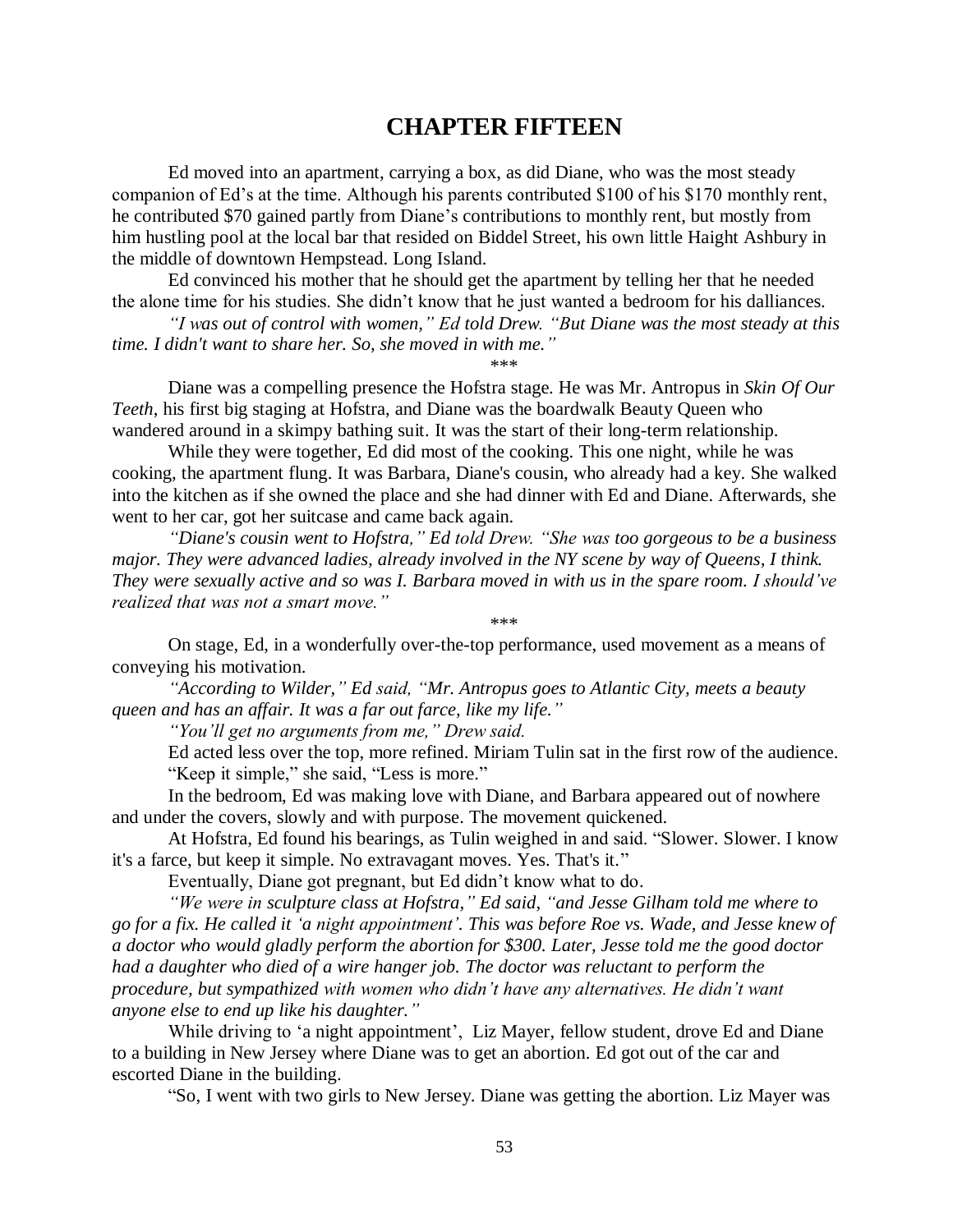helping us out. It was all very hush-hush."

Ed came out of the clinic and jumped in the car where Liz was waiting.

"It'll be about an hour," Ed said to Liz who puffed on a joint and handed it to him. She moved closer to Ed, and before he knew it, he quickly succumbed to whatever she wanted.

*"A fling with Liz, a leading lady in some of my plays, began that night while Diane got an abortion," Ed said. "And then two months later I was driving Liz into New Jersey to get an abortion." This time, they were alone.*

*"Some things you're not proud of," Ed said to Drew. "I spent a lot of money in my lifetime. Some of it on booze, part of it on drugs, and part of it on women. The rest I spent foolishly."*

*"That was not funny, Ed," Drew said. "I knew Liz. She had a bout with depression after that."*

*"Yeah. I know. Like I said, some things I'm not proud of."*

\*\*\*

Ed and a dozen drama students were on the Hofstra stage at the Madison Theatre rehearsing an improvisational scene while Dick Mason directed them.

*"So, I transferred to the regular drama department because they spent more time doing and less time in the classroom. Dick Mason's improv class seemed like a waste of energy at first, but I'm always a behaved student. Respectful of the process."*

At the Hofstra Madison backstage, Ed's first performance under Dick Mason was a smashing success. Mason took special notice of Ed's performing to a packed audience, especially the way Ed moved on stage.

"My first foray into the jungle of Shakespeare under Mason's tutelage was in the role of Orsino," Ed said. "I was a sophomore performing in a major production directed by Dick Mason. It just wasn't done. But there I was trying to summon all this raw emotion spouting that beautiful language. 'Music be the food of love'. I didn't have a clue on how to match movement with this grand language. I could do naturalistic movements as long as the speech was natural. But this was entirely different. The improv class helped me find a connection, so I did a Marlon Brando version of Orsino playing with this leather thong that hung from my doublet, delivering my lines through my fingernails."

\*\*\*

In another play, Mason sat in the first row directing rehearsal. The script lay on a seat next to him.

*"We were doing He Who Gets Slapped," Ed explained, "which had this grandiose language similar to Shakespeare. This was the play where I learned to marry physical movement with language. It was a crystallizing moment for me. But I struggled. It didn't come easy."*

Mason marched on stage, waving his hands like a maestro.

"Now quiet," he yelled. "No action. Stay still. Now, jump ... Yes. Okay ... Okay." Barrymore appeared, miming Mason, who strutted across the stage instructing on the art of movement. Ed struggled, but began to follow Barrymore's lead and found a respectable marriage with cadence and the words. As Ed danced across the stage, Ed said to Drew, "I become happy when I heard the music."

"No ... No, Neddy. Like this," Barrymore said floating across stage like an angel. "If music be a kind of love ... Play on ... Play on ..."

On performance night, Barrymore is dressed in a Russian outfit, complete with a men's trapper-fox raccoon fur hat with real fur and leather. "I looked ridiculous," Ed said, "but finally, I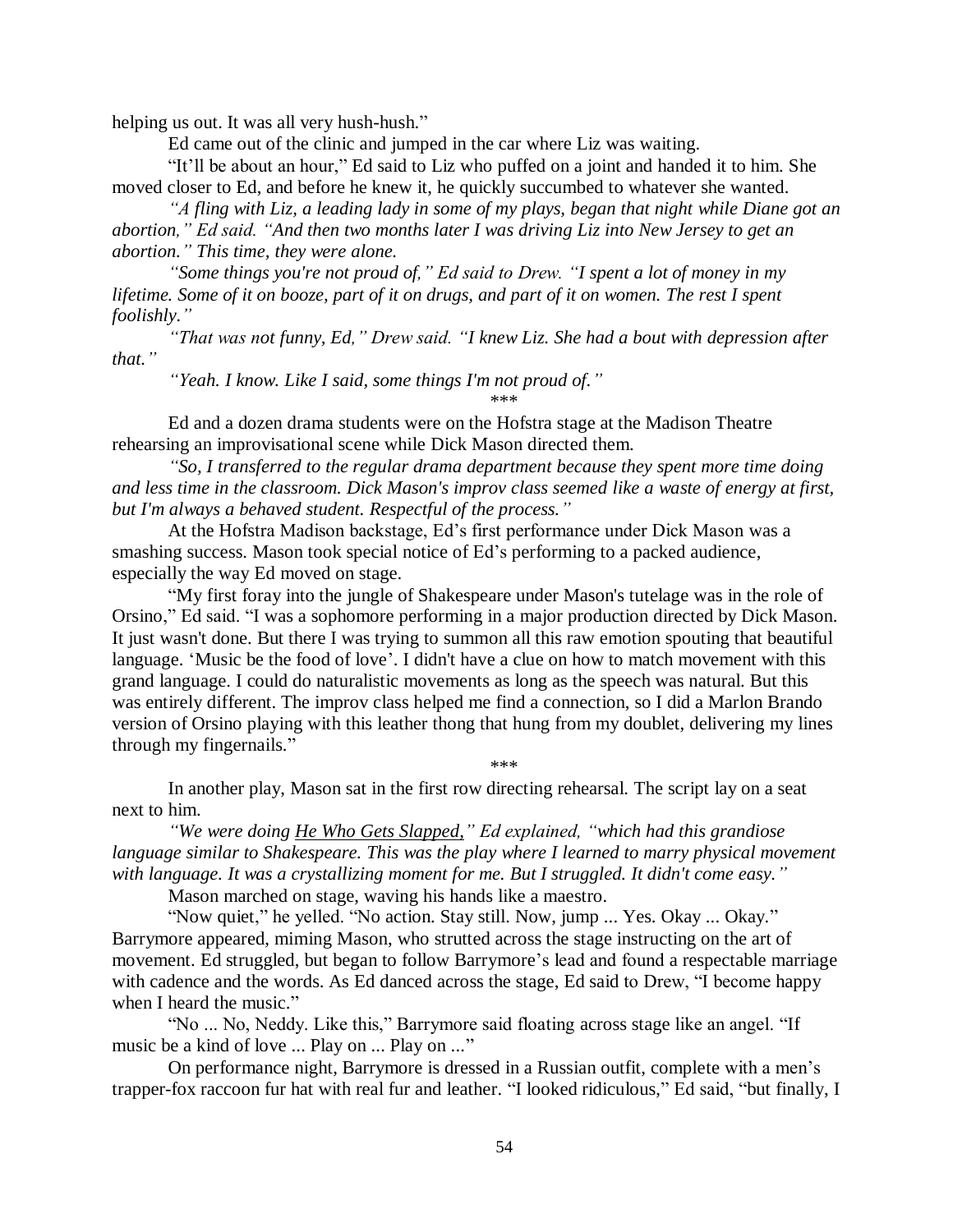get it. I'm an acrobatic clown who had a crazy physical thing going on, with Barrymore acting like a jerk, and me following his lead. It trained me so that even to this day I can't stand static on stage. Everyone has to be moving. If I'm standing more than ten seconds I want to move."

The theatre was packed and the audience was entranced watching Ed moving across the stage, reciting his lines perfectly.

"I become happy when I entered the ring and heard the music," he recited. "I wore a mask and felt humorous. I could say anything like a drunkard. Do you understand?

"Yesterday when I, with this stupid face, was playing the great man, the philosopher ..." The actor-Ed does a two-footed thump, thump, and lands on his feet striking a monumental pose while looking at Mason in the front row.

*"I wanted to act by doing and there was no shortage of that with Mason. But directors have to tell me, 'it's OK, Ed. Don't move. Just stay put.'"*

"It's okay, Ed," Mason said. "Don't move. Just stay there."

Barrymore backs off from whatever he was doing and watched Acting Ed carefully and is moved by Ed's performance, who he smiles, bows and exits the stage.

\*\*\*

On a small stage at Hofstra University, Ed measured the stage with Jessie Gilham. Ed and Jessie also rehearsed while taking measurements. Jesse read lines, took large steps and marked the stage with chalk.

*"Now here I am," Ed said, "I'm a success as an actor, but now I want more. So, I tell Mason I want to direct on the main stage. Only one underclassman has ever done that. Seven years earlier, Francis Coppola directed Street Car. Now, Mason tells me to direct a show in the fall of my sophomore year at a smaller stage and if I do well he'd give me a shot at the main stage my junior year. So, I decide to direct Zoo Story. Why not. I knew it well enough. But it needed movement. So, Jesse and I measure every inch of the stage. If I was to choreograph the movement with the language, I needed to know what my boundaries were. But the stage was so bare. Zoo Story takes place in a park. If I was going to impress Mason, I needed to change the stage into a ... Park."*

At Bill's Meadowbrook, a bar in Hempstead, Student Ed walked in and sat down at the bar. Tank Pascuello, rather large man, and the owner of the establishment, drafted up a beer and served Ed.

*"I met Tank through Brian," Ed said to Drew. "The Meadowbrook bar was a football hangout, really. Especially, a New York Jets hangout. I remember the first time I met Joe Namath and Weeb Ewbank."*

Joe and Weeb, and several other jets players, enter and a minor fuss was made as they belly up to the bar. Tank left Ed to serve his celebrity customers.

*"The New York Jets worked out at Hofstra, the only stadium with Astroturf back then.*"

Tank leaned over the bar and said a few words to Joe and Weeb and then pointed to Ed. After a beat, Tank waves Ed over.

*"Tank introduced me as the next Jimmy Dean," Ed said to Drew. "The next thing I knew, I was talking to them about my Zoo project and asked Weeb if there was any extra Astroturf laying around. He said he would check it out."*

The next day at the Madison Theater at Hofstra, a truck pulled up to the back entrance of the theatre. Ed opened the backstage door and the driver opened the back of the truck exposing a hundred yards of Astroturf.

*"I can still remember those men installing the Astroturf. The stage was barren in the*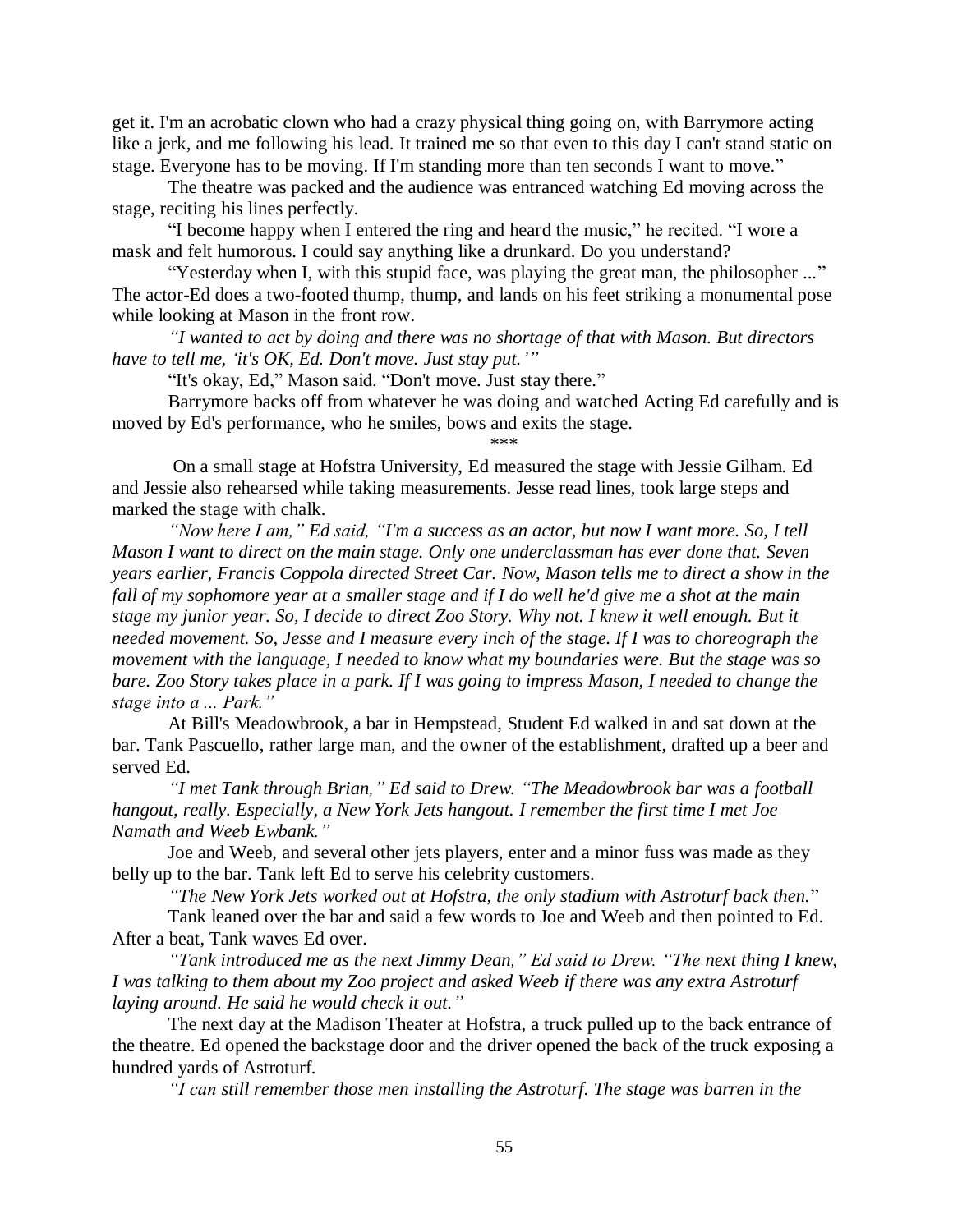*beginning but they fit the turf in place, and before you knew it, a slope was built and a park appeared, complete with a rolling hill, lamp posts, benches, etcetera. It was amazing."*

\*\*\*

The curtain rose to a packed theatre. Jesse, who was Peter in the play, was seated on the bench reading a book. He stood, cleaned his glasses, sat back down, and continued reading. Ed, who was Jerry in the play, entered. He glided across the Astroturf stage while music from the Collector played. He stopped and faced Jesse.

"I've been to the zoo," Actor-Ed recited.

Jesse ignored Ed.

"I said, I've been to the zoo." Jesse still ignored Ed, so he yelled, "MISTER, I'VE BEEN TO THE ZOO!"

And so the play began, mesmerizing those who saw it

Later, with music blaring, Ed moved in a more stylistic way than ever before. "All right," Actor-Ed said. "ALL RIGHT!"

Ed looked toward the hill at nothing in particular, and swept his hand across the sky as if he were reading the billboard, and yelled "THE STORY OF JERRY AND THE DOG!"

While Ed stood on a bench, climbed up a lamp post, or walked across the stage, he was impeccable in reciting his lines.

Jesse delivered a 10-page monologue while Ed sat on the bench listening.

*"Albee leaves it up to the director and actors to find the action," Ed said. "Well, I don't* 

*care who you are, Mr. Albee, you can't just hint at movement. Doesn't work theatrically. So, I* 

*had Jerry sit on the back of a bench or climbing the lamp post. He was all over the place."* Later in the play, the music accents Ed clicking open an ugly-looking knife.

"You are mad!" Jesse said. "You're stark raving mad! YOU'RE GOING TO KILL ME!"

But before Jesse had time to think what to do, Ed tossed the knife at Jesse's feet. After Ed made several menacing moves, Jesse picked up the knife. As the play continued the music from The Collector played.

*"I saw the movie Collector around this time," Ed told Drew. "The music in it was so haunting. So I used it in the play."*

A base-sounding boom, boom ... boom, boom bellowed everywhere, and then the soft sound of a flute stole the show, and then the music suddenly goes into another BOOM, BOOM ... BOOM, BOOM sound.

The knife was still in actor Jesse's hand. Ed charged him, impaled himself on the knife and fell on the cue of silence. After a beat, the music played again and Actor-Ed crawled, wounded. Fake blood was all over the place and the lights faded. Actor-Ed got up on one knee. A pin light glowed over him as his body fell one last time, curling into a ball. A soft flute sound mixed with the distant, happy voices of people and birds chirping permeated the audience. One voice rises above the rest—"What a beautiful day in the park."

Then a more sinister sound of BOOM ... BOOM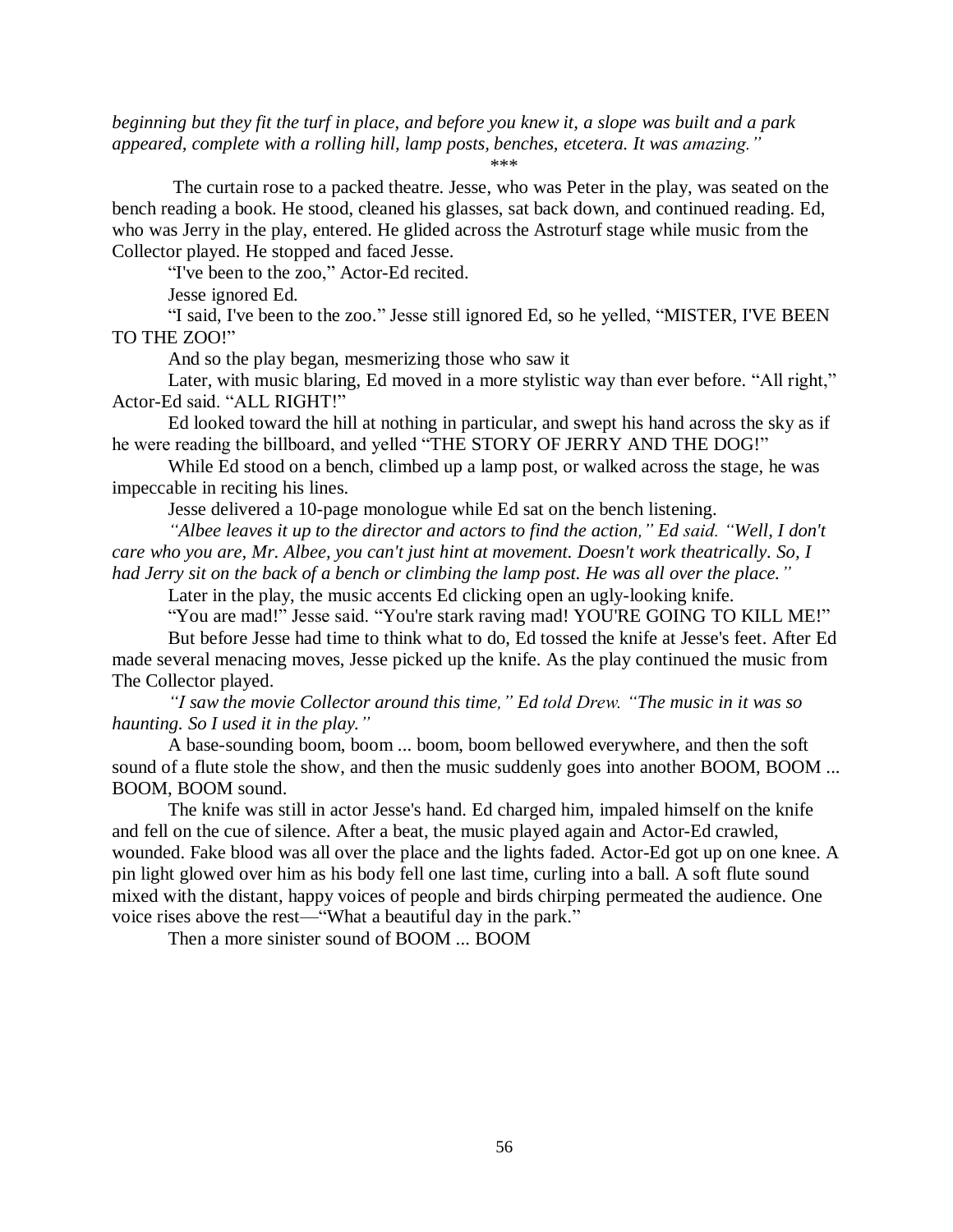# **CHAPTER SIXTEEN**

The BOOM ... BOOM sound from the theater is transferred to Ed in his kitchen of his apartment chopping a cube of hashish at the kitchen table while Diane, Barbara and Paul Levine pass a bong to one another. Ed takes a hit and passed the bong to Paul.

Ed snatched a whiskey bottle from the table and filled four shot glasses. They all down it quickly and Ed quickly poured another round. Barbara passed out into Paul's arms. He picked her up, took her into her room. Ed and Diane escape to their bedroom.

*"Diane and I are still together my junior year," Ed said to Drew." Diane's cousin, Barbara, was now going out with Paul Levine. She had a room of her own, but spent most nights with Diane and I. Paul, mind you, always had an eye on Diane. Always."*

*"Why do I feel something bad is going to happen," Drew said. "Well, because it is."*

\*\*\*

Ed rehearsed with a host of other people on a Hofstra stage. Laura Faye slapped Actor-Ed on the ass as they cross the stage.

*"The Harlequinade is a very funny Noises Off type of British comedy by Terrence Rattigan. I bring this up because I started seeing a girl on the sly. Laura Faye, a senior, who played opposite to me…"*

Ed finished his performance in the scene, then headed backstage. He met Laura and she apologized for slapping him so hard. They kissed. She led him away into the shadows.

\*\*\*

The Dennehy clan, including the wives of Brian and Mike, sat at the table in the Mineola house. The doorbell rang. Ed got up. It was Sue Anne.

"My life is somewhat crazy now," Ed said. "We're having Thanksgiving dinner and guess who pops into my life."

"Natalie Wood," Drew said.

Ed brought Sue Anne into the dining room and everyone made a fuss over seeing her, especially Brian.

*"Sue Anne was a woman I loved who transferred to Hofstra," Ed said. "I thought we'd be a 60s version of Harriet in Ozzie and Harriet. I mean, she goes away to college and I do my Darwinian thing at college. Then she comes home, but I'm already involved with Diane and Barbara under the same roof, and Laura. Virginia Walsh, oh, yes. She was in there, too. I forgot about her. Oh, God! How do I sort through all of this?"*

*"Take your time," Drew said. "Mary's asleep."*

\*\*\*

At a house party somewhere in Mineola, Long Island, a joint was passed around until Ed took it from Virginia Walsh, a blond-hair beauty. He inhaled and passed it on. Virginia grabbed Ed's hand and they meander through the crowd until they reach a bedroom and entered.

"*Virginia was a quirky, perky blonde who played opposite me in Romeo and Juliet. Irresistible.*

Dick Mason sat in the front row of the Hofstra theatre watching a rehearsal. Ed walked down the aisle and Dick waved him over. He sat next to Dick, and as they watched Tom Chesleigh rehearse, Mason said, "Tom's the best senior actor we have. He has presence, doesn't he?"

"Tom's a brilliant actor, Mr. Mason," Hofstra-Ed said.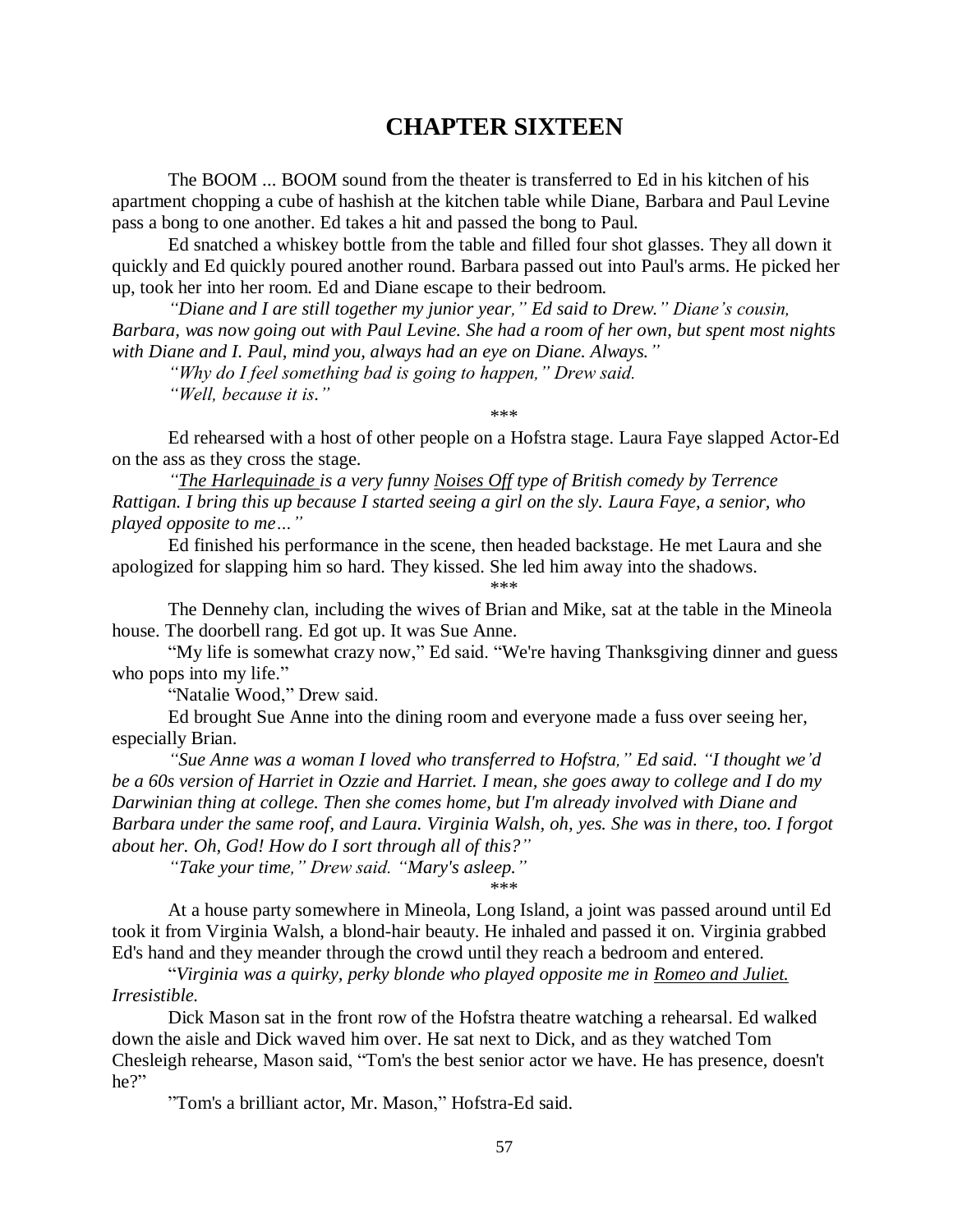"I'm sending him to RADA. I want to send you too, Ed."

\*\*\*

*"I don't know if you can imagine, Drew. But me. To The Royal Academy of Dramatic Arts? The London RADA? The London RADA? Every year London RADA comes to the States and auditions hundreds of students for two slots in their program. Two slots! But they only select Seniors."*

"True, this is Tom's gig," Mason said as if he was preparing for an argument, "but I want you to go as a practice-prep for you to win next Spring. The audition is in Richmond. Wanna go?"

*"Like he had to ask," Ed said. "RADA produced all the major English actors ever. Anybody who's was anybody in English theatre had some affiliation with RADA."*

"I'm concerned about you, Edward. I'm hearing rumors."

*"Mason was like a father to me," Ed said. "He meant well, and I listened to him."*

"I see many students tangle with personal matters. They never seem to disengage. Disengage, Edward."

*"So, I disengaged," Ed said to Drew*.

\*\*\*

Lois Clark sat next to Tom while Ed and Laura sat in the back on the trip to Virginia. As Tom turned onto the LIE, he reached under his seat, grabbed a beer and passed it back to Ed who opened it and shared it with Laura. This set the tone for a crazy weekend of sex, partying and auditions.

\*\*\*

When Ed and Laura entered a hotel room, Ed fell onto the bed and Laura disrobed him not allowing him any time to rest.

"I heard we had to keep it quiet because of Diane," she whispered into his ear. And with that, they started a heavy night of sex and alcohol.

The next morning, the sun's rays shot through the blinds and sprayed Ed's face. He opened his eyes. The clock read 8 AM. He bolted out of bed.

At the University of Richmond gymnasium that morning, several lines of actors waited as Ed bolted into the gym. He spotted Tom and rushed over to him. They smelled each other's breath, and Tom handed Ed a piece of gum and took one himself. An Administrator handed them a number as they sign the register.

*"Tom's audition was at 3 PM," Ed said. "Thank God mine was at 5 PM. I went right back to the hotel, took a shower. Had sex with Laura, then I slept."*

Back at the gymnasium, it was 3 PM and Tom found himself doing the 'moment before' routine and 'ohmmming' in front of several judges. Then he started his monologue.

Tom finished his monologue with great flare. At 5 PM, Ed handed his registration to the attendant and began his Hotel Telephone Monologue in front of the same judges.

"In the hotel room where I lived," he began, "there was a telephone in the hallway. Sometimes I'd pick out a number at random from the telephone directory and I'd wait for someone to say hello. And I would say, hello, and I'd hang up..."

\*\*\* At the hotel bar, after the auditions, Tom sat in a booth with the girls and took notice of Ed who came prancing in waving a piece of paper. Tom took out his notice and waved it at Ed.

*"The Saturday audition cut 600 people down to 60 finalists," Ed told Drew, "who'd come back on Sunday for another spin. We both made it into the finals. The fact that Tom and I both*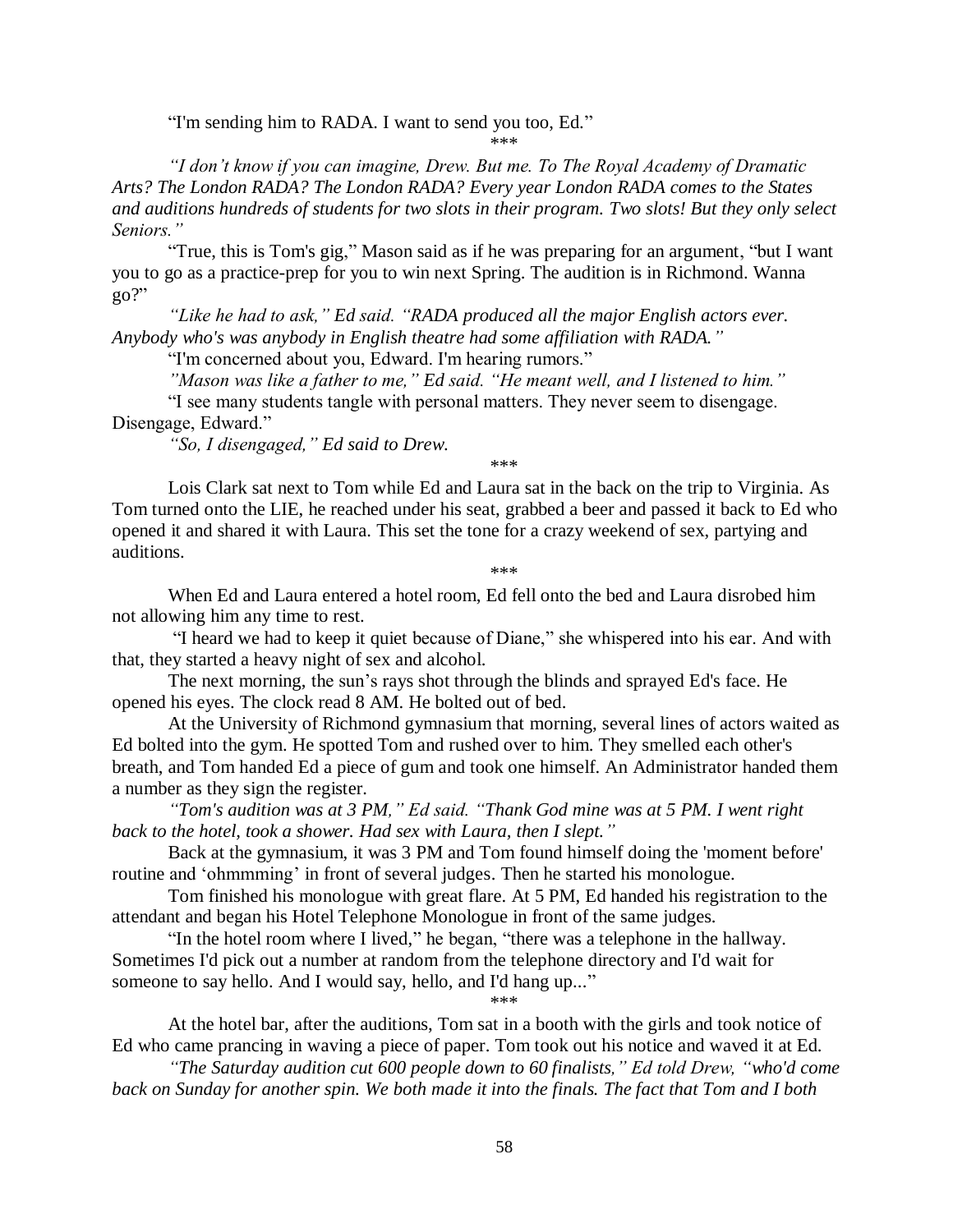*made it was amazing."*

The next day, at the University of Richmond Gymnasium, Tom performed his monologue as impeccable as the previous day, and then it was Ed's turn. He stepped up and nodded to the Judges. He saw John Barrymore in the stands in his 1930's garb. Barrymore tipped his hat, and sat down.

Ed nodded, posed for a moment, then performed. "To sleep, per chance to dream, there is a moment in every lifetime when all the stars seem to gather and become as one and that moment belongs to you. I was there at night on that dark stage, when suddenly I saw it could all be mine if I wanted it, but the moment wouldn't wait for me. It passed me by."

\*\*\*

On the car ride back home, Tom drove while Ed, Laura and Lois slept. "Tom won," Ed said, "and this girl from Texas also won. And for the first time ever, a junior came in as an alternate. And that was me."

Tom eased up to Ed's apartment and pulled over to let Ed out. He appeared the worst of the four from all the partying with his Einstein hair and his walk – always acting.

*"Oh, did we party," Ed said to Drew. "We were knocked out from booze and pot. I called Diane, and told her we had to stay one more night and wouldn't be back until sometime mid-day Tuesday. But ... we got back on Monday night."*

Ed walked into his apartment and saw a familiar bandanna and army jacket on the floor.

*"As I found out later, I had forgotten I told Diane I'd be home on Tuesday. Diane learned about Laura, and with Barbara out visiting family, or something, she called Paul Levine. Certainly, justifiable."*

Ed followed the line of clothes to the bedroom to see Diane in bed with Paul. When he attacked him, Diane got into the thick of it.

*"The way I remembered it," Ed said, "the shadows on the wall showed the battle. I looked outside and saw the clouds start to cover the moon. The yelling and screaming became half-muted sounds to me. I mean, I get all self-righteousness on Paul, but I don't remember a thing, except later I find out I broke his nose."*

The sound of the door slamming resonated in Ed's mind. "But a struggle continued inside.

*"All I remembered was a slapping noise and sobs while I looked outside and saw the clouds half-cover a full moon.*

*"She said I forced myself on her. But I blacked out, I was so angry."*

*"You self-righteous prick," Drew said. "How convenient. You forget."*

A cloud passed over the moon entirely. There were more screams.

*"I just don't remember much about that night, Drew."*

\*\*\*

Back in Drew's den, back to present-day, Drew got up from his recliner and headed to the mini-bar.

"Diane transferred to Queens College that very week," Ed said. "So did Barbara. I never saw them after that. Ever."

Drew poured himself a drink and walked back to the recliner.

"How convenient denial is."

The ice cubes in Ed's glass were melting. Today it was Drew who was drinking.

"I haven't told anyone this, Drew. Ever. I'm so ... totally sorry."

"You shouldn't be telling me you're sorry."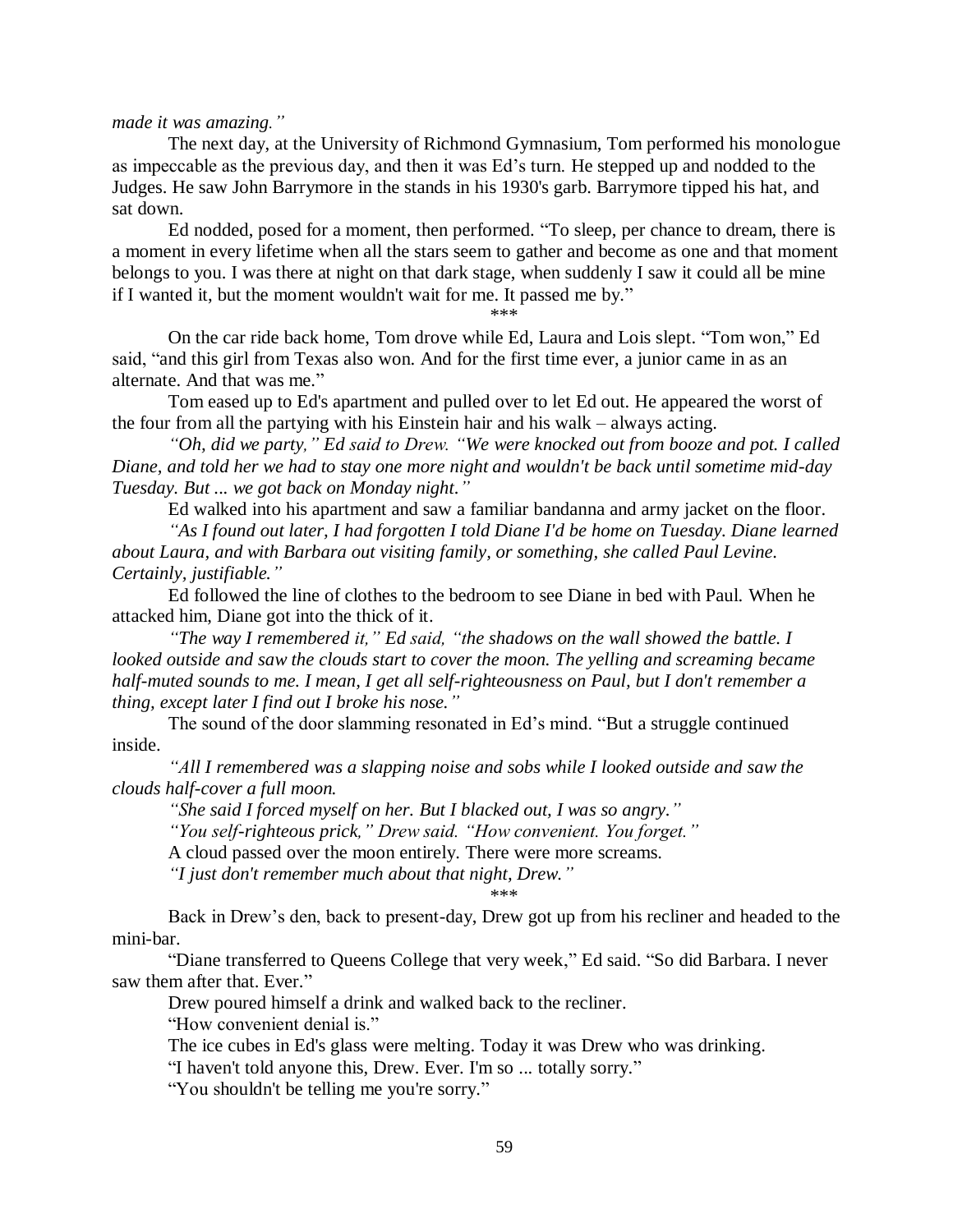*"What happened then was a shocking end to an empty existence." "Lying to 4 or 5 women at a time?" Drew pondered. "English fails me right now. Insane would be an understatement. Empty is even more of a cover-up." "I just didn't know how to break out of this craziness. I truly wanted to have a sane* 

*relationship with only one woman. But it wasn't working out that way.*

*"Really? And which woman would that have been?"*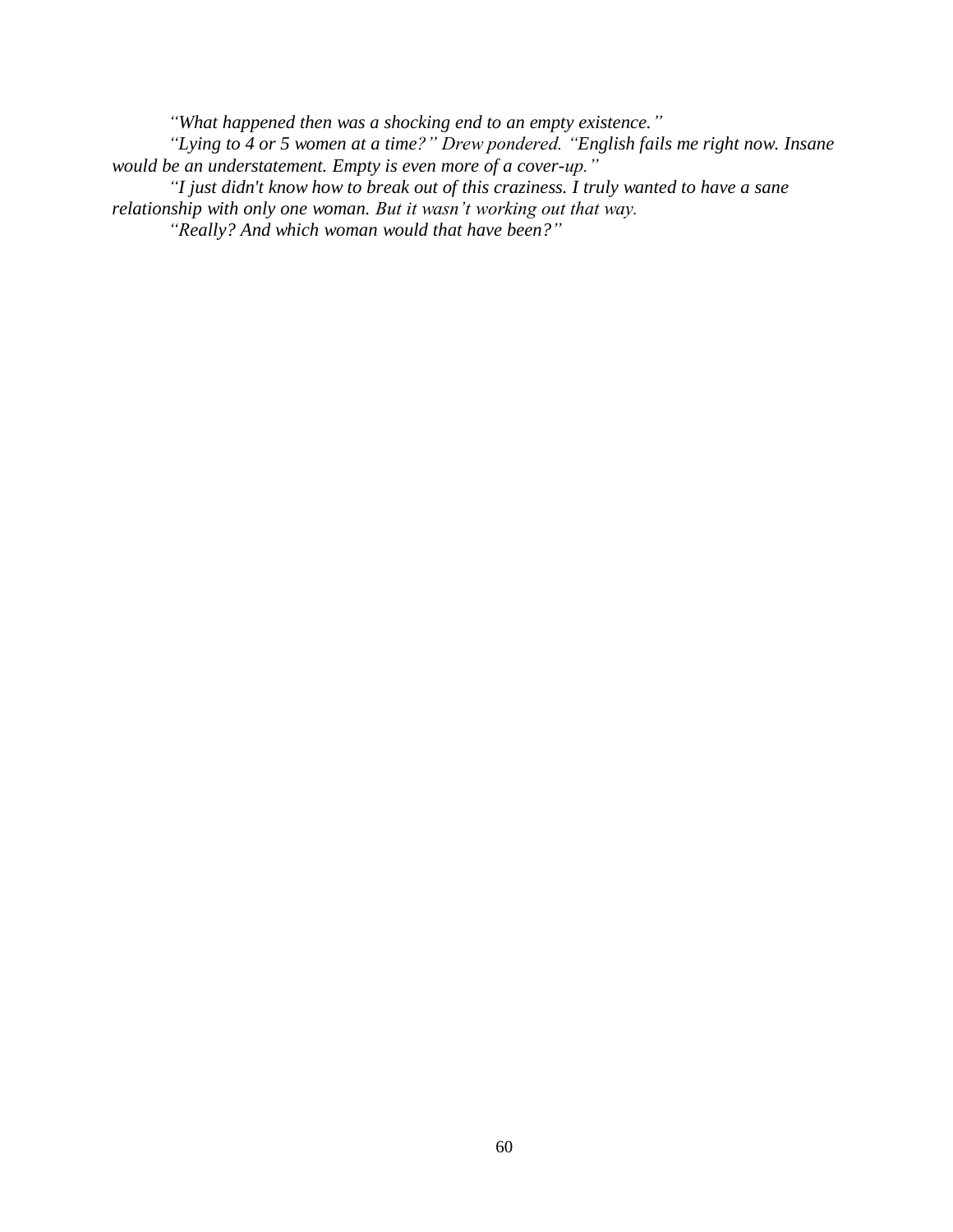# **CHAPTER SEVENTEEN**

Ed's flashback continued. He walked up to Sue Anne's house and knocks of the front door. Sue Anne answered and let him in.

*"I was shaken by what happened with Diane," Ed continued. "All my dalliances kind-of dallianced out of my life as Sue Anne danced back in. I wanted a long term relationship with her, but I was afraid I'd screw it up with her too. I needed to restructure my life. Disengage, as Mason put it. So, I went over to her house and told her I was going away for the summer. This was the summer before my senior year."*

At the Penn State University Campus, Hofstra-Ed emerged from the middle of a pack of students and walked up the steps and into the Drama Department building.

"Because of my third place finish at RADA, Mason got me a paying gig as a resident actor at Penn State for the summer.

Ed found himself at the Penn State Drama office. A student-worker greeted Ed at the reception area/

"Is Mr. Manfold in? I'm Ed Dennehy"

"You're the RADA chap, right?" the student-worker said. "Mr. Lowell mentioned you were coming. The whiz kid from Hofstra. You have company."

Just then Virginia Walsh sneaks up on Ed and surprises him. He steps back and holds his chest. He can't speak.

"I heard you were coming for the summer, so I asked Mr. Mason to put a good word in for me too and viola ... Isn't this fantastic?"

*"So much for restructuring my life," Ed said. "Virginia Walsh, the blonde-beauty I met just before going to RADA. came waltzing back into my life. I mean, every time I'd get chummy with a woman it would end up ... like my dad, I guess, trying to make a woman feel like a queen for a day. Actually, I think it was related to Alice somehow. I was trying to retain the naive devotion we had for each other."*

*"Please," Drew pleaded. "Somebody shoot me."*

"You can go in, Mr. Dennehy," the student worker said.

Ed entered and Lowell Manfold greeted Ed with gusto. After they share niceties for a second, Manfold said, "I don't know how much they told you but State has a Theatre Company. We do 6 shows over the summer. It's an Equity company. I see you worked Equity at the Mineola Playhouse."

*"Manfold thought I had my Equity card from the Days Of Dancing gig - the Shelly Winters' fiasco - but it expired since then, and I never renewed it. I was going to tell him it expired but just then this flaming fag, Bob Shnyder, pops his head into the office."*

"Come in, Bob. I asked Bob in to meet you," Manfold said as he politely introduced them.

Bob offers his fingertips and they gingerly shake hands.

"As part of our mentoring program," Manfold continued, "Mr. Shnyder was picked to show you around campus."

Later, Ed and Bob walked down the hall of the Penn State Drama building.

*"Bob was gay," Ed said. "You could tell the way he walked and talked. That's one accent I haven't been able to master yet, but he walked like this." Ed got up and walked toe to heel rather than heel to tell and he walked with a little swivel in his hips. "I'm an expert on* 

\*\*\*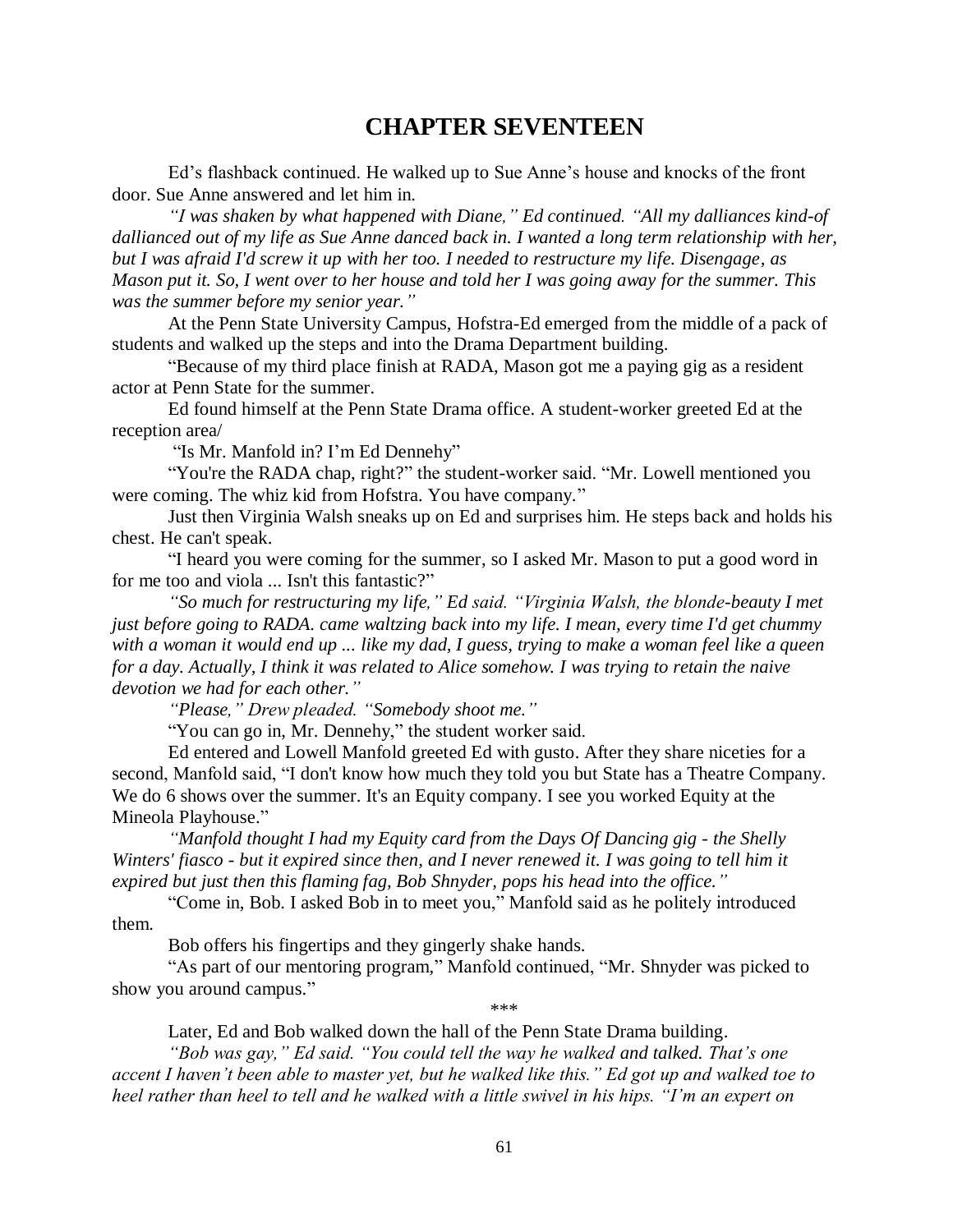*movement, remember. Accents are a different story."*

At Penn State, Ed faced Bob. "No offense Mr. Shnyder," Ed said, "but I can find my way around here myself. Thank you and good day." And with that, Bob Shnyder was left standing alone.

*"I'm not homophobic, mind you", Ed said to Drew, "I was just a snot-nose kid back then. I didn't want to be hanging around ... I mean, he was trying to hide it. You could tell he was a flaming fag, and ... it was 1960-something, for crying out loud. People weren't coming out of the closet yet. I was ..."*

*"A jerk?" Drew said. "Yes," Ed replied. "A jerk."*

\*\*\*

*"So, I played Nick in Who's Afraid Of Virginia Woolf," Ed said, "in a converted milk barn that ended up as the model for the Mitzi Newhouse in NY. A perfect theatre-in-the-round. We were rehearsing at the Pavilion Theatre."*

Lowell stormed on stage and stopped the rehearsal. He grabbed Ed and put his arm around him as they casually walk away.

"Guess who I just talked to?" Manfold asked. "The head of Equity in New York. Steven Grey. He says you haven't paid your Equity dues in four years."

*"It was too late for a student deferment," Ed said, "and Grey threatened to close the theatre if he didn't get any dues from me. Mason was nice enough to pay the fee."*

The curtain fell to a packed theatre at the Penn State Pavilion,. Ed and the lead female in The Woolf play waited for their cue. They bowed to the accolades. In the audience, Rose Marie Haynes sat in the front row and clapped hard. Ed spotted her and she blew a sensual kiss at him.

*"Oh, good grief," Drew said. "Why don't we move on to your senior year at Hofstra."*

\*\*\*

That Autumn, Ed sat in a Hofstra classroom, and the words 'Structure and Plot' boldly appeared on the blackboard next to the words, 'Stanley Young.'

"There's a turning point here," Stanley said. "The point of no return, everyone see it?"

Ed spotted Deter outside the classroom while Stanley talked about structure and plot.

*"It was in my senior year playwright class when I saw Deter making faces outside the window of the door," Ed said.*

Deter peeked through the glass window and waves to Ed. Ed's spirit slides out of his body and walks through the door.

"What are you doing here?"Spirit Ed asked.

Deter walked down the hallway, and spirit Ed followed him and the gauzy curtain followed them to the edge of the subway cement stairs. Subway noises emanated from behind the gauzy curtain in front of them. Deter took Ed's hand and led him through the curtain to the New York Subway where Ed and Deter suddenly appeared on the subway platform just as a train passed by. The train's raucous rattle waned as Deter led Ed to a bench. They sat. It was dark, scary and mysterious all at once. Ed looked around. Danger hid just around the corner.

"I think Ernest was in my apartment," Deter said.

"But I thought you were Ernest", Ed said.

Ed started to speak again, but Deter put his finger to Ed's lips.

"Shh. Don't speak," Deter said. "Love's first duty is to listen ... You have too many lovers, Neddy. All your life you've been learning to smile at mailboxes and lampposts. Life must be very confusing."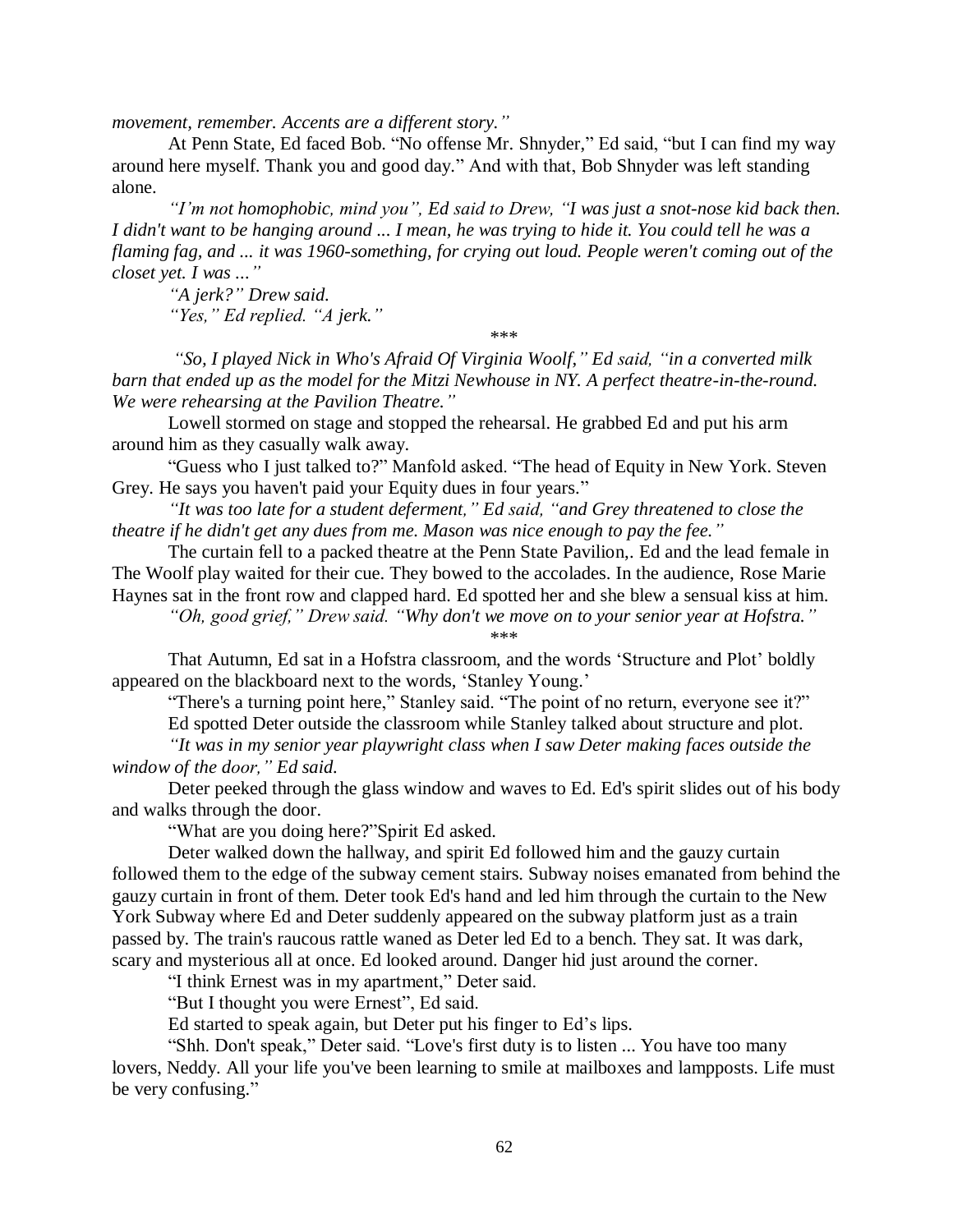Deter looked around and said, "Beloved Pan, and all ye other gods who haunt this place, give me beauty in the inward soul; May the outward and inward be one."

A distant train rattle gets progressively louder. Beads of sweat appear on Deter's face. The train doesn't stop. Deter seemed relieved. He looked at Ed, smiled, and then disappeared. \*\*\*

Virginia was looking in a jewelry case at rings at Fortunoff's Store.

*"I don't know what's going on with the Deter thing," Ed told Drew, "but soon it's Gin's birthday. I still had money in my pocket from the summer job, so I buy her this 300 dollar ring, but she thought it was an engagement ring."*

While Ed performed on stage at Hofstra in a main-stage production, Virginia was backstage showing her ring to fellow students. "Ed bought it for me," Virginia said. "We're engaged."

*"ENGAGED!" Ed yelled at Drew. "Can you believe it. It was a birthday present, for chrissakes. A friendship thing."*

\*\*\*

Ed and Sue Anne sit opposite each other at a diner, eating.

*"Sue Anne and I went to the same diner my mom took me to when I was a kid; when she going to leave my dad."*

"I'm pregnant," Sue Anne said.

Ed sat back in the booth as if he were punched in the chest. "I'm going to have this child and I don't even know how to take care of myself," Ed said. "I remember the look on her face. Sadness. Or maybe it was strength. That day reminded me when my dad came rushing to get my mom at the same diner. The way he touched her."

Ed leant over the table and stroked Sue Anne's hair, and gently rubbed her cheeks. She responded by grabbing his hand and kissing it.

*"I loved Sue Anne. There was only one thing to do. Get married. But I had to contend with Virginia.* 

*Now, don't forget. This is my senior year at Hofstra," Ed said. "I'm acting in four main productions. And here I am, engaged to Virginia. I had to end that affair, which was going to be very messy and difficult."*

Ed talked to crew members who were sitting in the first row of an empty theater.

*"Most of my time that year was spent preparing to direct Brig. Keep in mind, only professors or graduate students directed main stage productions. Mason liked what I did with Zoo Story so I became only the second underclassman to direct one. This was a big deal. I was in charge of money, costumes, everything.*

\*\*\*

Ed and Virginia sat in a booth in mid-conversation at a diner somewhere in Mineola Long Island.

"Sue Anne Senff is pregnant?" Virginia said rather loudly. "Are you saying you are the father?"

Ed slowly nodded. Virginia slapped him and left.

At Virginia's apartment, Ed parked his car and noticed ambulance's lights were flashing. He started to walk towards her apartment, but just then Virginia was brought out on a gurney. Her wrists were bandaged.

*"Two nights later she cut her wrists. Days later, it was sleeping pills.*

\*\*\*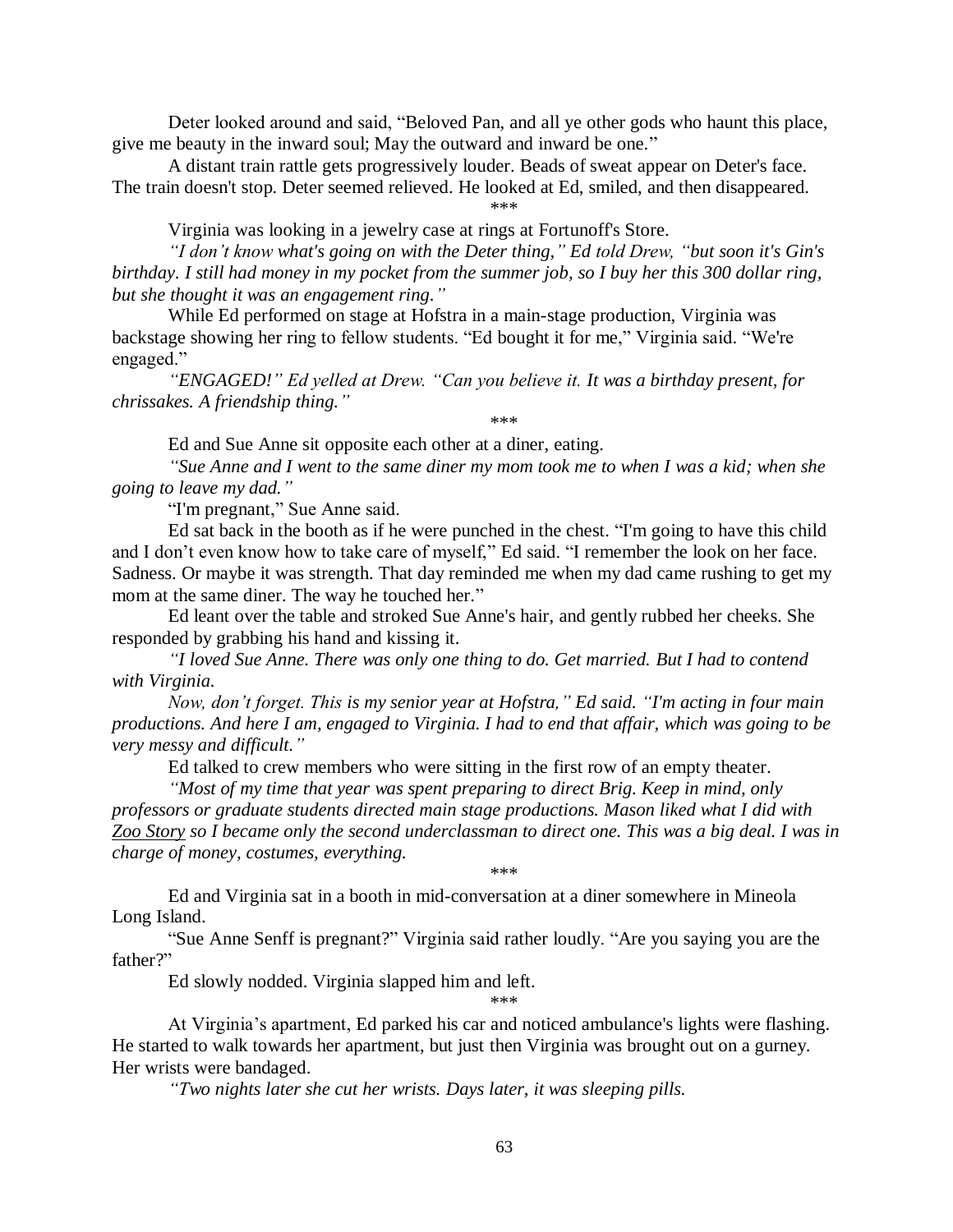Ed and Sue Anne, appear cozy together watching a movie at a movie theater.

"*I love Sue Anne dearly, but I'm committed to Virginia because … well, she needed me more than Sue Anne."*

*"At Virginia's apartment, she stood on the ledge of the balcony when I came bursting through the door and bolted onto the balcony and took her off the ledge and into the living room. She called me and said she was going to jump to her death if I didn't marry her.*

*"Virginia eventually calmed down," Ed told Drew. "She sat next to me while I drove to my parents' house. Now, all this was happening at Thanksgiving time. My plans were to wean her off me after the holidays. I still haven't told my parents about Sue Anne, and I wasn't about to do it during Thanksgiving dinner. So, I told Virginia she could come with me to dinner under one condition – not to say a word about Sue Anne or the pregnancy. And she agreed.*

*"So, I escort Virginia in the house, and we are greeted by Brian and Judy, and their two children, and Mike and his wife, and my mother and father, of course. Everyone was in good spirits, half blotoed from the egg-nog. I think Brian spiked it with a lot of rum*

*"By this time Mike was married. Brian had two kids. Everyone loved Virginia. Even the kids loved her. What was there not to like? She was a gorgeous blonde creature, a real pixie with a great sense of humor."*

Later, while eating, Ed seemed nervous because of Virginia's congenial attitude. And then, somewhere between serving the stuffing, and Brian taking his second helping of meat, Virginia tapped her glass with her spoon. The clinking noise was followed by silence. Everyone was giving her the attention she craved.

"I have an announcement I'd like to make," she said. "I don't know if Ed told you yet, but Sue Anne is pregnant, and Ed's the father. And he's breaking off our engagement to marry Sue Anne."

Ed slammed his elbows on the table like daggers. His head fell effortlessly into his hands, hiding from the commotion that statement caused.

"What are you doing?" Edwin yelled. "Are you insane?"

*"My father was always the one to yell then later try to figure out the mess. Yelling is all I heard."*

"What the hell's the matter with you?" Brian said.

*"Self-righteous Brian liked Gin," Ed said, "but he was partial to Sue Anne from directing her in West Side Story at St. Aidan's. He was unhappily married with two kids. I mean, what the hell was he trying to prove?"*

*"Everyone continued yelling except for my mother. She just smiled and nodded. And Virginia? She smiled, patted me on the hand while everyone else talked trash about me in third person, like I wasn't even there. I noticed that Gin didn't have the friendship ring on and I mentioned that to her."*

"I hocked it," Virginia said. "And now we're even."

\*\*\*

Ed and Sue Anne stood in front of the priest at a church. The immediate family sat in the pews, and Brian was the Best-Man. Tempers were cooler than before. Under the direction of the Priest, Ed kisses Sue Anne. The family mingles. Hugs and kisses for everyone.

*"So, there I was," Ed said, "a 21 year-old wannabee actor, a soon-to-be father scared out of my wits. Sue Anne and I moved in with my parents. I was no more prepared to be a dad than I was to be a neurosurgeon. I tell Mason I can't go to the RADA auditions… that my mind couldn't prepare for it. Even if I won I couldn't go to England, I told him. I had responsibilities*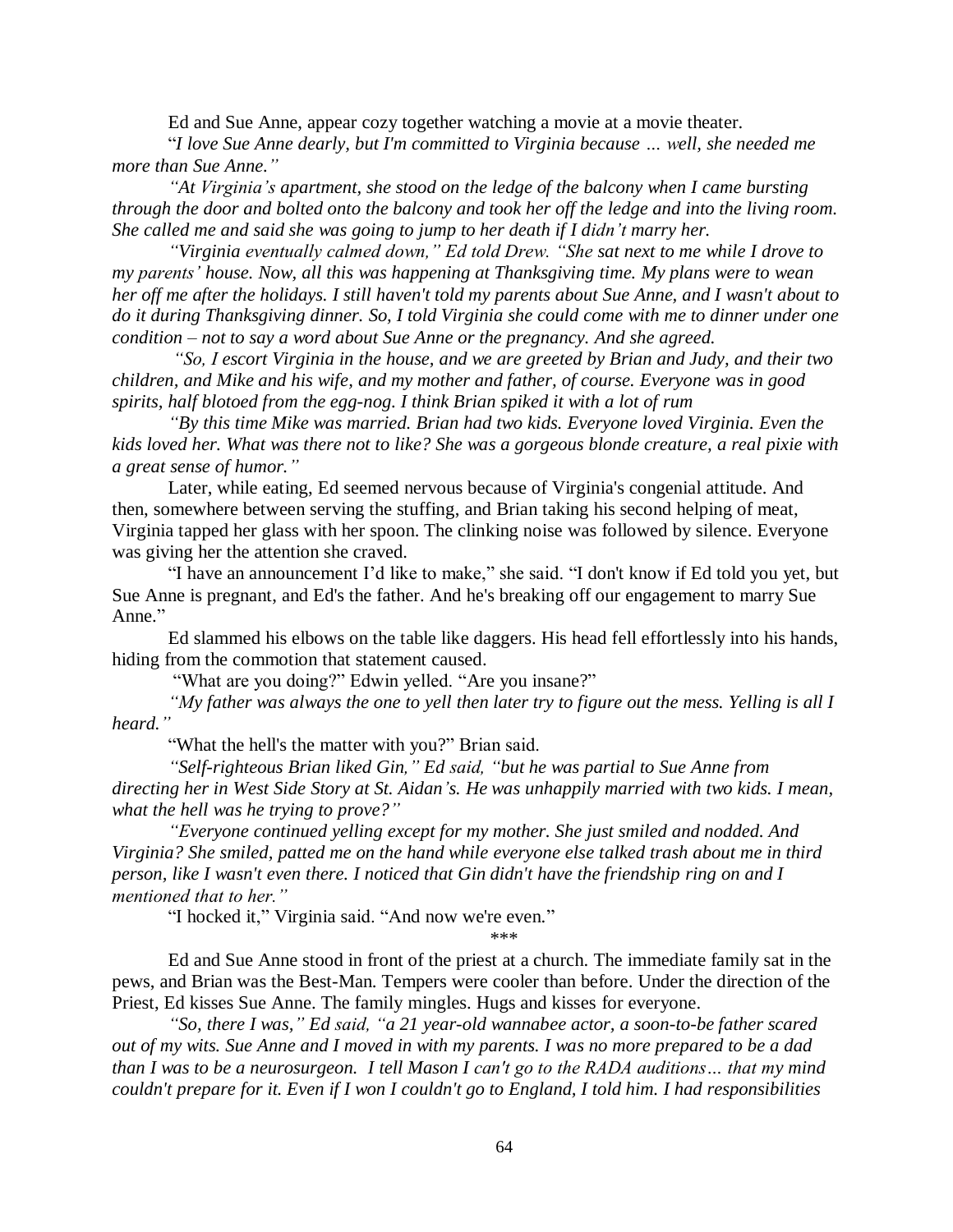*now. He appeared extremely disturbed."*

\*\*\*

Ed was coaching movement to the actors who were dressed as inmates on a Hofstra stage. "So, I put all my effort into *The Brig* that spring.

*"I rehearse the inmates separate from the guards like a drill sergeant."*

A student actor walked in late. Director Ed yelled, "Hit the deck and give me twenty for being late. You know the rules."

As the student actor did his push-ups, Ed drew three chalk lines across the stage. He moved Brian and the other GUARDS to their proper positions and they began their rehearsal.

"Prisoner number one requesting permission to cross," one of the student actors said.

"Prisoner number one may cross," Brian yelled out like a real drill sergeant.

*"I recruited Brian and four other guards who were ex-marines as big as Brian," Ed said. "I rehearsed them by night and the students by day. I wanted to keep them apart as long as I could. Then I rehearse the inmates and guards only one time together. The day before opening night."*

There was a packed audience the next night when Brian and the three ex-marines walked out on stage shouting orders. The student/inmates appeared frightened for real. Brian banged his stick on the table.

*"The Brig* was an exercise in human behavior. It was just a day of life in a US marine brig. It was grueling, vicious male treatment of the inmates."

The BANG of Brian's stick brought a chill reaction in the audience.

*"I remember that play as if it were yesterday. One of the students, who was an inmate in the play, asked permission to cross the line. I remember Brian's response. 'This place is a pigsty,' he said, and then Brian hit a student/prisoner in the leg with a billy club. Another guard commanded a prisoner to do 'twenty' on the spot. Another jumped to a barbed-wire fence and got caught on the wire. The guards trap him and beat on him.*

*"There's no plot per se to The Brig except for the daily repetition of violence. The only dramatic arc was a soldier who broke under the pressure. What I keyed on was the juxtaposition of the music to the action. The haunting soft music mixed with obvious times when the drums were needed.*

*"Some of the audience left before the end because it was so gruesome. I knew subconsciously that in real life I ought to be punished for my own behavior. I was transferring that feeling into my work, I guess."*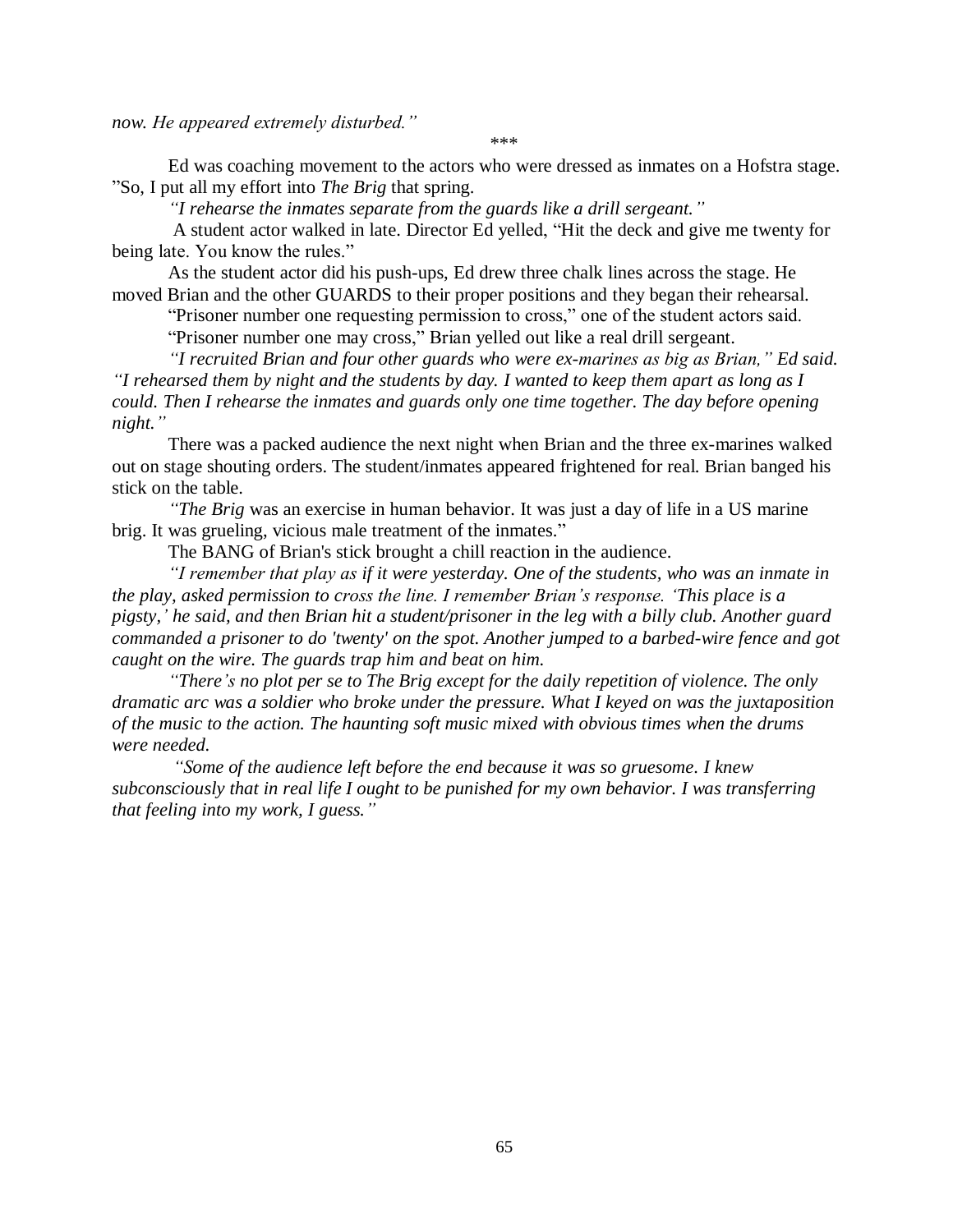# **CHAPTER EIGHTEEN**

Ed graduated from Hofstra. Sue Anne was due, and she moved in with her mother while Ed went to Penn State for another summer gig.

Some of the resident actors were returning from the previous year, and some were new. The new and old mingle on stage at the Penn State Pavilion. Ed walked into the Theatre and the old students greeted him with gusto. He jumped on stage and Lowell Manfold came out of the dark shadows of the backstage. He greeted Ed and gave him a script.

*"So, Sue Anne moved in with her mother while I went to Penn State for another summer gig. At the Thyrst bar where all the actors at Penn State actors sat at a table drinking. I sat next to Susan Martin who ignored me. She had the female lead in She Stoops To Conquer," Ed said. "I had the male lead. In the beginning, she didn't want anything to do with me until an actorfriend raised his drink and gave me a toast.*

'To Edward Dennehy,' he said, 'who'll be a Daddy soon.'

*"That's when all of a sudden Susan threw a quick look at me, as if she was interested. She moved her chair closer to me.*

*"Not many people knew Sue Anne was pregnant, so some were surprised."*

The bartender held the phone up and signaled Ed to take the call, which he did. After a beat Ed came back to the table. Ed held his hands high in the air. "I am the proud father of a healthy nine pound baby girl," Ed said proudly to the group.

Everyone cheered. Once Ed sat down, Susan moved closer to him.

*"The call was my mother to tell me Courtney was born," Ed said, "Now, suddenly, Susan was my best friend. That night we slept together."* 

Jill Sodenberry held up her glass ready to toast.

*"Can we skip this part, please," Drew pleaded.*

"And then Donna Radar held up her glass as a toast, and threw a seductive look my way. And then there was Donna Rader," Ed said.

*"Dear, God," Drew exclaimed. "What kind of man are you?"*

*"I didn't say I was proud of it," was all Ed said in his defense.*

\*\*\*

At Ed's tiny apartment at Penn State, Sue Anne was burping Courtney, their new born, in the living room while Ed sat in a chair reading a script. She got up and put Courtney into an open drawer that was made-up as a crib.

"This is only a summer gig," Ed said to Sue Anne. "When it's over we'll move back to Long Island and I'll find work. We'll get the baby what she needs then."

A few weeks later, at Sue Anne's mother's house, Ed entered with a suit case in hand and was greeted by Sue Anne with Mrs. Senff who was standing in the background, hovering.

"You went to school to be an actor?" Mrs. Senff rhetorically asked. "What kind of work is that?"

"Mother," Sue Anne said.

*"So, Sue Anne and I moved in with her mother who was a lovely lady of Gestapo persuasion. One of those motivational kind of people."*

\*\*\*

Ed lugged a trunk up the stairs of a Brooklyn Apartment Complex while Sue Anne has Courtney.

*"I made well over five grand that summer," Ed said. "What with Equity and playing*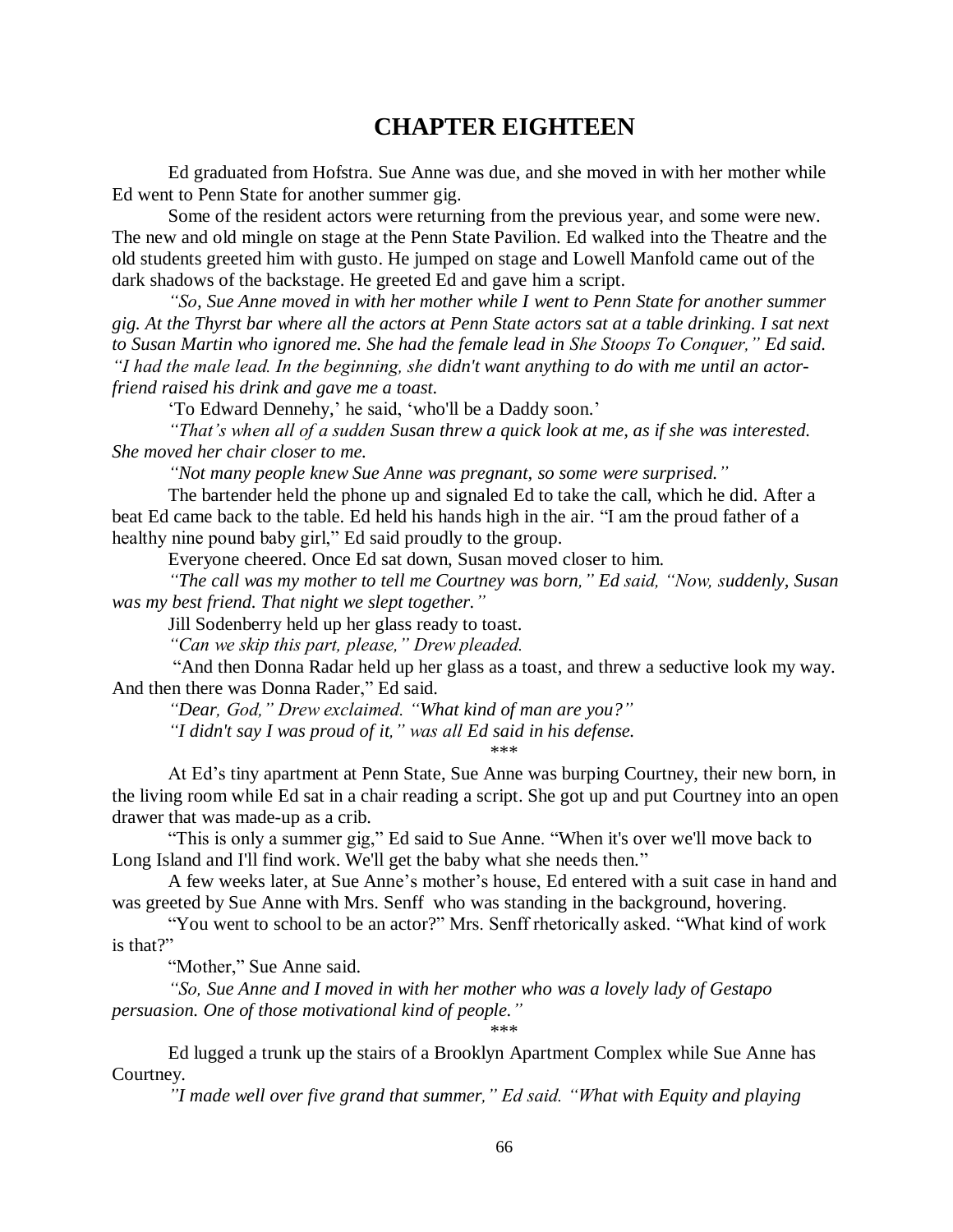*pool, which paid for my booze and other living essentials, I was rolling in the dough, so to speak. The first thing I did with the money was get an apartment in Brooklyn.* 

\*\*\*

Later, Ed and Sue Anne unpack clothes while Courtney is nearby crying. "I think she needs to be changed." Clumsily, Ed changed her.

At the Amityville Theatre, Ed handed out scripts to Brian and other actors.

*"Brian had three daughters at the time," Ed said. "He was still driving a meat truck. Good money, but he felt trapped, as I did, and needed to assuage his muse. He started the Amityville Theatre Group and knew I was idle so he asked me to direct."*

Two actors get up and move according to Ed's instructions. Brian is off to the side watching. Looking disgruntled.

*"I drove to Amityville every day for a community production of Street Car for a big \$500. Brian hired me as director expecting I'd put him in the role as Stanley. But I cast someone else as Kowalski and cast Brian as the upstairs neighbor. I don't think he ever forgave me for that."*

Ed weighed meat on a scale, and grabbed a drink hidden behind a side of beef. He repeated these two actions over again. And again.

*"Brian got me a meat scaler job," Ed said. "I went in at 4 AM, worked to noon, and auditioned in afternoons. I'd go in the freezer to get warm with my bottle of brandy. They told me beer was better. The carbonation would make you warmer. Not for me. Brandy and whiskey was my recipe to get through the winter."*

At Ed's apartment, on another day, Ed sat on the couch watching the Jets on TV. Sue Anne adjusted her coat over a swollen belly. She kissed Ed.

*"What I'm about to tell you is something no one knows, except Sue Anne and I," Edaid. "Here she was pregnant again, with Brendon. And she left me alone with Courtney."*

"I'm going to Jennifer's," she said. "I'll be home after the game."

After Sue Anne left, Ed bolted to the kitchen, took the garbage can top off, and pulled back the plastic bag. He reached down and pulled out a bottle of vodka and poured a drink and mixed it with orange juice. He took a swig directly from the vodka bottle before putting it back.

Later, in the living room, a drink sat by the table as Ed watched football on the TV. He ignored a far-off, ominous sound of a baby's cry. Suddenly, Barrymore appeared and sat in a chair opposite Ed.

"Hmm," Ed hummed. "Where have you been?"

"Could ask you the same question," Barrymore retorted.

"What's that supposed to mean? I've been here."

"Well, let me see," Barrymore said, "you're in Middle Village with a wife and a baby. You're a meat scalar, whatever that is or means, with no acting prospects."

"I'll get some."

Meanwhile, Courtney is wailing and has Ed scrubbing his head with his fingers. "Is that anger at yourself, I see," Barrymore said, "or is it dismay over succumbing to Sue Anne's wishes? Or at an innocent baby girl, perhaps? Or maybe at an unborn boy?"

"SHUT UP," Ed yelled, and then got up and left.

Ed came back with Courtney who was still crying. He laid her on the couch and ran to the kitchen. He came back with a baby bottle and shoved it in Courtney's mouth. But she continued to wail.

"Shut up. Shut up. SHUT UP!" Ed wailed back.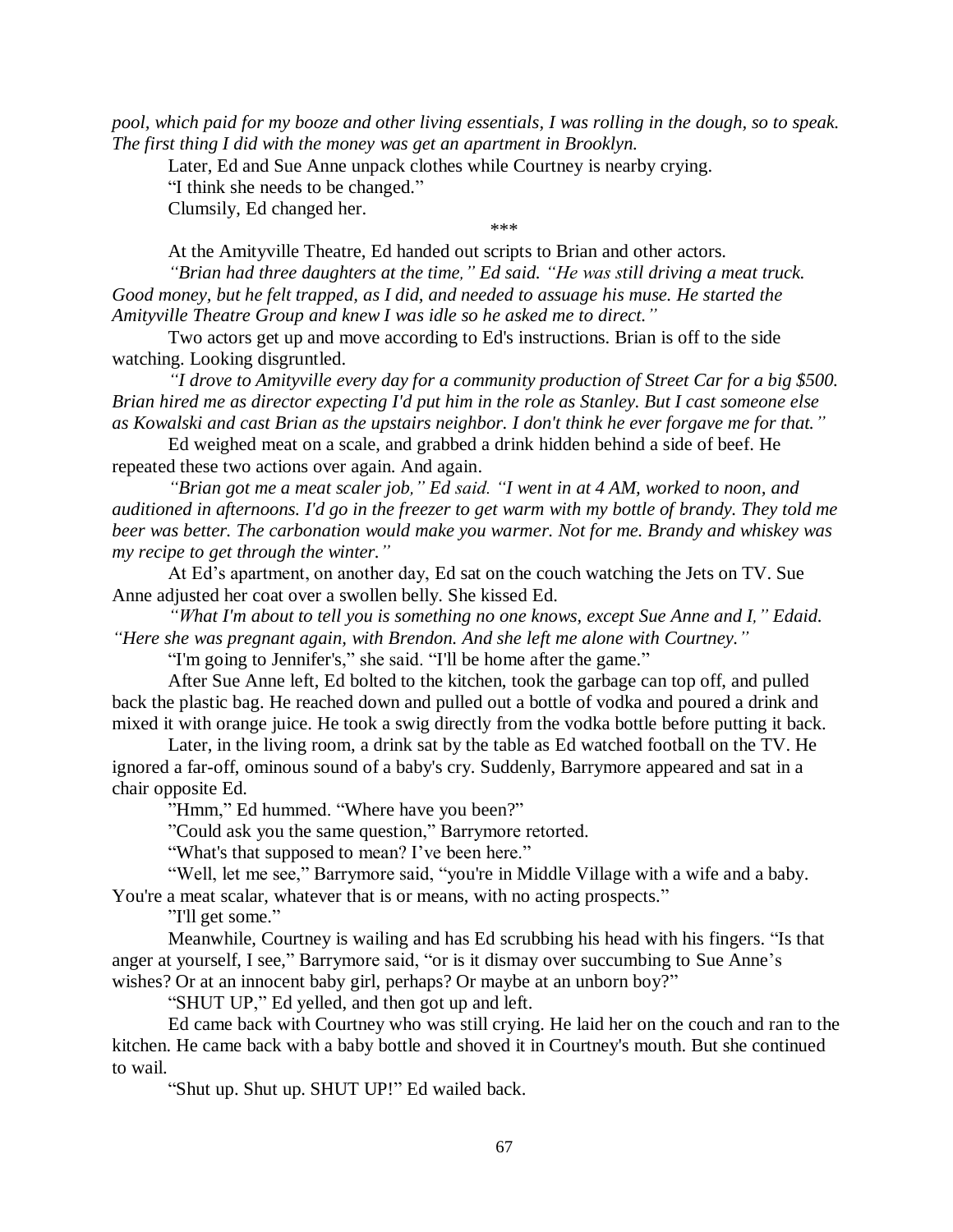Unexpectedly, Ed had a seizure. His eyes rolled back in his head and he collapsed.

*"To this day I don't know what happened except I went into a rage and I blacked out." Ed said. "When I came to and got up, her face was blue. She was silent and wasn't breathing or moving. I freaked out. I frantically nudged her, turned her over, and finally I blew a puff of air in her mouth and she started breathing again, and started crying. And so do I.* 

*"I walked her around the room to calm her down. I thought she died. I thanked God a 100 times that she didn't. I looked around thinking Barrymore heard my ranting, but he left. He couldn't take the heat, I guess."*

Ed put her into a play pen. It was eerily quiet except for Ed's heavy breathing. He sat, frozen. Courtney grabbed her blanket, and sucked on her pacifier and fell asleep.

*"I knew I couldn't be left alone with Courtney after that. Sue Anne was three months pregnant with Brendon, and I'm a failure as a father and ... What can I say. I was mortified. Frightened!"*

*"And sinking," Drew said. "I'm still trying to understand. Good God, Edward. You are full of stories. When are we going to get to Ernest?"*

*"Soon, here I am, at the New York Subway Station sitting in a subway car with a script on my lap and minding my own business. The train stops and the door opens, letting passengers on. By the way, after I told Sue Anne what happened, it was the end. Our marriage faulted and didn't last much longer after that, and I was going nowhere as an actor. Zanuck hadn't offered me a job yet. Tennessee Williams wasn't pounding on my door. None of the great things I dreamt about were happening to me. Anyway, there I was on the subway minding my own business and as the door closes, I see Deter sitting on a bench. We make eye contact briefly before the train moves. I'm asking myself what is it with these cameo appearances of Deter and Barrymore? What was that about?* 

*"Well, as if turns out, shortly after the Courtney incident I won the 'Circle In The Square' play-writing contest with For All Those Who Hide Away, my senior project with Stanley."*

\*\*\* Ed sat with the producer and Samantha, the director at an off-Broadway Theatre Office.

*"They loved it. They asked this Samantha woman to direct it, but they redesigned it. Now, the play's about a transvestite and she was talking about using muscular types. That's not the way I wrote the characters. Anyway, they wanted a public reading to gauge the audience, to test the waters first at Circle in the Square Theatre."*

Ed entered a village theatre and watched the ACTORS rehearse.

*"So, I travel to the City to watch this woman butcher my play doing this super realistic interpretation. Quick dialogue, very theatrical. She had these budding James Dean and Marlon Brando types playing the torn t-shirt school of acting."*

Ed gulped a beer and was swaying a little bit.

"So, I go to a bar near The Square. The more I drank the angrier I got at this woman who was treating my script like it was her own."

Ed got up with his attaché case and staggered out of the bar, and staggered to Circle in the Square Theatre. He sat in the balcony front row, and took out his camera from his case. He began snapping photos. As he listened to Samantha give directions and the actors performing, he got angrier and angrier. Finally, he got up and marched down the stairs to the mezzanine. He hopped on the stage, grabbed the scripts out of the actors' hands and, one-by-one, he put them into his case and walked out.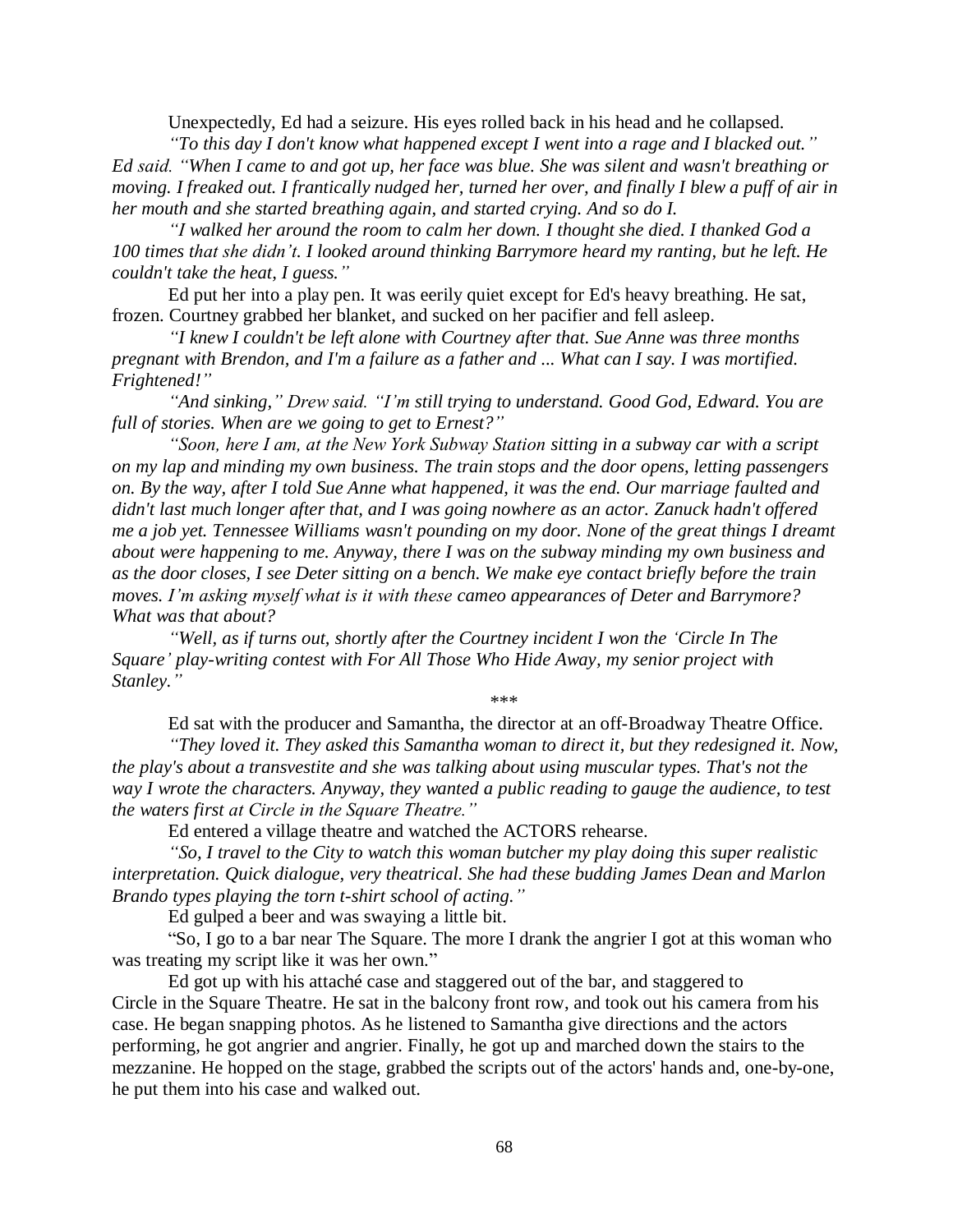*"I wouldn't've minded so much if they were doing a good imitation of Brando. But they weren't. Ah, who am I kidding. Another big mistake. I was beginning to walk toeless, because I was shooting myself in the foot so often. I shouldn't've done what I did. I know it."*

\*\*\*

In an Equity Theater somewhere in New York City, Ed auditioned in front of the director and casting people. He performed a 'cold' reading from the script and knocked their socks off.

*"At this time I land the lead role in the Equity Library production of Much Ado About Nothing."*

Ed was rehearsing with the other Actors at the Equity Theater.

*"This was my first job with New York actors. The read-thru was going OK when the director told us to take a break. So, I walk over to him asked when payday was. He told me they didn't pay the actors for their work, but promised me travelling money if I needed it. Once he told me that, I put the script down on a nearby table and as I walked out I told them they needed to find another Benedict. That didn't go over very well.*

*"So, then I bolted outside of the Theatre and charged across the street where the equity building was. When you're young, and told you're gifted, you become cocky and think in time you'll be discovered. You think you can change the world if it doesn't conform to your standards. It led me to commit a series of mistakes from which I never recovered. Quitting the Equity theatre was a big mistake. Anyway, I was on a roll. I walked briskly across the street to the Actor's Equity Building. I never met Steven Grey. But he was about to meet me."*

\*\*\*

Ed stormed into Steven Grey's office reception area and saw Grey's name stenciled on the door. He bolts in and a man wearing a button down shirt, glasses, business all the way, was sitting at his desk.

"What the hell's the matter with you people here," Ed said, "you were going to shut down a very prestigious regional theatre at Penn State because you didn't receive dues from me?"

"Ah, Mr. Dennehy, I presume," Grey said.

"You sponsor a theatre across the street where you don't pay the actors," Ed said to Grey. "Are you people nuts? You threaten to close theaters down when actors can't find paying jobs?"

*"It was one of my finer moments in life," Ed said to Drew. "I don't have many of them, for sure. But Steven was terrified as I was Dante going through my second stage of hell. This was a bad thing I was doing, actually. He could get my name out there and blackball me. I mean, most actors struggle for their card to get to a position where I was. Up until that point, I got things handed to me. But my real education was coming at me rapidly. Cynicism was creeping in. It's so absurd the way the business functions. Actors will do anything. Act for free. I hate the process. But love the business. What can you do?"*

Ed stormed out of Grey's office.

*"I was drowning in remorse. I mean, I was a lousy father. A worse husband. I couldn't find work. Where was I going? What was I doing?"*

*"You were going to find Ernest," Drew said.*

*"Okay," Ed said after sighing deeply. "Here it is. I was dreaming that I was on the New York subway with a camera around his neck.* 

The train stopped at a particular station, and Ed looked through the window and saw Ragamuffin Man, Deter, as Barrymore called him. Deter was slouched like Rodin's *The Thinker*. Ed stormed out of the car, snapped a picture of Deter and then sat next to him.

"Ernest lives with me on Bleeker Street," Deter said. But I can't go home. I can't face him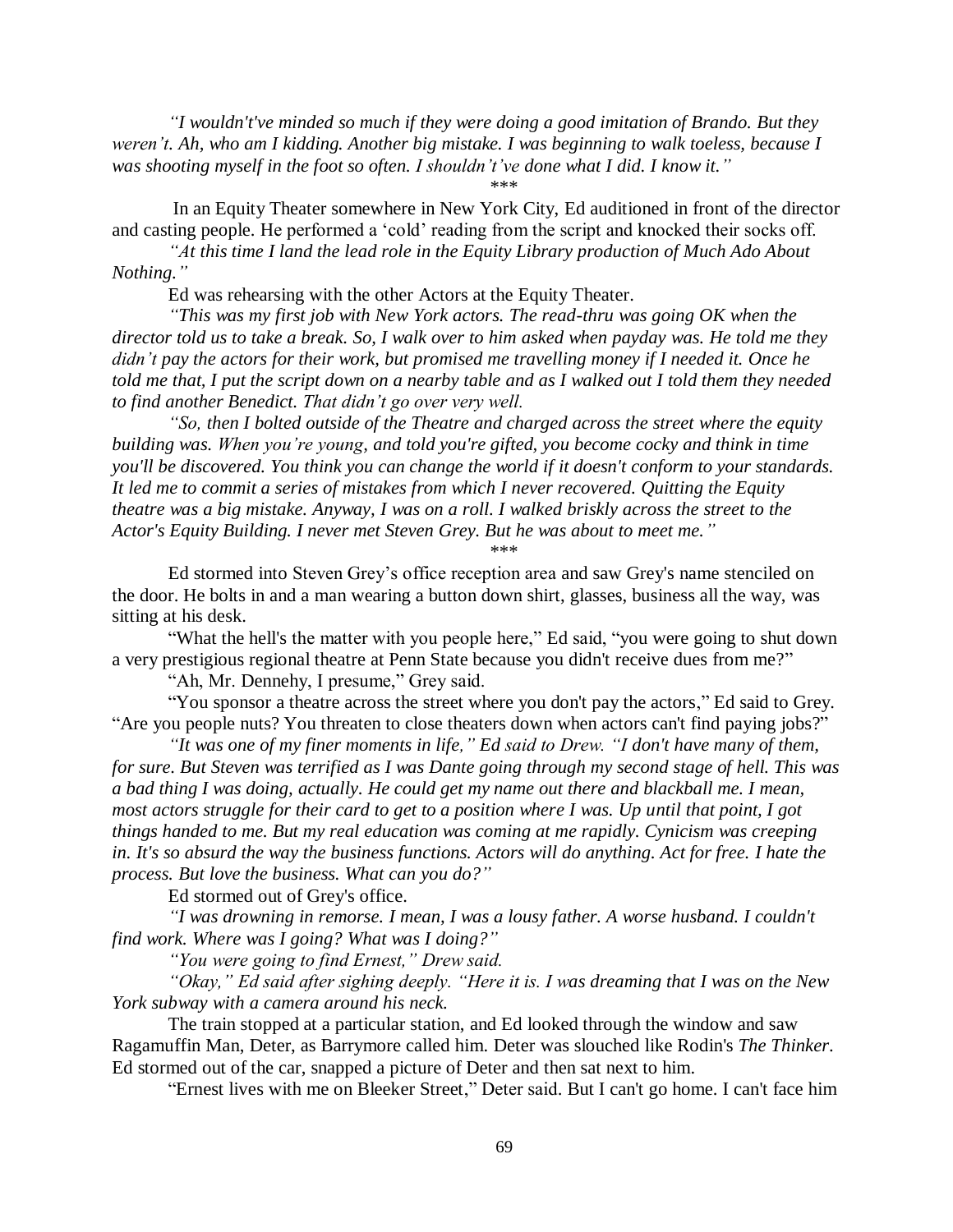any longer … … We seem to search in all the wrong places for answers ... Don't we?"

Ed shrugged. He looked down the tracks and saw the train's light. The noise got louder as it approached. They both stood.

"Well, my friend," Deter said, "There's really nothing much more I can do now."

Ed shrugged, not knowing what Deter was talking about.

"You must trust Barrymore now," Deter said. "You and he are so much alike, you know. Listen to him because he has been there. Done that. And he didn't wind up in a good place."

The noise of the oncoming train got louder, more menacing. Conversely, Deter remained calm. Suddenly, he kissed Ed on the lips and jumped in front of the train. Ed screamed which coincided with Courtney screaming and Ed awakened abruptly, thus ending the dream. It took him a beat to realize where he was. He turned to Sue Anne, who was awake because of the noise Courtney was making.

"Do you want me to get her?" Ed asked.

"No. I will," Sue Ann said.

So, Sue Anne got up while Ed lay in bed wide awake.

*"I was hallucinated in my dreams now," Ed said. "Barrymore was an absentee mostly. I thought he was pissed because I talked to Deter. But Deter killed himself, so I was expecting JB to show himself soon. Sue Anne didn't trust me. Couldn't blame her. I had to do something. So, I did the only thing I could do. I ran away."*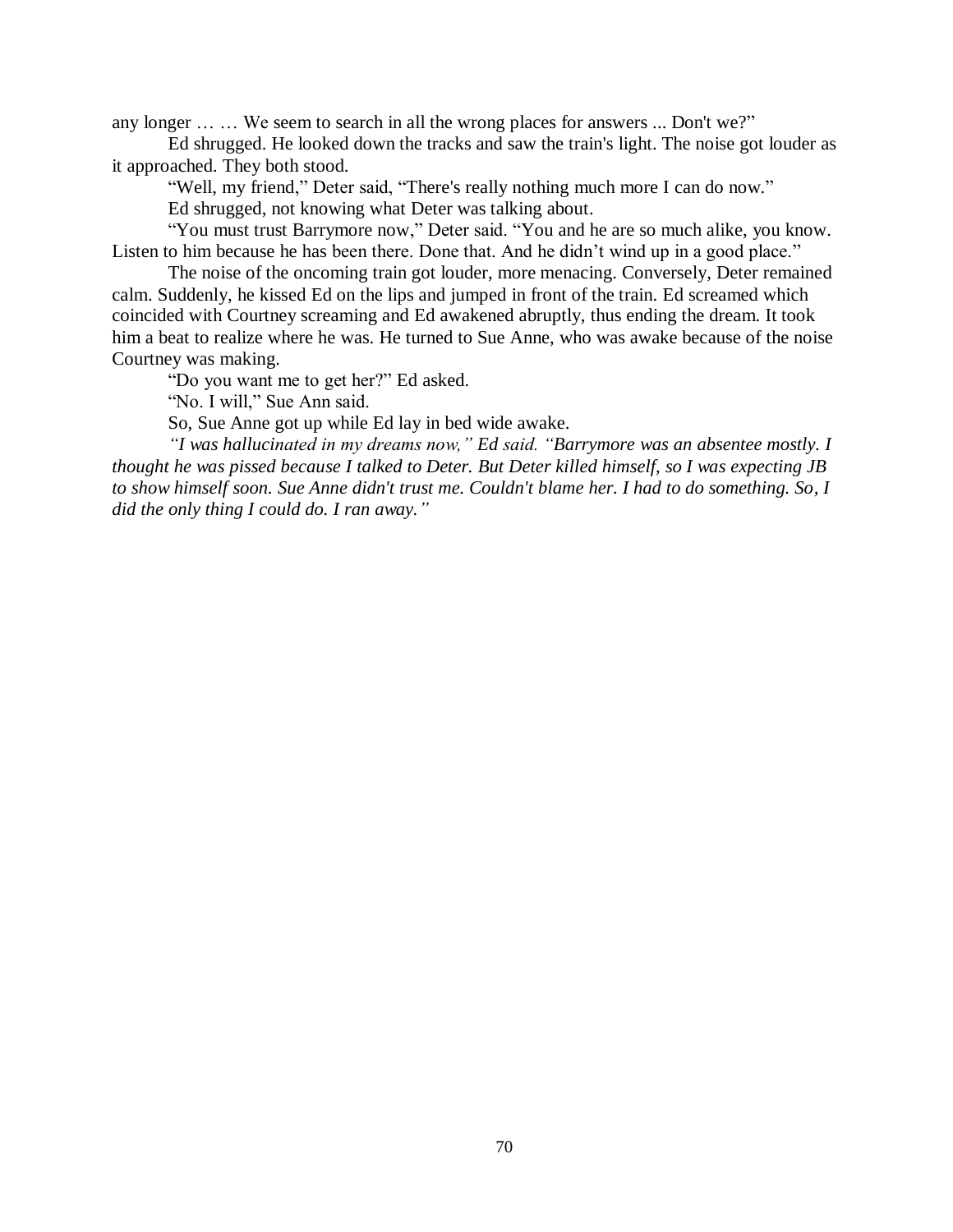### **CHAPTER NINETEEN**

Ed sat in the Penn State drama office, which was really Manfold's office. Ed's hair was really long now.

"The Arts Company pays Equity scale to 12 actors who perform here and satellite campuses," Manfold said. "Two positions opened up and so did a spot on the undergraduate staff. You're the first person I thought of. You can teach, and be one of our resident actors. And you can go for your Master's Degree at the same time."

"You mean, I'll be collecting two paychecks for acting and teaching plus getting my Masters for free?"

*"But didn't you end up in a scandal?" Drew asked, remembering there was something amiss in this story.*

*"Yes, yes," Ed said. "I'll get into that."*

At Penn State Ed walked into a two-person office while Bob Shnyder straightened out his desk even though it didn't need it. They hesitated a beat before shaking hands.

\*\*\*

"We don't have to get along, Ed. Just keep the room clean."

"Sure, Bob. Whatever you say."

While Ed got settled at his desk, Bob added, "Why do you wear your hair so long? You'll be giving a bad example to the students."

"I'm an actor too, Bob, and you'll never know when you'll need it."

*"Bob was a dance teacher and taught the history of theatre," Ed said, "And I'm this long-haired hippy guy rooming with an old, proper, academic fairy where everything had to be neat and his way. We were two people who shouldn't have been sharing the same space. He was pathetic, in a way, yet there was something mystical about him; as if he had been through a world of hurt and knew something that you didn't.*

*"But he complained to Manfold about me so ... It was payback time."*

Bob finally appeared and heard moans coming from the office. The door was ajar, and he peeked through the crack and saw a naked woman from the waist down, and with her legs wrapped around Ed's hips. Ed maneuvered her and sat her bare butt down on Bob's desk.

"Not my desk," Bob whispered to himself.

"That's it, baby," Ed said. "Move it around. Whew! Okay. We have to stop. Bob will be coming soon. That's enough."

That afternoon, Bob was alone in his workspace spraying the top of his desk and scrubbing imaginary dirt. He thought there was a dead mouse somewhere, and searched the smell until he found a pair of panties wedged between his desk and the wall. He took a pointer from the book case above the desk, retrieved a pair of panties from behind the desk, and tossed them on Ed's chair. Bob stepped to the side and looked as Ed's side of the room, which was a mess and in stark contrast to his half.

Bob walked out of his room and went to a classroom already filled with students. He wrote on the blackboard the words, HISTORY OF THEATRE, then turned to the class and saw several students with their eyes half closed. Two were actually napping right there at their desks.

\*\*\*

At one of the Penn State's theatres, Ed had a wig on and acting to a packed house. *"I was doing Ionesco's Exit the King. Somewhere in the stage directions it says 'by some theatrical trick' the king's hair suddenly turned white. Now how the hell do you do that?"*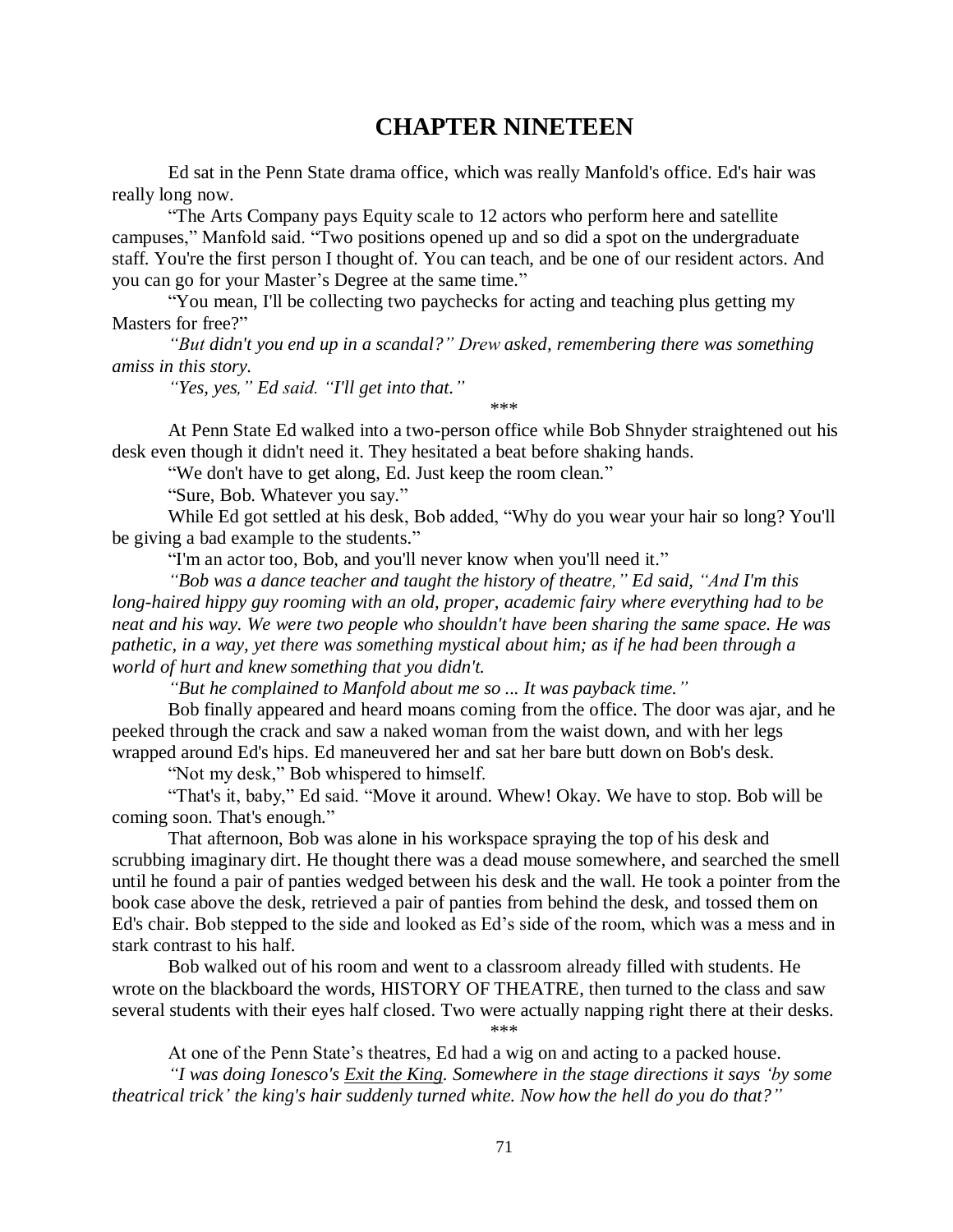An actor caused a ruckus, misdirecting the audience's attention. While the audience was distracted, Ed flings off his wig exposing his natural hair, which was long anddyed white.

In the audience, Bob Shnyder nodded his approval at Ed's misdirection and appeared to be the only one who was clapping at that deception.

In Ed's classroom the next day, two students stood in front of the class, and just before reading from scripts, they introduce themselves.

"Jonathan Frakes," one student said, "I live in Bethlehem. My major was psychology, but I'm switching to Theatre."

Another student said "Nathan Cook. Philly. Engineering."

They perform a scene flawlessly, then Teacher Ed called two more people up to the front to do a scene.

*"My students all came from different backgrounds," Ed said to Drew. "Some already had their Equity cards. Others never stepped on stage before. I had to find a common ground to teach. Trust was going to be a key factor. How would I get that? I didn't have a clue."*

Ed stood in front of the class ready to give a lecture. He began by saying, "Constructive criticism is a vital part in the learning process, whether you're getting it, or listening to someone else receive it or give it. All criticism is positive, but how does one learn trust? One way is by making the classroom a place to relax. Create a social atmosphere."

Ed left the room and came back seconds later with a cooler and set it in on a desk. He waved for the students to come up and, as they did, he passed out beers.

At another day, Jonathan Frakes was finishing a monologue to the class. "For your own sake, Jeff, and for the sake of my friendship with your father, please, don't say a word." Frakes said as he finished his monologue. Ed called on one of the students who had his hand raised.

"Overall I liked it, the student said, "but I think it lacked emotion where it was most needed. I didn't feel any empathy."

\*\*\*

In Bob Shnyder's classroom, Bob asked a question and the hands went up quickly. He appeared thoughtful and the students seemed energized this time.

In Ed's classroom, on another day, some students were drinking beer. Two others were by the window smoking pot. Nathan Cook mugs the class and then recites, "Sir Thomas, I'll be plain with you."

Ed flew out of his seat and said, "No! No, class. We act within the line, not between the lines. To be or not to be, that is the question." He paused. "Yes. You make the pauses count, but you act out the line. You sense the pause before going into 'Whether 'tis nobler in the mind'. Versus this: 'To be or not to be ...'" Ed mugs the class. "See the difference?"

A student sat by the window smoking pot. He threw the roach out the window and yelled out "Stella ..."

*"The party atmosphere was an experiment to take some barriers down," Ed said, as if he wanted Drew's approval. "It was working. Students went on to be successful, like Jonathan Frakes of Star Trek fame. And Nathan Cook, of White Shadow fame."*

In the hallway, Bob Shnyder sniffed and followed the marijuana odors into Ed's classroom. He peered through the window of the door and saw students smoking pot by the windows. He shook his head and left.

In the Penn State Auditorium, Ed, and a few other actors, milled around the stage. Ed grabbed his bag as Liz Price kissed him. Ed patted her on the butt, and she retreated in one direction as he left in another.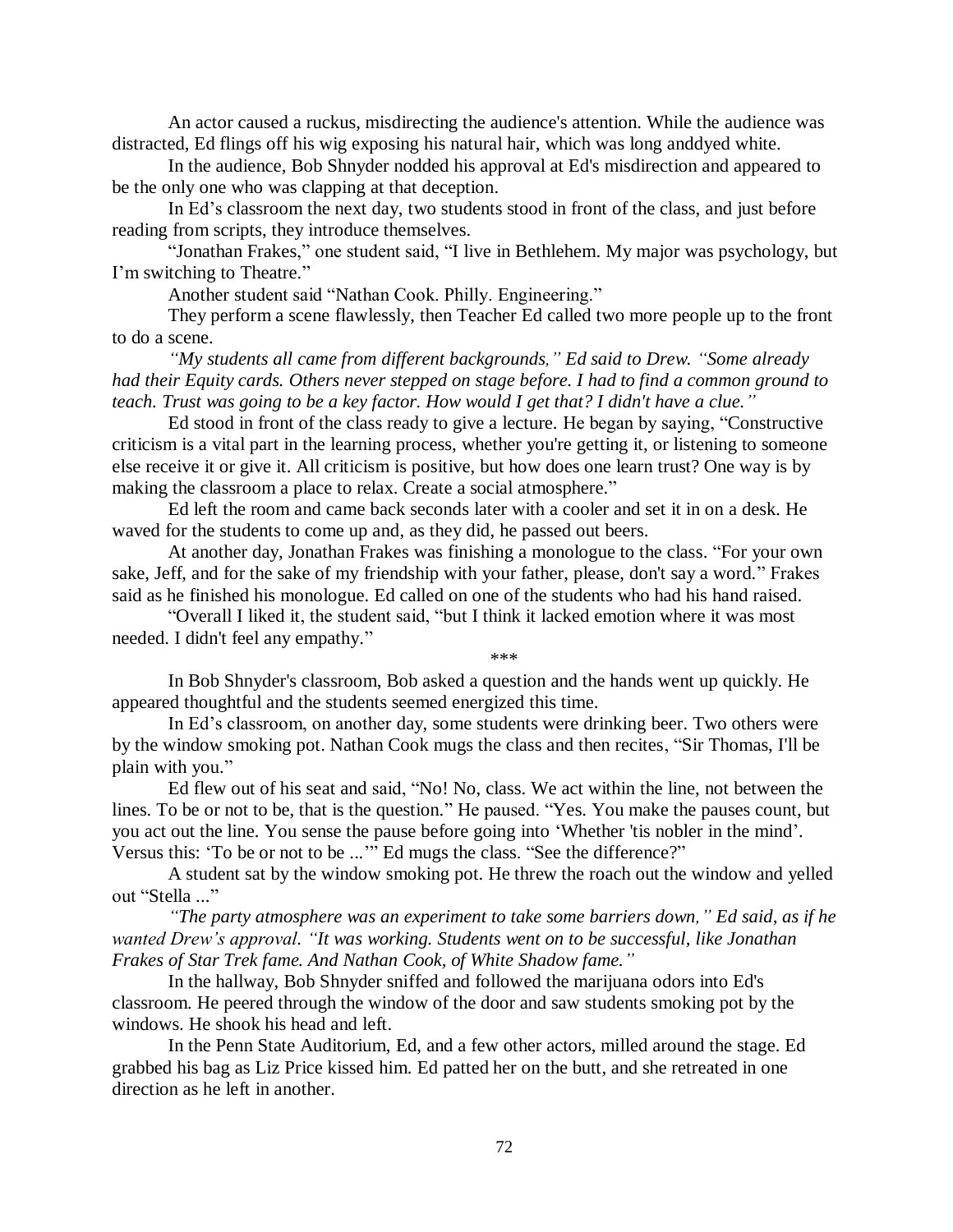"At this time, I was seeing Liz Price," Ed told Drew. "She was a knock-out who could double for Candice Bergen. She was a student who sometimes took bit parts in the resident company."

Ed left the theatre wearing a denim Cloud Suit. He flipped his long ponytail over a bright scarf, and put on his sun glasses. A cigarette dangled in his mouth. He threw a backpack over his shoulder and sauntered down the steps with a beer in his hand.

A man in the shadows across the street came out of hiding. He had a camera and took several pictures of Ed leaving the building. The next morning, one of the pictures he took made it into a local newspaper. The caption read: DRAMA PROFESSOR LEAVING CLASS.

*"The fact was," Ed said, "I was leaving rehearsal. This experiment blew up because some disgruntled student, or jealous peer, reported I allowed marijuana in my classroom. Stories snowballed to orgies and me having sex with students. I was accused of being a druggie and that was that. I was the center of a scandal. Next thing I knew I was threatened over the phone. I had to leave my apartment it got so bad."*

At Liz's apartment house, Ed had a suitcase in hand, climbing the stairs. He put the luggage down, knocked on the door and Liz answered.

*"So, I moved in with Liz. The papers said I was sleeping with a student, but she was not in any of my classes. Liz was 21 but that's not what was reported. They were doing a Svengali on this girl. She was very mature and took it in stride. She was a knockout. I was in love."*

*"You were married," Drew said.* 

*"Yeah, well, she didn't know that."*

\*\*\*

In a Penn State conference room, Lowell Manfold, Bob Shnyder, John Duquey and Richard Adleman sat at a desk in front of board members.

"It looked like an inquisition was taking place," Ed told Drew. "All that was missing were the white wigs."

Ed opened the door, walked in, and sat across from Bob.

*"I was brought in to confront the key members of the Drama Department and the Board of Trustees. Newspapers with the unflattering photos lie on the table. I was ready to be hanged. I was becoming a victim of yellow journalism."*

*"Really, Ed?" Drew said. "You were smoking pot with your students and drinking to excess. Yeah, you were a real victim of the First Amendment."*

*"It was only two weeks when we did anything. A tenth of what was reported really happened. Don't give me that look. That's it. I'm leaving."*

*"Sit back down. With all the crap I put up with you over the years. I'm just screwing around with you. Continue. So, the President of the Drama club is about to, what, Fire your ass?"*

*"I was in front of the board," Ed continued, "my colleagues: Richard Adleman, John John Duquey, Manfold, and Bob Shnyder - teachers or department heads. They all had to do an assessment on my teaching methods as well as my character. John Duquey got up first, and he put a folder in front of the President then stepped back and began to speak. Funny who you think your friends are. John Duquey was this ultra liberal who wanted me out. Said I used questionable teaching methods, and I didn't belong at Penn State. John Duquey sat back down and really didn't do too much damage, and Lowell Manfold got up. I felt if anyone could bail me out, it was Manfold. But in his effort to not say anything negative, it really came out negative because he wasn't saying anything positive. Next, Richard Adleman stepped up to the plate and*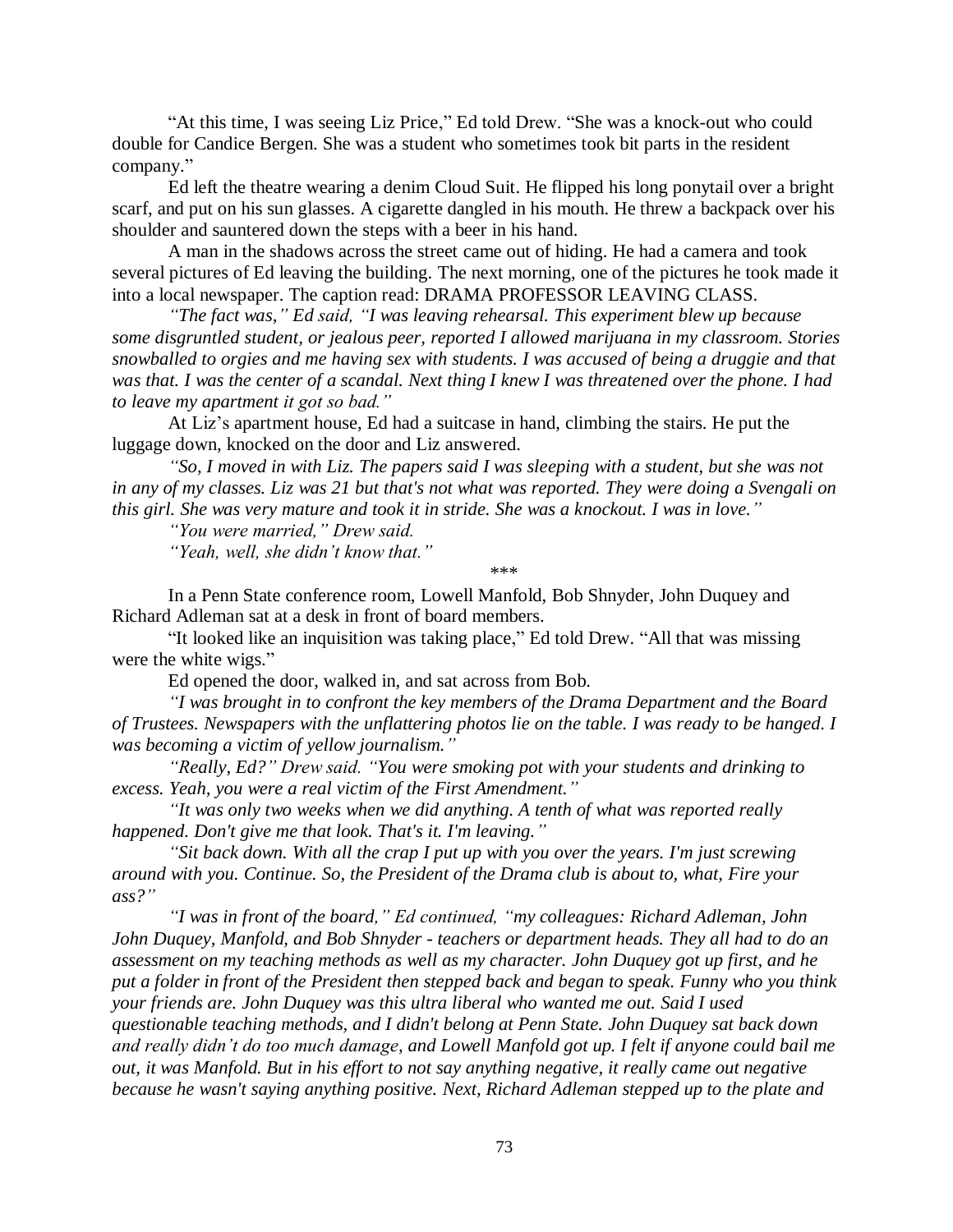*was hurtful as well. Said something like I smoked pot in and out of class and I shouldn't be teaching at Penn State. These cowards, my friends, were just trying to make sure their own jobs were secure. I wish I had a crystal ball so they could see how many of my students went on to great careers. The list is long. Anyway, the twif, Bob gets up, and I figured this the end of the road for me. I remember saying to myself, 'oh, boy, here we go, the gigs over.'*

"President ... Chairman," Bob began, "Ed and I are office mates. People think we don't get along very well. Fact is, we tolerate each other. He has different methods. Different is not always bad. Did you know three of Ed's undergraduate students auditioned against graduate students, Equity actors, and beat them for acting jobs here at Penn State? Gentlemen, that never happened before. Don't get me wrong, I have issues with Mr. Dennehy. His things are strewn all over the place in my ... Our office. He's unkempt most of the time, or appears to be."

Bob stepped back. I felt he was acting a bit. But he continued. "Oh, yes," he said, "at times he's rude, disrespectful, and arrogant. But gentlemen, perhaps there is jealously at play here? Perhaps. I want to leave you with some important issues. First, I have seen the results of this man's work on stage and in the classroom. He is one of the finest actors and directors this University has ever seen. Secondly, and even more impressive, his students have become better actors because of him. A teacher can only dream of getting the results from students that Mr. Dennehy has gotten from his. It would be a sin if we let Edward Dennehy go."

The stoic faces of the board members show them unmoved.

*"This 60 year-old faggot dancer who couldn't dance anymore, who had been at loggerheads with me all along, went toe-to-toe with the President of the University. He stood up for me and didn't flinch. He had more guts than all the others put together. I guess when you live his kind of life during the '40s and '50s you developed a certain amount courage. I wish I was half the man he was."*

Bob turned and shared a moment with a tearful Ed, then exited.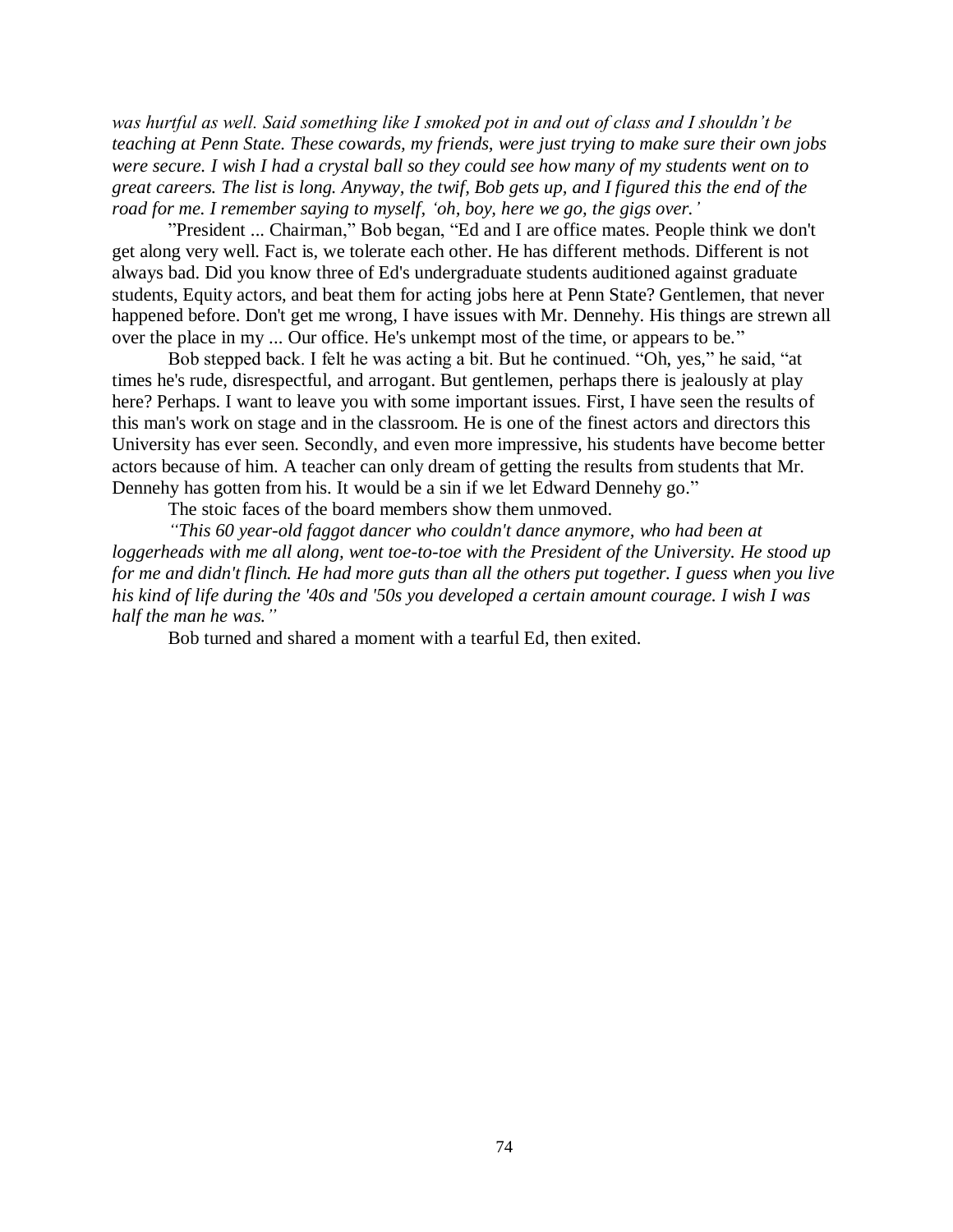## **CHAPTER TWENTY**

In their apartment, Liz sobbed in the bedroom as Ed left with two suitcases.

"They allowed me to resign," Ed said. "So, I left the apartment Liz and I shared. I loved Liz, but what was I supposed to do? I couldn't stay. Not with this scandal that was getting national attention.

"So, I went to New York City and rented a Brownstown apartment complex from a friend of my fathers. When the stories hit the API center my Dad knew the spin. He believed my version and helped me find an apartment on the lower west side.

"So, I do the audition thing. After I moved in, I read for a Broadway production company. Nothing seemed to work. I make the casting rounds, but to no avail."

A different NYC stage; Ed read from sides given to him. A man whispered in the Casting Director's ear.

"NEXT!" the director yelled.

In a small theatre in New York City, Ed performed to a small audience.

"I work where I can get the work. I got work, but there was not much money involved. Hardly paid for the transportation."

At another Casting Director's Office, Ed read from the sides given him.

*"But I keep at it," Ed said. "What else could I do? The die has been cast, and I will die for this profession."*

Ed slept soundly at the new apartment, even with the honking and noise, which came from the street, would wake up a normal sleeper. Ed dreamt of a watch-peddler on the street who had a picture of Deter pointing to a building across the street from where he was. Like magic, Ed stood in front of Deter's apartment door which was slightly ajar. He pushed it open and he walked in to see a vacant room except for a trunk with the word 'Ernest' labeled on it. Ed approached it and lifted the lid. A telephone rang and woke him

"In my dream, Deter's quest to find Ernest became mine. Guilt, I guess, like I had something to do with his suicide. Something always woke me when I opened the trunk. This one evening it was Liz calling me. It was as if it were planned because I sensed the answer was in the trunk."

\*\*\*

Ed sat in a subway train car looking out to nowhere.

"Since Sue Anne and I were already divorced, I proposed to Liz. Before I knew it, I was standing with Liz in front of a Justice of the Peace and just like that we got married."

At Liz's parent's house, Liz, her parents, and Ed ate at the dinner table. The mood was accepting, but somewhat tense. Ed acted like his father, tapping Liz's hand at the appropriate times, smiling, engaging in polite talk, which he hated. \*\*\*

In the brownstone apartment Ed took a swig from a vodka bottle while he rummaged through the Backstage Newspaper. Liz sauntered into the bathroom. Ed watched Liz in the bathroom putting her makeup on.

"She pursued a marriage with me in lieu of college," Ed said. "I'm still living off my savings while I look for a job. She finds work easily. Smart. Gorgeous. One look at her and she's in-like-Flynn wherever she goes."

\*\*\*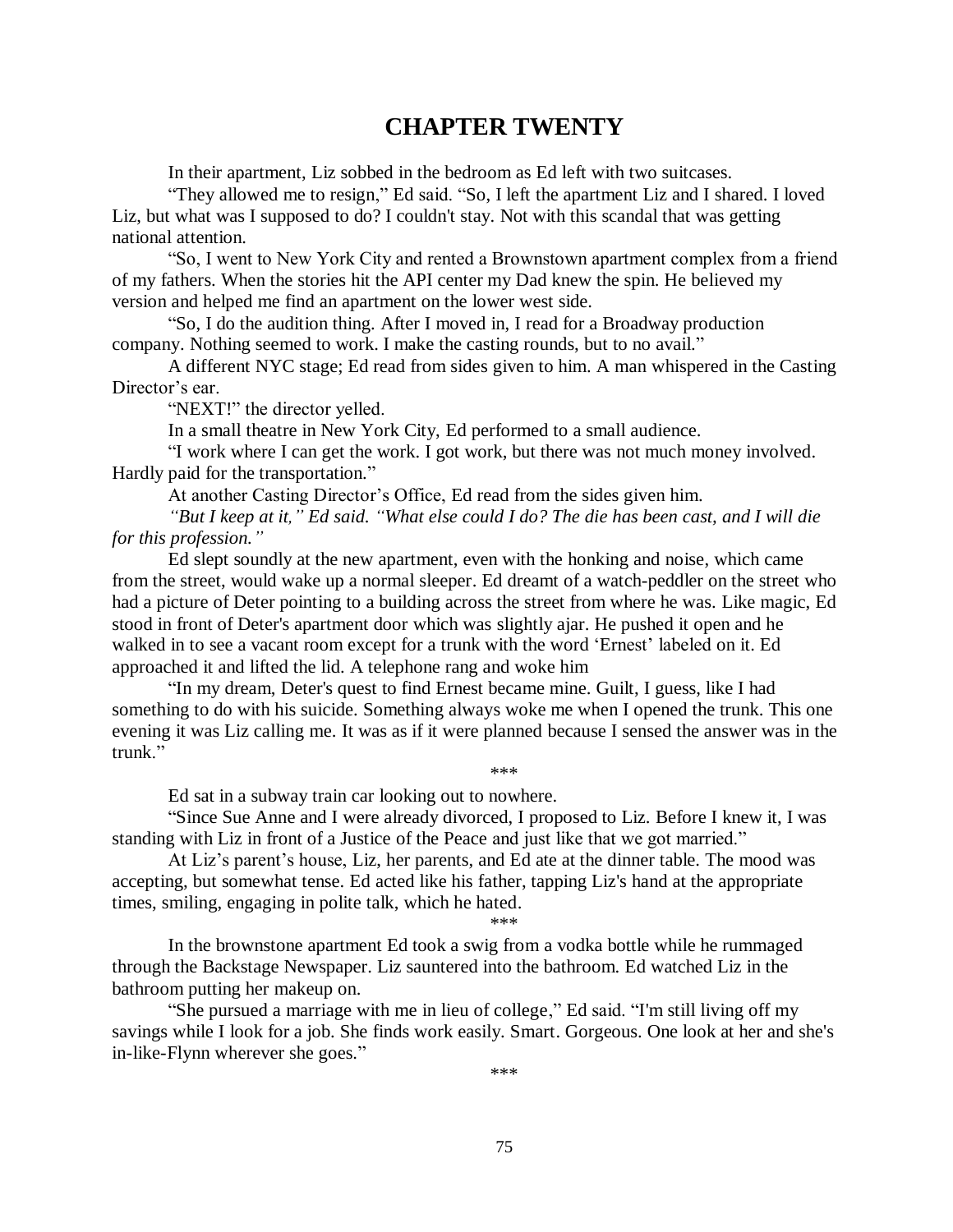Ed was in the middle of doing his Hotel Telephone Monologue for the URTA competition somewhere in NY City with 600 other wannabees.

*"So, I finally go to the URTA and audition for jobs with the country's best theatre groups in the country.*

Ed stepped up to another camera and mugged it. He started his monologue and the theater owners took notice.

"You'd be astonished the different ways people say hello," Ed bellowed. "Some people say it to you as if they were willing to give you a million dollars. And then others say it to you as if you'd be doing them the greatest favor if you'd drop dead at your earliest convenience ..."

As Ed continued with his monologue, a packed gym of hundreds of wannabe actors buzzing with excitement.

\*\*\*

*Ed walked into the Bucks County Playhouse Office where he was greeted by Lee Yopp. "Of the 25 offers I received," Ed said, "I picked the Playhouse to test my laurels. The Bucks County Playhouse was the most prestigious regional theatre on the East Coast. and Lee Yopp was the most ambitious theatre owners outside of NY, so I felt my choice was a good one."*

*"Oh, for crying out loud," Drew said. "Everything has to be the best with you. Yopp was the most ambitious. Bucks was the most prestigious. Tulin was the best acting coach in the Universe."*

*"One of the best on the East Coast, I said. And all I'm saying now is, Lee brought in big names, and had his own stable of actors. He hired me to do three shows that summer, and it turned into a four-year gig. And it got Brian his start."*

*"I can't believe I'm drinking so early in the morning," Drew said. "You'll get used to it," Ed replied.* \*\*\*

In the middle of a play, at the BC Playhouse, Ed walked on from stage-right and recited a line and exited stage left.

*"Anyway, Lee liked my performance of Richard in Lion In Winter so much that he invited me into their resident company immediately.*

Chris Weatherhead, an actress, kisses Ed on the cheek backstage. To her, it was more than just a kiss.

*"Liz stayed in NY to save money. She was faithful. On the other hand... I mean, we got married on a lark. Back then men were expected to..."*

*"You rationalize a lot, Ed," Drew said. "You're a hard person to figure out by any standard."*

Ed rehearsed with the other resident ACTORS at the BC Playhouse while Lee Yopp sat in the first row watching.

*"One month I'd have the lead in Julius Caesar playing Brutus ..."*

Another night, Ed waits for his cue backstage. Once given he rushed on stage with a tray in his hand.

"You called, sir?"

*"On Another night," Ed said. "I'd have a bit part and with one line. It didn't matter."* \*\*\*

At the Playhouse, George C. Scott strutted in the BC Playhouse with a raincoat draped over his shoulders. He threw his coat on a chair, as if he were acting on the spot.

*"Lee jobbed big stars in from NY and LA around a core of 12 actors," Ed said. "One*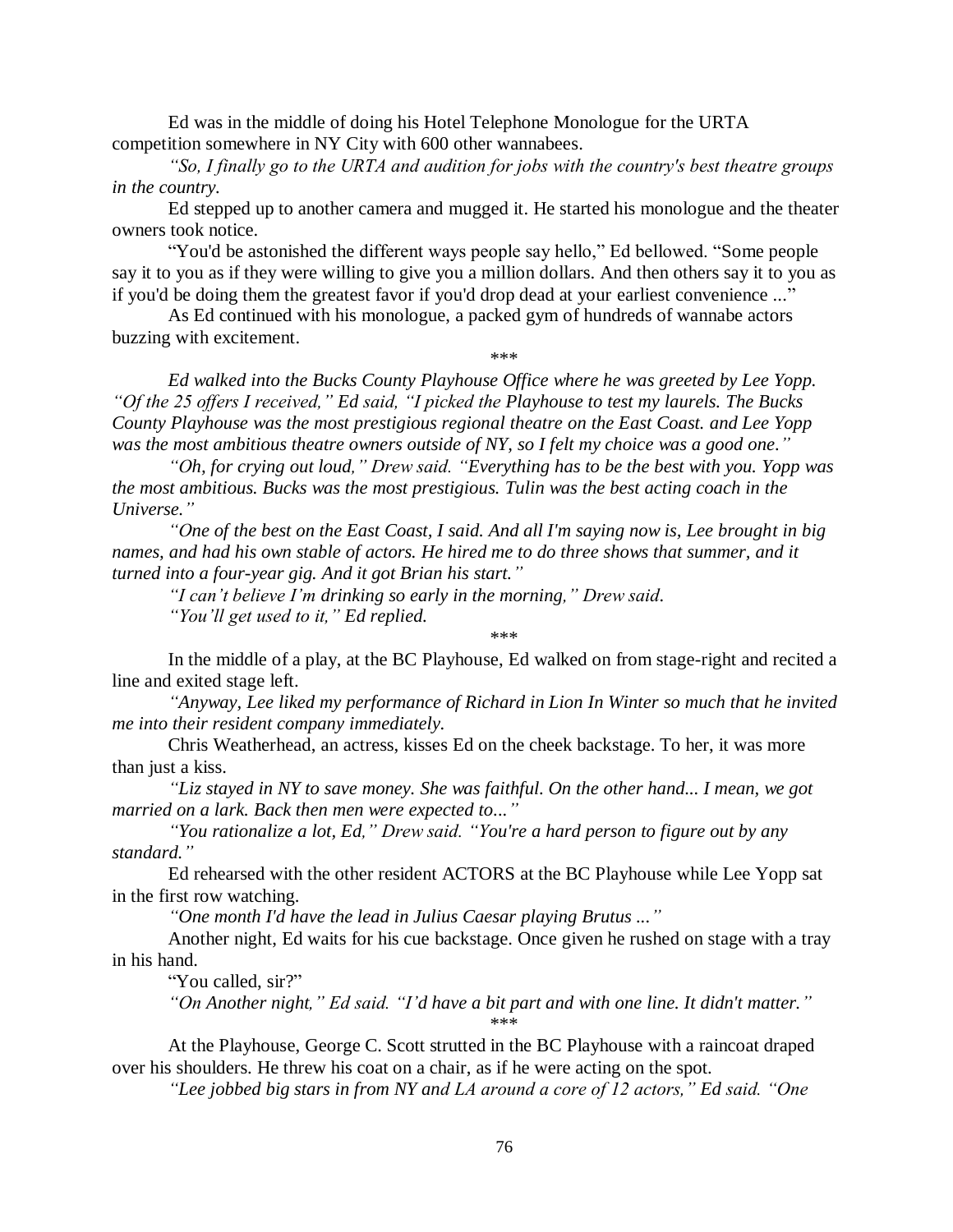*time I remember he got George C. Scott there. This was before Patton when he began making more money than the Kennedys."*

"Sorry I'm late," Scott said in his gravelly voice. "Where are we boys?"

Scott hopped up on stage. A Twelve Angry Men script laid on the table for his prevue, and Ed handed Scott his script.

*"I'm off book. I'm Juror number three," Ed said to Drew.*

Ed began the soliloquy in front of Scott.

"The kid's a dangerous killer. You could see it. He stabbed his own father, four inches into the chest. They proved it a dozen ways in court. Like me to list them for ya?

"This is about somebody's life here. We can't decide in five minutes. Supposin' we're wrong."

"That was good." Scott said. "What's your name?"

*"I was learning to act with the best of 'em," Ed said. "I was paying my dues, so to speak. Cara Duff was in the show."*

Cara Duff MacCormick wore a purple scarf. She took it off and slid it over Ed's face softly, seductively.

"I didn't want to hurt Liz," Ed said. "I did everything in my power not to."

In Ed's apartment, the purple scarf starts the line of hastily thrown clothes on the floor that trail from the living room to the closed door of the bedroom where lovemaking sounds from Ed and Cara dominate the sound.

*"Your restraint is palpable," Drew said.*

*"I know I'm not this sexy, wonderful guy," Ed confessed to Drew. "She was away from home. Lonely. Ahe wanted to be part of the group. She seduced me so I'd throw my influence to get her into the company, not that she needed it."*

A knock on the apartment door, which is slightly ajar, caused it to gradually open. Liz walked in holding two suitcases. She saw the clothes on the floor and slowly follows the trail.

"Anyway, Liz quit her job in the city to be with me, only she came at the most inopportune time."

Liz approached the bedroom door and saw Ed's impropriety in real time. She turned and left.

"Last I heard she was manager of the famous Lawrence Ferlinghetti Book Store, City Lights, in San Francisco. It was a very short-lived marriage."

\*\*\*

At the BC Playhouse, John Carridine walked in as Ed and a few actors were rehearsing *Inherit the Wind*. After the introductions, Ed, Tony Idonza and several actors rehearse with Carridine. Lee Yopp sat in the first row of the audience, directing.

Ed was Hornbeck in *Inherit the Wind*. John was Darrow from the old school of acting. He measured pauses and line deliveries, and was keen on 'just acting'. He didn't swear to any 'method' of acting. Like Barrymore and Sir Lawrence Olivier, 'just act' and the project will fall into place.

"Tony Idonza walked across the stage and sat next to the Judge. Tony had a Brooklyn accent and appeared uneasy while doing this play. One of the resident actors, as the Bailiff, walked up as Meeker and asked him to state his name and occupation.

"George Sillers," Tony said. "I work at the feed store."

Another Resident Actor strolled up to Tony and asked, "If you had a son, Mr. Sillers ... or a daughter ..."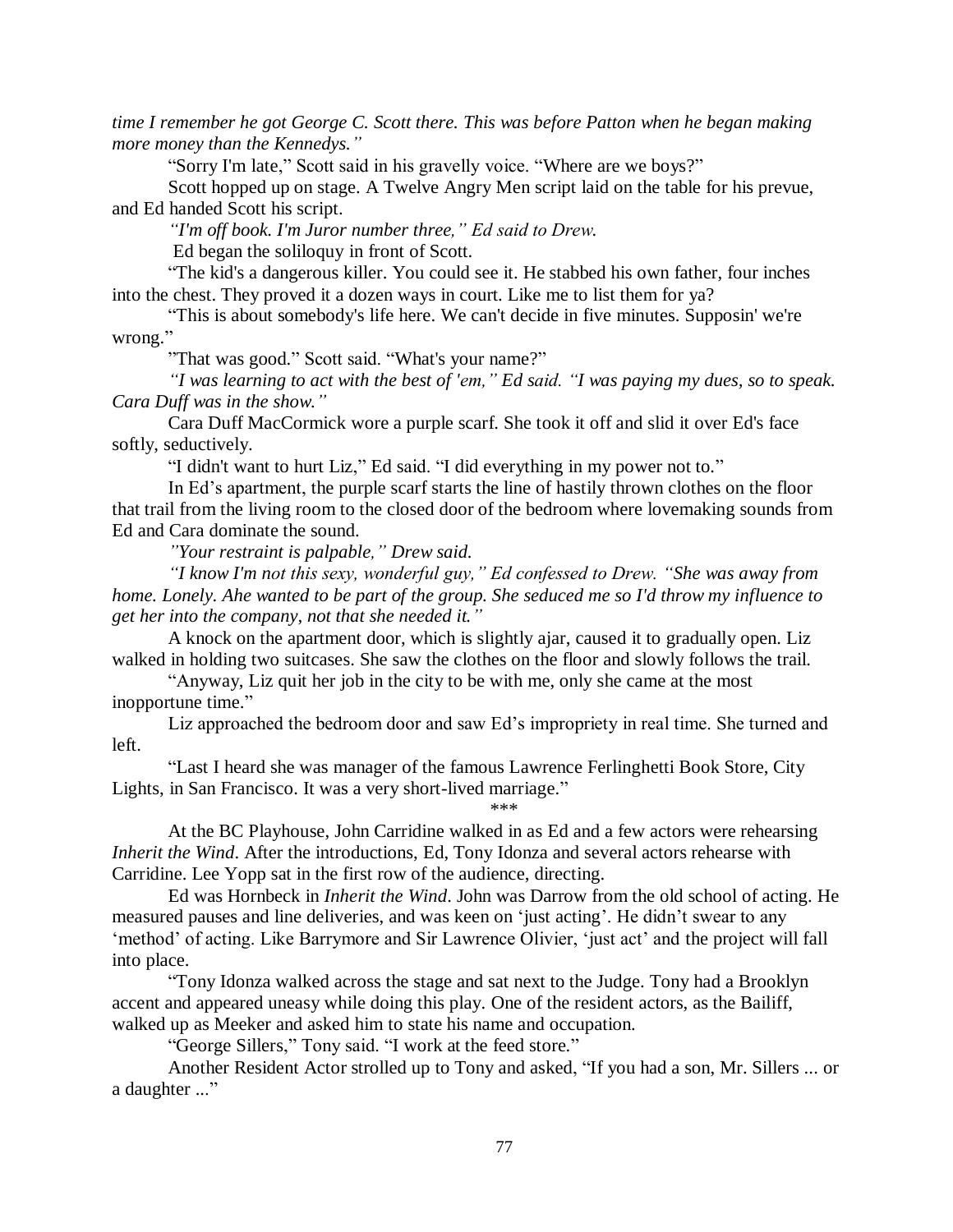Then John Carridine bellowed out "Objection". The Actor playing the Judge glanced at his script and looked confused. Lee Yeop stood and said loudly, "You're objection comes in a little while, John. No objection, here. I believe you'll say something like …" Lee looks at the script, "Objection! We're supposed to be choosing jury members! The prosecution's denouncing the defendant before the trial has even begun!"

"I know the bloody script, Lee. I'm objecting because I have two complaints. First, this is my travel day. It's against my principles to rehearse on my travel day. And second, you have a lot of bloody pauses in this play. I think we can do with less pauses, don't you, Lee?"

"Okay, everybody," Lee said. "You heard from the master. Less pauses."

On another rehearsal day, Ed was standing next to John on stage, acting.

John said to Ed, acting, "Poor slob! You're all alone. When you go to your grave, they'll be no one to pull the grass up over your head. Nobody to mourn you. Nobody to give a damn. You're all alone."

"You're wrong, Henry. You'll be there." And then Ed paused a long time, then said, "You're the type. Who else would defend my right to be lonely?"

"I purposely gave the line with a long pause," Ed said. "It felt so right but he was the only one who took pauses. I gave it to him in a rehearsal two days before the show. He didn't say a word to me until later when there was a break in the rehearsal. He made an extra effort to talk to me privately. "Edward ... Edward. That was absolutely beautiful. Don't lose that pause towards the end there."

John then turned to Lee who was sitting in the first row. "You got too many goddamn bloody pauses in this play, but you leave that one in there, Lee. Good job, Edward."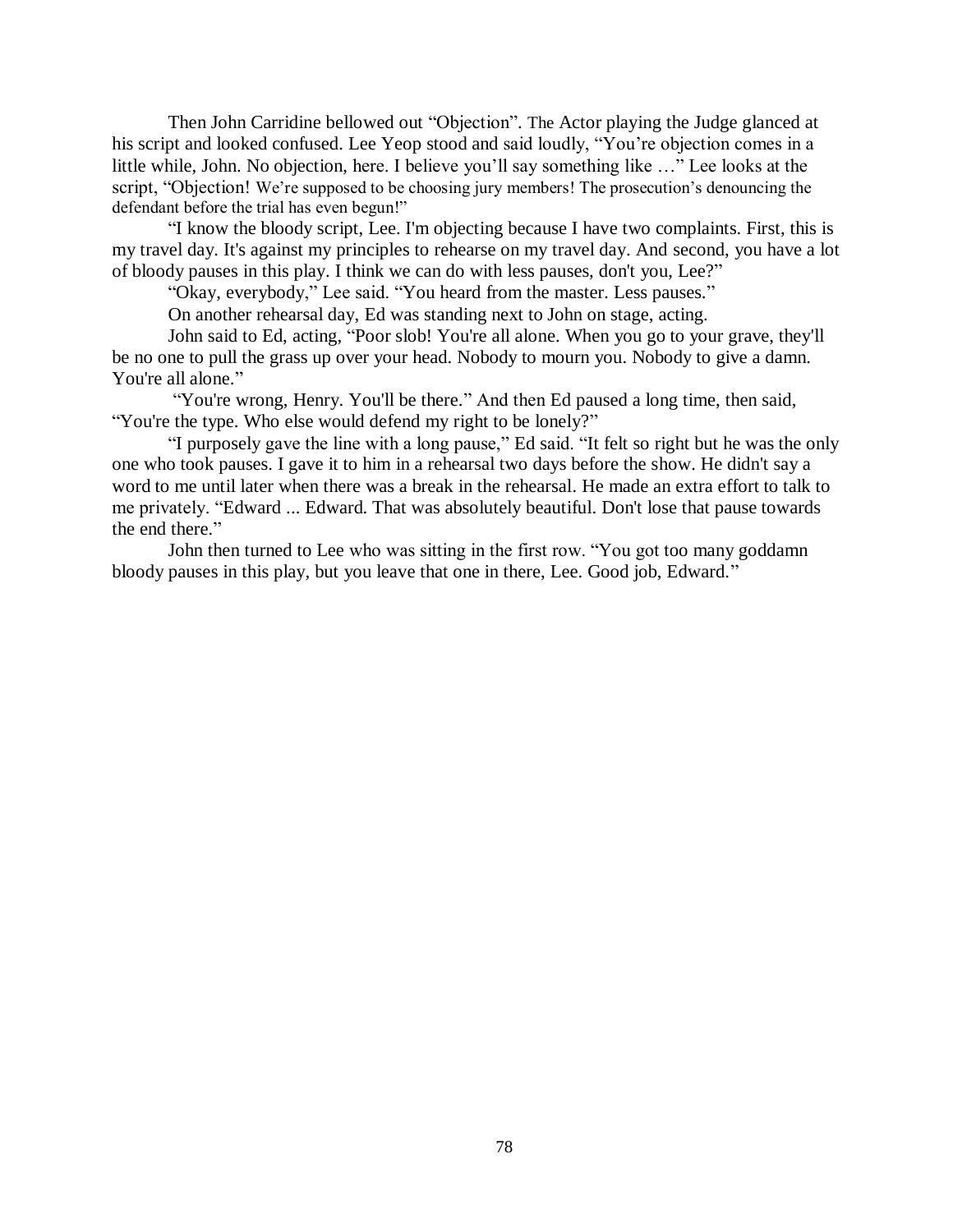## **CHAPTER TWENTY-ONE**

As Ed walked down the street in New Hope, Pennsylvania, several residents waved. Ed turned the corner, peeked inside a store front, and the owner waved, as if he knew Ed.

*"For the first time in a long time," Ed told Drew. "I was free, unattached. I bought a house and lived in this gorgeous town of New Hope. I was treated by its residents like I belonged."*

\*\*\*

*The sound of a toilet flushing distracted Ed a little. He was still nursing his first drink for three hours, which was a rare occurrence in the life of Ed Dennehy.* 

*Drew exited the bathroom and said, "So, what's your point in all this, Ed?"*

*"I was part of the community, that's my point. I wasn't this peculiar thing wearing leotards spouting poetry on my tiptoes. Everyone in town appreciated art without getting weird about it. I went to Harry's bar and I'd hear him yell out, "Hello, Sally", who was a seamstress; "Hello, Joe", the mailman; "Hello, Ed", the actor at the Bucks County Playhouse, all in the same breath. All equal billing. I had found my home, and was terribly comfortable. And my work as an actor there was probably the best it's ever been."*

*"And Ernest. What about Ernest?"*

*"Yes, well, it was very quiet on that front. Barrymore was a 'no show' as well. But, that will change. I owe my career to Barrymore, really. Let me continue and let's see where it leads me. It's all starting to come to me now. Let me continue.*

\*\*\*

Ed began his flashback again, telling Drew that Tony Idonza was the only person he knows of who loved playing pool more than he did. They both needed money and pool was a perfect way to get it, they felt.

Tony and Ed exited the theatre and walked next door to the Playhouse Inn. Ed and Tony walked downstairs to The Menagerie Room, where the bartender drafted up two beers without them even asking. They slapped money on the bar, took hefty swigs and then headed for the pool tables.

While they played pool, Ed said to Drew, "So many actors came through BC Playhouse, but I remember Tony, an Italian from Brooklyn, was a charming guy, and a great pool hustler like me. While he learned how to act, we became friends at the Playhouse."

"I'm going to Hollywood. Be a TV star," Tony said one day.

*"Save your money, Tony," I said to him. "They don't want actors with New York accents. You'll end up doing commercials for the rest of your life."*

"I'll take voice lessons," Tony said. "Come with me, Ed. We'll do a movie together."

*"I tried to discourage him," Ed told Drew. "Most wannabees I met during this time* 

*fizzled away. Not him. He changed his name to Danza. Two years later I see him on a sitcom.* 

*The sweetheart made it. Did I ever tell you about my big meeting with Pachinko?"*

*"I'm afraid to say yes. You might as well tell me again."* 

\*\*\*

*"We were in the Fifth Floor Lobby of this expensive apartment in New York City. Cara and I come bursting out of the elevators and Cara tells me not to drink too much that night because this party meant a lot to her. I think it was because Pachinko was going to be there.*

*"Cara Duff was supposed to be the new Julie Harris, so I guess she felt Pachinko, who just finished Whistleblower and was in the process of landing a job playing the son of Marlon*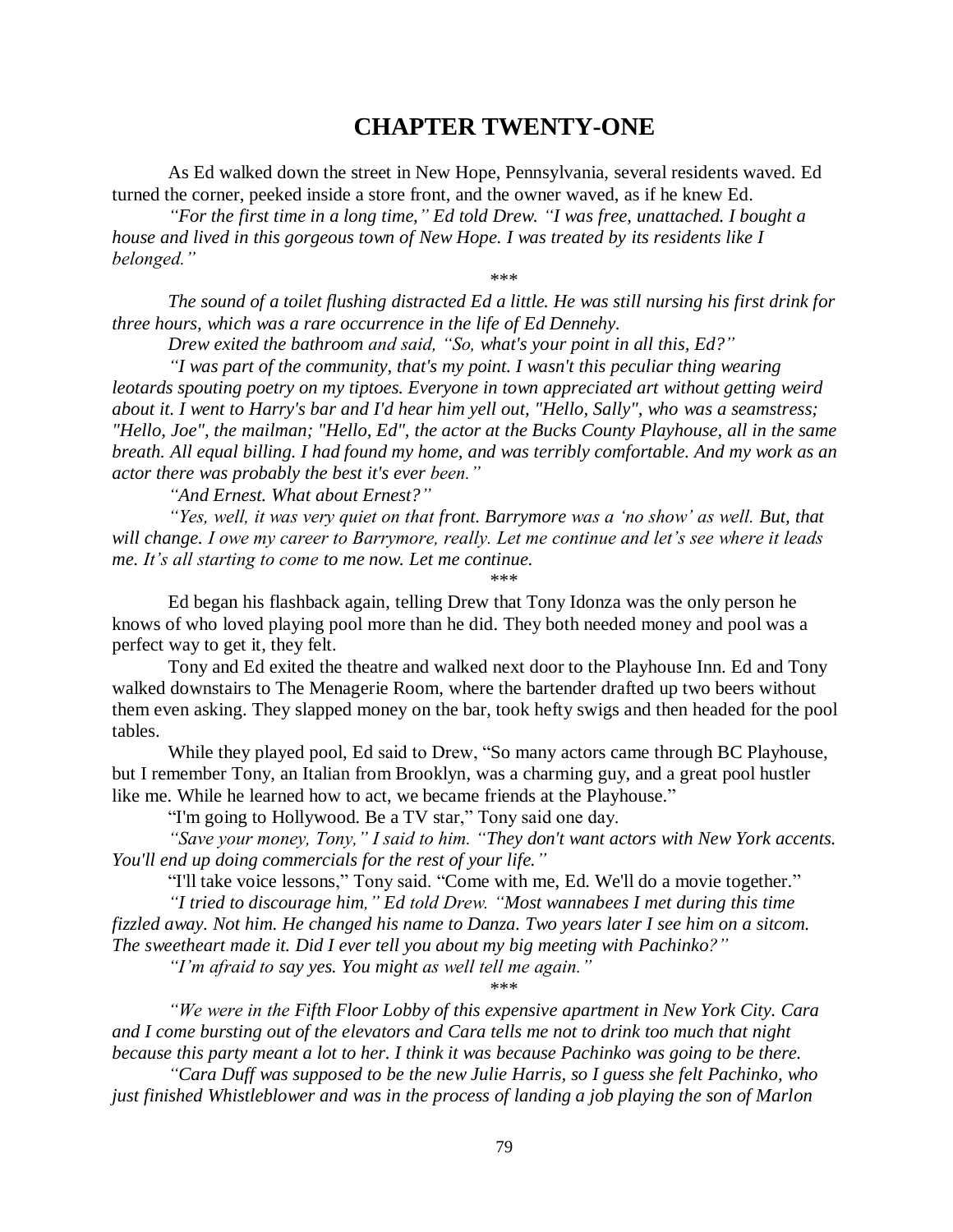*Brando in a Francis Coppola mafia picture, also a Hofstra alum, by the way. He was the only unclassman …*

*"Yes, yes. I know," Drew said. "I think you said that already. Let's move on."*

*"Okay. Anyway, Cara and I walk up to the door and knock. I hear the noise inside, so the party was already in progress."*

*"Ok. Well anyway, while I fixed myself a drink at the booze table, I eyed Al Pachinko who had a group of party-goers surrounding him and paying attention to him like he was a god, or something. I guess, this was around 1973. Pachinko was going out with Carol Kane at the time, the hostess of the party."*

A circle of admirers surround Pachinko and Ed slowly sauntered towards the entourage, then mingled with the group and listened to Pachinko.

*"They were discussing Hoffman's performance in Lenny. Now here's the thing. I was trained in the British discipline. Everything happens on the line, so when I pause it has meaning. As opposed to the bastardization of the Stanislovsky method that people like Stella Adler misinterpreted.*

"Brando is a brilliant method actor," Pachinko said. "His interpretation is a flawless and..."

"It's all psycho-babble," Ed piped in. "Actors were ruined by Adler or Meisner who taught them that research trumps acting. It's just an avenue to get the proper result, that's all. Strasberg started it. He gave his own spin on Stanislavsky. Then Adler and Meisner twisted it,"

Pachinko just stood there wide-eyed while Ed introduced himself.

"Ed Dennehy, king of horseshit," and then gave Pachinko a two-fingered salute.

"I suppose you think Brando is a hack," Pachinko countered. "Suffers from using method or motivational training?"

Ed had to wait a moment to reply for the laughs to subside.

"Adler had an astounding talent in Marlon Brando," Ed finally replied, "who took what was good from her misinterpretations and spit out the rest. If there were no Brando, Adler and Meisner would've been laughed out of theatre."

"Oh, I see," Pachinko told the group, including Ed. "Us dumb actors don't know how to differentiate ..."

"All I'm saying is Brando would've emerged anyway because of his talent," Ed interrupted. "and Adler and Meisner managed to screw up thousands of actors because he was so successful using their techniques. 'Why do I have to do this? Why do I have to do that?' It's all psycho-babble. All this motivation for everything. If you have to open a window on stage, you get up and walk across the stage and open the damn window. 'Oh, I have to do it because I have asthma or I'm claustrophobic.' You do it because the author or the director told you to do it. It's not complicated."

To Ed, the Wannabees seemed to be hiding behind the veil of silence.

"And, do you feel Dustin Hoffman is a psychobabblist?"

Everyone laughed, except for Ed. The crowd was getting larger.

"If you look at 'The Method'," Pachinko said, "you look at preparation and interaction with other actors. Wasn't that the goal of Hoffman in Lenny?"

"Where was Lenny Bruce on screen?" Ed said. "Hoffman has the feeling thing going when the roles call for it. Ratzo in Midnight Cowboy. Nobody does it better. But when playing a real person there's documentation, and you should use it and just do it. I mean, Bruce had that nasally thing going on from too much cocaine. And he stuttered, and he tugged on his ear this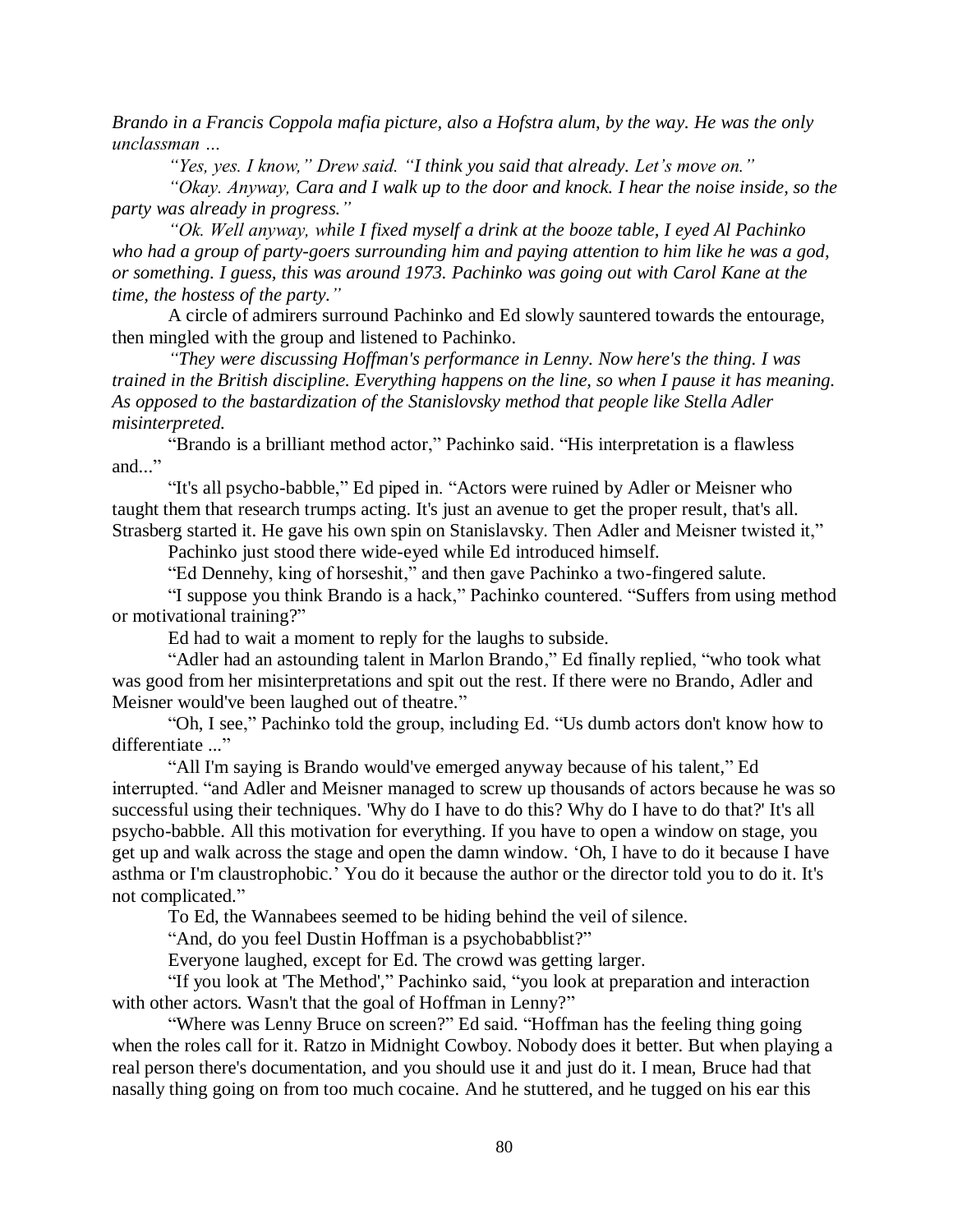way. It's right there in the films. Hoffman didn't use it."

Pachinko takes a deep breath, prepared for the moment before, and using his gravely voice: "'To be, or not to be: that is the question: Whether 'tis nobler in the mind to suffer the slings and arrows of outrageous fortune' *...* Now, I could have never competently recited that unless I prepared myself totally. If not right now, then some other time where I've integrated the 'moment before' so cogently I can borrow on the memory of it whenever I want to."

"Or to take arms against a sea of troubles," Ed continued the monologue, "and by opposing end them: to die, to sleep no more; and so on, and so forth.." Ed used his gravely voice as well. The crowd was silent now. They just stared at Pachinko. "I was just copying a John Barrymore recording I heard years ago," Ed said. "The operative word there was 'copying'."

"Hoffman studied Bruce for months..."

"But Hoffman pulled on his ear with his right hand," Ed said. "Lenny Bruce was a lefty." Someone walked past Ed and hit his elbow causing Ed to thrust his drink on Al by

accident. Pachino wiped his face, then saw Ed's impenitent face, and began swinging. *"It was a damn accident. And all I was trying to say was this motivational training can* 

*be helpful at times. It's merely a tool, not to be used for every damn activity on stage."*

Cara burst through the maddening crowd and pried them apart.

*"Cara stopped seeing me after that episode of male testosterone behavior."* \*\*\*

Inside the BC Playhouse, Ed was sitting in a chair on stage to a packed audience. Brian Dennehy appeared at the rear of the stage and watched Ed act.

"Do you know what happens to a man who works all his life, retires and finally gets to do what he wants?" Ed said while acting on stage.

His fellow actor said, "No. What?"

"He dies."

The curtain fell to the thunderous roar of the audience applauding. Ed jogged off stage and bumped into Brian. They hug.

"I got fired," Brian said.

Later that day, at the BC Playhouse, Brian sat down on stage looking out at the empty house, except for Lee Yopp who sat in the front row. Brian had a script in his hands.

*"Brian just got a job as a broker but it didn't work out. He lived sort of a Lomanesque existence on his severance pay. No prospects. But he wanted to act. Most people get out of theatre to make money. Not Brian."*

Lee motioned for Brian to read from the script, which he did.

*"This was my 4th year. By this time Lee and I were good friends. He saw right away Brian's talent. And being this big, burly type, well..."*

Owned by the Bucks County Playhouse, the Lambertville Music Circus Tent opened in 1949 and converted into a theater in the 70's for shows and concerts.

Brian roamed its stage and was in the middle of doing a monologue to a half-full tent playing 'The Barber' in Man Of La Mancha and got an Equity card for it. Joel Jons acted opposite him.

*"Joel Jons was a resident actor with connections," Ed told Drew. "And he led Brian to New York City and got him an audition in a theatre Off-Broadway show. Brian was playing to a packed house on stage having the supporting role of the Drunken General in Ivanoff. It was a scene stealing role. Susan Shane, an agent, was in the audience taking notes and noticed Brian, this hulking guy stealing scenes.*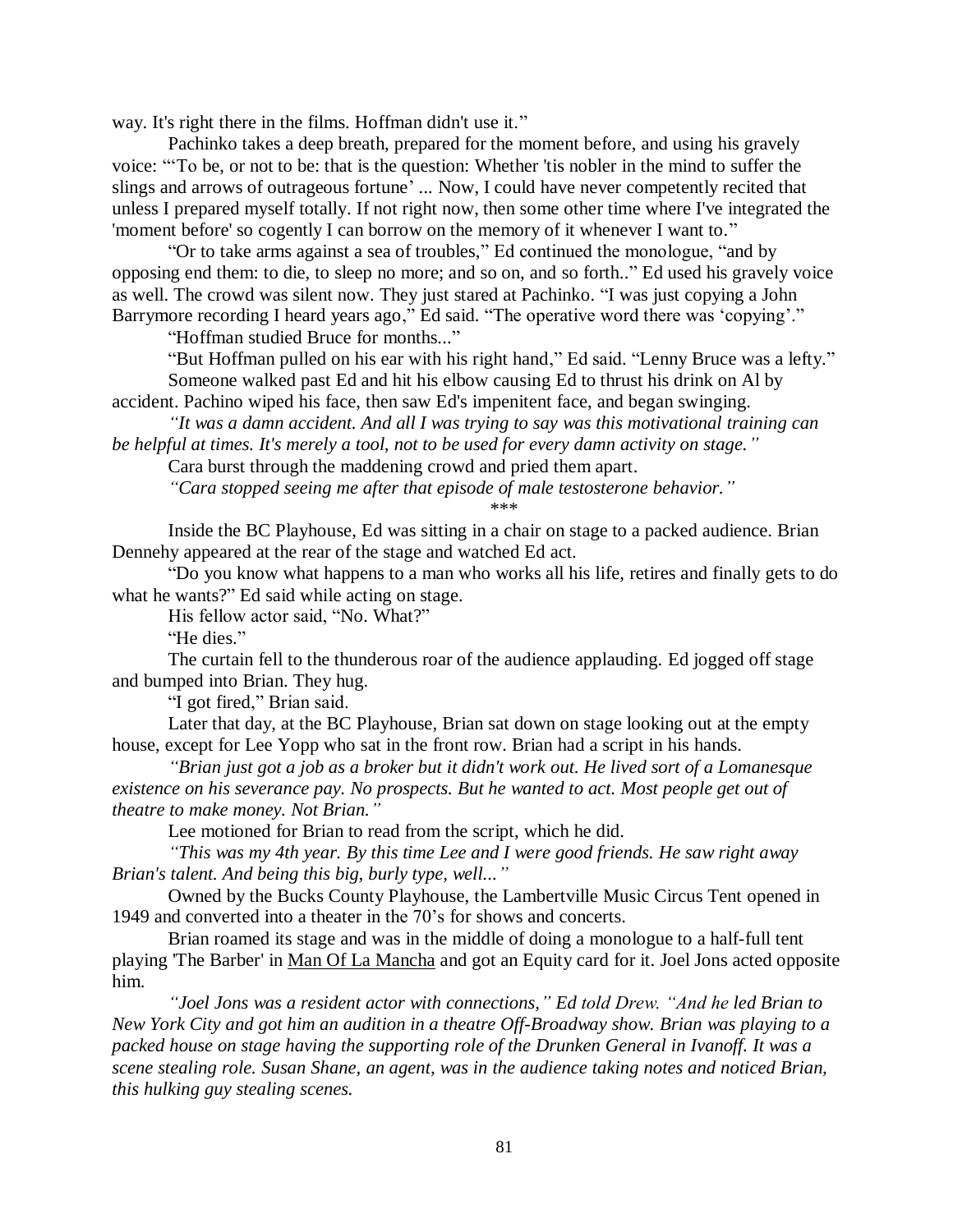*"So, after the show, Susan comes backstage, finds out he needs an agent, hands him her card and tells him to come her office on Wednesday."*

*"'Ma'am', Brian said, like a boy who was looking to buy candy, 'Could you lend me 20 bucks until Wednesday? I live out at West Gilgo Beach and I lost my wallet...'*

*"She gave him \$20 and left. He immediately goes to a bar and drinks it up. Smart thing actually, because now she has a financial stake in him. It was only 20 bucks but enough to want to see him again. Brilliant!*

*"So, she walks into her office to find a message from Walter Bernstein on her desk. Now here's the stroke of fate. Walter Bernstein is casting in NY for Semi-Tough, a movie where he's looking for a hulking white guy to play a southern pro football player whose career is going to seed. They'd been auditioning forever and can't find their type. So, she sets up a Wednesday audition for Brian and tells him top go to the Plaza to Room 420 and after the auditions she told him not agree to anything, just have them call her then come right back to her office. Walter introduced himself and Michael Richie, then handed Brian the script and asked him to read with the best southern accent he had. And southern accents Brian could do."*

*Once Brian auditioned, Walter looked at Richie who gave a nod, and then Walter told Brian that they were shooting in Dallas in two weeks.* 

"How does thirty-five thousand sound," Walter asked.

"No disrespect intended, Mr. Bernstein, but can you call Mrs. Shane and deal with her."

*"Then Brian makes his polite exit," Ed said, continuing the story. "And he fast walks back to Susan's office. To him \$35K sounded like a gift from the gods. But by the time he got to Susan's office, she had the offer was up to 250 grand. Two weeks and one night later he was drinking with Burt Reynolds and Kris Kristofferson at the hotel bar. Now Brian will be the first to admit that his physique was the reason he got his start. But I got the bum his Equity card. I got him his start." \*\*\**

*"I was on stage at the Bucks County Playhouse, rehearsing," Ed said, "and Lee comes in and places eviction papers on the stage and walks out. I read the papers and, sure enough, we were being evicted by a bank, it looked like. Ironically, while Brian's career takes off, mine flounders. It seems grant reductions plus the financial disaster to revive the Music Circus forced Lee to declare bankruptcy."*

Ed remembered that fateful night when he said his last words of a monologue and exited the stage in tears almost. He walked over to his favorite hideaway spot backstage, which was by a picture that was on a wall above a cutout in the wall that was made long time ago. When Ed discovered it, he put a box in there with money. No one stole it in a month, so he figure it would be a safe place for his booze knowing no one would take it. He wasn't wrong. He retrieved a flask and took a swig. Then another. When he put the flask back he returned to the stage drunk as a skunk.

*"The theatre went from the best Equity Regional Theatre Company on the East Coast to a community theatre playing ... Oklahoma where the wind comes sweeping down the plains.*

*"Towards the last days, I drank a real lot,"*

Ed stumbled on stage and slurred his words. He looked out to a half-filled audience and saw a man who was standing up and taking notes while watching the play.

*"Steven Grey got wind of my drinking," Ed admitted, "and sent someone to check me out. I got caught stumbling, mumbling my lines. Steven fined me a thousand bucks, and suspended me for a time."*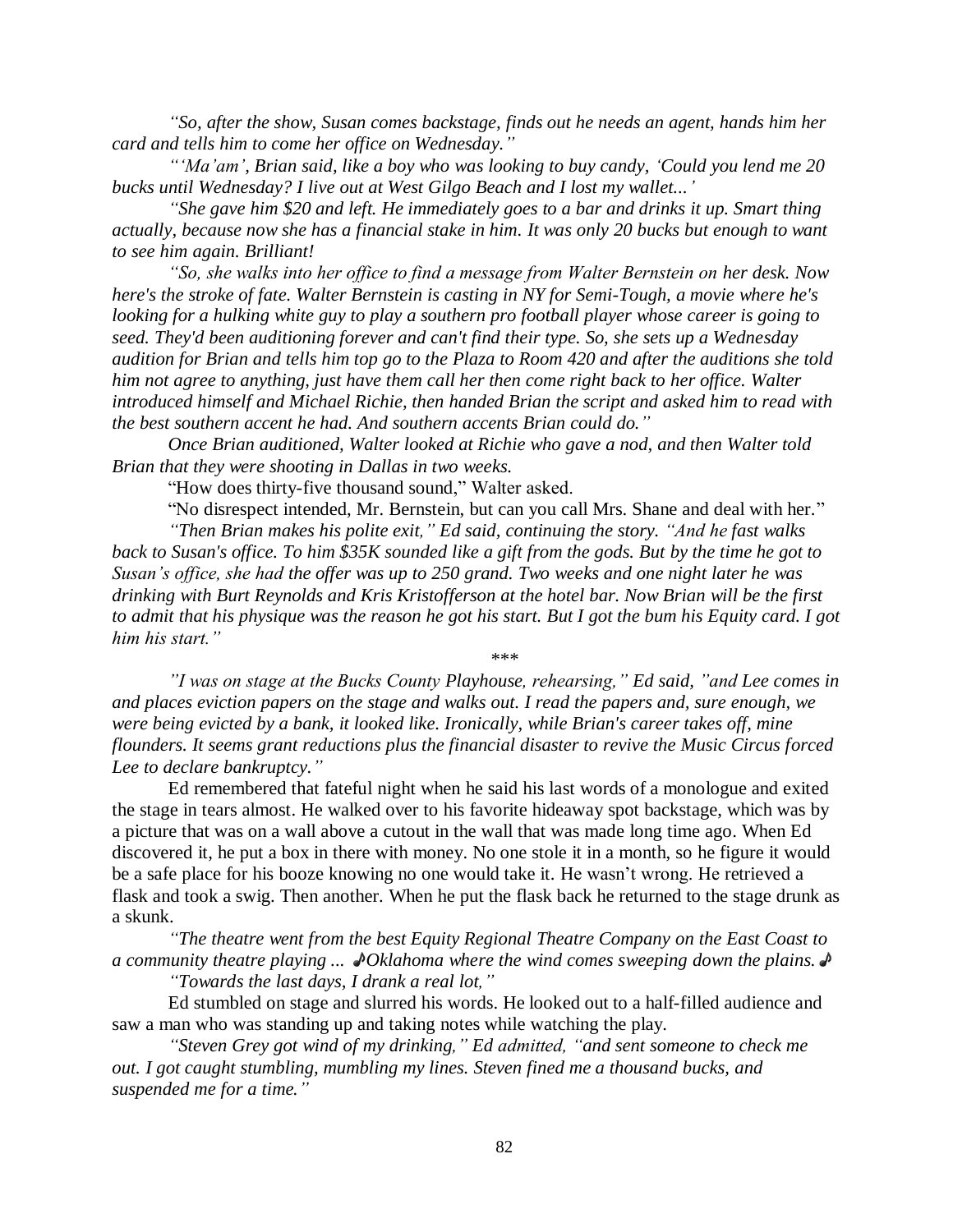\*\*\*

Ed headed back to Long Island, pulled into the parking lot of a bar, and parked.

*"So, I leave the Playhouse. My first stop is my favorite gin joint back home. As an imaginary Barrymore exits the bar, he tips his hat and gives me a two-finger salute. I blink, shake my head again, and Barrymore vanishes."*

When Ed entered the bar, everyone, including the bartender, looks like Barrymore to Ed. He shook his head again and the people changed into regular-looking folks.

*"Some people see pink elephants when they drink a lot," Ed said. "I see John Barrymores."*

Just then, at the bar, Drew snuck up from behind and poked Ed. Once Ed realized who it was, they embraced. Drew sat and talked.

*"That's when we reunited, remember?" Ed said to Drew "My life has never been the same since," Drew admitted.* \*\*\*

In a theater somewhere on Broadway in New York City, Ed and Drew sat in the front row watching Christopher Plummer perform Barrymore. Plummer sat most of the time and moved very little on stage.

*"Plummer did Barrymore, a one-man show, on Broadway, remember? You wanted to take it on the road. Coincidental?"*

*"Serrreendippity-dopity." Drew was well into his fourth drink at the time.*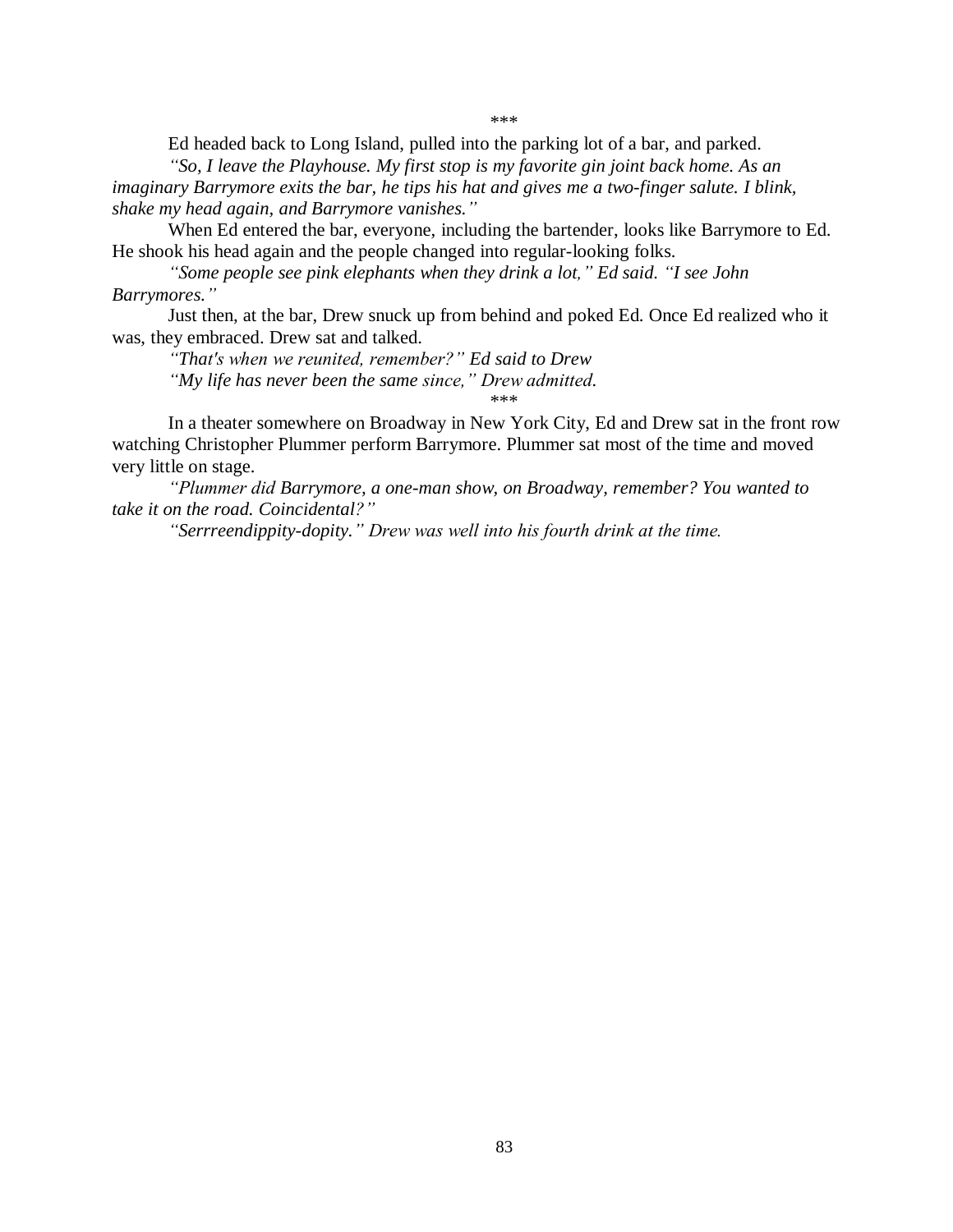## **CHAPTER TWENTY-TWO**

Back in Drew's den where this story began, Ed and Drew sat opposite each other. *"You should stop drinking, Drew. Mary's going to blame me."*

*"Never mind about her," Drew said. "So, Plummer didn't want to go on the road, and you jumped at the chance."*

*"He performed Barrymore OK, but I had more of a connection to him than he did, and he didn't move at all. I knew it would work with movement. Our rendition became a very physical interpretation. You were a great Frank. I mean you were the catalyst, remember?Frank, that is, you, made things happen."*

*"How could I forget. But it was all you, 'Ace'. You were the show. You always were the show."*

*"What a night that was! You, I mean, Frank, tried to get me, I mean, Barrymore, to say his Richard III lines, remember? But he doesn't want to do it. Barrymore's been doing it for a thousand years and just wants to chat and booze it up."*

*While the coffee brewed, Ed picked up a cane close by and theatrically dueled and flailed the cane at no one in particular.*

*"Are you doing 'movement' now?" Drew asked, rhetorically.*

*"Humor me, Drew. I mean, Frank. Go ahead. I'll speak the lines first. Ed recited "Yolanda from Kalamazoo once strolled after dark by the zoo. She was seized by the nape and humped by an ape, and sighed 'what a heavenly screw'."*

*Ed walked to the coffee urn while he continued to recite, but he was getting confused and losing sight of what the monologue was. "Have you ever had delirious tremens? Blah, Blah ... He died at sixty-two. Hank drank a quart of whisky a day for what we say in New York was a natural cause. He was hit by a cab!"*

*Ed laughed while he poured a cup of coffee. He brought it over to Drew who was holding his head, in pain. He takes a sip.*

*"Start me off, Frank," Ed commanded.*

*"I'm not playing," Drew said. "I have a headache. This happens to me every time I'm with you, whether I drink or not."*

*"Come on Drew ... Frank. Start me off."*

*"Now?"*

*"Now is as good a time as any."*

*"No, 'now' is the first word I say as Frank," Drew said.*

\*\*\*

In the Tremont Theatre in Boston, Drew began his flashback. A billboard right outside the theatre reads, Barrymore, starring Ed Dennehy. And in small print it read: produced by Drew Keil, also playing Frank.

Ed recited to a packed audience, "Now is the first word. Now is the what ... Now is the what?"

Drew, who sat in a chair at a desk between the stage and the first row of the audience, was feeding Ed, playing Barrymore, lines of the play. Drew yells from below, 'Now is the winter of ...'

"Now is the Winter of what?" Ed yelled.

"OUR DISCONTENT," Drew yelled back.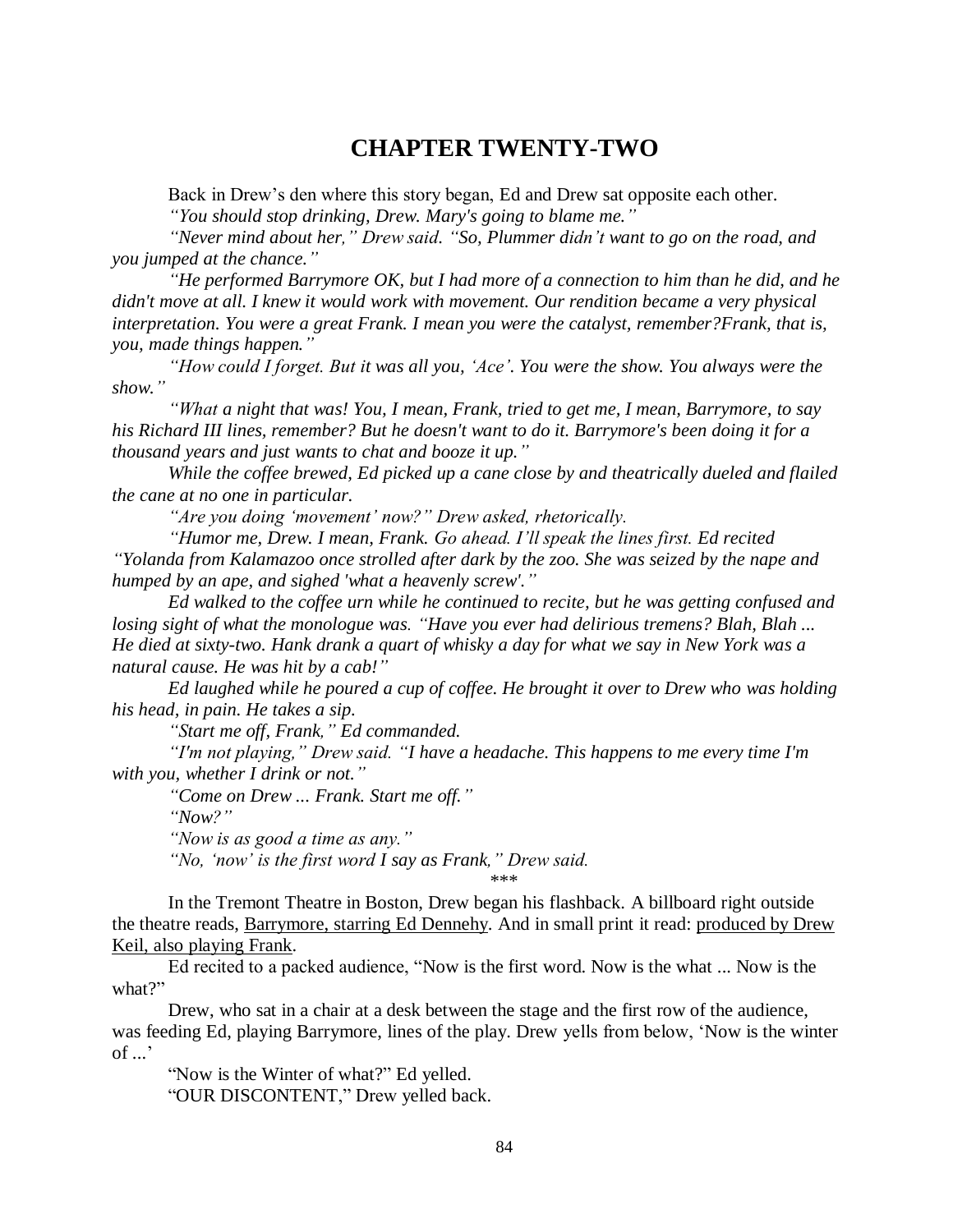Ed moved across the stage - always moving while acting on stage. "Now's the winter of our discontent. I just said that, don't you listen? Maybe I should do Hamlet. No, too late. And too old. Alas, Richard is the only role worthy of my age and my condition. Besides, middle age actors should never play Hamlet."

Just then, Actor Ed sees Barrymore in the last row of the audience, but Ed continued reciting. "I tend to stagger. My whole family staggers. My father, God rest his soul, was a great staggerer. 'Staggering is a sign of strength, Jackie boy', he would say. 'Only the weak have to be carried home."

Barrymore now was sitting in the first row quietly, clapping.

*"Interestingly, Barrymore came back," Ed said. "The apparition, I mean."*

*"What about Deter? Ernest? That's what got you started on this expedition, anyway."*

*"Deter's dead, remember? But Ernest? That's a whole different story."*

\*\*\*

Ed tiptoes in Deter's apartment and opened the trunk and bright light spewed out, as if he rubbed a Genie bottle.

*"I kept dreaming about the trunk," Ed said, "with the word E-R-N-E-S-T on it. The same dream all the time. Whenever I opened it, a blinding light came out.*

*"Maybe it was Ernest trying to tell you something," Drew said.*

\*\*\*

*"Anyway, Barrymore was a wonderful play. I loved it. Next we went to New Orleans, remember?"*

In the Palace Theatre in New Orleans, actor Ed was on stage doing Barrymore. "You may know this. For a period of time I was a political cartoonist for the Evening Journal."

Actor-Drew recited, "Really?"

"Come here, Jacko, my boy," actor Ed, now playing Barrymore's boss. "Why is it you're always drawing Teddy Roosevelt standing in tall grass? Why is that, Jacko?"

Actor Ed, switching to playing Barrymore, recited, "Because, my dear fellow, I never learned to draw feet. I also had a fatal flaw which got me fired. All my drawings looked like me ... That bad boy in me who I always loved."

Actor Ed stopped and picked up a hidden bottle of booze that looked like a soda bottle. He snuck a swig. He faced the audience and continued...

\*\*\*

In a theatre somewhere in North Carolina, the billboards advertise Ed performing as Brick in Cat on the Hot Tin Roof. While Actor Ed and others rehearse the play, Ed's spirit was right behind him still doing Barrymore.

While Rehearsing Cat on the Hot Tin Roof , Ed's spirit recited his lines in Barrymore. "Acting is a scavenger profession. A junk pile of all the arts. It's just we three, or is it two, were trapped in a family cul-de-sac. The Drews and the Barrymores. The Barrymores and the Drews. Hell, they even wrote plays about us."

In a theatre somewhere in Ohio, the billboard read, 'Ed performing Mark Twain'. As Actor Ed stomped across stage like a gazelle, as Mark Twain, his spirit was still reciting Barrymore. "We were the royal family of American Theatre," Spirit Ed said. "And I was the Clown Prince. Somewhere along the way, the public got tired of us. Not that I can blame them. But it paid well, and that, my friends, is the narcotic."

\*\*\*

\*\*\*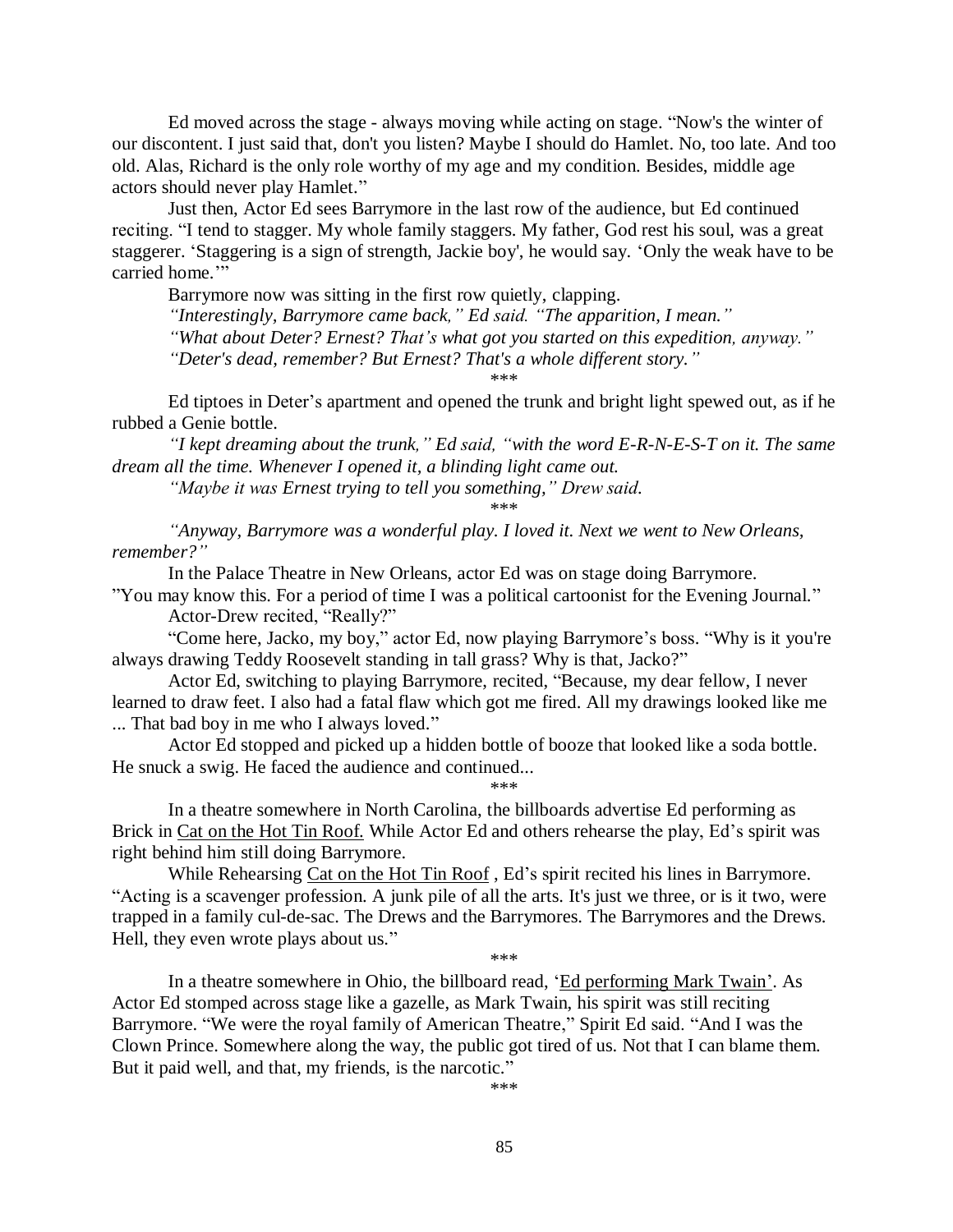In a dingy hotel somewhere in Michigan, Actor Ed tossed and turned in bed, moaning. An empty Vodka bottle sat on the night table. In a panic, almost, he rushed from his bed to the bathroom. The sound of him vomiting competed with the outside sounds of cars honking, and of a city waking up. His spirit left him and while Actor Ed vomited, Spirit Ed recited, "Things are beginning to click for me. I don't feel old yet. They say that man isn't old until regrets take the place of dreams."

'Yes," Actor Ed said while he bent over the toilet. Then he got sick again.

\*\*\*

At the New Stage Theatre in Jackson, Mississippi, the billboard read: Ed and Sandy Duncan in Star Spangled Girl.

The audience laughed at Actor Ed walking oddly due to staged sunburn. He dialed the phone but it dropped in the garbage. He was unable to retrieve it because the clothes rub against his skin and he moved oddly because it hurt (acting). One woman cackled hideously at Ed's antics, which caused the audience to laugh even harder.

Sandy Duncan came out on stage and the audience quieted some. Actor Ed tried to hide a cough (ominous in real life). The Barrymore continuity remained. Spirit Ed as Barrymore recited, "Agh, Katherine, my curse. Blue mirrors for eyes. xx A tatty-haired debutante. Every vowel, a diphthong. Oo-oh. Katherine and I were ecstatically happy for twenty years. Then we met."

Interrupting mindful experience of Barrymore, Sandy back-slapped Ed a 'hello' and Ed did an over-the-top Jackie Gleason pain routine. The cackling woman lets out a hideous laugh again, igniting the audience in non-stop laughter. Sandy sat down on the edge of the stage and waited for quiet. Actor Ed took his cue, and did the same. When the audience finally stopped laughing, Sandy let out with a hearty laugh, just like that cackling lady did, and the audience started up again and couldn't stop laughing.

\*\*\*

In a theatre somewhere In Los Angeles. Ed performed Hadrian the  $7<sup>th</sup>$  swarming the stage as he puffed on a cigarette and although he was doing his lines in the Hadrian play, Spirit Ed was right behind him still doing Barrymore.

"Our last night in Florence," Spirit Ed recited, "on the cupola, on the roof of the hotel where we stayed, we watched the sunrise, and as the dawn broke, there it was, in all its glory ..."

In another city somewhere in the United States where Ed was performing Zoo Story, Spirit Ed followed Actor Ed reciting Barrymore, "... The river Arno, the Uffizi Gallery, the Santo Croce Church of the Franciscans where Galileo and Michelangelo were buried…"

On another city, he was doing Hadrian again. Ed put his cigarette out in his hand and the audience gasped. Barrymore was in the audience, awestruck. The curtain fell and rose again. When Ed came out to receive the applause, he saw Barrymore on his feet applauding wildly. Ed bowed to him, the ominous cough still present.

Spirit Ed, still performing Barrymore to Drew, sang, *Pardon me boy. Is that the Chattanooga Choo-Choo; Track 29, Boy, you can give me a shine...*

\*\*\*

Ed swaggered out of some bar in Los Angeles with Spirit Ed close behind, still doing Barrymore who walked alongside of them. Barrymore, acting, said, "I don't have to tell you divorces cost more than marriages. But, God dammit, they're worth it." JB laughed.

Spirit Ed continued acting, "He said only the weak have to be carried home. He used to drag me along on his nightly binges ... Then he'd slogger home without me."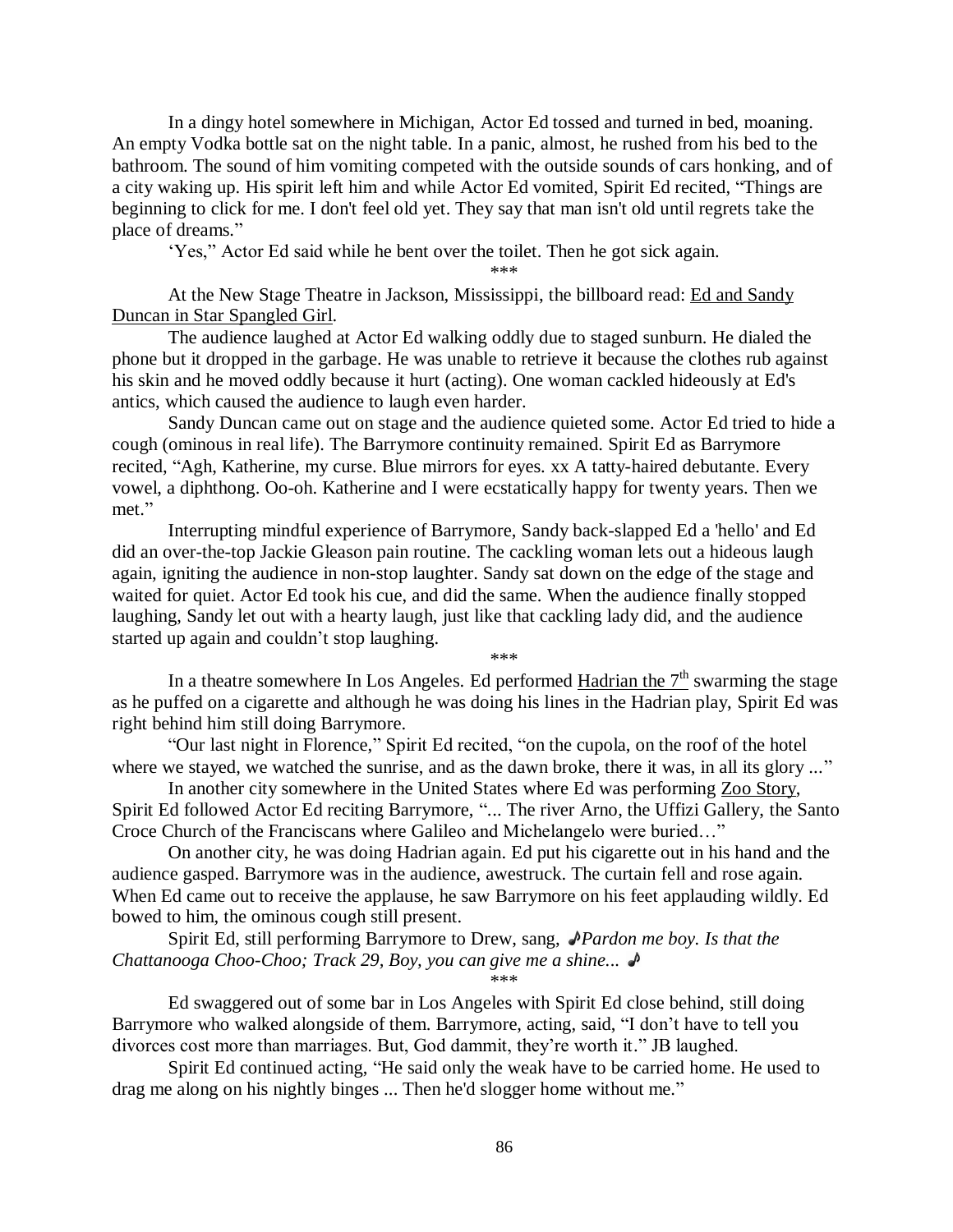As physical Ed stumbled along, but recovered nicely. Spirit Ed continued. "People used to comment on how much I looked like my father. Yeah, well, I'll be damned if I would be like him. The lunatic."

"He was a madman," Barrymore said. "And he got worse. He had nearly killed Ethel. It's true. It's all pathetically true. Agh, Neddy boy, some mistakes are too much fun to only make once."

\*\*\*

Ed, in bed with a woman somewhere in America, had trouble making love to her as Barrymore sat in a chair nearby.

"Hello from Hollywood," Barrymore said, "Luella Parsons with a scoop about Bad boy JB. His latest indiscretion? Last night at the fashionable Jason's grille where Mr. B relieved himself in a potted palm next to a table of delegates from the Daughters Of The American Revolution..."

Ed sat up, lights up a cigarette and coughs (ominous). He gave Barrymore a deadpan stare while the woman sat up. His spirit self is not there anymore.

"It's okay," the woman said. "Don't be ashamed. It happens."

"Ooo! Sorry, pal," Barrymore said. " I didn't mean to cause you performance problems. \*\*\*

*Me And Jezebel* appear on the billboard somewhere on Long Island. Ed's picture, made up as Betty Davis, dominates the billboard.

Ed, dressed as Betty Davis, recites a monologue in a gravely voice, which sounds just like Betty Davis. Barrymore shared the stage with Ed.

"What are we doing, my boy?" Barrymore asked. "Betty Davis never waived her hand like that. She did it thusly."

Barrymore was dainty with his movements. Ed continued acting on stage while Spirit Ed came out and said "I do not discuss acting with you."

"After everything I've taught you? Come on." Barrymore pondered briefly. "Ah, yes. Ever since the Pachinko incident. But you do look a little awkward there, Neddy, as if you're trying to be fruity. You didn't get much direction on that, did you? Except from Bob Shnyder, maybe.

"I'm a choreographer," Spirit-Ed said. "I provide the movement. Motivations will come from that. A good director conveys 'what' he wants not 'how' he wants it. The 'what' gets you a Tony. The 'how' gets you mediocrity. Get with it, JB."

"Me thinks you protestith too much." Barrymore said. "Agh. How in the hell does a guy do Betty Davis, anyway?"

They pause to listen to Actor Ed playing Betty Davis.

"Like that," Spirit Ed said.

Actor Ed paused his monologue long enough to cough.

"You better get that cough checked, Neddy. It's affecting your performance. Anyway, the hardest thing about doing Betty Davis is getting into the makeup, am I right? Where there's documentation, you should use it and do it. Right? Say yes."

Spirit Ed takes a growling look at Barrymore before jumping back into Ed's body. The curtain falls to a roaring applause.

\*\*\*

On a stage somewhere on Long Island, Actor Ed performs on stage twirling two steel balls between his fingers. He roams the stage with two other males.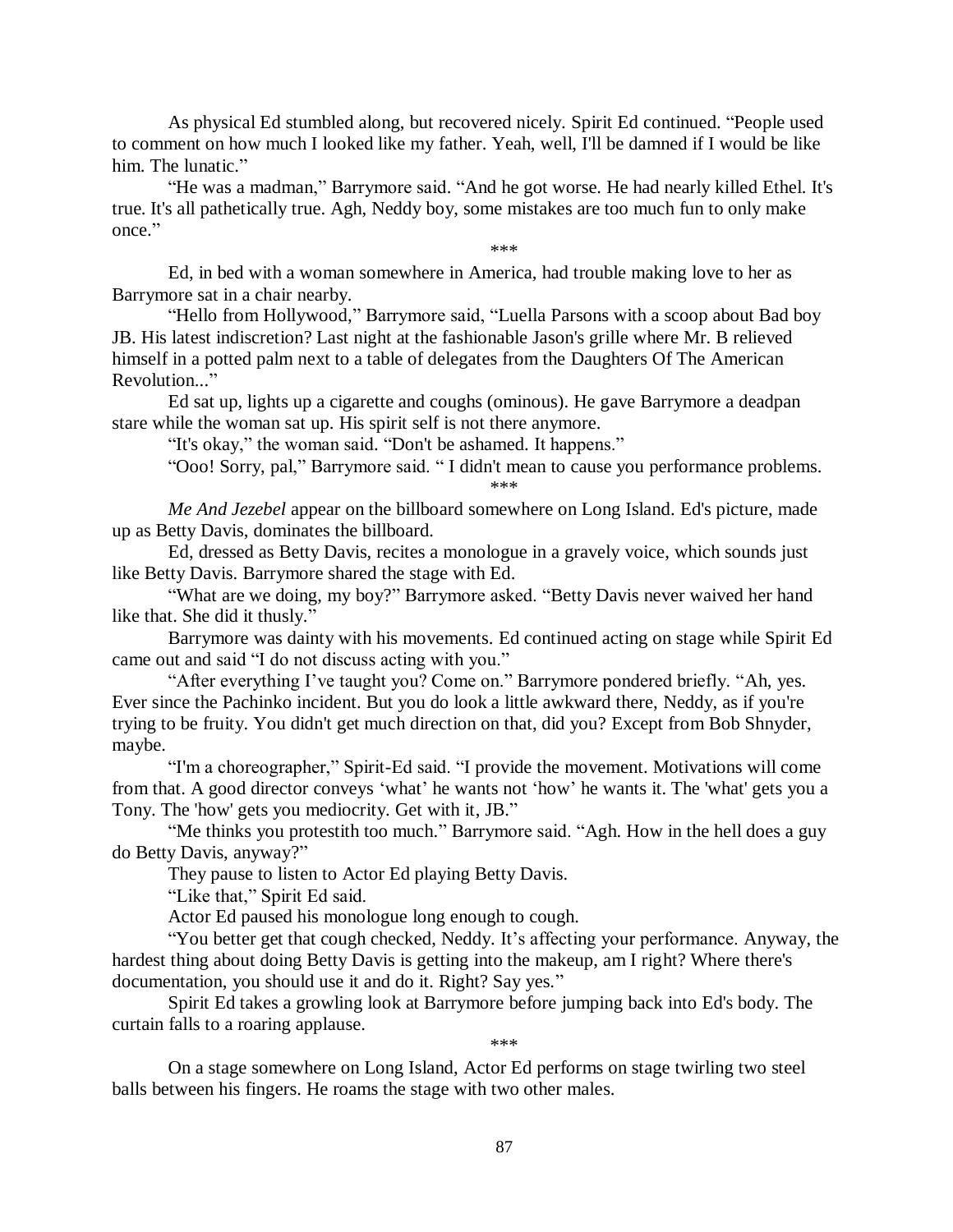*"Anyway," Ed said to Drew, "the years rolled on and wise-ass Barrymore comes and does as he pleases. I did a unique Bogart I thought."*

*"Actually," Drew surmised, "you did Ed Dennehy doing a Marlon Brando doing a Humphrey Bogart."*

\*\*\*

At backstage in another theatre on Long Island, Ed appears anxious as he climbs a ladder reminiscent of the old barn in Derby. He takes a swig from a flask hidden in a nook. He hallucinated, and spiders the size of volley balls crawl out, just like years ago at his cousins house. He yelps.

Ed jumps out of nowhere from the top of the hill, which is built to the rafters, and rolls down to the stage screaming because he is drunk and afraid of the phantom spiders. Actor Ed sees Brian and a producer walk in as they take a seat in the audience. Ed staggers about, slurring his words and before long the Producer got up to leave. Brian tried to sway him to sit back down, but the Producer waved Brian off and exited.

*"One of the rare times I'm drunk on stage and wouldn't you know it! Brian came in with a big-wig movie guy. Didn't try to help me much after that. I guess I can't blame him.*

\*\*\*

In a theater somewhere in New York City, Ed was performing his Hotel Telephone Monologue in front of a director in an audition.

"... the telephone is a marvelous invention. Imagine if you could make a long distance call direct to God. Know what I'd say? I'd say, "hello", and then I would hang up."

"*I then began a ten-year road tour." Ed said to Drew.*

On a stage somewhere in America Ed was performing Henry the Fifth, and a very good one, Ed thought. He perform a host of roles all across America. He did: Freddy Treeves in The Elephant Man; Simon Stimpson in Our Town; Vladimere in Waiting For Godot; the good guys and bad guys in Twelve Angry Men; Willy Loman; Darrow; Richard The Third; Hamlet Harlequinade *...* 

\*\*\*

Ed was in a hospital bed reading the novel, Billy Bathgate. He coughed just as Barrymore walked in.

"I told you to stop smoking," Barrymore said.

"I have a drug resistant TB," Ed replied.

Barrymore walked over to the closet and opened it. He pushed the clothes aside and exposed a makeshift bar.

"A man gets bored being cooped up," Ed said.

Barrymore picked up an empty cigarette pack from the night table, inspected it, and then put it back down. "What's the use talking to you anymore. You don't listen."

Barrymore picked up the script on the night table, titled, *Breaker Morant*. He started to read it. "I'm to play the lead in Breaker Morant if I ever get out of here, but…"

"Yeah, yeah. Virus's drug resistant. What clued you in that you had a problem? The incessant coughing. Maybe it was the blood on the pillow?"

"The infection's small. They'll take out just a little piece of my lung."

"You'll be out of pocket for over a year. No acting and no directing."

\*\*\*

*"Did you find out what Ernest is about yet?" Drew asked. "You know I didn't."*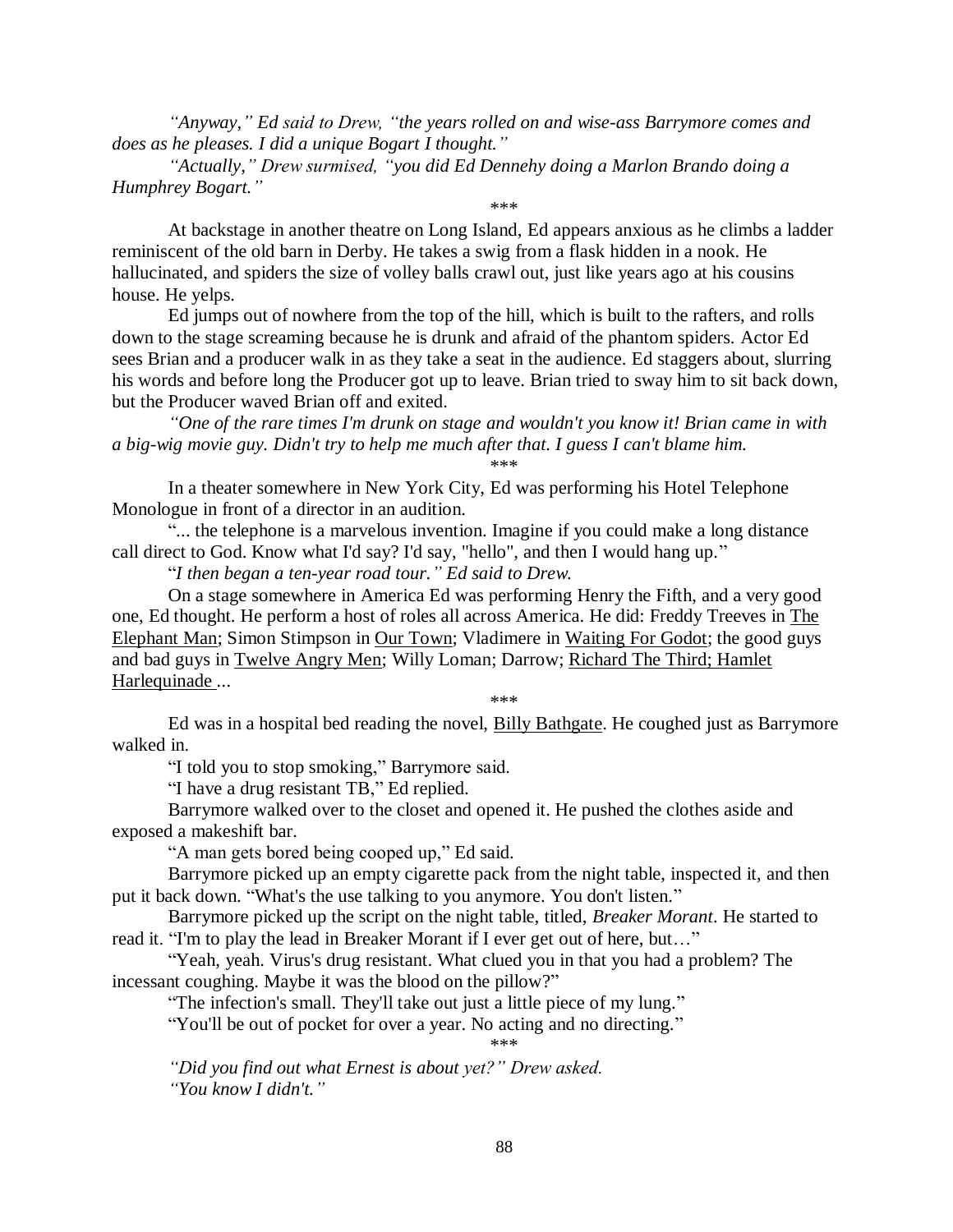"Well, you should," JB said. "Keep that dream going. Open that trunk. The truth is in it. Blinding as it is. Sometimes we can't see the truth even when it stares us in the face."

"How can I see when a laser is shooting you in the eyes." Ed puts the book down and asked JB who Ernest was just as two NURSES enter.

JB told Ed that he'll find out soon.

"It's time, Edward," one of the nurses said. She strokes Ed's arm, smiles, then injects him. This will make you very relaxed." She leaned in and whispered, "I know what else will relax you."

"Have you no shame?" Barrymore said.

"Hey, it gets very lonely around here," Patient Ed said "Bug off. I'm not married now." "Since when did that matter?" Barrymore said.

The nurse looked around, confused as to who Ed is talking to.

"Ah, just practicing my lines," Ed said to the nurse.

Barrymore followed Ed as he was wheeled out of the room.

"You're getting more like me every day, Chum. Do you think you'll die?"

"This is good stuff. Gotta try this."

"This Breaker Morant script!" Barrymore said. A bit boring, but I have an idea. Have Drew play the defense attorney. You direct it and play Morant. You can change it a bit. I can see it now. First scene: Morant and Hancock are being executed; the boots marching; dogs barking, commands are shouted; then what you see are four soldiers marching on stage. The music and the marching boots ... Can't you envision it? A holy moment."

The gurney broke through double doors and Barrymore disappeared.

\*\*\*

In Drew's den, Ed lays on the couch, as if he is talking to a shrink. He is oblivious to the fact that Drew has fallen asleep. "So, I got permission to make changes to Breaker Morant. Now I had plenty of time to change it. I must've done something right..."

Ed picks up the paper from coffee table, still oblivious to the fact that Drew is asleep.

"The Newsday critic here says it's the best damn play in the five boroughs and Suffolk and Nassau Counties, but I was still depressed and now I know why. Last night I found out who Ernest really was in my dream." \*\*\*

Ed opened the door to Deter's vacant apartment. He stood over the steamer trunk and opened the lid. Instead of blinding lights, the trunk is filled with costumes, hats and other props used to disguise or change the appearance of an actor.

One by one Ed takes out the costumes and disguises. On the back of one gown are the letters E-R-N-E-S-T.

\*\*\*

*In Drew's den, Barrymore appeared in the other chair. He nodded at Drew and Ed turns around and looked. Drew was sound asleep. They chuckled.*

*"God, Neddy!" Barrymore said. "There's just so much good stuff you left out: Sir Lawrence, Peckinpah, Joe Flynn, Pat Paulson, Chester Morris. Oh, he was a great Captain Queeg, wasn't he? And the country tour of you and Joe Namath. And the tryst you had with Rose Haynes, the underwear heiress? She proposed to you, for Chrissakes. You'd be on a yacht smoking a joint and snifting cognac right now if you made different choices."*

*"As hypocritical as this sounds, I was married. I do have priorities."*

*"And then there was Smith Tooson who directed Of Thee I Sing. That was a great*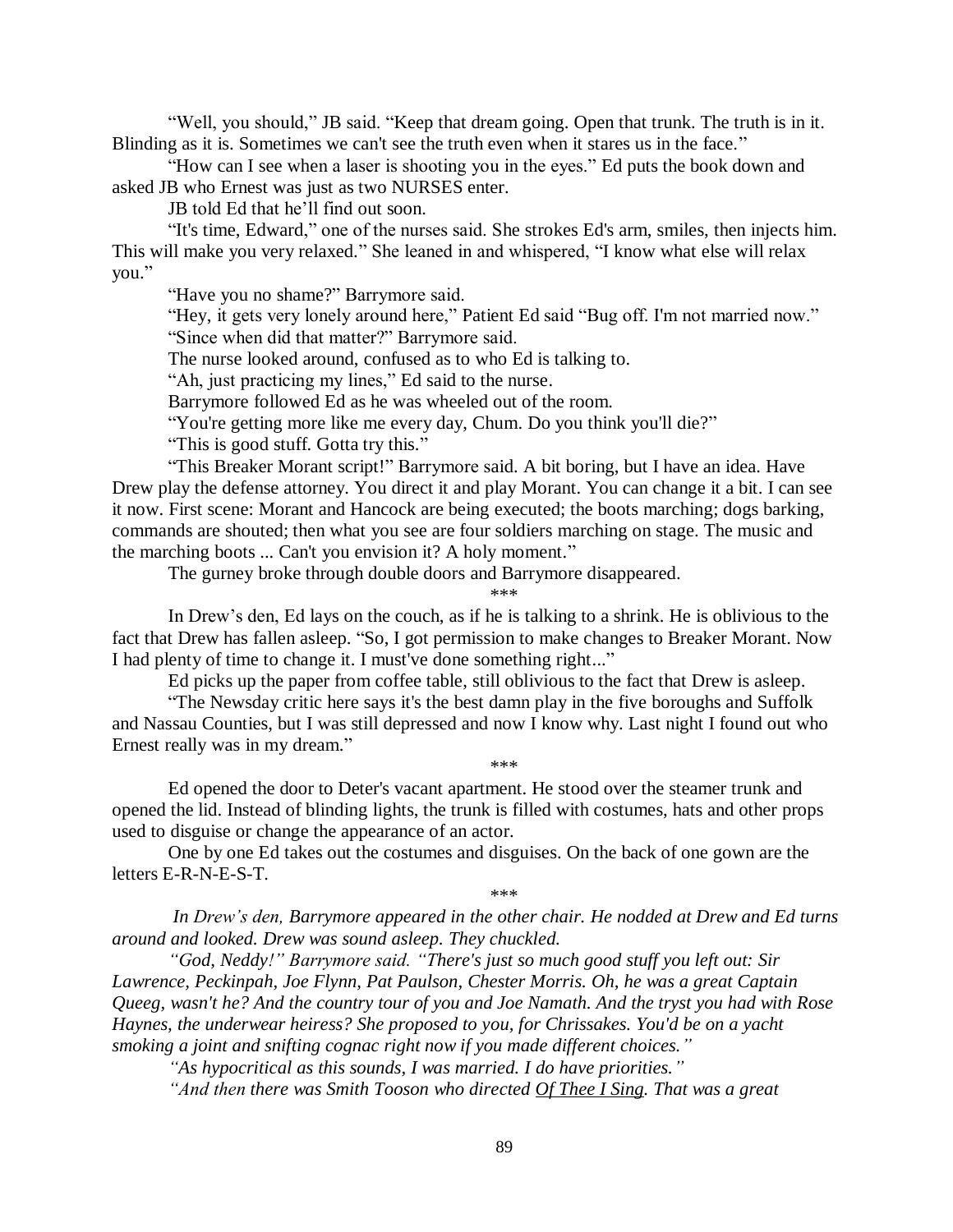*audition you served up." With your drums and guns and drums and guns, hurroo, hurroo; With your drums and guns and drums and guns; The enemy nearly slew ye; Oh my darling dear, Ye look so queer; Johnny I hardly knew ye.*

*"I was drunk and gave so much Irish sentiment I almost made Smith cry," Ed said. "It was like that slider pitch I threw to Coach Fowtes. A once-in-a-lifetime-thing. When they found out I couldn't sing they recast the part with a guy from the city." After a long pause, Ed asked, "What about my dream, John? What was Deter trying to tell me?"*

*Ed waits for an answer. Instead, Barrymore sings.*  $\mathcal{M}$  *once was lost but now am found, was blind but now I see.*

*"That's it, isn't it? The props. Ernest is me. I retreated to my stage life to avoid my responsibilities in this life, didn't I?"*

*"What's real? What's fake, Neddy?"*

*"My denial was literally blinding me. The light was my denial.* 

*Very good, Edward. Now, at last, I can have a drink. Want one?*

*"Soda's fine," Ed replied. "Now, listen to me, John. I went through that curtain and I sacrificed my personal life all these years. I ignored people who mattered. Family. Children."* 

*"You met me. What am I, chopped liver?"*

*"What has that gotten me?" Ed replied.*

*"What, or where, has your series of romantic encounters gotten you?" Barrymore took both drinks back to the couch and handed Ed his soda. They toast. "To a job well done. To us. And to Deter. Freud would be proud."*

*Ed drinks, puts the glass down and then stretches his legs. "Does that mean I have to study up on what the Super-Ego means?"*

*"That's solely up to you."*

*"Well, let me tell you, I languished as an unrecognized artist for so long, but I've always been able to make choices few artists make. God, I feel so giddy." Ed hops around the room then stops. "Why did you bother with me, John?"*

*"Theatre is about distractions and movement. Most actors don't get that. You did. Right from the beginning, you did."* 

*"Why do I feel so light on my feet? Haven't felt like this in … who knows how long. You know what I've noticed, John? I noticed that people with family seem happier. Family is important, isn't it?"*

*Barrymore points to everywhere in the room. "This is the cartoon life," he said.*

*"The hell it is! I want a den and walls to pin pictures on. I've avoided it for too long. I avoided my responsibilities ... My children. I want Sue Anne back. I don't want to wear any more masks."*

*"Please. Next thing you'll tell me is that I'm the ghost of the past."*

*"You cynical bastard ..."*

*"I've seen you in Inherit The Wind, and I've been wanting to tell you this for some time. Gene Kelly played a much better Hornbeck than you."*

*"And I've noticed the real world people who are late are much jollier than the people who wait for them? I get that now. I was always afraid I was going to miss the curtain call."*

*"Some mistakes are too much fun to only make once ..."*

*"Yes, you've told me that before. You're repeating yourself."*

*"I suppose I am," Barrymore said. "That's a sure sign that it's time to go. Well, Neddy, I guess there's nothing else new for me to say. It's time to say good-bye."*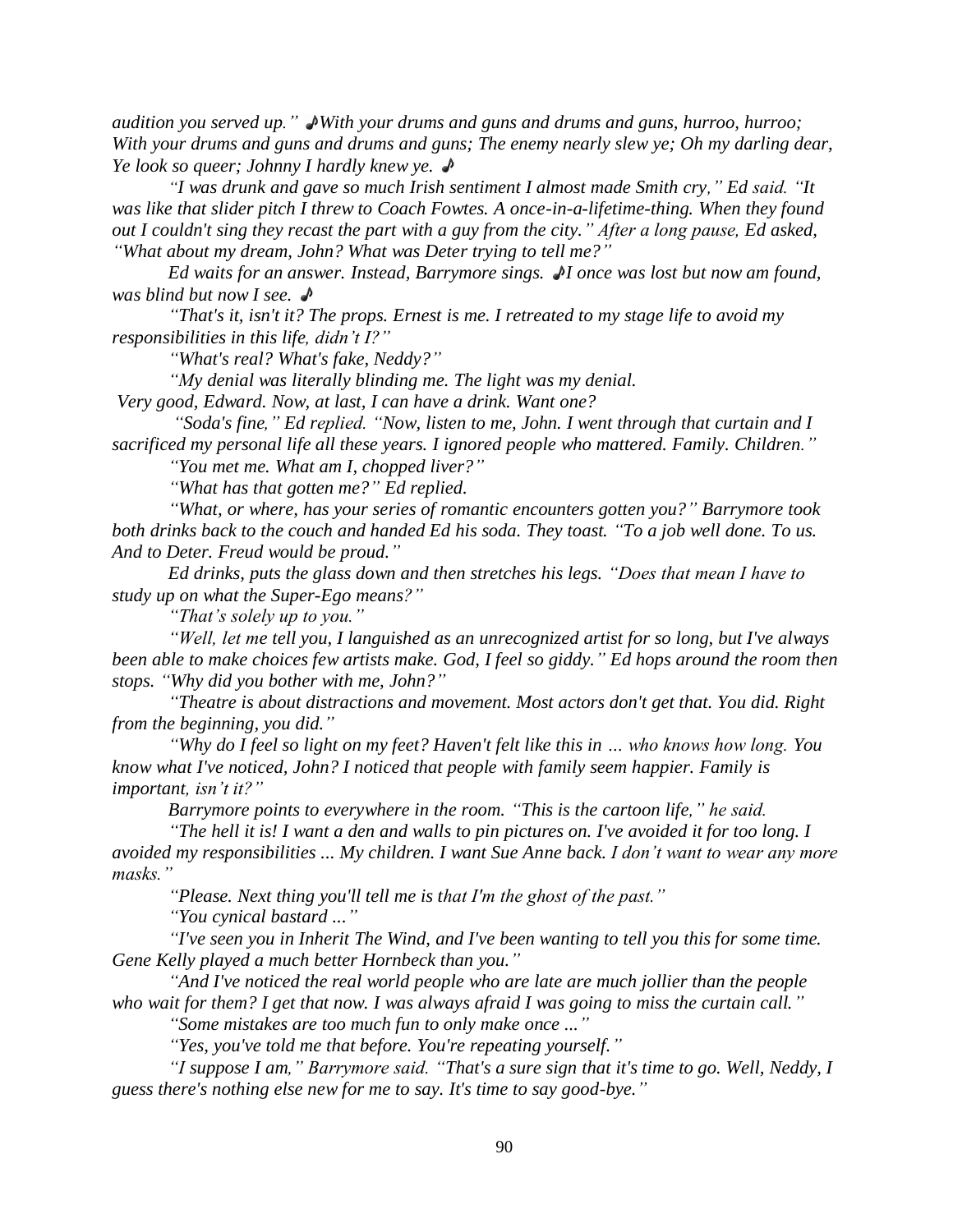*Ed went to object, but Barrymore held his hand out like a traffic cop and said, "This is it, my friend. We've been on a long journey together. You don't need me anymore. Just the memory of me should do."*

*Ed goes to object again, but Barrymore stops him again.*

*"No," Barrymore promptly said. "There's nothing else to say." He smiled, lovingly. "I just had an inspiration," Barrymore said. "When you finish tonight, at the end of the play, just before you get shot, look out into the audience and stare through them and say... 'Shoot straight, ya bastards. Don't make a mess of it.; That would be exciting, I think."*

*There is a hard knock on the door and Barrymore vanished. Mary walked in and ... "It's seven in the morning, Edward!"*

*Ed walked over to Mary who retreats at his effort to hug her. "I'm sorry for disturbing you so early in the morning, Mary. It will never happen again. Really."*

*They both look at Drew sprawled out on the recliner.*

*"I know I'm not the only one in this world, but I'd like to be considered the world to one person. You two have so much. So, much."*

*He kisses her and leaves.*